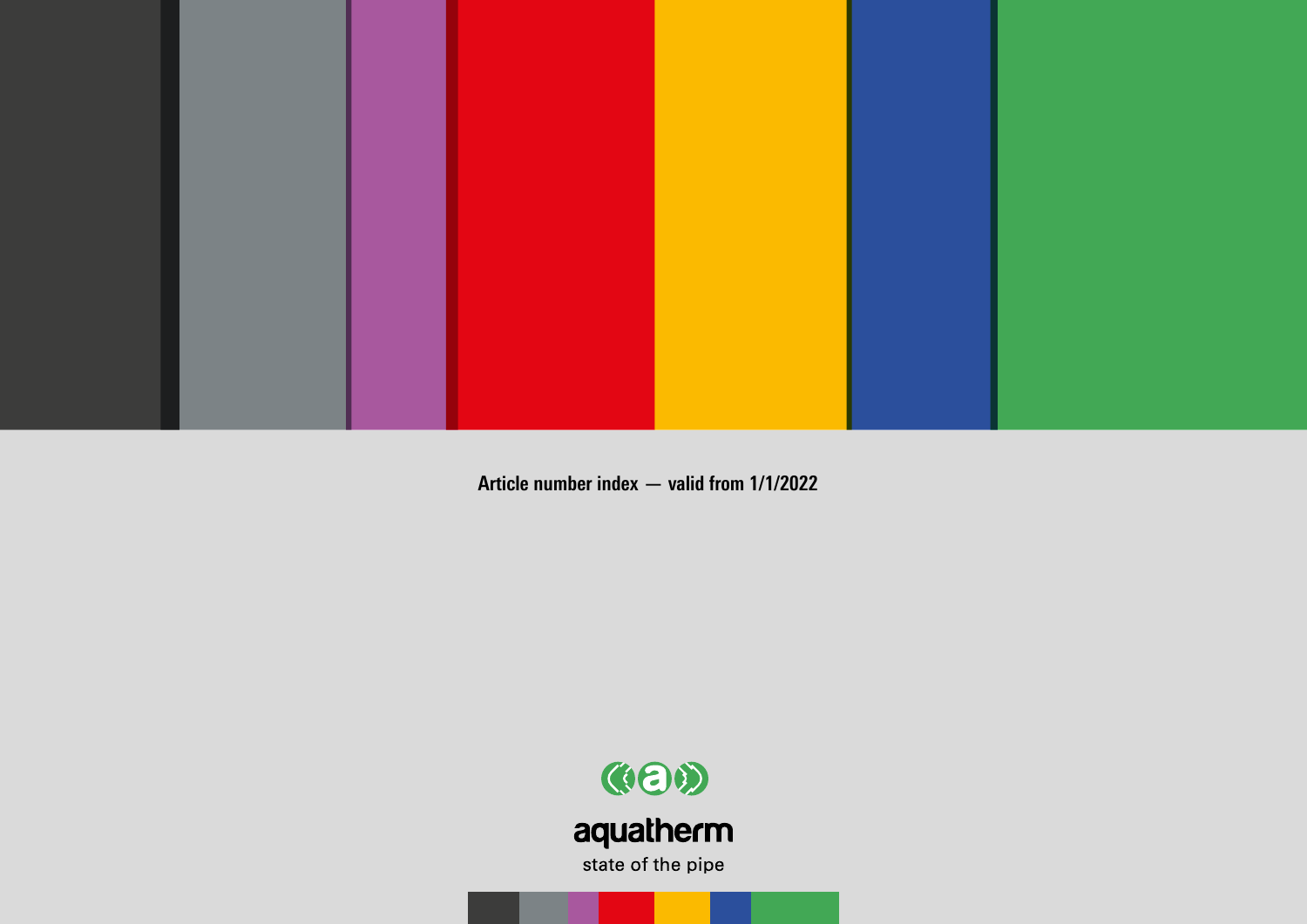| Article number Art. no. (old) |       | Category   | Description                                         |
|-------------------------------|-------|------------|-----------------------------------------------------|
| 1011016003                    | 10006 | green pipe | pipe SDR 6 S 16 x 2.7 mm length 4 m                 |
| 1011020006                    | 10008 | green pipe | pipe SDR 6 S 20 x 3.4 mm length 4 m                 |
| 1011025008                    | 10010 | green pipe | pipe SDR $6S25x4.2$ mm length $4m$                  |
| 1011032010                    | 10012 | green pipe | pipe SDR $6S32 \times 5.4$ mm length $4m$           |
| 1011040012                    | 10014 | green pipe | pipe SDR 6 S 40 x 6.7 mm length 4 m                 |
| 1011050014                    | 10016 | green pipe | pipe SDR 6 S 50 x 8.3 mm length 4 m                 |
| 1011063016                    | 10018 | green pipe | pipe SDR $6S63 \times 10.5$ mm length $4 \text{ m}$ |
| 1011075018                    | 10020 | green pipe | pipe SDR 6 S 75 x 12.5 mm length 4 m                |
| 1011090020                    | 10022 | green pipe | pipe SDR 6 S 90 x 15.0 mm length 4 m                |
| 1011110022                    | 10024 | green pipe | pipe SDR 6 S 110 x 18.3 mm length 4 m               |
| 1011016303                    | 10106 | green pipe | pipe SDR 6 S 16 x 2.7 mm ring 100 m                 |
| 1011020306                    | 10108 | green pipe | pipe SDR 6 S 20 x 3.4 mm ring 100 m                 |
| 1011025308                    | 10110 | green pipe | pipe SDR 6 S 25 x 4.2 mm ring 100 m                 |
| 1014020006                    | 10208 | green pipe | pipe SDR 11 S 20 x 1.9 mm length 4 m                |
| 1014025008                    | 10210 | green pipe | pipe SDR 11 S 25 x 2.3 mm length 4 m                |
| 1014032010                    | 10212 | green pipe | pipe SDR 11 S 32 x 2.9 mm length 4 m                |
| 1014040012                    | 10214 | green pipe | pipe SDR 11 S 40 x 3.7 mm length 4 m                |
| 1014050014                    | 10216 | green pipe | pipe SDR 11 S 50 x 4.6 mm length 4 m                |
| 1014063016                    | 10218 | green pipe | pipe SDR 11 S 63 x 5.8 mm length 4 m                |
| 1014075018                    | 10220 | green pipe | pipe SDR 11 S 75 x 6,8 mm length 4 m                |
| 1014090020                    | 10222 | green pipe | pipe SDR 11 S 90 x 8.2 mm length 4 m                |
| 1014110022                    | 10224 | green pipe | pipe SDR 11 S 110 x 10 mm length 4 m                |
| 1014125024                    | 10226 | green pipe | pipe SDR 11 S 125 x 11.4 mm length 4 m              |
| 1014160026                    | 10230 | green pipe | pipe SDR 11 S 160 x 14.6 mm length 4 m              |
| 1014200028                    | 10234 | green pipe | pipe SDR 11 S 200 x 18.2 mm length 4 m              |
| 1014250030                    | 10238 | green pipe | pipe SDR 11 S 250 x 22.7 mm length 4 m              |
| 1014315032                    | 10242 | green pipe | pipe SDR 11 S 315 x 28.6 mm length 4 m              |
| 1014020306                    | 10308 | green pipe | pipe SDR 11 S 20 x 1.9 mm ring 100 m                |
| 1014025308                    | 10310 | green pipe | pipe SDR 11 S 25 x 2.3 mm ring 100 m                |
| 1014032310                    | 10312 | green pipe | pipe SDR 11 S 32 x 2.9 mm ring 50 m                 |
| 1012016003                    | 10806 | green pipe | pipe SDR 7.4 S 16 x 2.2 mm length 4 m               |
| 1012020006                    | 10808 | green pipe | pipe SDR 7.4 S 20 x 2.8 mm length 4 m               |
| 1012025008                    | 10810 | green pipe | pipe SDR 7.4 S 25 x 3.5 mm length 4 m               |
| 1012032010                    | 10812 | green pipe | pipe SDR 7.4 S 32 x 4.4 mm length 4 m               |

| Article number Art. no. (old) |       | Category               | Description                                                            |
|-------------------------------|-------|------------------------|------------------------------------------------------------------------|
| 1012040012                    | 10814 | green pipe             | pipe SDR 7.4 S 40 x 5.5 mm length 4 m                                  |
| 1012050014                    | 10816 | green pipe             | pipe SDR 7.4 S 50 x 6.9 mm length 4 m                                  |
| 1012063016                    | 10818 | green pipe             | pipe SDR 7.4 S 63 x 8.6 mm length 4 m                                  |
| 9700010871                    | 10871 | green pipe / blue pipe | adhesive tape to protect against UV-radiation width 50 mm, length 10 m |
| 1012016303                    | 10906 | green pipe             | pipe SDR 7.4 S 16 x 2.2 mm ring 100 m                                  |
| 1012020306                    | 10908 | green pipe             | pipe SDR 7.4 S 20 x 2.8 mm ring 100 m                                  |
| 1040016001                    | 11006 | green pipe             | socket 16 mm / green                                                   |
| 1040020002                    | 11008 | green pipe / blue pipe | socket 20 mm                                                           |
| 1040025003                    | 11010 | green pipe / blue pipe | socket 25 mm                                                           |
| 1040032004                    | 11012 | green pipe / blue pipe | socket 32 mm                                                           |
| 1040040005                    | 11014 | green pipe / blue pipe | socket 40 mm                                                           |
| 1040050006                    | 11016 | green pipe / blue pipe | socket 50 mm                                                           |
| 1040063007                    | 11018 | green pipe / blue pipe | socket 63 mm                                                           |
| 1040075008                    | 11020 | green pipe / blue pipe | socket 75 mm                                                           |
| 1040090009                    | 11022 | green pipe / blue pipe | socket 90 mm                                                           |
| 1040110010                    | 11024 | green pipe / blue pipe | socket 110 mm                                                          |
| 1040125011                    | 11026 | green pipe / blue pipe | socket 125 mm                                                          |
| 1040020020                    | 11109 | green pipe             | reducing socket, socket welding 20/16 mm                               |
| 1040025021                    | 11110 | green pipe             | reducing socket, socket welding 25/16 mm                               |
| 1040025022                    | 11112 | green pipe / blue pipe | reducing socket, socket welding 25/20 mm                               |
| 1040032023                    | 11114 | green pipe / blue pipe | reducing socket, socket welding 32/20 mm                               |
| 1040032024                    | 11116 | green pipe / blue pipe | reducing socket, socket welding 32/25 mm                               |
| 1040040025                    | 11118 | green pipe / blue pipe | reducing socket, socket welding 40/20 mm                               |
| 1040040026                    | 11120 | green pipe / blue pipe | reducing socket, socket welding 40/25 mm                               |
| 1040040027                    | 11122 | green pipe / blue pipe | reducing socket, socket welding 40/32 mm                               |
| 1040050028                    | 11124 | green pipe / blue pipe | reducing socket, socket welding 50/20 mm                               |
| 1040050029                    | 11126 | green pipe / blue pipe | reducing socket, socket welding 50/25 mm                               |
| 1040050030                    | 11128 | green pipe / blue pipe | reducing socket, socket welding 50/32 mm                               |
| 1040050031                    | 11130 | green pipe / blue pipe | reducing socket, socket welding 50/40 mm                               |
| 1040063032                    | 11131 | green pipe / blue pipe | reducing socket, socket welding 63/20 mm                               |
| 1040063033                    | 11132 | green pipe / blue pipe | reducing socket, socket welding 63/25 mm                               |
| 1040063034                    | 11134 | green pipe / blue pipe | reducing socket, socket welding 63/32 mm                               |
| 1040063035                    | 11136 | green pipe / blue pipe | reducing socket, socket welding 63/40 mm                               |
| 1040063036                    | 11138 | green pipe / blue pipe | reducing socket, socket welding 63/50 mm                               |
|                               |       |                        |                                                                        |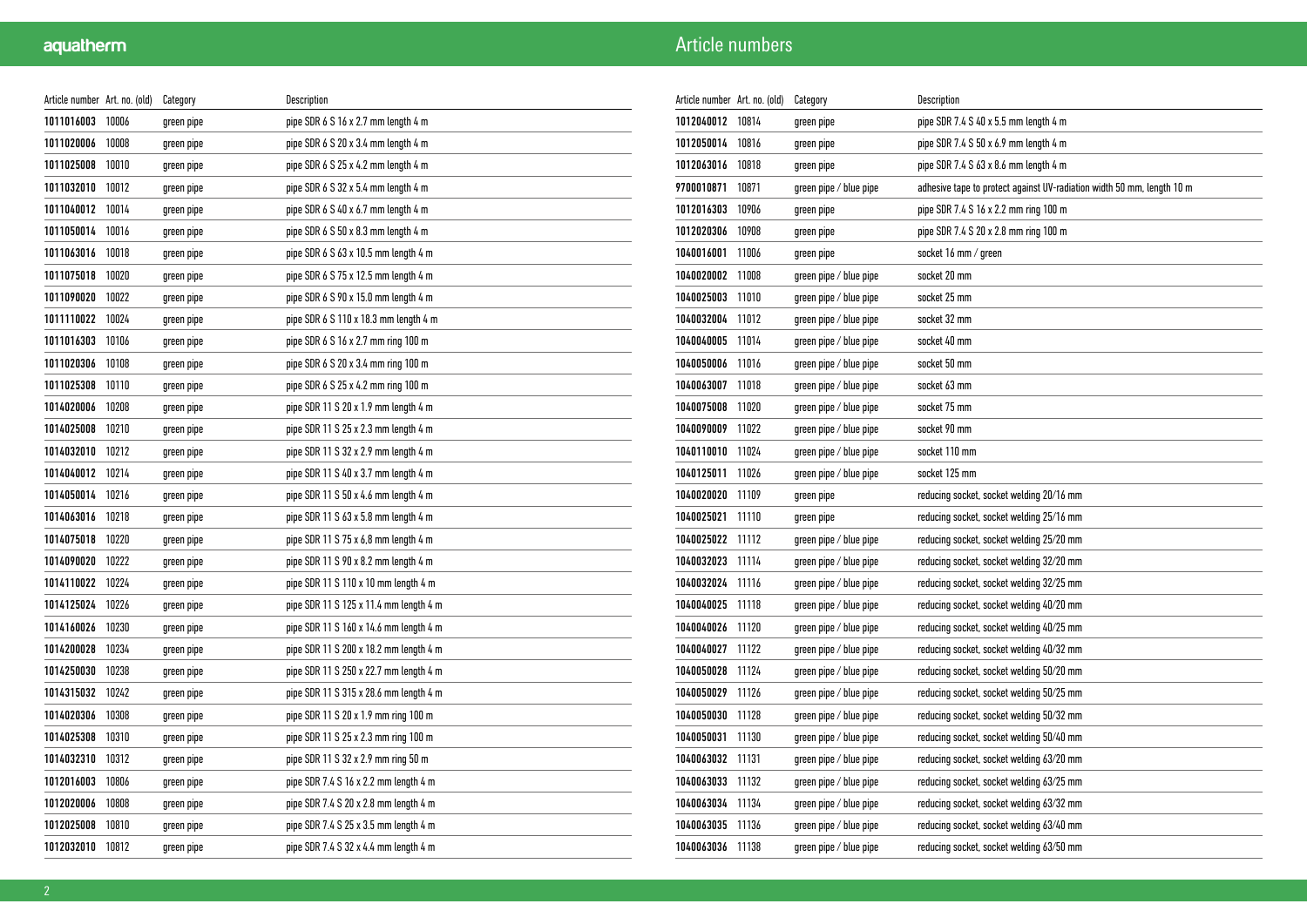| Article number Art. no. (old) |       | Category               | Description                                       |
|-------------------------------|-------|------------------------|---------------------------------------------------|
| 1040075037                    | 11139 | green pipe / blue pipe | reducing socket, socket welding 75/40 mm          |
| 1040075038                    | 11140 | green pipe / blue pipe | reducing socket, socket welding 75/50 mm          |
| 1040075039                    | 11142 | green pipe / blue pipe | reducing socket, socket welding 75/63 mm          |
| 1040075040                    | 11143 | green pipe / blue pipe | reducing socket, socket welding 75/20 mm          |
| 1040075041                    | 11144 | green pipe / blue pipe | reducing socket, socket welding 75/25 mm          |
| 1040075042                    | 11145 | green pipe / blue pipe | reducing socket, socket welding 75/32 mm          |
| 1040090043                    | 11151 | green pipe / blue pipe | reducing socket, socket welding 90/50 mm          |
| 1040090044                    | 11152 | green pipe / blue pipe | reducing socket, socket welding 90/63 mm          |
| 1040090045                    | 11153 | green pipe / blue pipe | reducing socket, socket welding 90/75 mm          |
| 1040110046                    | 11155 | green pipe / blue pipe | reducing socket, socket welding 110/63 mm         |
| 1040110047                    | 11157 | green pipe / blue pipe | reducing socket, socket welding 110/75 mm         |
| 1040110048                    | 11159 | green pipe / blue pipe | reducing socket, socket welding 110/90 mm         |
| 1040125049                    | 11161 | green pipe / blue pipe | reducing socket, socket welding 125/90 mm         |
| 1040125050                    | 11163 | green pipe / blue pipe | reducing socket, socket welding 125/90 mm         |
| 1040125051                    | 11165 | green pipe / blue pipe | reducing socket, socket welding 125/110 mm        |
| 1042160052                    | 11174 | green pipe             | reducing socket, socket & butt welding 160/110 mm |
| 1044160053                    | 11175 | green pipe / blue pipe | reducing socket, socket & butt welding 160/110 mm |
| 1042160054                    | 11176 | green pipe             | reducing socket, socket & butt welding 160/125 mm |
| 1044160055                    | 11177 | green pipe / blue pipe | reducing socket, socket & butt welding 160/125 mm |
| 1042200056                    | 11182 | green pipe             | reducing socket, socket & butt welding 200/125 mm |
| 1044200057                    | 11183 | green pipe / blue pipe | reducing socket, socket & butt welding 200/125 mm |
| 1042200058                    | 11184 | green pipe             | reducing socket, butt welding 200/160 mm          |
| 1044200059                    | 11185 | green pipe / blue pipe | reducing socket, butt welding 200/160 mm          |
| 1042250060                    | 11188 | green pipe             | reducing socket, butt welding 250/160 mm          |
| 1044250061                    | 11189 | green pipe / blue pipe | reducing socket, butt welding 250/160 mm          |
| 1042250062                    | 11190 | green pipe             | reducing socket, butt welding 250/200 mm          |
| 1044250063                    | 11191 | green pipe / blue pipe | reducing socket, butt welding 250/200 mm          |
| 1044315065                    | 11195 | green pipe / blue pipe | reducing socket, butt welding 315/250 mm          |
| 1044355066                    | 11197 | green pipe / blue pipe | reducing socket, butt welding 355/250 mm          |
| 1044355067                    | 11199 | green pipe / blue pipe | reducing socket, butt welding 355/315 mm          |
| 1044400068                    | 11201 | green pipe / blue pipe | reducing socket, butt welding 400/250 mm          |
| 1044400069                    | 11203 | green pipe / blue pipe | reducing socket, butt welding 400/315 mm          |
| 1044400070                    | 11204 | green pipe / blue pipe | reducing socket, butt welding 400/355 mm          |
| 1044450071                    | 11206 | green pipe / blue pipe | reducing socket, butt welding 450/315 mm          |

| Article number Art. no. (old) |       | Category               | Description                                              |
|-------------------------------|-------|------------------------|----------------------------------------------------------|
| 1044450072                    | 11207 | green pipe / blue pipe | reducing socket, butt welding 450/355 mm                 |
| 1044450073                    | 11208 | green pipe / blue pipe | reducing socket, butt welding 450/400 mm                 |
| 1040040073                    | 11222 | green pipe / blue pipe | reducing socket female/female, socket welding 40/32 mm   |
| 1040050074                    | 11228 | green pipe / blue pipe | reducing socket female/female, socket welding 50/32 mm   |
| 1040050075                    | 11230 | green pipe / blue pipe | reducing socket female/female, socket welding 50/40 mm   |
| 1040063076                    | 11236 | green pipe / blue pipe | reducing socket female/female, socket welding 63/40 mm   |
| 1040063077                    | 11238 | green pipe / blue pipe | reducing socket female/female, socket welding 63/50 mm   |
| 1040075078                    | 11240 | green pipe / blue pipe | reducing socket female/female, socket welding 75/50 mm   |
| 1040075079                    | 11242 | green pipe / blue pipe | reducing socket female/female, socket welding 75/63 mm   |
| 1040090080                    | 11252 | green pipe / blue pipe | reducing socket female/female, socket welding 90/63 mm   |
| 1040090081                    | 11253 | green pipe / blue pipe | reducing socket female/female, socket welding 90/75 mm   |
| 1040110082                    | 11257 | green pipe / blue pipe | reducing socket female/female, socket welding 110/75 mm  |
| 1040110083                    | 11259 | green pipe / blue pipe | reducing socket female/female, socket welding 110/90 mm  |
| 1040125084                    | 11263 | green pipe / blue pipe | reducing socket female/female, socket welding 125/90 mm  |
| 1040125085                    | 11265 | green pipe / blue pipe | reducing socket female/female, socket welding 125/110 mm |
| 1080016040                    | 12106 | green pipe             | elbow 90° socket welding 16 mm                           |
| 1080020041                    | 12108 | green pipe / blue pipe | elbow 90° socket welding 20 mm                           |
| 1080025042                    | 12110 | green pipe / blue pipe | elbow 90° socket welding 25 mm                           |
| 1080032043                    | 12112 | green pipe / blue pipe | elbow 90° socket welding 32 mm                           |
| 1080040044                    | 12114 | green pipe / blue pipe | elbow 90° socket welding 40 mm                           |
| 1080050045                    | 12116 | green pipe / blue pipe | elbow 90° socket welding 50 mm                           |
| 1080063046                    | 12118 | green pipe / blue pipe | elbow 90° socket welding 63 mm                           |
| 1080075047                    | 12120 | green pipe / blue pipe | elbow 90° socket welding 75 mm                           |
| 1080090048                    | 12122 | green pipe / blue pipe | elbow 90° socket welding 90 mm                           |
| 1080110049                    | 12124 | green pipe / blue pipe | elbow 90° socket welding 110 mm                          |
| 1080125050                    | 12126 | green pipe / blue pipe | elbow 90° socket welding 125 mm                          |
| 1082160051                    | 12130 | green pipe / blue pipe | elbow 90° butt welding 160 mm                            |
| 1084160052                    | 12131 | green pipe / blue pipe | elbow 90° butt welding 160 mm                            |
| 1082200053                    | 12134 | green pipe / blue pipe | elbow 90° butt welding 200 mm                            |
| 1084200054                    | 12135 | green pipe / blue pipe | elbow 90° butt welding 200 mm                            |
| 1082250055                    | 12138 | green pipe / blue pipe | elbow 90° butt welding 250 mm                            |
| 1084250056                    | 12139 | green pipe / blue pipe | elbow 90° butt welding 250 mm                            |
| 1084315057                    | 12143 | green pipe / blue pipe | elbow 90° butt welding 315 mm                            |
| 2054090100                    | 12222 | blue pipe              | elbow 90° with push-fit adapter 90 mm                    |
|                               |       |                        |                                                          |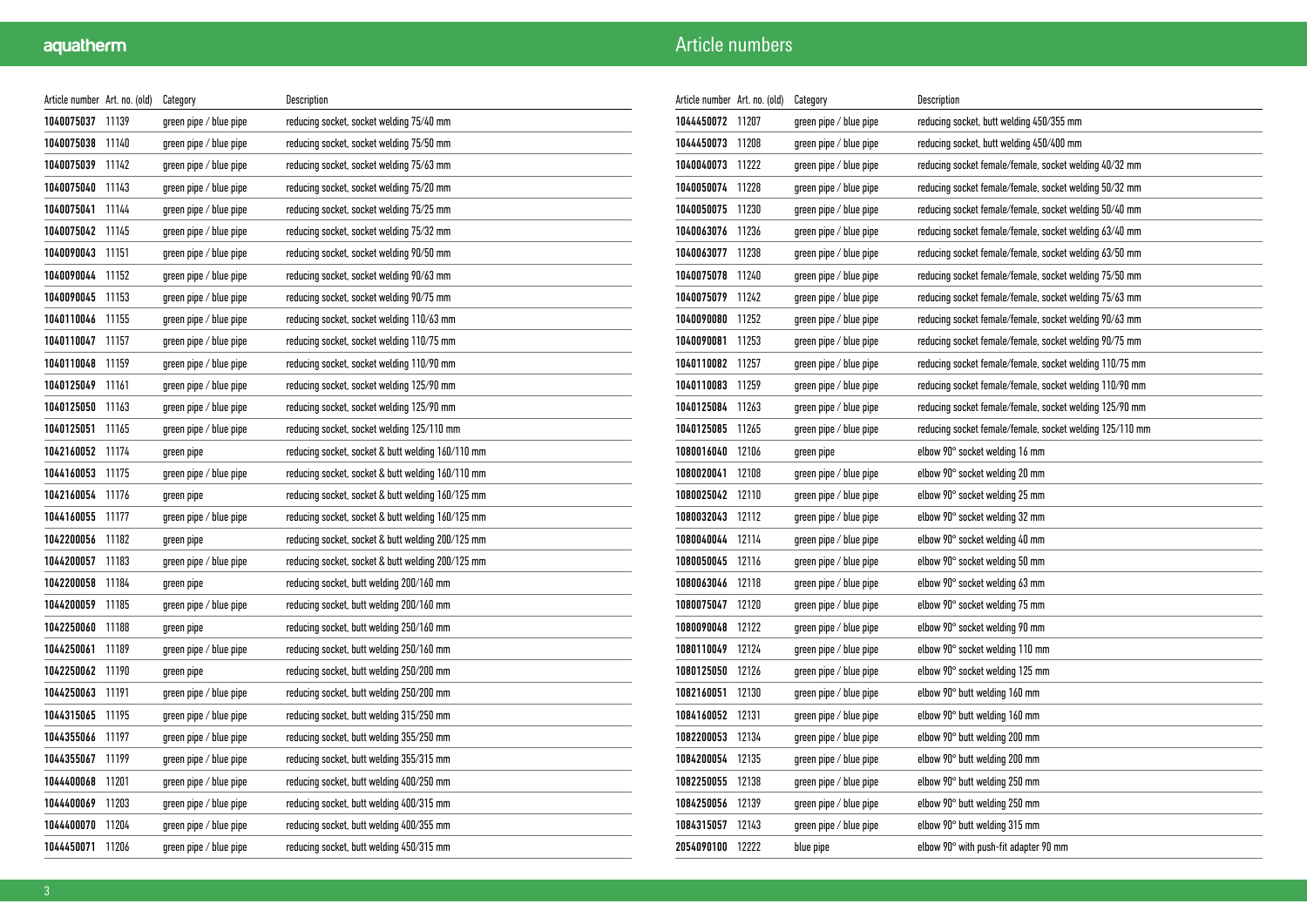| Article number Art. no. (old) |       | Category               | Description                                               |
|-------------------------------|-------|------------------------|-----------------------------------------------------------|
| 2054110101                    | 12224 | blue pipe              | elbow 90° with push-fit adapter 110 mm                    |
| 2054125102                    | 12226 | blue pipe              | elbow 90° with push-fit adapter 125 mm                    |
| 2054160103                    | 12231 | blue pipe              | elbow 90° with push-fit adapter 160 mm                    |
| 2054200104                    | 12235 | blue pipe              | elbow 90° with push-fit adapter 200 mm                    |
| 2054250105                    | 12239 | blue pipe              | elbow 90° with push-fit adapter 250 mm                    |
| 2054315106                    | 12243 | blue pipe              | elbow 90° with push-fit adapter 315 mm                    |
| 2054355107                    | 12245 | blue pipe              | elbow 90° with push-fit adapter 355 mm                    |
| 2054400018                    | 12247 | blue pipe              | elbow 90° with push-fit adapter 400 mm                    |
| 2054450109                    | 12249 | blue pipe              | elbow 90° with push-fit adapter 450 mm                    |
| 1080016060                    | 12306 | green pipe             | elbow 90° female/male 16 mm                               |
| 1080020061                    | 12308 | green pipe / blue pipe | elbow 90° female/male 20 mm                               |
| 1080025062                    | 12310 | green pipe / blue pipe | elbow 90° female/male 25 mm                               |
| 1080032063                    | 12312 | green pipe / blue pipe | elbow 90° female/male 32 mm                               |
| 1080040064                    | 12314 | green pipe / blue pipe | elbow 90° female/male 40 mm                               |
| 1080016001                    | 12506 | green pipe             | elbow 45° socket welding 16 mm                            |
| 1080020002                    | 12508 | green pipe / blue pipe | elbow 45° socket welding 20 mm                            |
| 1080025003                    | 12510 | green pipe / blue pipe | elbow 45° socket welding 25 mm                            |
| 1080032004                    | 12512 | green pipe / blue pipe | elbow 45° socket welding 32 mm                            |
| 1080040005                    | 12514 | green pipe / blue pipe | elbow 45° socket welding 40 mm                            |
| 1080050006                    | 12516 | green pipe / blue pipe | elbow 45° socket welding 50 mm                            |
| 1080063007                    | 12518 | green pipe / blue pipe | elbow 45° socket welding 63 mm                            |
| 1080075008                    | 12520 | green pipe / blue pipe | elbow 45° socket welding 75 mm                            |
| 1080090009                    | 12522 | green pipe / blue pipe | elbow 45° socket welding 90 mm                            |
| 1080110010                    | 12524 | green pipe / blue pipe | elbow 45° socket welding 110 mm                           |
| 1080125011                    | 12526 | green pipe / blue pipe | elbow 45° socket welding 125 mm                           |
| 1084160013                    | 12531 | green pipe / blue pipe | elbow 45° butt welding 160 mm                             |
| 1084200015                    | 12535 | green pipe / blue pipe | elbow 45° butt welding 200 mm                             |
| 1084250017                    | 12539 | green pipe / blue pipe | elbow 45° butt welding 250 mm                             |
| 1084315018                    | 12543 | green pipe             | elbow 45° butt welding 315 mm                             |
| 2054090070                    | 12622 | blue pipe              | aquatherm elbow 45° with push-fit adapter 90 mm           |
| 2054110071                    | 12624 | blue pipe              | aquatherm elbow $45^{\circ}$ with push-fit adapter 110 mm |
| 2054125072                    | 12626 | blue pipe              | aquatherm elbow 45° with push-fit adapter 125 mm          |
| 2054160073                    | 12631 | blue pipe              | aquatherm elbow 45° with push-fit adapter 160 mm          |
| 2054200074                    | 12635 | blue pipe              | aquatherm elbow 45° with push-fit adapter 200 mm          |

| Article number   Art. no. (old) |       | Category               | Description                                                 |
|---------------------------------|-------|------------------------|-------------------------------------------------------------|
| 2054250075                      | 12639 | blue pipe              | aquatherm elbow 45° with push-fit adapter 250 mm            |
| 2054315076                      | 12643 | blue pipe              | aquatherm elbow 45° with push-fit adapter 315 mm            |
| 2054355077                      | 12645 | blue pipe              | aquatherm elbow $45^{\circ}$ with push-fit adapter 355 mm   |
| 2054400078                      | 12647 | blue pipe              | aquatherm elbow $45^{\circ}$ with push-fit adapter 400 mm   |
| 2054450079                      | 12649 | blue pipe              | aquatherm elbow $45^{\circ}$ with push-fit adapter $450$ mm |
| 1080020020                      | 12708 | green pipe / blue pipe | elbow 45° female/male 20 mm                                 |
| 1080020021                      | 12710 | green pipe / blue pipe | elbow 45° female/male 25 mm                                 |
| 1080032022                      | 12712 | green pipe / blue pipe | elbow 45° female/male 32 mm                                 |
| 1080040023                      | 12714 | green pipe / blue pipe | elbow 45° female/male 40 mm                                 |
| 1060016015                      | 13106 | green pipe             | T-piece socket welding 16 mm                                |
| 1060020016                      | 13108 | green pipe / blue pipe | T-piece socket welding 20 mm                                |
| 1060025017                      | 13110 | green pipe / blue pipe | T-piece socket welding 25 mm                                |
| 1060032018                      | 13112 | green pipe / blue pipe | T-piece socket welding 32 mm                                |
| 1060040019                      | 13114 | green pipe / blue pipe | T-piece socket welding 40 mm                                |
| 1060050020                      | 13116 | green pipe / blue pipe | T-piece socket welding 50 mm                                |
| 1060063021                      | 13118 | green pipe / blue pipe | T-piece socket welding 63 mm                                |
| 1060075022                      | 13120 | green pipe / blue pipe | T-piece socket welding 75 mm                                |
| 1060090023                      | 13122 | green pipe / blue pipe | T-piece socket welding 90 mm                                |
| 1060110024                      | 13124 | green pipe / blue pipe | T-piece socket welding 110 mm                               |
| 1060125025                      | 13126 | green pipe / blue pipe | T-piece socket welding 125 mm                               |
| 2054090050                      | 13222 | blue pipe              | T-piece with push-fit adapter 90 mm                         |
| 2054110051                      | 13224 | blue pipe              | T-piece with push-fit adapter 110 mm                        |
| 2054125052                      | 13226 | blue pipe              | T-piece with push-fit adapter 125 mm                        |
| 2054160053                      | 13231 | blue pipe              | T-piece with push-fit adapter 160 mm                        |
| 2054200054                      | 13235 | blue pipe              | T-piece with push-fit adapter 200 mm                        |
| 2054250055                      | 13239 | blue pipe              | T-piece with push-fit adapter 250 mm                        |
| 2054315056                      | 13243 | blue pipe              | T-piece with push-fit adapter 315 mm                        |
| 2054355057                      | 13245 | blue pipe              | T-piece with push-fit adapter 355 mm                        |
| 2054400058                      | 13247 | blue pipe              | T-piece with push-fit adapter 400 mm                        |
| 2054450059                      | 13249 | blue pipe              | T-piece with push-fit adapter 450 mm                        |
| 1060020030                      | 13506 | green pipe             | red.-T-piece, socket welding 20 x 16 x 16 mm                |
| 1060020031                      | 13508 | green pipe             | red.-T-piece socket welding 20 x 16 x 20 mm                 |
| 1060020032                      | 13510 | green pipe             | red.-T-piece, socket welding 20 x 20 x 16 mm                |
| 1060020033                      | 13511 | green pipe / blue pipe | red.-T-piece, socket welding 20 x 25 x 20 mm                |
|                                 |       |                        |                                                             |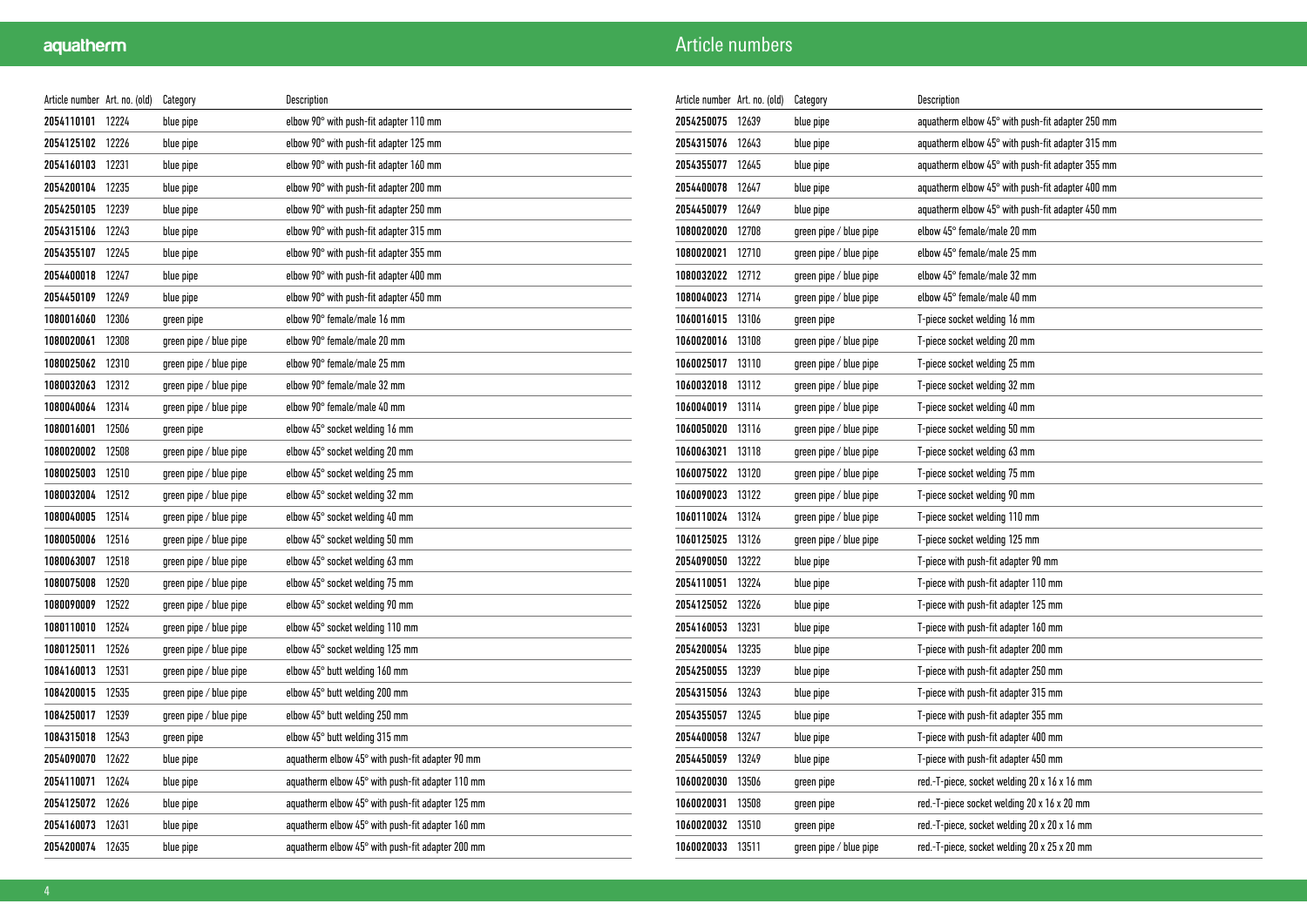| Article number   Art. no. (old) |       | Category               | Description                                    |
|---------------------------------|-------|------------------------|------------------------------------------------|
| 1060025034                      | 13512 | green pipe             | red.-T-piece, socket welding 25 x 16 x 16 mm   |
| 1060025035                      | 13514 | green pipe             | red.-T-piece, socket welding 25 x 16 x 20 mm   |
| 1060025036                      | 13516 | green pipe             | red.-T-piece, socket welding 25 x 16 x 25 mm   |
| 1060025037                      | 13520 | green pipe / blue pipe | red.-T-piece, socket welding 25 x 20 x 20 mm   |
| 1060025038                      | 13522 | green pipe / blue pipe | red.-T-piece, socket welding 25 x 20 x 25 mm   |
| 1060032039                      | 13528 | green pipe / blue pipe | red.-T-piece, socket welding 32 x 16 x 32 mm   |
| 1060032040                      | 13532 | green pipe / blue pipe | red.-T-piece, socket welding 32 x 20 x 20 mm   |
| 1060032041                      | 13534 | green pipe / blue pipe | red.-T-piece, socket welding 32 x 20 x 32 mm   |
| 1060032042                      | 13538 | green pipe / blue pipe | red.-T-piece, socket welding 32 x 25 x 25 mm   |
| 1060032043                      | 13540 | green pipe / blue pipe | red.-T-piece, socket welding 32 x 25 x 32 mm   |
| 1060040044                      | 13542 | green pipe / blue pipe | red.-T-piece, socket welding 40 x 20 x 40 mm   |
| 1060040045                      | 13544 | green pipe / blue pipe | red.-T-piece, socket welding 40 x 25 x 40 mm   |
| 1060040046                      | 13546 | green pipe / blue pipe | red.-T-piece, socket welding 40 x 32 x 40 mm   |
| 1060050047                      | 13547 | green pipe / blue pipe | red.-T-piece, socket welding 50 x 20 x 50 mm   |
| 1060050048                      | 13548 | green pipe / blue pipe | red.-T-piece, socket welding 50 x 25 x 50 mm   |
| 1060050049                      | 13550 | green pipe / blue pipe | red.-T-piece, socket welding 50 x 32 x 50 mm   |
| 1060050050                      | 13551 | green pipe / blue pipe | red.-T-piece, socket welding 50 x 40 x 50 mm   |
| 1060063051                      | 13552 | green pipe / blue pipe | red.-T-piece, socket welding 63 x 20 x 63 mm   |
| 1060063052                      | 13554 | green pipe / blue pipe | red.-T-piece, socket welding 63 x 25 x 63 mm   |
| 1060063053                      | 13556 | green pipe / blue pipe | red.-T-piece, socket welding 63 x 32 x 63 mm   |
| 1060063054                      | 13558 | green pipe / blue pipe | red.-T-piece, socket welding 63 x 40 x 63 mm   |
| 1060063055                      | 13560 | green pipe / blue pipe | red.-T-piece, socket welding 63 x 50 x 63 mm   |
| 1060075056                      | 13561 | green pipe / blue pipe | red.-T-piece, socket welding 75 x 20 x 75 mm   |
| 1060075057                      | 13562 | green pipe / blue pipe | red.-T-piece, socket welding 75 x 25 x 75 mm   |
| 1060075058                      | 13564 | green pipe / blue pipe | red.-T-piece, socket welding 75 x 32 x 75 mm   |
| 1060075059                      | 13566 | green pipe / blue pipe | red.-T-piece, socket welding 75 x 40 x 75 mm   |
| 1060075060                      | 13568 | green pipe / blue pipe | red.-T-piece, socket welding 75 x 50 x 75 mm   |
| 1060075061                      | 13570 | green pipe / blue pipe | red.-T-piece, socket welding 75 x 63 x 75 mm   |
| 1060090062                      | 13576 | green pipe / blue pipe | red.-T-piece, socket welding 90 x 32 x 90 mm   |
| 1060090063                      | 13578 | green pipe / blue pipe | red.-T-piece, socket welding 90 x 40 x 90 mm   |
| 1060090064                      | 13580 | green pipe / blue pipe | red.-T-piece, socket welding 90 x 50 x 90 mm   |
| 1060090065                      | 13582 | green pipe / blue pipe | red.-T-piece, socket welding 90 x 63 x 90 mm   |
| 1060090066                      | 13584 | green pipe / blue pipe | red.-T-piece, socket welding 90 x 75 x 90 mm   |
| 1060110067                      | 13586 | green pipe / blue pipe | red.-T-piece, socket welding 110 x 63 x 110 mm |

| Article number Art. no. (old) |       | Category               | Description                                            |
|-------------------------------|-------|------------------------|--------------------------------------------------------|
| 1060110068                    | 13588 | green pipe / blue pipe | red.-T-piece, socket welding 110 x 75 x 110 mm         |
| 1060110069                    | 13590 | green pipe / blue pipe | red.-T-piece, socket welding 110 x 90 x 110 mm         |
| 1060125070                    | 13592 | green pipe / blue pipe | red.-T-piece, socket welding 125 x 75 x 125 mm         |
| 1060125071                    | 13594 | green pipe / blue pipe | red.-T-piece, socket welding 125 x 90 x 125 mm         |
| 1060125072                    | 13596 | green pipe / blue pipe | red.-T-piece, socket welding 125 x 110 x 125 mm        |
| 1062160073                    | 13600 | blue pipe              | red.-T-piece, socket & butt welding 160 x 75 x 160 mm  |
| 1064160074                    | 13601 | green pipe / blue pipe | red.-T-piece, socket & butt welding 160 x 75 x 160 mm  |
| 1062160075                    | 13602 | green pipe             | red.-T-piece, socket & butt welding 160 x 90 x 160 mm  |
| 1064160076                    | 13603 | green pipe / blue pipe | red.-T-piece, socket & butt welding 160 x 90 x 160 mm  |
| 1062160077                    | 13606 | green pipe             | red.-T-piece, socket & butt welding 160 x 125 x 160 mm |
| 1064160078                    | 13607 | green pipe / blue pipe | red.-T-piece, socket & butt welding 160 x 125 x 160 mm |
| 1062200079                    | 13608 | green pipe             | red.-T-piece, socket & butt welding 200 x 75 x 200 mm  |
| 1064200080                    | 13609 | green pipe             | red.-T-piece, socket & butt welding 200 x 75 x 200 mm  |
| 1062200081                    | 13610 | green pipe             | red.-T-piece, socket & butt welding 200 x 90 x 200 mm  |
| 1064200082                    | 13611 | green pipe             | red.-T-piece, socket & butt welding 200 x 90 x 200 mm  |
| 1062200083                    | 13612 | green pipe             | red.-T-piece, socket & butt welding 200 x 110 x 200 mm |
| 1064200084                    | 13613 | green pipe             | red.-T-piece, socket & butt welding 200 x 110 x 200 mm |
| 1062200085                    | 13614 | green pipe             | red.-T-piece, socket & butt welding 200 x 125 x 200 mm |
| 1064200086                    | 13615 | green pipe             | red.-T-piece, socket & butt welding 200 x 125 x 200 mm |
| 1062200087                    | 13618 | green pipe             | red.-T-piece, butt welding 200 x 160 x 200 mm          |
| 1064200088                    | 13619 | green pipe             | red.-T-piece, butt welding 200 x 160 x 200 mm          |
| 1062250089                    | 13624 | green pipe             | red.-T-piece, socket & butt welding 250 x 75 x 250 mm  |
| 1064250090                    | 13625 | green pipe             | red.-T-piece, socket & butt welding 250 x 75 x 250 mm  |
| 1062250091                    | 13626 | green pipe             | red.-T-piece, socket & butt welding 250 x 90 x 250 mm  |
| 1064250092                    | 13627 | green pipe             | red.-T-piece, socket & butt welding 250 x 90 x 250 mm  |
| 1062250093                    | 13628 | green pipe             | red.-T-piece, socket & butt welding 250 x 110 x 250 mm |
| 1064250094                    | 13629 | green pipe             | red.-T-piece, socket & butt welding 250 x 110 x 250 mm |
| 1062250095                    | 13630 | green pipe             | red.-T-piece, socket & butt welding 250 x 125 x 250 mm |
| 1064250096                    | 13631 | green pipe             | red.-T-piece, socket & butt welding 250 x 125 x 250 mm |
| 1062250097                    | 13634 | green pipe             | red.-T-piece, butt welding 250 x 160 x 250 mm          |
| 1064250098                    | 13635 | green pipe             | red.-T-piece, butt welding 250 x 160 x 250 mm          |
| 1062250099                    | 13640 | green pipe             | red.-T-piece, butt welding 250 x 200 x 250 mm          |
| 1064250100                    | 13641 | green pipe             | red.-T-piece, butt welding 250 x 200 x 250 mm          |
| 1064315101                    | 13651 | green pipe             | red.-T-piece, socket & butt welding 315 x 125 x 315 mm |
|                               |       |                        |                                                        |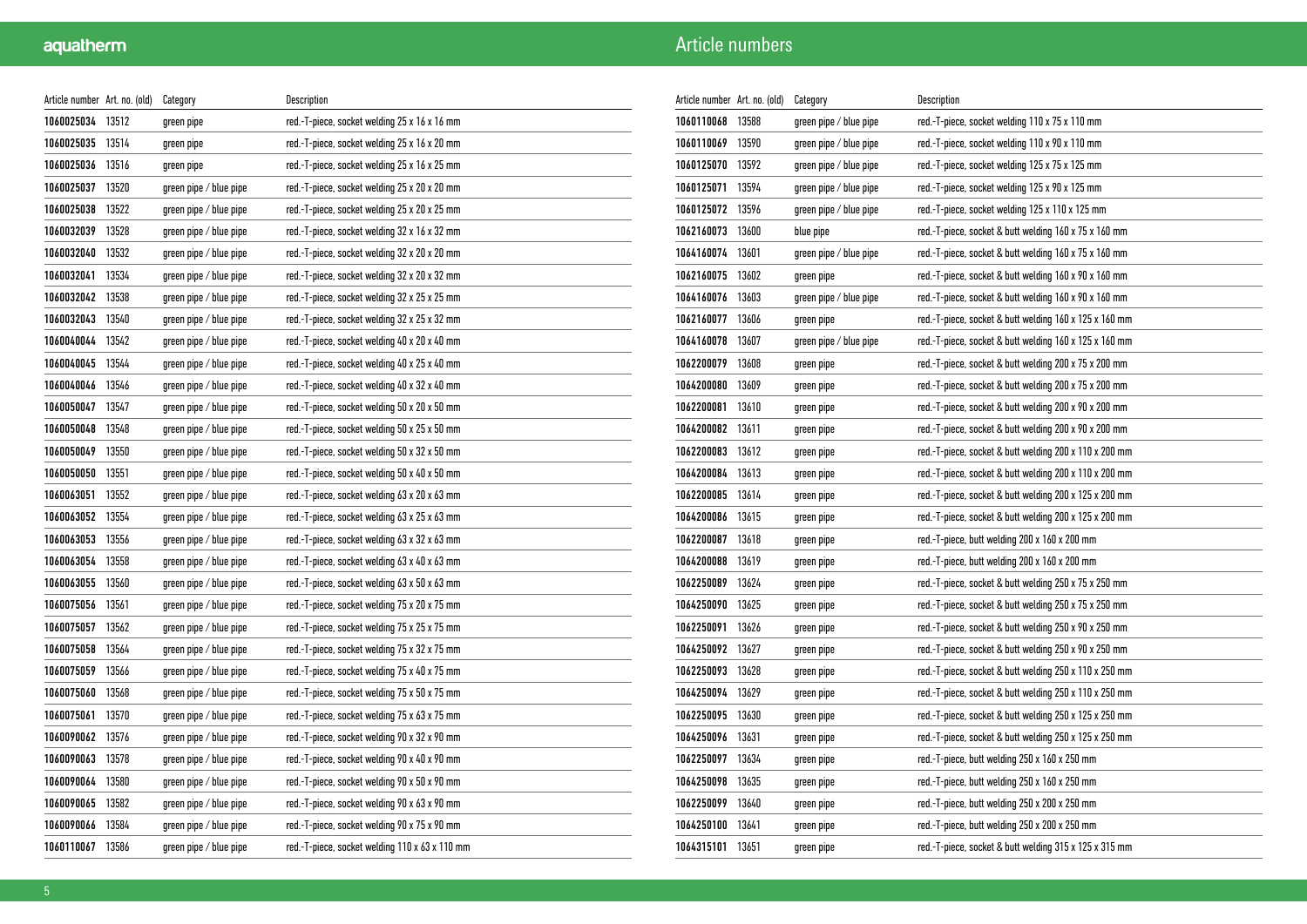| Article number Art. no. (old) |       | Category               | Description                                   |
|-------------------------------|-------|------------------------|-----------------------------------------------|
| 1064315102                    | 13653 | green pipe             | red.-T-piece, butt welding 315 x 160 x 315 mm |
| 1064315103                    | 13655 | green pipe             | red.-T-piece, butt welding 315 x 200 x 315 mm |
| 1064315104                    | 13657 | green pipe             | red.-T-piece, butt welding 315 x 250 x 315 mm |
| 1040020090                    | 13708 | green pipe / blue pipe | cross 20 mm                                   |
| 1040025091                    | 13710 | green pipe / blue pipe | cross 25 mm                                   |
| 1040032092                    | 13712 | green pipe / blue pipe | cross 32 mm                                   |
| 1040040093                    | 13714 | green pipe / blue pipe | cross 40 mm                                   |
| 1020016001                    | 14106 | green pipe             | end cap 16 mm                                 |
| 1020020002                    | 14108 | green pipe / blue pipe | end cap 20 mm                                 |
| 1020025003                    | 14110 | green pipe / blue pipe | end cap 25 mm                                 |
| 1020032004                    | 14112 | green pipe / blue pipe | end cap 32 mm                                 |
| 1020040005                    | 14114 | green pipe / blue pipe | end cap 40 mm                                 |
| 1020050006                    | 14116 | green pipe / blue pipe | end cap 50 mm                                 |
| 1020063007                    | 14118 | green pipe / blue pipe | end cap 63 mm                                 |
| 1020075008                    | 14120 | green pipe / blue pipe | end cap 75 mm                                 |
| 1020090009                    | 14122 | green pipe / blue pipe | end cap 90 mm                                 |
| 1020110010                    | 14124 | green pipe / blue pipe | end cap 110 mm                                |
| 1020125011                    | 14126 | green pipe / blue pipe | end cap 125 mm                                |
| 1022160012                    | 14130 | green pipe             | end cap butt welding 160 mm                   |
| 1024160013                    | 14131 | green pipe / blue pipe | end cap butt welding 160 mm                   |
| 1022200014                    | 14134 | green pipe             | end cap butt welding 200 mm                   |
| 1024200015                    | 14135 | green pipe / blue pipe | end cap butt welding 200 mm                   |
| 1022250016                    | 14138 | green pipe             | end cap butt welding 250 mm                   |
| 1024250017                    | 14139 | green pipe / blue pipe | end cap butt welding 250 mm                   |
| 1024315018                    | 14143 | green pipe / blue pipe | end cap butt welding 315 mm                   |
| 1024355019                    | 14145 | green pipe / blue pipe | end cap butt welding 355 mm                   |
| 1024400020                    | 14147 | green pipe / blue pipe | end cap butt welding 400 mm                   |
| 1024450021                    | 14149 | green pipe / blue pipe | end cap butt welding 450 mm                   |
| 2054090030                    | 14222 | blue pipe              | end cap with push-fit adapter 90 mm           |
| 2054110031                    | 14224 | blue pipe              | end cap with push-fit adapter 110 mm          |
| 2054125032                    | 14226 | blue pipe              | end cap with push-fit adapter 125 mm          |
| 2054160033                    | 14231 | blue pipe              | end cap with push-fit adapter 160 mm          |
| 2054200034                    | 14235 | blue pipe              | end cap with push-fit adapter 200 mm          |
| 2054250035                    | 14239 | blue pipe              | end cap with push-fit adapter 250 mm          |

| Article number Art. no. (old) |       | Category               | Description                                         |
|-------------------------------|-------|------------------------|-----------------------------------------------------|
| 2054315036                    | 14243 | blue pipe              | end cap with push-fit adapter 315 mm                |
| 2054355037                    | 14245 | blue pipe              | end cap with push-fit adapter 355 mm                |
| 2054400038                    | 14247 | blue pipe              | end cap with push-fit adapter 400 mm                |
| 2054450039                    | 14249 | blue pipe              | end cap with push-fit adapter 450 mm                |
| 1050032001                    | 15012 | green pipe / blue pipe | flange adapter incl. flange PN6 32 mm               |
| 1050040002                    | 15014 | green pipe / blue pipe | flange adapter incl. flange PN6 40 mm               |
| 1050050003                    | 15016 | green pipe / blue pipe | flange adapter incl. flange PN6 50 mm               |
| 1050063004                    | 15018 | green pipe / blue pipe | flange adapter incl. flange PN6 63 mm               |
| 1050075005                    | 15020 | green pipe / blue pipe | flange adapter incl. flange PN6 75 mm               |
| 1050090006                    | 15022 | green pipe / blue pipe | flange adapter incl. flange PN6 90 mm               |
| 1050110007                    | 15024 | green pipe / blue pipe | flange adapter incl. flange PN6 110 mm              |
| 1050125008                    | 15026 | green pipe / blue pipe | flange adapter incl. flange PN6 125 mm with fitting |
| 1050125009                    | 15027 | green pipe / blue pipe | flange adapter incl. flange PN6 125 mm              |
| 1050160010                    | 15031 | green pipe / blue pipe | flange adapter incl. flange PN6 160 mm              |
| 1050200011                    | 15035 | green pipe / blue pipe | flange adapter incl. flange PN6 200 mm              |
| 1050250012                    | 15039 | green pipe / blue pipe | flange adapter incl. flange PN6 250 mm              |
| 1030040001                    | 15156 | green pipe / blue pipe | weld-in saddle 40/20 mm                             |
| 1030040002                    | 15158 | green pipe / blue pipe | weld-in saddle 40/25 mm                             |
| 1030050003                    | 15160 | green pipe / blue pipe | weld-in saddle 50/20 mm                             |
| 1030050004                    | 15162 | green pipe / blue pipe | weld-in saddle 50/25 mm                             |
| 1030063005                    | 15164 | green pipe / blue pipe | weld-in saddle 63/20 mm                             |
| 1030063006                    | 15166 | green pipe / blue pipe | weld-in saddle 63/25 mm                             |
| 1030063007                    | 15168 | green pipe / blue pipe | weld-in saddle 63/32 mm                             |
| 1030075008                    | 15170 | green pipe / blue pipe | weld-in saddle 75/20 mm                             |
| 1030075009                    | 15172 | green pipe / blue pipe | weld-in saddle 75/25 mm                             |
| 1030075010                    | 15174 | green pipe / blue pipe | weld-in saddle 75/32 mm                             |
| 1030075011                    | 15175 | green pipe / blue pipe | weld-in saddle 75/40 mm                             |
| 1030090012                    | 15176 | green pipe / blue pipe | weld-in saddle 90/20 mm                             |
| 1030090013                    | 15178 | green pipe / blue pipe | weld-in saddle 90/25 mm                             |
| 1030090014                    | 15180 | green pipe / blue pipe | weld-in saddle 90/32 mm                             |
| 1030090015                    | 15181 | green pipe / blue pipe | weld-in saddle 90/40 mm                             |
| 1030110016                    | 15182 | green pipe / blue pipe | weld-in saddle 110/20 mm                            |
| 1030110017                    | 15184 | green pipe / blue pipe | weld-in saddle 110/25 mm                            |
| 1030110018                    | 15186 | green pipe / blue pipe | weld-in saddle 110/32 mm                            |
|                               |       |                        |                                                     |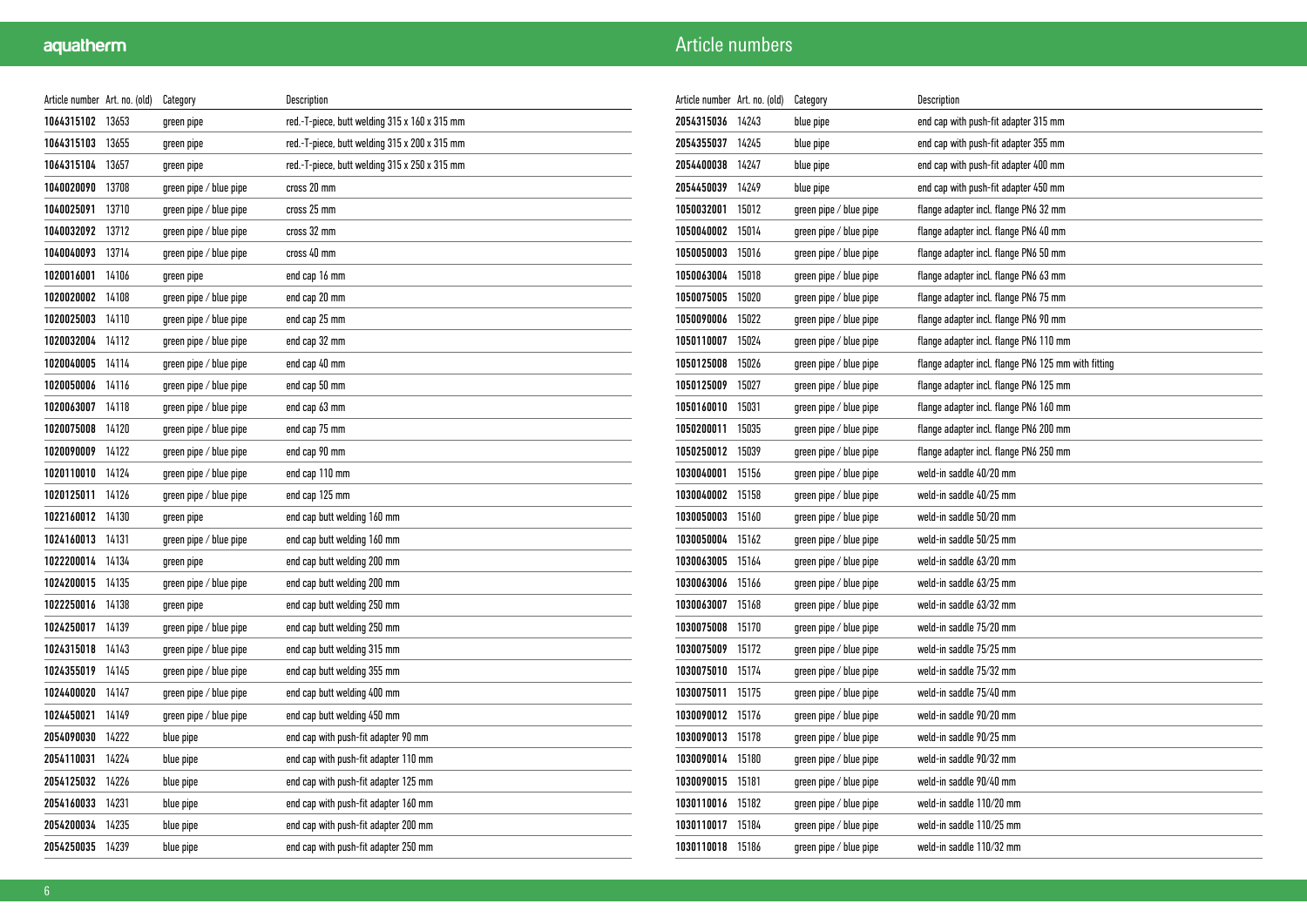| Article number   Art. no. (old) |       | Category               | Description                  |
|---------------------------------|-------|------------------------|------------------------------|
| 1030110019                      | 15188 | green pipe / blue pipe | weld-in saddle 110/40 mm     |
| 1030110020                      | 15189 | green pipe / blue pipe | weld-in saddle 110/50 mm     |
| 1030125021                      | 15190 | green pipe / blue pipe | weld-in saddle 125/20 mm     |
| 1030125022                      | 15192 | green pipe / blue pipe | weld-in saddle 125/25 mm     |
| 1030125023                      | 15194 | green pipe / blue pipe | weld-in saddle 125/32 mm     |
| 1030125024                      | 15196 | green pipe / blue pipe | weld-in saddle 125/40 mm     |
| 1030125025                      | 15197 | green pipe / blue pipe | weld-in saddle 125/50 mm     |
| 1030125026                      | 15198 | green pipe / blue pipe | weld-in saddle 125/63 mm     |
| 1030160027                      | 15206 | green pipe / blue pipe | weld-in saddle 160/20 mm     |
| 1030160028                      | 15208 | green pipe / blue pipe | weld-in-saddle 160/25 mm     |
| 1030160029                      | 15210 | green pipe / blue pipe | weld-in-saddle 160/32 mm     |
| 1030160030                      | 15212 | green pipe / blue pipe | weld-in-saddle 160/40 mm     |
| 1030160031                      | 15214 | green pipe / blue pipe | weld-in-saddle 160/50 mm     |
| 1030160032                      | 15216 | green pipe / blue pipe | weld-in-saddle 160/63 mm     |
| 1030160033                      | 15218 | green pipe / blue pipe | weld-in-saddle 160/75 mm     |
| 1030160034                      | 15220 | green pipe / blue pipe | weld-in-saddle 160/90 mm     |
| 1030250035                      | 15228 | green pipe / blue pipe | weld-in-saddle 200-250/20 mm |
| 1030250036                      | 15229 | green pipe / blue pipe | weld-in-saddle 200-250/25 mm |
| 1030250037                      | 15230 | green pipe / blue pipe | weld-in-saddle 200-250/32 mm |
| 1030200038                      | 15231 | green pipe / blue pipe | weld-in-saddle 200/40 mm     |
| 1030200039                      | 15232 | green pipe / blue pipe | weld-in-saddle 200/50 mm     |
| 1030200040                      | 15233 | green pipe / blue pipe | weld-in-saddle 200/63 mm     |
| 1030200041                      | 15234 | green pipe / blue pipe | weld-in-saddle 200/75 mm     |
| 1030200042                      | 15235 | green pipe / blue pipe | weld-in-saddle 200/90 mm     |
| 1030200043                      | 15236 | green pipe / blue pipe | weld-in-saddle 200/110 mm    |
| 1030200044                      | 15237 | green pipe / blue pipe | weld-in-saddle 200/125 mm    |
| 1030250045                      | 15251 | green pipe / blue pipe | weld-in-saddle 250/40 mm     |
| 1030250046                      | 15252 | green pipe / blue pipe | weld-in-saddle 250/50 mm     |
| 1030250047                      | 15253 | green pipe / blue pipe | weld-in-saddle 250/63 mm     |
| 1030250048                      | 15254 | green pipe / blue pipe | weld-in-saddle 250/75 mm     |
| 1030250049                      | 15255 | green pipe / blue pipe | weld-in-saddle 250/90 mm     |
| 1030250050                      | 15256 | green pipe / blue pipe | weld-in-saddle 250/110 mm    |
| 1030250051                      | 15257 | green pipe / blue pipe | weld-in-saddle 250/125 mm    |
| 1030315052                      | 15260 | green pipe / blue pipe | weld-in-saddle 315-355/63 mm |

| Article number Art. no. (old) |       | Category               | Description                                       |
|-------------------------------|-------|------------------------|---------------------------------------------------|
| 1030315053                    | 15261 | green pipe / blue pipe | weld-in-saddle 315-355/75 mm                      |
| 1030315054                    | 15262 | green pipe / blue pipe | weld-in-saddle 315/90 mm                          |
| 1030315055                    | 15263 | green pipe / blue pipe | weld-in-saddle 315/110 mm                         |
| 1030315056                    | 15264 | green pipe / blue pipe | weld-in-saddle 315/125 mm                         |
| 1034315057                    | 15265 | green pipe / blue pipe | weld-in-saddle butt welding 315/160 mm            |
| 1030355058                    | 15268 | green pipe / blue pipe | weld-in-saddle 355/90 mm                          |
| 1030355059                    | 15269 | green pipe / blue pipe | weld-in-saddle 355/110 mm                         |
| 1030355060                    | 15270 | green pipe / blue pipe | weld-in-saddle 355/125 mm                         |
| 1034355061                    | 15271 | green pipe / blue pipe | weld-in-saddle butt welding 355/160 mm            |
| 1030500062                    | 15275 | green pipe / blue pipe | weld-in saddle 400-500/75 mm                      |
| 1030450063                    | 15277 | green pipe / blue pipe | weld-in saddle 400-450/110 mm                     |
| 1030400064                    | 15278 | green pipe / blue pipe | weld-in saddle 400/125 mm                         |
| 1030500065                    | 15288 | green pipe / blue pipe | weld-in saddle 400-500/90 mm                      |
| 1030500066                    | 15290 | green pipe / blue pipe | weld-in saddle 450-500/125 mm                     |
| 1030630067                    | 15300 | green pipe / blue pipe | weld-in saddle 400-630/63 mm                      |
| 1030560068                    | 15303 | green pipe / blue pipe | weld-in saddle 500/110 mm                         |
| 1030630069                    | 15315 | green pipe / blue pipe | weld-in saddle 630/75 mm                          |
| 1030630070                    | 15316 | green pipe / blue pipe | weld-in saddle 630/90 mm                          |
| 1030630071                    | 15318 | green pipe / blue pipe | weld-in saddle 630/125 mm                         |
| 1030630072                    | 15331 | green pipe / blue pipe | weld-in saddle 630/110 mm                         |
| 1050032020                    | 15512 | green pipe / blue pipe | flange adapter socket welding 32 mm               |
| 1050040021                    | 15514 | green pipe / blue pipe | flange adapter socket welding 40 mm               |
| 1050050022                    | 15516 | green pipe / blue pipe | flange adapter socket welding 50 mm               |
| 1050063023                    | 15518 | green pipe / blue pipe | flange adapter socket welding 63 mm               |
| 1050075024                    | 15520 | green pipe / blue pipe | flange adapter socket welding 75 mm               |
| 1050090025                    | 15522 | green pipe / blue pipe | flange adapter socket welding 90 mm               |
| 1050110026                    | 15524 | green pipe / blue pipe | flange adapter socket welding 110 mm              |
| 1050125027                    | 15526 | green pipe / blue pipe | flange adapter socket welding 125 mm with fitting |
| 1050125028                    | 15527 | green pipe / blue pipe | flange adapter socket welding 125 mm              |
| 1052160029                    | 15530 | green pipe             | flange adapter butt welding 160 mm / green        |
| 1054160030                    | 15531 | green pipe / blue pipe | flange adapter butt welding 160 mm                |
| 1052200031                    | 15534 | green pipe             | flange adapter butt welding 200 mm / green        |
| 1054200032                    | 15535 | green pipe / blue pipe | flange adapter butt welding 200 mm                |
| 1052250033                    | 15538 | green pipe             | flange adapter butt welding 250 mm / green        |
|                               |       |                        |                                                   |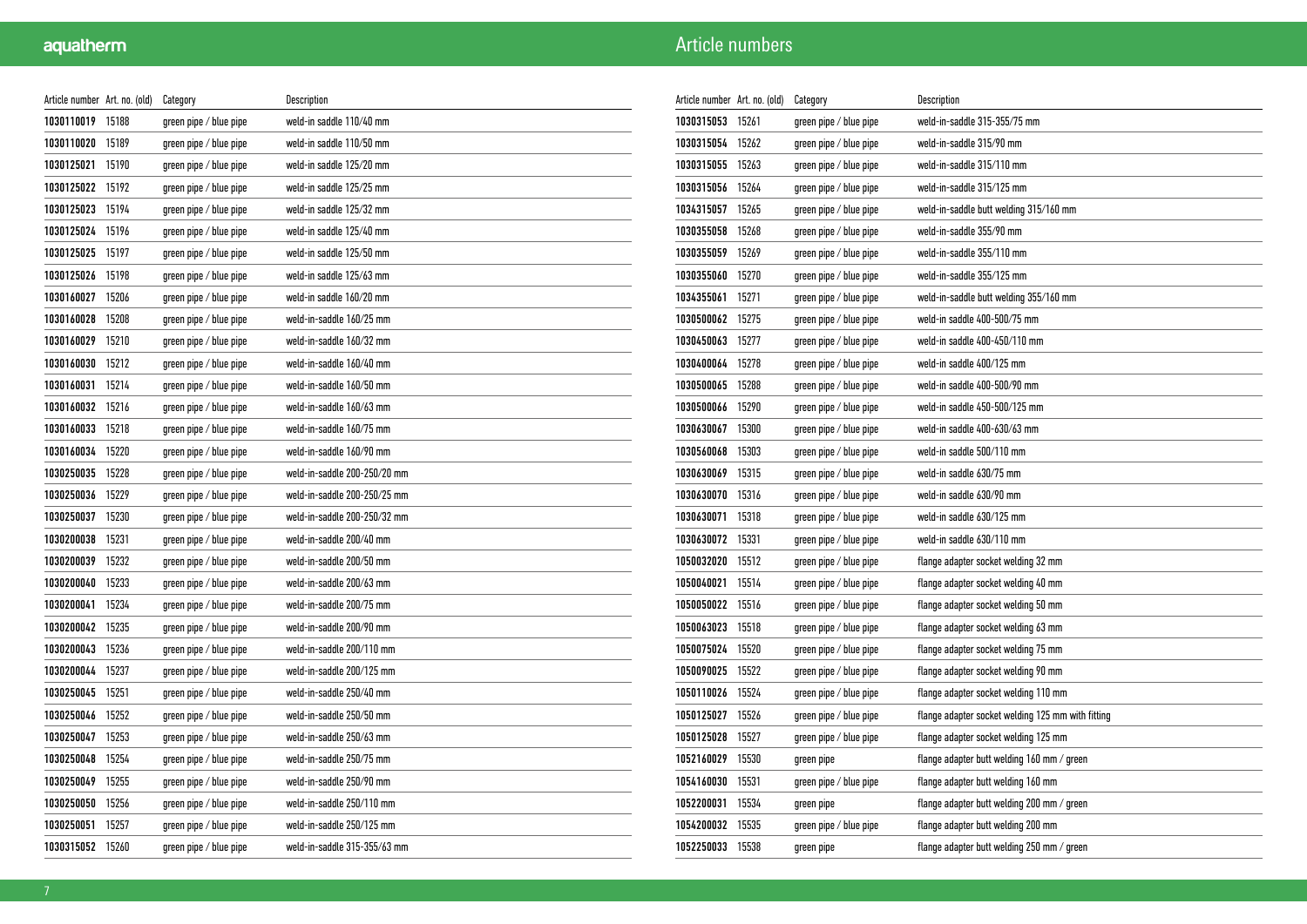| Article number   Art. no. (old) |       | Category               | Description                        |
|---------------------------------|-------|------------------------|------------------------------------|
| 1054250034                      | 15539 | green pipe / blue pipe | flange adapter butt welding 250 mm |
| 1054315035                      | 15543 | green pipe / blue pipe | flange adapter butt welding 315 mm |
| 1054355036                      | 15545 | green pipe / blue pipe | flange adapter butt welding 355 mm |
| 1054400037                      | 15547 | green pipe / blue pipe | flange adapter butt welding 400 mm |
| 1054450038                      | 15549 | green pipe / blue pipe | flange adapter butt welding 450 mm |
| 1040032130                      | 15712 | green pipe / blue pipe | plastic coated steel flange 32 mm  |
| 1040040131                      | 15714 | green pipe / blue pipe | plastic coated steel flange 40 mm  |
| 1040050132                      | 15716 | green pipe / blue pipe | plastic coated steel flange 50 mm  |
| 1040063133                      | 15718 | green pipe / blue pipe | plastic coated steel flange 63 mm  |
| 1040075134                      | 15720 | green pipe / blue pipe | plastic coated steel flange 75 mm  |
| 1040090135                      | 15722 | green pipe / blue pipe | plastic coated steel flange 90 mm  |
| 1040110136                      | 15724 | green pipe / blue pipe | plastic coated steel flange 110 mm |
| 1040125137                      | 15726 | green pipe / blue pipe | plastic coated steel flange 125 mm |
| 1040160138                      | 15730 | green pipe / blue pipe | plastic coated steel flange 160 mm |
| 1040200139                      | 15734 | green pipe / blue pipe | plastic coated steel flange 200 mm |
| 1040250140                      | 15738 | green pipe / blue pipe | plastic coated steel flange 250 mm |
| 1040315141                      | 15742 | green pipe / blue pipe | plastic coated steel flange 315 mm |
| 1040355142                      | 15744 | green pipe / blue pipe | plastic coated steel flange 355 mm |
| 1040400143                      | 15746 | green pipe / blue pipe | plastic coated steel flange 400 mm |
| 1040450144                      | 15748 | green pipe / blue pipe | plastic coated steel flange 450 mm |
| 1040500145                      | 15750 | green pipe / blue pipe | plastic coated steel flange 500 mm |
| 1040630146                      | 15754 | green pipe / blue pipe | plastic coated steel flange 630 mm |
| 1050032040                      | 15812 | green pipe / blue pipe | coupling screw joint brass 32 mm   |
| 1050040041                      | 15814 | green pipe / blue pipe | coupling screw joint brass 40 mm   |
| 1050050042                      | 15816 | green pipe / blue pipe | coupling screw joint brass 50 mm   |
| 1050063043                      | 15818 | green pipe / blue pipe | coupling screw joint brass 63 mm   |
| 1050075044                      | 15820 | green pipe / blue pipe | coupling screw joint brass 75 mm   |
| 1050020050                      | 15838 | green pipe / blue pipe | coupling screw joint PP 20 mm      |
| 1050025051                      | 15840 | green pipe / blue pipe | coupling screw joint PP 25 mm      |
| 1050032052                      | 15842 | green pipe / blue pipe | coupling screw joint PP 32 mm      |
| 1050040053                      | 15844 | green pipe / blue pipe | coupling screw joint PP 40 mm      |
| 1050050054                      | 15846 | green pipe / blue pipe | coupling screw joint PP 50 mm      |
| 1050063055                      | 15848 | green pipe / blue pipe | coupling screw joint PP 63 mm      |
| 1050075056                      | 15850 | green pipe / blue pipe | coupling screw joint PP 75 mm      |

| Article number Art. no. (old) |       | Category               | Description                                                |
|-------------------------------|-------|------------------------|------------------------------------------------------------|
| 1090016001                    | 16106 | green pipe             | cross over fitting 16 mm                                   |
| 1090020002                    | 16108 | green pipe / blue pipe | cross over fitting 20 mm                                   |
| 1090025003                    | 16110 | green pipe / blue pipe | cross over fitting 25 mm                                   |
| 1090032004                    | 16112 | green pipe / blue pipe | cross over fitting 32 mm                                   |
| 1090075010                    | 16175 | green pipe / blue pipe | aquatherm weld-on-saddle set with ball valve 75/40 mm      |
| 1090090011                    | 16181 | green pipe / blue pipe | aquatherm weld-on-saddle set with ball valve 90/40 mm      |
| 1090110012                    | 16188 | green pipe / blue pipe | aquatherm weld-on-saddle set with ball valve 110/40 mm     |
| 1090125013                    | 16196 | green pipe / blue pipe | aquatherm weld-on-saddle set with ball valve 125/40 mm     |
| 1090125014                    | 16198 | green pipe / blue pipe | aquatherm weld-on-saddle set with ball valve 125/63 mm     |
| 1090160015                    | 16212 | green pipe / blue pipe | aquatherm weld-on-saddle set with ball valve 160/40 mm     |
| 1090160016                    | 16216 | green pipe / blue pipe | aquatherm weld-on-saddle set with ball valve 160/63 mm     |
| 1090200017                    | 16231 | green pipe / blue pipe | aquatherm weld-on-saddle set with ball valve 200/40 mm     |
| 1090200018                    | 16233 | green pipe / blue pipe | aquatherm weld-on-saddle set with ball valve 200/63 mm     |
| 1090250019                    | 16251 | green pipe / blue pipe | aquatherm weld-on-saddle set with ball valve 250/40 mm     |
| 1090250020                    | 16253 | green pipe / blue pipe | aquatherm weld-on-saddle set with ball valve 250/63 mm     |
| 1090315021                    | 16260 | green pipe / blue pipe | aquatherm weld-on-saddle set with ball valve 315-355/63 mm |
| 1090400022                    | 16300 | green pipe / blue pipe | aquatherm weld-on-saddle set with ball valve 400-630/63 mm |
| 1040020094                    | 17208 | green pipe / blue pipe | electro fusion socket 20 mm                                |
| 1040025100                    | 17210 | green pipe / blue pipe | electro fusion socket 25 mm                                |
| 1040032101                    | 17212 | green pipe / blue pipe | electro fusion socket 32 mm                                |
| 1040040102                    | 17214 | green pipe / blue pipe | electro fusion socket 40 mm                                |
| 1040050103                    | 17216 | green pipe / blue pipe | electro fusion socket 50 mm                                |
| 1040063104                    | 17218 | green pipe / blue pipe | electro fusion socket 63 mm                                |
| 1040075105                    | 17220 | green pipe / blue pipe | electro fusion socket 75 mm                                |
| 1040090106                    | 17222 | green pipe / blue pipe | electro fusion socket 90 mm                                |
| 1040110107                    | 17224 | green pipe / blue pipe | electro fusion socket 110 mm                               |
| 1040125108                    | 17226 | green pipe / blue pipe | electro fusion socket 125 mm                               |
| 1040160109                    | 17230 | green pipe / blue pipe | electro fusion socket 160 mm                               |
| 1040200110                    | 17234 | green pipe / blue pipe | electro fusion socket 200 mm                               |
| 1040250111                    | 17238 | green pipe / blue pipe | electro fusion socket 250 mm                               |
| 2054090020                    | 17322 | blue pipe              | aquatherm push-fit coupling 90 mm                          |
| 2054110021                    | 17324 | blue pipe              | aquatherm push-fit coupling 110 mm                         |
| 2054125022                    | 17326 | blue pipe              | aquatherm push-fit coupling 125 mm                         |
| 2054160023                    | 17330 | blue pipe              | aquatherm push-fit coupling 160 mm                         |
|                               |       |                        |                                                            |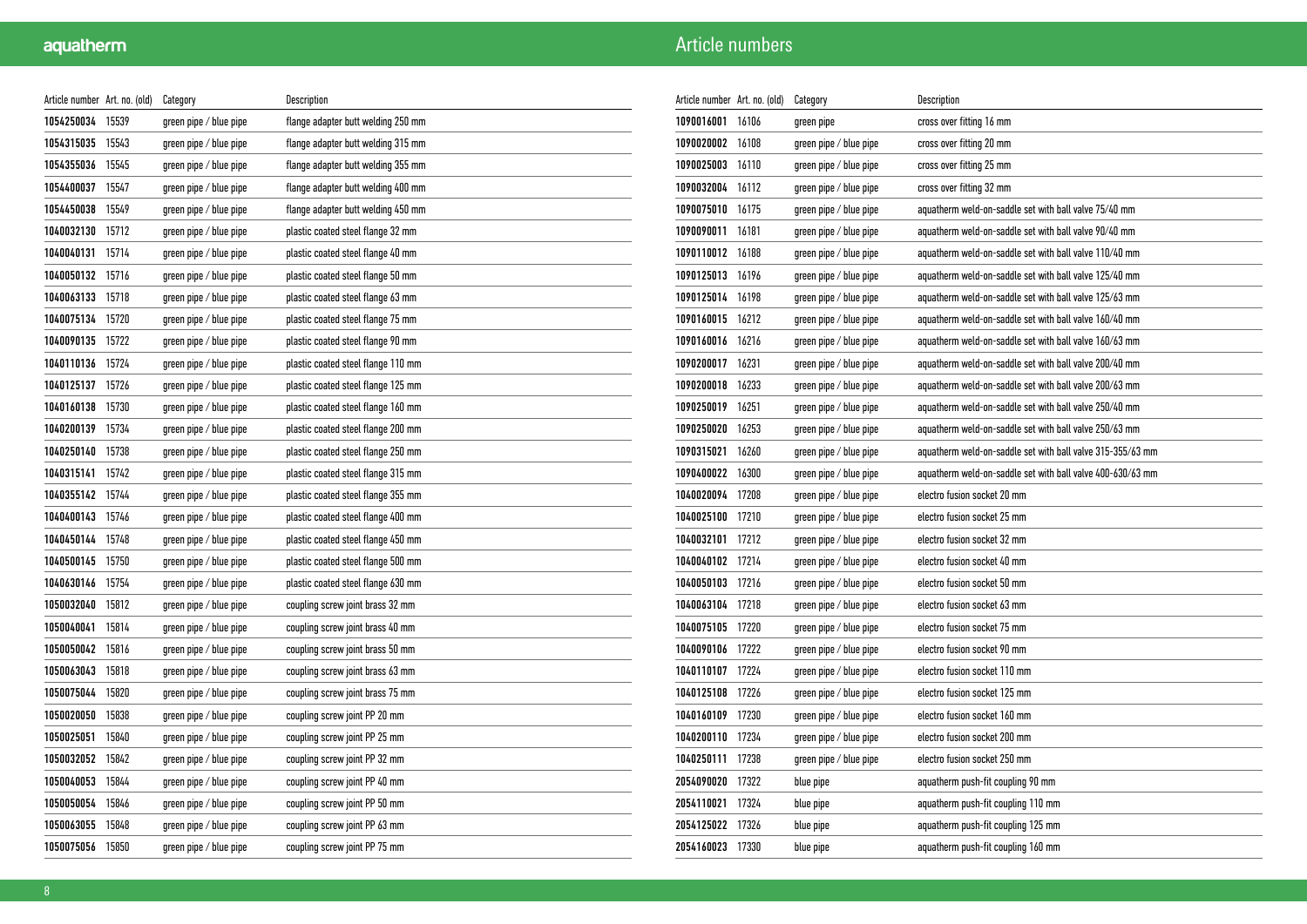| Article number   Art. no. (old) |       | Category               | Description                                                         |
|---------------------------------|-------|------------------------|---------------------------------------------------------------------|
| 2054200024                      | 17334 | blue pipe              | aquatherm push-fit coupling 200 mm                                  |
| 2054250025                      | 17338 | blue pipe              | aquatherm push-fit coupling 250 mm                                  |
| 2054315026                      | 17342 | blue pipe              | aquatherm push-fit coupling 315 mm                                  |
| 2054355027                      | 17344 | blue pipe              | aquatherm push-fit coupling 355 mm                                  |
| 2054400028                      | 17346 | blue pipe              | aquatherm push-fit coupling 400 mm                                  |
| 2054450029                      | 17348 | blue pipe              | aquatherm push-fit coupling 450 mm                                  |
| 2054090000                      | 17422 | blue pipe              | aquatherm push-fit adapter 90 mm                                    |
| 2054110001                      | 17424 | blue pipe              | aquatherm push-fit adapter 110 mm                                   |
| 2054125002                      | 17426 | blue pipe              | aquatherm push-fit adapter 125 mm                                   |
| 2054160004                      | 17430 | blue pipe              | aquatherm push-fit adapter 160 mm                                   |
| 2054200006                      | 17434 | blue pipe              | aquatherm push-fit adapter 200 mm                                   |
| 2054250008                      | 17438 | blue pipe              | aquatherm push-fit adapter 250 mm                                   |
| 2054315010                      | 17442 | blue pipe              | aquatherm push-fit adapter 315 mm                                   |
| 2054355012                      | 17444 | blue pipe              | aquatherm push-fit adapter 355 mm                                   |
| 2054400014                      | 17446 | blue pipe              | aquatherm push-fit adapter 400 mm                                   |
| 2054450016                      | 17448 | blue pipe              | aquatherm push-fit adapter 450 mm                                   |
| 2057125003                      | 17526 | blue pipe              | aquatherm push-fit adapter 125 mm                                   |
| 2057160005                      | 17530 | blue pipe              | aquatherm push-fit adapter 160 mm                                   |
| 2057200007                      | 17534 | blue pipe              | aquatherm push-fit adapter 200 mm                                   |
| 2057250009                      | 17538 | blue pipe              | aquatherm push-fit adapter 250 mm                                   |
| 2057315011                      | 17542 | blue pipe              | aquatherm push-fit adapter 315 mm                                   |
| 2057355013                      | 17544 | blue pipe              | aquatherm push-fit adapter 355 mm                                   |
| 2057400015                      | 17546 | blue pipe              | aquatherm push-fit adapter 400 mm                                   |
| 2057450017                      | 17548 | blue pipe              | aquatherm push-fit adapter 450 mm                                   |
| 1040016150                      | 20106 | green pipe             | back plate elbow 16 mm x 1/2"f                                      |
| 1040020151                      | 20108 | green pipe / blue pipe | back plate elbow 20 mm x 1/2"f                                      |
| 1040020152                      | 20110 | green pipe / blue pipe | back plate elbow 20 mm x 3/4"f                                      |
| 1040025153                      | 20112 | green pipe / blue pipe | back plate elbow 25 mm x 3/4"f                                      |
| 1040025154                      | 20113 | green pipe / blue pipe | back plate elbow 25 mm x 1/2"f                                      |
| 9600020114                      | 20114 | green pipe / blue pipe | dry construction wall fitting 1/2"                                  |
| 1040016155                      | 20156 | green pipe             | back plate elbow for dry construction 16 mm x 1/2"f                 |
| 1040020156                      | 20158 | green pipe / blue pipe | back plate elbow for dry construction 20 mm x 1/2"f                 |
| 1090020031                      | 20197 | green pipe             | flow-through back plate elbow $90^{\circ}$ 20 mm x $1/2$ "f x 20 mm |
| 1050020015                      | 20198 | green pipe             | flow-through back plate elbow parallel 20 mm x 1/2"f x 20 mm        |

| Article number Art. no. (old) |       | Category               | Description                                                              |
|-------------------------------|-------|------------------------|--------------------------------------------------------------------------|
| 1050020060                    | 20204 | green pipe / blue pipe | transition piece 20 mm x 1/2"f x 3/4"m                                   |
| 1050016061                    | 20206 | green pipe             | transition elbow 16 mm x 1/2"f x 3/4"m                                   |
| 1050020062                    | 20208 | green pipe / blue pipe | transition elbow 20 mm x 1/2"f x 3/4"m                                   |
| 1050025063                    | 20209 | green pipe / blue pipe | transition elbow 25 mm x $1/2$ "f x $3/4$ "m                             |
| 1050020064                    | 20210 | green pipe / blue pipe | transition elbow 20 mm x 1/2"f x 3/4"m 30 mm                             |
| 1070016001                    | 21006 | green pipe             | transition piece with female thread 16 mm x 1/2"f round                  |
| 1070020002                    | 21008 | green pipe / blue pipe | transition piece with female thread 20 mm x 1/2"f round                  |
| 1070020003                    | 21010 | green pipe / blue pipe | transition piece with female thread 20 mm x 3/4"f round                  |
| 1070025004                    | 21011 | green pipe / blue pipe | transition piece with female thread 25 mm x 1/2"f round                  |
| 1070025005                    | 21012 | green pipe / blue pipe | transition piece with female thread 25 mm x 3/4"f round                  |
| 1070032006                    | 21013 | green pipe / blue pipe | transition piece with female thread 32 mm x 3/4"f round                  |
| 1070016007                    | 21106 | green pipe             | transition piece with female thread 16 mm x 1/2"f 6K                     |
| 1070020008                    | 21108 | green pipe / blue pipe | transition piece with female thread 20 mm x 1/2"f 6K                     |
| 1070020009                    | 21110 | green pipe / blue pipe | transition piece with female thread 20 mm x 3/4"f 6K                     |
| 1070025010                    | 21111 | green pipe / blue pipe | transition piece with female thread 25 mm x 1/2"f 6K                     |
| 1070025011                    | 21112 | green pipe / blue pipe | transition piece with female thread 25 mm x 3/4"f 6K                     |
| 1070032012 21113              |       | green pipe / blue pipe | transition piece with female thread 32 mm x 3/4"f 6K                     |
| 1070032013 21114              |       | green pipe / blue pipe | transition piece with female thread 32 mm x 1"f 6K                       |
| 1070040014                    | 21115 | green pipe / blue pipe | transition piece with female thread 40 mm x 1"f 6K                       |
| 1070040015                    | 21116 | green pipe / blue pipe | transition piece with female thread 40 mm x 1 1/4"f 6K                   |
| 1070050016                    | 21117 | green pipe / blue pipe | transition piece with female thread 50 mm x 1 1/4"f 6K                   |
| 1070050017                    | 21118 | green pipe / blue pipe | transition piece with female thread 50 mm x 1 1/2"f 6K                   |
| 1070063018                    | 21119 | green pipe / blue pipe | transition piece with female thread 63 mm x 1 1/2"f 6K                   |
| 1070063019                    | 21120 | green pipe / blue pipe | transition piece with female thread 63 mm x 2"f 6K                       |
| 1070075020                    | 21122 | green pipe / blue pipe | transition piece with female thread 75 mm x 2"f 6K                       |
| 1070016021                    | 21206 | green pipe             | transition piece with male thread 16 mm x 1/2"m round                    |
| 1070020022 21208              |       | green pipe / blue pipe | transition piece with male thread 20 mm x 1/2"m round                    |
| 1070020023                    | 21210 | green pipe / blue pipe | transition piece with male thread 20 mm x 3/4"m round                    |
| 1070025024                    | 21211 | green pipe / blue pipe | transition piece with male thread 25 mm x 1/2"m round                    |
| 1070025025                    | 21212 | green pipe / blue pipe | transition piece with male thread 25 mm x 3/4"m round                    |
| 1070032026                    | 21213 | green pipe / blue pipe | transition piece with male thread 32 mm x 3/4"m round                    |
| 1070020051                    | 21258 | green pipe / blue pipe | transition piece with male thread 20 mm x 1/2"m round, self sealing      |
| 1070025052                    | 21261 | green pipe / blue pipe | transition piece with male thread 25 mm x 1/2"m round, self sealing      |
| 1070025053 21262              |       | green pipe / blue pipe | transition piece with male thread $25$ mm x $3/4$ "m round, self sealing |
|                               |       |                        |                                                                          |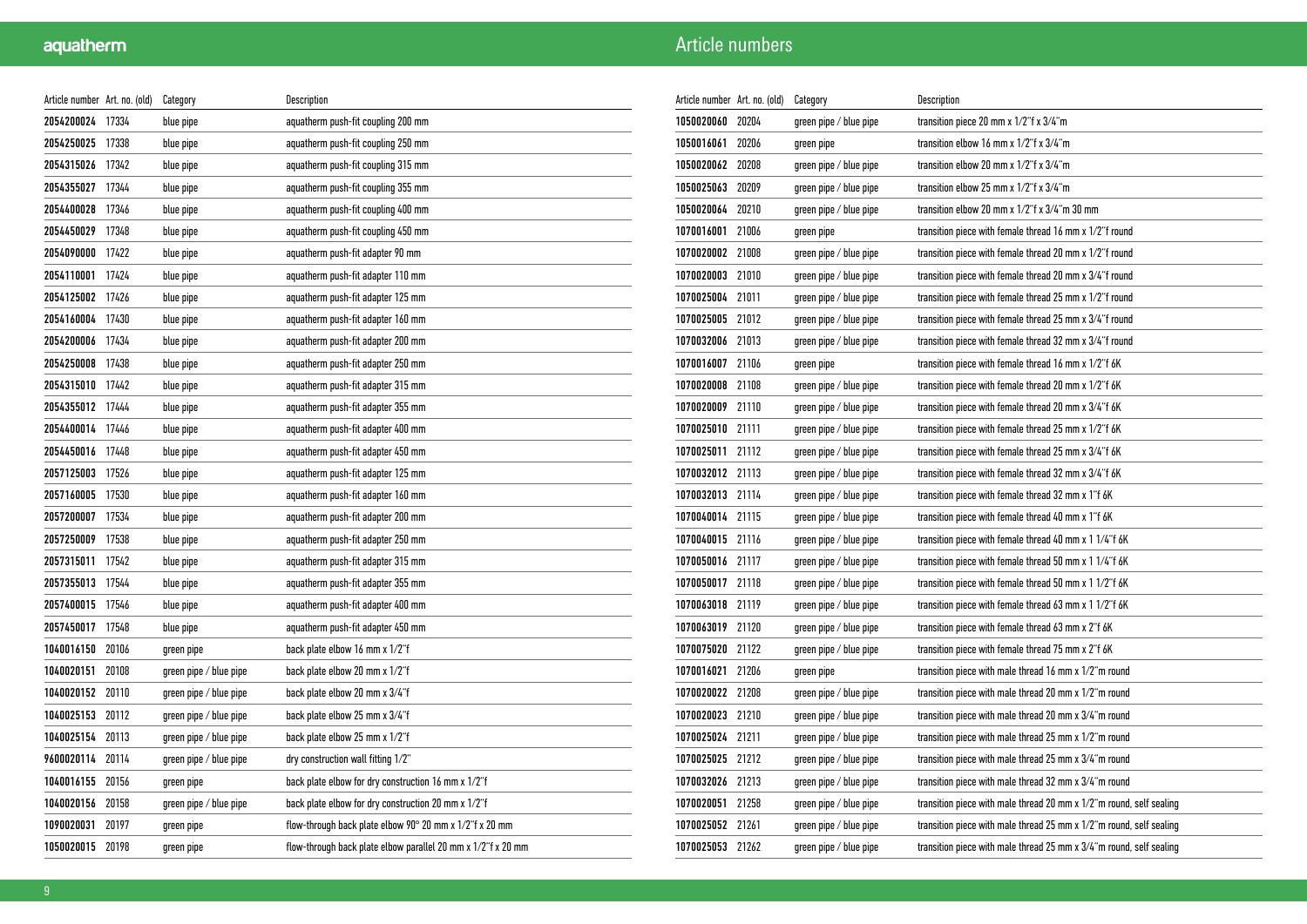| Article number Art. no. (old) |       | Category               | Description                                                               |
|-------------------------------|-------|------------------------|---------------------------------------------------------------------------|
| 1070016026                    | 21306 | green pipe             | transition piece with male thread 16 mm x 1/2"m 6K                        |
| 1070020027                    | 21308 | green pipe / blue pipe | transition piece with male thread 20 mm x 1/2"m 6K                        |
| 1070020028 21310              |       | green pipe / blue pipe | transition piece with male thread 20 mm x 3/4"m 6K                        |
| 1070025029 21311              |       | green pipe / blue pipe | transition piece with male thread 25 mm x 1/2"m 6K                        |
| 1070025030 21312              |       | green pipe / blue pipe | transition piece with male thread 25 mm x 3/4"m 6K                        |
| 1070032031                    | 21314 | green pipe / blue pipe | transition piece with male thread 32 mm x 1"m 6K                          |
| 1070032032                    | 21316 | green pipe / blue pipe | transition piece with male thread 32 mm x 1 1/4"m 6K                      |
| 1070040033                    | 21317 | green pipe / blue pipe | transition piece with male thread 40 mm x 1"m 6K                          |
| 1070040034                    | 21318 | green pipe / blue pipe | transition piece with male thread 40 mm x 1 1/4"m 6K                      |
| 1070050035 21319              |       | green pipe / blue pipe | transition piece with male thread 50 mm x 1 1/4"m 6K                      |
| 1070050036 21320              |       | green pipe / blue pipe | transition piece with male thread 50 mm x 1 1/2"m 6K                      |
| 1070063037                    | 21321 | green pipe / blue pipe | transition piece with male thread 63 mm x 1 1/2"m 6K                      |
| 1070063038                    | 21322 | green pipe / blue pipe | transition piece with male thread 63 mm x 2"m 6K                          |
| 1070075039                    | 21323 | green pipe / blue pipe | transition piece with male thread 75 mm x 2"m 6K                          |
| 1070075040                    | 21324 | green pipe / blue pipe | transition piece with male thread 75 mm x 2 1/2"m 6K                      |
| 1070090041                    | 21325 | green pipe / blue pipe | transition piece with male thread 90 mm x 3"m 8K                          |
| 1070110042 21327              |       | green pipe / blue pipe | transition piece with male thread 110 mm x 4"m 8K                         |
| 1070020054 21355              |       | green pipe / blue pipe | transition piece with male thread, self sealing A20 mm x 1/2"m 6K         |
| 1070016055                    | 21356 | green pipe             | transition piece with male thread, self sealing 16 mm x 1/2"m 6K          |
| 1070020056                    | 21358 | green pipe / blue pipe | transition piece with male thread, self sealing 20 mm x 1/2"m 6K          |
| 1070016090                    | 23006 | green pipe             | transition elbow with female thread $90^{\circ}$ 16 mm x 1/2"f            |
| 1070020091                    | 23008 | green pipe / blue pipe | transition elbow with female thread $90^{\circ}$ 20 mm x $1/2$ "f         |
| 1070020092                    | 23010 | green pipe / blue pipe | transition elbow with female thread 90° 16 mm x 1/2"f                     |
| 1070025093                    | 23012 | green pipe / blue pipe | transition elbow with female thread $90^{\circ}$ 16 mm x 1/2"f            |
| 1070025094                    | 23014 | green pipe / blue pipe | transition elbow with female thread $90^{\circ}$ 16 mm x 1/2"f            |
| 1070032095                    | 23016 | green pipe / blue pipe | transition elbow with female thread $90^{\circ}$ 16 mm x 1/2"f            |
| 1070032096                    | 23018 | green pipe / blue pipe | transition elbow with female thread $90^{\circ}$ 16 mm x 1/2"f            |
| 1070020097                    | 23208 | green pipe / blue pipe | transition elbow with female thread $90^{\circ}$ A20 mm x $1/2^{\circ}$ f |
| 1070016098                    | 23504 | green pipe             | transition elbow with male thread $90^{\circ}$ 16 mm x 1/2"m              |
| 1070020099                    | 23506 | green pipe / blue pipe | transition elbow with male thread $90^{\circ}$ 20 mm x $1/2^{\circ}$ m    |
| 1070020100                    | 23508 | green pipe / blue pipe | transition elbow with male thread $90^{\circ}$ 20 mm x $3/4$ "m           |
| 1070025101                    | 23510 | green pipe / blue pipe | transition elbow with male thread $90^{\circ}$ 25 mm x $3/4$ "m           |
| 1070032102                    | 23512 | green pipe / blue pipe | transition elbow with male thread 90° 32 mm x 3/4"m                       |
| 1070032103                    | 23514 | green pipe / blue pipe | transition elbow with male thread 90° 32 mm x 1"m                         |

| Article number Art. no. (old) |       | Category               | Description                                                              |
|-------------------------------|-------|------------------------|--------------------------------------------------------------------------|
| 1060016140                    | 25004 | green pipe             | threaded branch tee with female thread 16 x 1/2"f x 16 mm                |
| 1060020141                    | 25006 | green pipe / blue pipe | threaded branch tee with female thread 20 x 1/2"f x 20 mm                |
| 1060020142                    | 25008 | green pipe / blue pipe | threaded branch tee with female thread 20 x 3/4"f x 20 mm                |
| 1060025143                    | 25010 | green pipe / blue pipe | threaded branch tee with female thread 25 x 1/2"f x 25 mm                |
| 1060025144                    | 25012 | green pipe / blue pipe | threaded branch tee with female thread $25 \times 3/4$ "f $\times 25$ mm |
| 1060032145                    | 25013 | green pipe / blue pipe | threaded branch tee with female thread 32 x 1/2"f x 32 mm                |
| 1060032146                    | 25014 | green pipe / blue pipe | threaded branch tee with female thread $32 \times 3/4$ f x 32 mm         |
| 1060032147                    | 25016 | green pipe / blue pipe | threaded branch tee with female thread 32 x 1 f x 32 mm                  |
| 1060040148                    | 25018 | green pipe / blue pipe | threaded branch tee with female thread 40 x 1/2"f x 40 mm                |
| 1060040149                    | 25019 | green pipe / blue pipe | threaded branch tee with female thread $40 \times 3/4$ f x 40 mm         |
| 1060040150                    | 25020 | green pipe / blue pipe | threaded branch tee with female thread 40 x 1"f x 40 mm                  |
| 1060050151                    | 25022 | green pipe / blue pipe | threaded branch tee with female thread 50 x 1"f x 50 mm                  |
| 1060050152                    | 25030 | green pipe / blue pipe | threaded branch tee with female thread 50 x 1/2"f x 50 mm                |
| 1060050153                    | 25031 | green pipe / blue pipe | threaded branch tee with female thread 50 x 3/4"f x 50 mm                |
| 1060020154                    | 25506 | green pipe / blue pipe | threaded branch tee with male thread 20 x 1/2"m x 20 mm                  |
| 1050020070                    | 26608 | green pipe / blue pipe | transition coupling with male thread 20 mm x 1/2"m                       |
| 1050025071                    | 26610 | green pipe / blue pipe | transition coupling with male thread 25 mm x 3/4"m                       |
| 1050032072                    | 26612 | green pipe / blue pipe | transition coupling with male thread 32 mm x 1"m                         |
| 1050040073                    | 26614 | green pipe / blue pipe | transition coupling with male thread 40 mm $x$ 1 $1/4$ "m                |
| 1050050074                    | 26616 | green pipe / blue pipe | transition coupling with male thread 50 mm $x$ 1 1/2"m                   |
| 1050063075                    | 26618 | green pipe / blue pipe | transition coupling with male thread 63 mm x 2"m                         |
| 1050020076                    | 26638 | green pipe / blue pipe | transition coupling with female thread 20 mm x 1/2"f                     |
| 1050025077                    | 26640 | green pipe / blue pipe | transition coupling with female thread 25 mm x 3/4"f                     |
| 1050032078                    | 26642 | green pipe / blue pipe | transition coupling with female thread 32 mm x 1"f                       |
| 1050040079                    | 26644 | green pipe / blue pipe | transition coupling with female thread 40 mm x 1 1/4"f                   |
| 1050050080                    | 26646 | green pipe / blue pipe | transition coupling with female thread 50 mm x 1 1/2"f                   |
| 1050063081                    | 26648 | green pipe / blue pipe | transition coupling with female thread 63 mm x 2"f                       |
| 1050020082                    | 26708 | green pipe / blue pipe | loose nut adapter length 100 mm, 20 mm x nut G1"                         |
| 1050025083                    | 26710 | green pipe / blue pipe | loose nut adapter length 100 mm, 25 mm x nut G1 1/4"                     |
| 1050032084                    | 26712 | green pipe / blue pipe | loose nut adapter length 100 mm, 32 mm x nut G1 1/2"                     |
| 1050040085                    | 26714 | green pipe / blue pipe | loose nut adapter length 100 mm, 40 mm x nut G2"                         |
| 1050050086                    | 26716 | green pipe / blue pipe | loose nut adapter length 100 mm, 50 mm x nut G2 1/4"                     |
| 1050063087                    | 26718 | green pipe / blue pipe | loose nut adapter length 100 mm, 63 mm x nut G2 3/4"                     |
| 1050075088                    | 26720 | green pipe / blue pipe | loose nut adapter length 100 mm, 75 mm x nut G3 1/2"                     |
|                               |       |                        |                                                                          |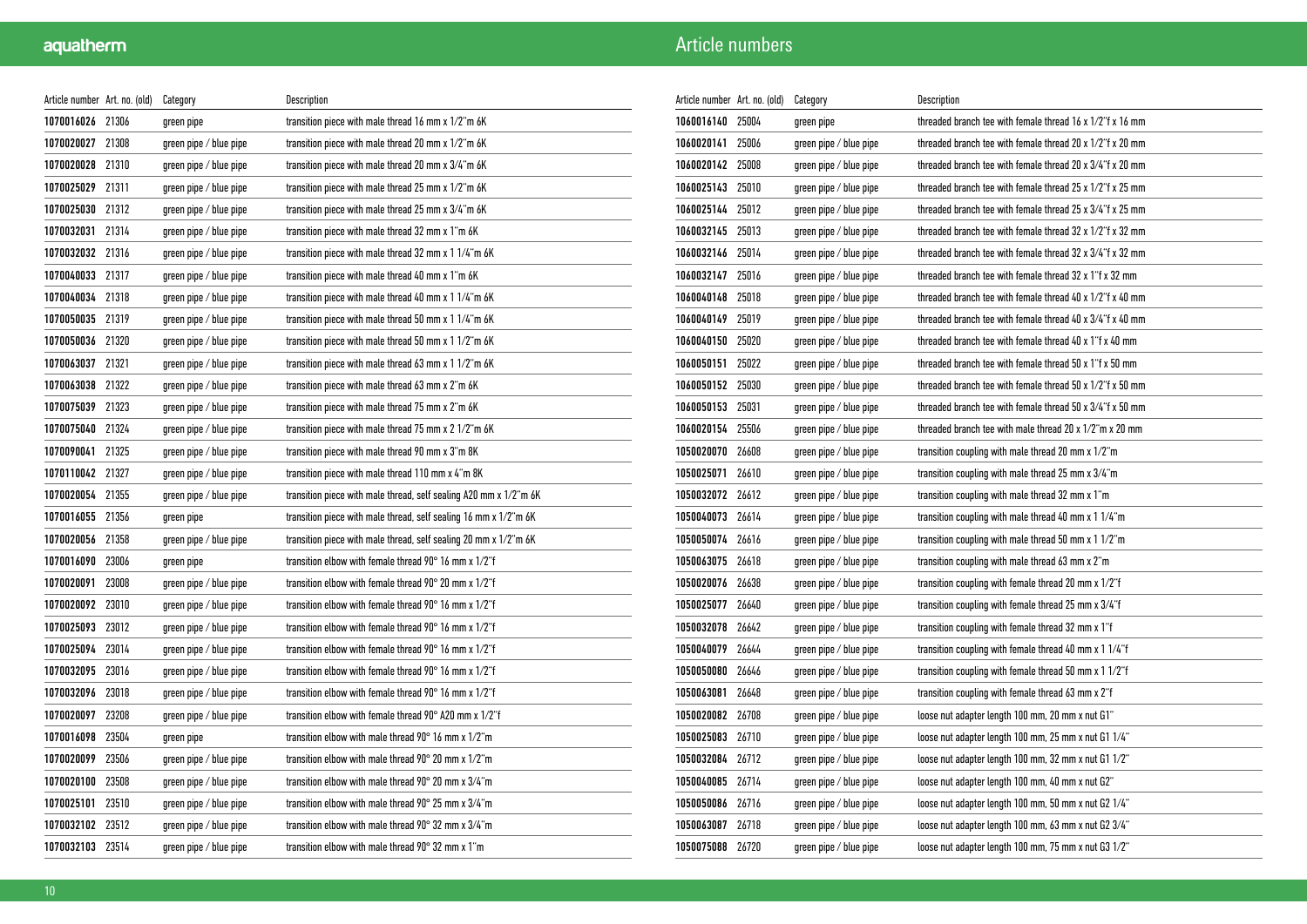| Article number Art. no. (old) |       | Category               | Description                                                |
|-------------------------------|-------|------------------------|------------------------------------------------------------|
| 1050090089 26722              |       | green pipe / blue pipe | loose nut adapter length 100 mm, 90 mm x nut G4"           |
| 1050020090                    | 26808 | green pipe / blue pipe | water meter nut adapter 20 mm x nut G3/4"                  |
| 1050025091                    | 26810 | green pipe / blue pipe | water meter nut adapter 25 mm x nut G3/4"                  |
| 1050032092 26812              |       | green pipe / blue pipe | water meter nut adapter 32 mm x nut G3/4"                  |
| 1050020097                    | 27010 | green pipe / blue pipe | nut adapter ISO-Standard 20 mm x nut G1"                   |
| 1050025098                    | 27011 | green pipe / blue pipe | nut adapter ISO-Standard 25 mm x nut G1"                   |
| 1050025099                    | 27012 | green pipe / blue pipe | nut adapter ISO-Standard 25 mm x nut G1 1/4"               |
| 1050032100                    | 27013 | green pipe / blue pipe | nut adapter ISO-Standard 32 mm x nut G1 1/4"               |
| 1050032101                    | 27014 | green pipe / blue pipe | nut adapter ISO-Standard 32 mm x nut G1 1/2"               |
| 1050040102 27015              |       | green pipe / blue pipe | nut adapter ISO-Standard 40 mm x nut G1 1/2"               |
| 1050040103                    | 27016 | green pipe / blue pipe | nut adapter ISO-Standard 40 mm x nut G2"                   |
| 1050050104                    | 27017 | green pipe / blue pipe | nut adapter ISO-Standard 50 mm x nut G2"                   |
| 1050050105                    | 27018 | green pipe / blue pipe | nut adapter ISO-Standard 50 mm x nut G2 1/4"               |
| 1050063106                    | 27019 | green pipe / blue pipe | nut adapter ISO-Standard 63 mm x nut G2 1/4"               |
| 1050063107                    | 27020 | green pipe / blue pipe | nut adapter ISO-Standard 63 mm x nut G2 3/4"               |
| 1050075108                    | 27021 | green pipe / blue pipe | nut adapter ISO-Standard 75 mm x nut G2 3/4"               |
| 1050075109                    | 27022 | green pipe / blue pipe | nut adapter ISO-Standard 75 mm x nut G3 1/2"               |
| 1050020110                    | 27310 | green pipe / blue pipe | counterpart 20 mm x 1"m for ISO-standard adapter           |
| 1050025111                    | 27311 | green pipe / blue pipe | counterpart 25 mm x 1"m for ISO-standard adapter           |
| 1050025112 27312              |       | green pipe / blue pipe | counterpart 25 mm x 1 1/4"m for ISO-standard adapter       |
| 1050032113 27313              |       | green pipe / blue pipe | counterpart 32 mm x 1 1/4"m for ISO-standard adapter       |
| 1050032114                    | 27314 | green pipe / blue pipe | counterpart 32 mm x 1 1/2"m for ISO-standard adapter       |
| 1050040115 27315              |       | green pipe / blue pipe | counterpart 40 mm x 1 1/2"m for ISO-standard adapter       |
| 1050040116                    | 27316 | green pipe / blue pipe | counterpart 40 mm x 2"m for ISO-standard adapter           |
| 1050050117                    | 27317 | green pipe / blue pipe | counterpart 50 mm x 2"m for ISO-standard adapter           |
| 1050050118                    | 27318 | green pipe / blue pipe | counterpart 50 mm x 2"m for ISO-standard adapter           |
| 1050063119                    | 27319 | green pipe / blue pipe | counterpart 63 mm x 2 1/4"m for ISO-standard adapter       |
| 1050063120 27320              |       | green pipe / blue pipe | counterpart 63 mm x 2 3/4"m for ISO-standard adapter       |
| 1050075121 27321              |       | green pipe / blue pipe | counterpart 75 mm x 2 3/4"m for ISO-standard adapter       |
| 1050075122                    | 27322 | green pipe / blue pipe | counterpart 75 mm x 3 1/2"m for ISO-standard adapter       |
| 1050000130                    | 27510 | green pipe / blue pipe | brass counterpart 1"m x 1/2"f for ISO-standard adapter     |
| 1050000131                    | 27512 | green pipe / blue pipe | brass counterpart 1 1/4"m x 3/4"f for ISO-standard adapter |
| 1050000132 27514              |       | green pipe / blue pipe | brass counterpart 1 1/2"m x 1"f for ISO-standard adapter   |
| 1050000133                    | 27516 | green pipe / blue pipe | brass counterpart 2"m x 1 1/4"f for ISO-standard adapter   |

| Article number Art. no. (old) |       | Category               | Description                                                  |
|-------------------------------|-------|------------------------|--------------------------------------------------------------|
| 1050000134                    | 27518 | green pipe / blue pipe | brass counterpart 2 1/4"m x 1 1/2"f for ISO-standard adapter |
| 1050000135                    | 27520 | green pipe / blue pipe | brass counterpart 2 3/4"m x 2"f for ISO-standard adapter     |
| 9600027522 27522              |       | green pipe / blue pipe | brass counterpart 3 1/2"m x 2 1/2"f for ISO-standard adapter |
| 9600027524 27524              |       | green pipe / blue pipe | brass counterpart 4"m x 3"f for ISO-standard adapter         |
| 1050000138                    | 27710 | green pipe / blue pipe | brass counterpart 1"m x 1/2"m for ISO-standard adapter       |
| 1050000139                    | 27712 | green pipe / blue pipe | brass counterpart 1 1/4"m x 3/4"m for ISO-standard adapter   |
| 1050000140                    | 27714 | green pipe / blue pipe | brass counterpart 1 1/2"m x 1"m for ISO-standard adapter     |
| 1050000141                    | 27716 | green pipe / blue pipe | brass counterpart 2"m x 1 1/4"m for ISO-standard adapter     |
| 1050000142                    | 27718 | green pipe / blue pipe | brass counterpart 2 1/4"m x 1 1/2"m for ISO-standard adapter |
| 1050000143                    | 27720 | green pipe / blue pipe | brass counterpart 2 3/4"m x 2"m for ISO-standard adapter     |
| 9600027722 27722              |       | green pipe / blue pipe | brass counterpart 3 1/2"m x 2 1/2"m for ISO-standard adapter |
| 9600027724                    | 27724 | green pipe / blue pipe | brass counterpart 4"m x 3"m for ISO-standard adapter         |
| 1030040100                    | 28214 | green pipe / blue pipe | weld-in saddle with female thread 40 mm x 1/2"f 6K           |
| 1030050106                    | 28216 | green pipe / blue pipe | weld-in saddle with female thread 50 mm x 1/2"f 6K           |
| 1030063112                    | 28218 | green pipe / blue pipe | weld-in saddle with female thread 63 mm x 1/2"f 6K           |
| 1030075118                    | 28220 | green pipe / blue pipe | weld-in saddle with female thread 75 mm x 1/2"f 6K           |
| 1030090126                    | 28222 | green pipe / blue pipe | weld-in saddle with female thread 90 mm x 1/2"f 6K           |
| 1030110134                    | 28224 | green pipe / blue pipe | weld-in saddle with female thread 110 mm x 1/2"f 6K          |
| 1030125142                    | 28226 | green pipe / blue pipe | weld-in saddle with female thread 125 mm x 1/2"f 6K          |
| 1030160150                    | 28230 | green pipe / blue pipe | weld-in saddle with female thread 160 mm x 1/2"f 6K          |
| 1030250158                    | 28232 | green pipe / blue pipe | weld-in saddle with female thread 200-250 mm x 1/2"f 6K      |
| 1030040101                    | 28234 | green pipe / blue pipe | weld-in saddle with female thread 40 mm x 3/4"f 6K           |
| 1030050107                    | 28236 | green pipe / blue pipe | weld-in saddle with female thread 50 mm x 3/4"f 6K           |
| 1030063113                    | 28238 | green pipe / blue pipe | weld-in saddle with female thread 63 mm x 3/4"f 6K           |
| 1030075119                    | 28240 | green pipe / blue pipe | weld-in saddle with female thread 75 mm x 3/4"f 6K           |
| 1030090127                    | 28242 | green pipe / blue pipe | weld-in saddle with female thread 90 mm x 3/4"f 6K           |
| 1030110135                    | 28244 | green pipe / blue pipe | weld-in saddle with female thread 110 mm x 3/4"f 6K          |
| 1030125143                    | 28246 | green pipe / blue pipe | weld-in saddle with female thread 125 mm x 3/4"f 6K          |
| 1030160151                    | 28250 | green pipe / blue pipe | weld-in saddle with female thread 160 mm x 3/4"f 6K          |
| 1030250159                    | 28254 | green pipe / blue pipe | weld-in saddle with female thread 200-250 mm x 3/4"f 6K      |
| 1030075120                    | 28260 | green pipe / blue pipe | weld-in saddle with female thread 75 mm x 1"f 6K             |
| 1030090128                    | 28262 | green pipe / blue pipe | weld-in saddle with female thread 90 mm x 1"f 6K             |
| 1030110136                    | 28264 | green pipe / blue pipe | weld-in saddle with female thread 110 mm x 1"f 6K            |
| 1030125144 28266              |       | green pipe / blue pipe | weld-in saddle with female thread 125 mm x 1"f 6K            |
|                               |       |                        |                                                              |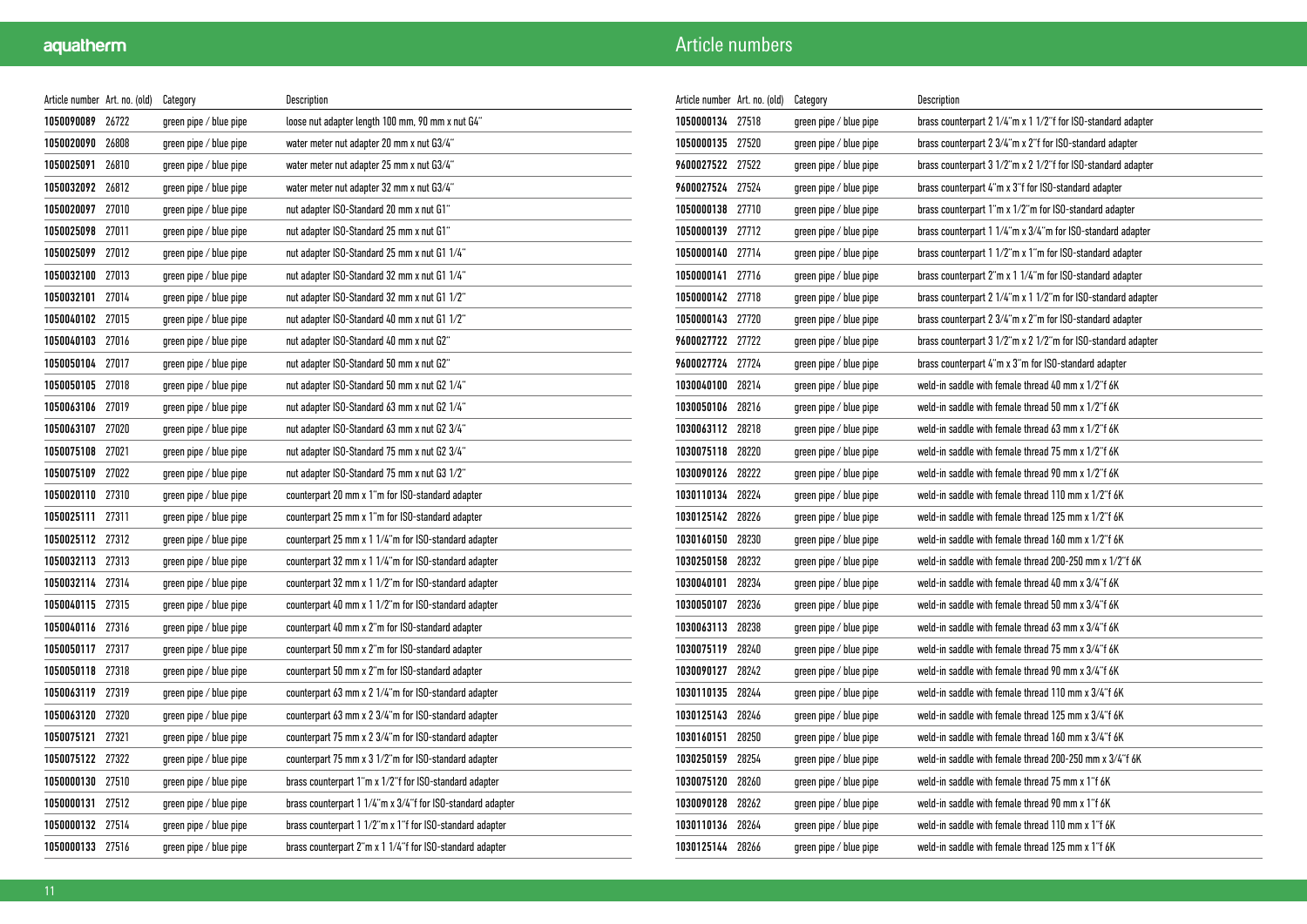| Article number   Art. no. (old) |       | Category               | Description                                                     |
|---------------------------------|-------|------------------------|-----------------------------------------------------------------|
| 1030160152                      | 28270 | green pipe / blue pipe | weld-in saddle with female thread 160 mm x 1"f 6K               |
| 1030250160                      | 28274 | green pipe / blue pipe | weld-in saddle with female thread 200-250 mm x 1"f 6K           |
| 1030040102                      | 28314 | green pipe / blue pipe | weld-in saddle with male thread 40 mm x 1/2"m 6K                |
| 1030050108                      | 28316 | green pipe / blue pipe | weld-in saddle with male thread 50 mm x 1/2"m 6K                |
| 1030063114                      | 28318 | green pipe / blue pipe | weld-in saddle with male thread 63 mm x 1/2"m 6K                |
| 1030075121                      | 28320 | green pipe / blue pipe | weld-in saddle with male thread 75 mm x 1/2"m 6K                |
| 1030090129                      | 28322 | green pipe / blue pipe | weld-in saddle with male thread 90 mm x 1/2"m 6K                |
| 1030110137                      | 28324 | green pipe / blue pipe | weld-in saddle with male thread 110 mm x 1/2"m 6K               |
| 1030125145                      | 28326 | green pipe / blue pipe | weld-in saddle with male thread 125 mm x 1/2"m 6K               |
| 1030160153                      | 28330 | green pipe / blue pipe | weld-in saddle with male thread 160 mm x 1/2"m 6K               |
| 1030040103                      | 28334 | green pipe / blue pipe | weld-in saddle with male thread 40 mm x 3/4"m 6K                |
| 1030050109                      | 28336 | green pipe / blue pipe | weld-in saddle with male thread 50 mm x 3/4"m 6K                |
| 1030063115                      | 28338 | green pipe / blue pipe | weld-in saddle with male thread 63 mm x 3/4"m 6K                |
| 1030075122                      | 28340 | green pipe / blue pipe | weld-in saddle with male thread 75 mm x 3/4"m 6K                |
| 1030090130                      | 28342 | green pipe / blue pipe | weld-in saddle with male thread 90 mm x 3/4"m 6K                |
| 1030110138                      | 28344 | green pipe / blue pipe | weld-in saddle with male thread 110 mm x 3/4"m 6K               |
| 1030125146                      | 28346 | green pipe / blue pipe | weld-in saddle with male thread 125 mm x 3/4"m 6K               |
| 1030160154                      | 28350 | green pipe / blue pipe | weld-in saddle with male thread 160 mm x 3/4"m 6K               |
| 1050025016                      | 30115 | green pipe / blue pipe | distribution block plumping sanitary 20/25 mm                   |
| 1090032032                      | 30602 | green pipe / blue pipe | four-port manifold with 4 branches 32 x 16 mm                   |
| 1090032033                      | 30604 | green pipe / blue pipe | four-port manifold with 4 branches 32 x 20 mm                   |
| 1090032034                      | 30804 | green pipe / blue pipe | manifold end piece with female thread 32 mm x 1/2"f             |
| 1090020040                      | 40808 | green pipe / blue pipe | globe valve 20 mm                                               |
| 1090025041                      | 40810 | green pipe / blue pipe | globe valve 25 mm                                               |
| 1090032042                      | 40812 | green pipe / blue pipe | globe valve 32 mm                                               |
| 1090040043                      | 40814 | green pipe / blue pipe | globe valve 40 mm                                               |
| 1050020150                      | 40858 | green pipe / blue pipe | concealed valve chromium plated 20 mm                           |
| 1050025151                      | 40860 | green pipe / blue pipe | concealed valve chromium plated 25 mm                           |
| 1050032152                      | 40862 | green pipe / blue pipe | concealed valve chromium plated 32 mm                           |
| 1050020153                      | 40868 | green pipe / blue pipe | concealed valve tamper proof/chromium-plated/short design 20 mm |
| 1050025154                      | 40870 | green pipe / blue pipe | concealed valve tamper proof/chromium-plated/short design 25 mm |
| 1050032155                      | 40872 | green pipe / blue pipe | concealed valve tamper proof/chromium-plated/short design 32 mm |
| 1050020156                      | 40878 | green pipe / blue pipe | concealed valve flexible construction 20 mm                     |
| 1050025157                      | 40880 | green pipe / blue pipe | concealed valve flexible construction 25 mm                     |

| Article number   Art. no. (old) |       | Category               | Description                                                    |
|---------------------------------|-------|------------------------|----------------------------------------------------------------|
| 1050032158                      | 40882 | green pipe / blue pipe | concealed valve flexible construction 32 mm                    |
| 1050020159                      | 40888 | green pipe / blue pipe | concealed valve tamper proof/chromium-plated/long design 20 mm |
| 1050025160                      | 40890 | green pipe / blue pipe | concealed valve tamper proof/chromium-plated/long design 25 mm |
| 1050032161                      | 40892 | green pipe / blue pipe | concealed valve tamper proof/chromium-plated/long design 32 mm |
| 9600040900                      | 40900 | green pipe / blue pipe | extension for concealed valve 1050020150-1050032152 L 92 mm    |
| 9600040902                      | 40902 | green pipe / blue pipe | extension for concealed valve 1050020150-1050032152 L 132 mm   |
| 1090020046                      | 40908 | green pipe / blue pipe | stop valve body 20 mm x 3/4"f                                  |
| 1090025047                      | 40910 | green pipe / blue pipe | stop valve body 25 mm x 3/4"f                                  |
| 1090032048                      | 40912 | green pipe / blue pipe | stop valve body 32 mm x 1"f                                    |
| 1090040049                      | 40914 | green pipe / blue pipe | stop valve body 40 mm x 1 1/4"f                                |
| 1050020162                      | 41108 | green pipe / blue pipe | inclined valve 20 mm                                           |
| 1050025163                      | 41110 | green pipe / blue pipe | inclined valve 25 mm                                           |
| 1050032164                      | 41112 | green pipe / blue pipe | inclined valve 32 mm                                           |
| 1050040165                      | 41114 | green pipe / blue pipe | inclined valve 40 mm                                           |
| 1050020170                      | 41208 | green pipe / blue pipe | non-return valve 20 mm                                         |
| 1050025171                      | 41210 | green pipe / blue pipe | non-return valve 25 mm                                         |
| 1050032172                      | 41212 | green pipe / blue pipe | non-return valve 32 mm                                         |
| 1050040173                      | 41214 | green pipe / blue pipe | non-return valve 40 mm                                         |
| 1050020174                      | 41308 | green pipe / blue pipe | ball valve PP/brass 20 mm                                      |
| 1050025175                      | 41310 | green pipe / blue pipe | ball valve PP/brass 25 mm                                      |
| 1050032176                      | 41312 | green pipe / blue pipe | ball valve PP/brass 32 mm                                      |
| 1050040177                      | 41314 | green pipe / blue pipe | ball valve PP/brass 40 mm                                      |
| 1050050178                      | 41316 | green pipe / blue pipe | ball valve PP/brass 50 mm                                      |
| 1050063179                      | 41318 | green pipe / blue pipe | ball valve PP/brass 63 mm                                      |
| 1050000180                      | 41378 | green pipe / blue pipe | extension for ball valve 35 mm for Art.1050020174-1050025175   |
| 1050000181                      | 41382 | green pipe / blue pipe | extension for ball valve 35 mm for Art.1050032176-1050040177   |
| 1050000182                      | 41386 | green pipe / blue pipe | extension for ball valve 46 mm for Art.1050050178-1050063179   |
| 1090075051                      | 41400 | green pipe / blue pipe | PP-ball valve with union nut and welding socket 75 mm          |
| 1050020183                      | 41408 | green pipe / blue pipe | draining branch 20 mm                                          |
| 1050025184                      | 41410 | green pipe / blue pipe | draining branch 25 mm                                          |
| 1050032185                      | 41412 | green pipe / blue pipe | draining branch 32 mm                                          |
| 1050040186                      | 41414 | green pipe / blue pipe | draining branch 40 mm                                          |
| 1050050187                      | 41416 | green pipe / blue pipe | draining branch 50 mm                                          |
| 1050063188                      | 41418 | green pipe / blue pipe | draining branch 63 mm                                          |
|                                 |       |                        |                                                                |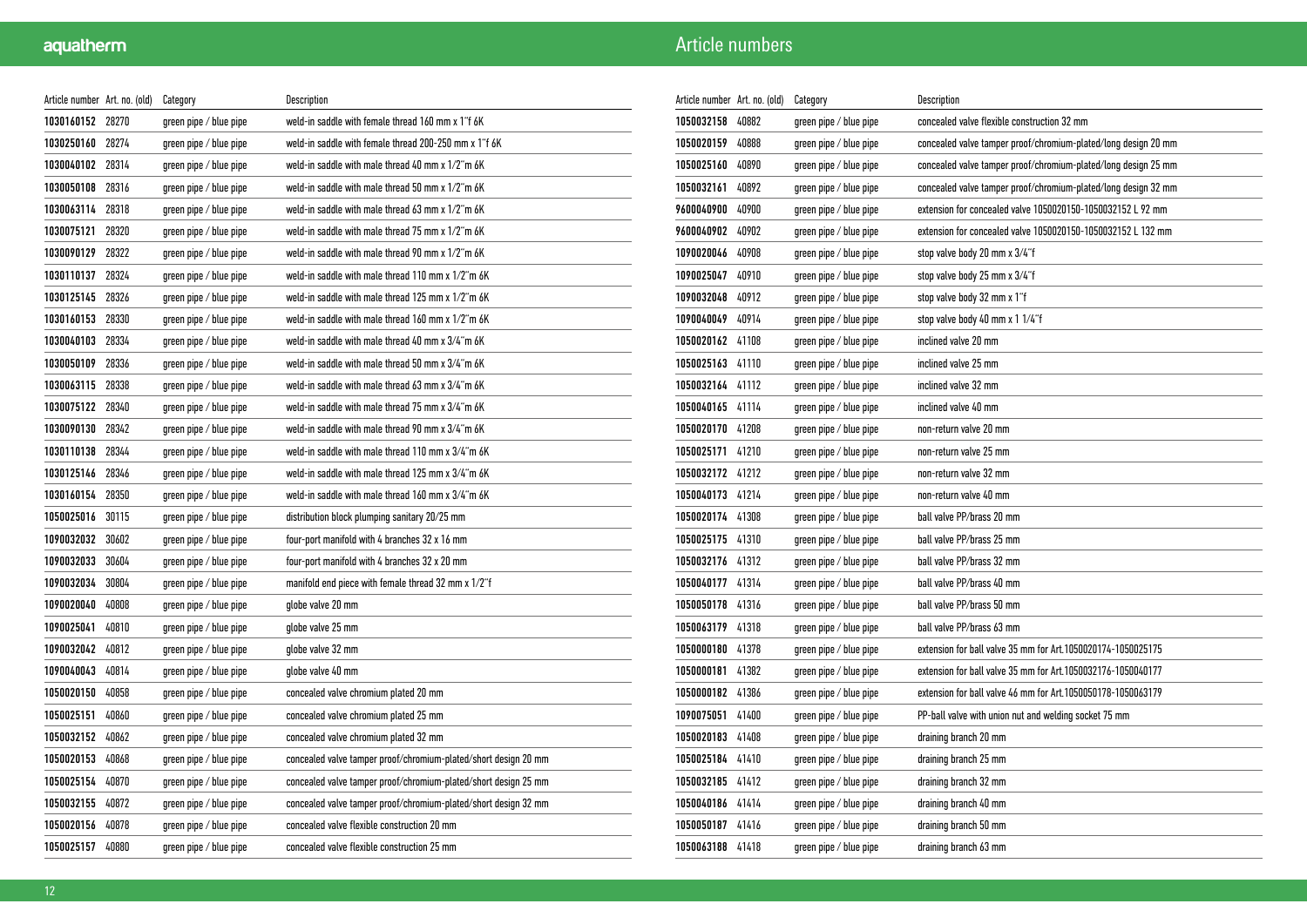| Article number Art. no. (old) |       | Category               | Description                                                        |
|-------------------------------|-------|------------------------|--------------------------------------------------------------------|
| 1090020052 41488              |       | green pipe / blue pipe | PP-ball valve with union nut and welding socket 20 mm              |
| 9700041489                    | 41489 | green pipe / blue pipe | electrical drive for ball valve 230 V incl. fixtures to 1090020052 |
| 1090025053 41490              |       | green pipe / blue pipe | PP-ball valve with union nut and welding socket 25 mm              |
| 9700041491 41491              |       | green pipe / blue pipe | electrical drive for ball valve 230 V incl. fixtures to 1090025053 |
| 1090032054 41492              |       | green pipe / blue pipe | PP-ball valve with union nut and welding socket 32 mm              |
| 9700041493 41493              |       | green pipe / blue pipe | electrical drive for ball valve 230 V incl. fixtures to 1090032054 |
| 1090040055                    | 41494 | green pipe / blue pipe | PP-ball valve with union nut and welding socket 40 mm              |
| 9700041495                    | 41495 | green pipe / blue pipe | electrical drive for ball valve 230 V incl. fixtures to 1090040055 |
| 1090050056 41496              |       | green pipe / blue pipe | PP-ball valve with union nut and welding socket 50 mm              |
| 9700041497 41497              |       | green pipe / blue pipe | electrical drive for ball valve 230 V incl. fixtures to 1090050056 |
| 1090063057 41498              |       | green pipe / blue pipe | PP-ball valve with union nut and welding socket 63 mm              |
| 9700041499                    | 41499 | green pipe / blue pipe | electrical drive for ball valve 230 V incl. fixtures to 1090063057 |
| 9700041589                    | 41589 | green pipe / blue pipe | electrical drive for ball valve 24 V incl. fixtures to 1090063057  |
| 9700041591                    | 41591 | green pipe / blue pipe | electrical drive for ball valve 24 V incl. fixtures to 1090025053  |
| 9700041593 41593              |       | green pipe / blue pipe | electrical drive for ball valve 24 V incl. fixtures to 1090032054  |
| 9700041595 41595              |       | green pipe / blue pipe | electrical drive for ball valve 24 V incl. fixtures to 1090040055  |
| 9700041597 41597              |       | green pipe / blue pipe | electrical drive for ball valve 24 V incl. fixtures to 1090050056  |
| 9700041599 41599              |       | green pipe / blue pipe | electrical drive for ball valve 24 V incl. fixtures to 1090063057  |
| 1090090058                    | 41602 | green pipe / blue pipe | PP-ball valve with flange connection on both sides 90 mm           |
| 9700041603                    | 41603 | green pipe / blue pipe | electrical drive for ball valve 230 V incl. fixtures to 1090090058 |
| 1090110059                    | 41604 | green pipe / blue pipe | PP-ball valve with flange connection on both sides 110/125 mm      |
| 9700041605                    | 41605 | green pipe / blue pipe | electrical drive for ball valve 230 V incl. fixtures to 1090110059 |
| 1090110059                    | 41607 | green pipe / blue pipe | PP-ball valve with flange connection on both sides 160 mm          |
| 9700041608                    | 41608 | green pipe / blue pipe | electrical drive for ball valve 230 V incl. fixtures to 1090160060 |
| 9700041703                    | 41703 | green pipe / blue pipe | electrical drive for ball valve 24 V incl. fixtures to 1090090058  |
| 9700041705                    | 41705 | green pipe / blue pipe | electrical drive for ball valve 24 V incl. fixtures to 1090110059  |
| 9700041708                    | 41708 | green pipe / blue pipe | electrical drive for ball valve 24 V incl. fixtures to 1090160060  |
| 9800050102 50102              |       | tools red              | pipe cutter for pipe dimensions 16-40 mm                           |
| 9800050105                    | 50105 | tools                  | pipe cutter for pipe dimensions 50-125 mm                          |
| 9800050106                    | 50106 | tools                  | pipe cutter for pipe dimensions 63-200 mm                          |
| 9800050107                    | 50107 | tools                  | cutting disc for plastic for pipe dimensions 125 mm                |
| 9800050108                    | 50108 | tools                  | orbital circular saw for pipe dimensions 160-355 mm                |
| 9800050109                    | 50109 | tools                  | cutting disc for plastic for pipe dimensions 230 mm                |
| 9800050145                    | 50145 | tools                  | welding machine (1400W) light for pipe dimensions 63-125 mm        |

| Article number   Art. no. (old) |       | Category               | Description                                                                    |
|---------------------------------|-------|------------------------|--------------------------------------------------------------------------------|
| 9800050148                      | 50148 | tools                  | welding machine (1400W) for pipe dimensions 50-125 mm                          |
| 9800050151                      | 50151 | tools                  | base for Art. 50161                                                            |
| 9800050161                      | 50161 | tools                  | electric welding jig for pipe dimensions 63-125 mm                             |
| 9800050165                      | 50165 | tools                  | butt welding machine Ritmo for pipe dimensions 160-250 mm                      |
| 9800050166                      | 50166 | tools                  | butt welding machine Ritmo for pipe dimensions 160-315 mm                      |
| 9800050169                      | 50169 | tools                  | butt welding machine Ritmo for pipe dimensions 400-630 mm                      |
| 9800050175                      | 50175 | tools                  | electrofusion device for pipe dimensions 20-250 mm                             |
| 9800050177                      | 50177 | tools                  | butt welding machine Ritmo for pipe dimensions 160-355 mm                      |
| 9700050186                      | 50186 | black system           | thermography film 150 x 70 mm                                                  |
| 9800050188                      | 50188 | black system           | surface thermometer                                                            |
| 9800050190                      | 50190 | tools                  | temperature pencil                                                             |
| 9700050191                      | 50191 | green pipe / blue pipe | aquatherm ti warning tape                                                      |
| 9800050193                      | 50193 | tools                  | cleaning wipes for electrofusion sockets                                       |
| 9800050195                      | 50195 | tools                  | temperature predective glove for tool change                                   |
| 9800050206                      | 50206 | tools                  | welding tool 16                                                                |
| 9800050208                      | 50208 | tools                  | welding tool 20                                                                |
| 9800050210                      | 50210 | tools                  | welding tool 25                                                                |
| 9800050212                      | 50212 | tools                  | welding tool 32                                                                |
| 9800050214                      | 50214 | tools                  | welding tool 40                                                                |
| 9800050216                      | 50216 | tools                  | welding tool 50                                                                |
| 9800050218                      | 50218 | tools                  | welding tool 63                                                                |
| 9800050220                      | 50220 | tools                  | welding tool 75                                                                |
| 9800050222                      | 50222 | tools                  | welding tool 90                                                                |
| 9800050224                      | 50224 | tools                  | welding tool 110                                                               |
| 9800050226                      | 50226 | tools                  | welding tool 125                                                               |
| 9700050230                      | 50230 | green pipe / blue pipe | aquatherm PP-Primer PU: 11                                                     |
| 9700050231                      | 50231 | green pipe / blue pipe | aquatherm PP-Primer PU: 10l                                                    |
| 9700050232                      | 50232 | green pipe / blue pipe | aquatherm special top coat black PU: 2,5 l                                     |
| 9700050233                      | 50233 | green pipe / blue pipe | aquatherm special top coat white PU: 2,5 l                                     |
| 9800050285                      | 50285 | black system           | welding tool 12x12 mm for sealing plug 4090012005                              |
| 9800050307                      | 50307 | tools                  | repair set 7 mm                                                                |
| 9800050311                      | 50311 | tools                  | repair set 11 mm                                                               |
| 9800050330                      | 50330 | tools                  | manual welding device 1500 W for saddle welding, for pipe dimensions 50-160 mm |
| 9800050336                      | 50336 | tools                  | manual welding device 500 W for pipe dimensions 16-32 mm                       |
|                                 |       |                        |                                                                                |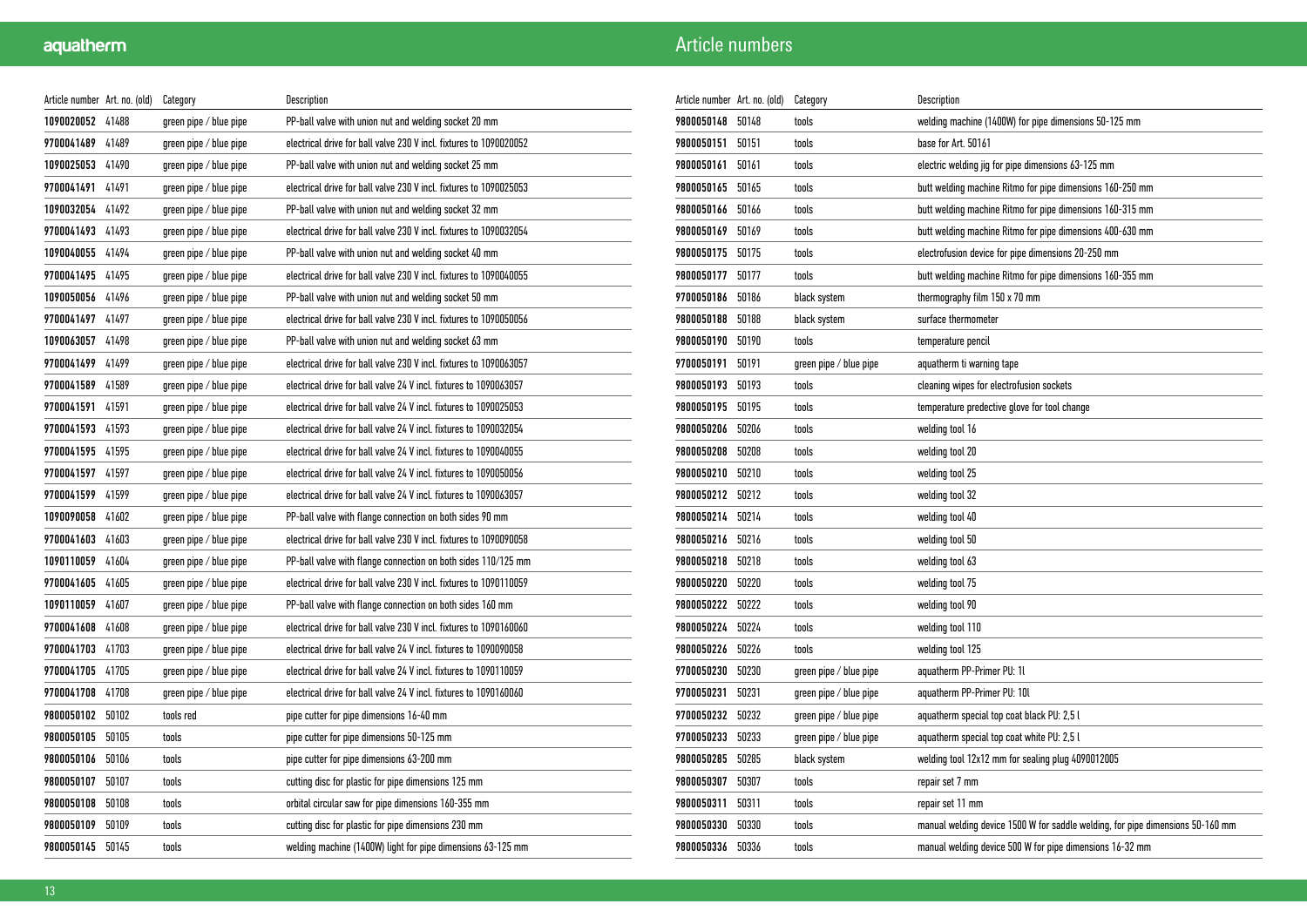| Article number   Art. no. (old) |       | Category | Description                                                                    |
|---------------------------------|-------|----------|--------------------------------------------------------------------------------|
| 9800050337                      | 50337 | tools    | manual welding device 800 W for pipe dimensions 16-63 mm                       |
| 9800050341                      | 50341 | tools    | manual welding device 1400 W for pipe dimensions 50-125 mm                     |
| 9800050350                      | 50350 | tools    | butt welding machine-two-ring-machine Widos                                    |
| 9800050351                      | 50351 | tools    | butt welding machine-two-ring-machine Widos                                    |
| 9800050352                      | 50352 | tools    | butt welding machine Widos for pipe dimensions 160-250 mm                      |
| 9800050353                      | 50353 | tools    | butt welding machine Widos for pipe dimensions 160-315 mm                      |
| 9800050354                      | 50354 | tools    | butt welding machine Widos for pipe dimensions 160-355 mm                      |
| 9800050355                      | 50355 | tools    | butt welding machine Widos for pipe dimensions 200-450 mm                      |
| 9800050356                      | 50356 | tools    | butt welding machine Widos for pipe dimensions 200-500 mm                      |
| 9800050357                      | 50357 | tools    | butt welding machine Widos for pipe dimensions 315-630 mm                      |
| 9800050421                      | 50421 | tools    | saddle peeling tools for OT und UV pipes dimension 20 & 25 mm                  |
| 9800050422                      | 50422 | tools    | saddle peeling tools for OT und UV pipes dimension 32 mm                       |
| 9800050424                      | 50424 | tools    | saddle peeling tools for OT und UV pipes dimension 40 mm                       |
| 9800050426                      | 50426 | tools    | saddle peeling tools for OT und UV pipes dimension 50 mm                       |
| 9800050428                      | 50428 | tools    | saddle peeling tools for OT und UV pipes dimension 63 mm                       |
| 9800050440                      | 50440 | tools    | spare blade for peeling tool Art.9800050506 - 9800050572/9800050910-9800050914 |
| 9800050441                      | 50441 | tools    | spare blade for peeling tool Art. 9800050574-9800050580/9800099368-9800099369  |
| 9800050477                      | 50477 | tools    | universal peeling tool-set for pipe dimension 20-63 mm                         |
| 9800050478                      | 50478 | tools    | universal peeling tool-set for pipe dimension 75-125 mm                        |
| 9800050479                      | 50479 | tools    | aquatherm universal peeling tool 20 mm                                         |
| 9800050480                      | 50480 | tools    | aquatherm universal peeling tool 25 mm                                         |
| 9800050481                      | 50481 | tools    | aquatherm universal peeling tool 32 mm                                         |
| 9800050482                      | 50482 | tools    | aquatherm universal peeling tool 40 mm                                         |
| 9800050483                      | 50483 | tools    | aquatherm universal peeling tool 50 mm                                         |
| 9800050484                      | 50484 | tools    | aquatherm universal peeling tool 63 mm                                         |
| 9800050485                      | 50485 | tools    | aquatherm universal peeling tool 75 mm                                         |
| 9800050486                      | 50486 | tools    | aquatherm universal peeling tool 90 mm                                         |
| 9800050487                      | 50487 | tools    | aquatherm universal peeling tool 110 mm                                        |
| 9800050488                      | 50488 | tools    | aquatherm universal peeling tool 125 mm                                        |
| 9800050489                      | 50489 | tools    | aquatherm extension for universal peeling tool 20 mm Art.-Nr. 9800050479       |
| 9800050490                      | 50490 | tools    | aquatherm extension for universal peeling tool 25 mm Art.-Nr. 9800050480       |
| 9800050491                      | 50491 | tools    | aquatherm extension for universal peeling tool 32 mm Art.-Nr. 9800050481       |
| 9800050492                      | 50492 | tools    | aquatherm extension for universal peeling tool 40 mm Art.-Nr. 9800050482       |
| 9800050493                      | 50493 | tools    | aquatherm extension for universal peeling tool 50 mm Art.-Nr. 9800050483       |

| Article number   Art. no. (old) |       | Category               | Description                                                                       |
|---------------------------------|-------|------------------------|-----------------------------------------------------------------------------------|
| 9800050494                      | 50494 | tools                  | aquatherm extension for universal peeling tool 63 mm Art.-Nr. 9800050484          |
| 9800050495                      | 50495 | tools                  | aquatherm extension for universal peeling tool 75 mm Art.-Nr. 9800050485          |
| 9800050496                      | 50496 | tools                  | aquatherm extension for universal peeling tool 90 mm Art.-Nr. 9800050486          |
| 9800050497                      | 50497 | tools                  | aquatherm extension for universal peeling tool 110 mm Art.-Nr. 9800050487         |
| 9800050498                      | 50498 | tools                  | aquatherm extension for universal peeling tool 125 mm Art.-Nr. 9800050488         |
| 9800050499                      | 50499 | tools                  | attachment plate for universal peeling tool 9800050479-9800050484                 |
| 9800050500                      | 50500 | tools                  | attachment plate for universal peeling tool 9800050485-9800050488                 |
| 9800050501                      | 50501 | tools                  | spare blade with screw (set) for 9800050477-9800050488                            |
| 9800050509                      | 50509 | tools                  | manual scraper with 4-fold blade, 35 mm wide                                      |
| 9800050510                      | 50510 | tools                  | chamfering tool 32-250 mm                                                         |
| 9800050530                      | 50530 | green pipe / blue pipe | chain hoist                                                                       |
| 9800050533                      | 50533 | green pipe / blue pipe | tension band width 50 mm incl. drawbar eyes                                       |
| 9800050534                      | 50534 | green pipe / blue pipe | brush                                                                             |
| 9800050535                      | 50535 | green pipe / blue pipe | lubricant 250 ml                                                                  |
| 9800050558                      | 50558 | tools                  | aquatherm peeling tool for electrofusion socket 20 mm not suitable for OT MS      |
| 9800050560                      | 50560 | tools                  | aquatherm peeling tool for electrofusion socket 25 mm not suitable forOT MS       |
| 9800050562                      | 50562 | tools                  | aquatherm peeling tool for electrofusion socket 32 mm not suitable for OT MS      |
| 9800050564                      | 50564 | tools                  | aquatherm peeling tool for electrofusion socket 40 mm not suitable for OT MS      |
| 9800050566                      | 50566 | tools                  | aquatherm peeling tool for electrofusion socket 50 mm not suitable for OT MS      |
| 9800050568                      | 50568 | tools                  | aquatherm peeling tool for electrofusion socket 63 mm not suitable for OT MS      |
| 9800050570                      | 50570 | tools                  | aquatherm peeling tool for electrofusion socket 75 mm not suitable for OT MS      |
| 9800050572                      | 50572 | tools                  | aquatherm peeling tool for electrofusion socket 90 mm not suitable for OT MS      |
| 9800050574                      | 50574 | tools                  | aquatherm peeling tool for electrofusion socket 110 mm not suitable for OT MS     |
| 9800050576                      | 50576 | tools                  | aquatherm peeling tool for electrofusion socket 125 mm not suitable for OT MS     |
| 9800050580                      | 50580 | tools                  | aquatherm peeling tool for electrofusion socket 160 mm not suitable for OT MS     |
| 9800050592                      | 50592 | tools                  | aquatherm peeling tool for electrofusion socket 200&250 mm not suitable for OT MS |
| 9800050614                      | 50614 | tools                  | saddle welding tool 40 x 20/25                                                    |
| 9800050616                      | 50616 | tools                  | saddle welding tool 50 x 20/25                                                    |
| 9800050619                      | 50619 | tools                  | saddle welding tool 63 x 20/25                                                    |
| 9800050620                      | 50620 | tools                  | saddle welding tool 63 x 32                                                       |
| 9800050623                      | 50623 | tools                  | saddle welding tool 75 x 20/25                                                    |
| 9800050624                      | 50624 | tools                  | saddle welding tool 75 x 32                                                       |
| 9800050625                      | 50625 | tools                  | saddle welding tool 75 x 40                                                       |
| 9800050627                      | 50627 | tools                  | saddle welding tool 90 x 20/25                                                    |
|                                 |       |                        |                                                                                   |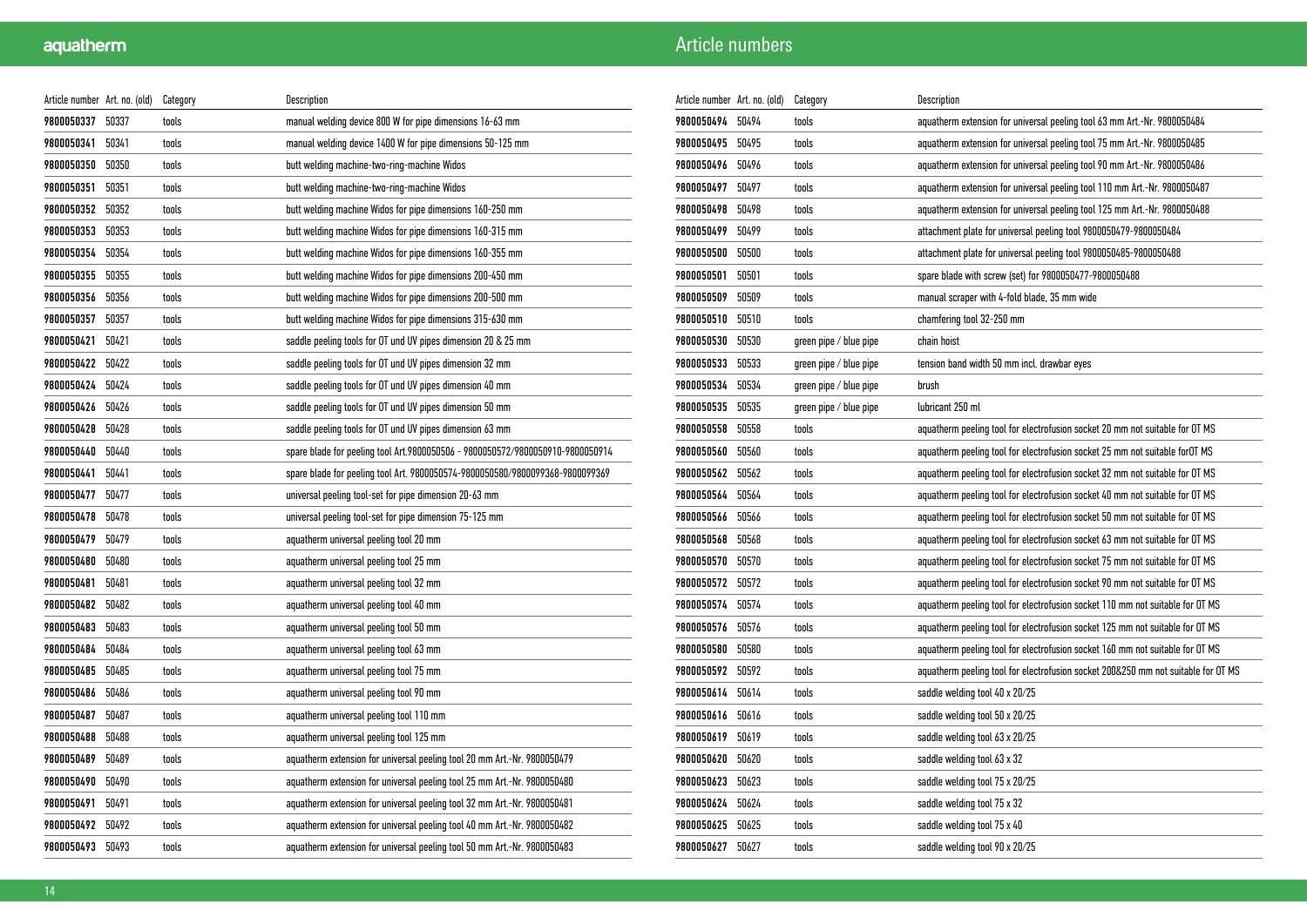| Article number   Art. no. (old) |       | Category | Description                     |
|---------------------------------|-------|----------|---------------------------------|
| 9800050628                      | 50628 | tools    | saddle welding tool 90 x 32     |
| 9800050629                      | 50629 | tools    | saddle welding tool 90 x 40     |
| 9800050631                      | 50631 | tools    | saddle welding tool 110 x 20/25 |
| 9800050632                      | 50632 | tools    | saddle welding tool 110 x 32    |
| 9800050634                      | 50634 | tools    | saddle welding tool 110 x 40    |
| 9800050635                      | 50635 | tools    | saddle welding tool 110 x 50    |
| 9800050636                      | 50636 | tools    | saddle welding tool 125 x 20/25 |
| 9800050638                      | 50638 | tools    | saddle welding tool 125 x 32    |
| 9800050640                      | 50640 | tools    | saddle welding tool 125 x 40    |
| 9800050642                      | 50642 | tools    | saddle welding tool 125 x 50    |
| 9800050644                      | 50644 | tools    | saddle welding tool 125 x 63    |
| 9800050648                      | 50648 | tools    | saddle welding tool 160 x 20/25 |
| 9800050650                      | 50650 | tools    | saddle welding tool 160 x 32    |
| 9800050652                      | 50652 | tools    | saddle welding tool 160 x 40    |
| 9800050654                      | 50654 | tools    | saddle welding tool 160 x 50    |
| 9800050656                      | 50656 | tools    | saddle welding tool 160 x 63    |
| 9800050657                      | 50657 | tools    | saddle welding tool 160 x 75    |
| 9800050658                      | 50658 | tools    | saddle welding tool 160 x 90    |
| 9800050660                      | 50660 | tools    | saddle welding tool 200 x 20/25 |
| 9800050662                      | 50662 | tools    | saddle welding tool 200 x 32    |
| 9800050664                      | 50664 | tools    | saddle welding tool 200 x 40    |
| 9800050666                      | 50666 | tools    | saddle welding tool 200 x 50    |
| 9800050667                      | 50667 | tools    | saddle welding tool 200 x 75    |
| 9800050668                      | 50668 | tools    | saddle welding tool 200 x 63    |
| 9800050669                      | 50669 | tools    | saddle welding tool 200 x 90    |
| 9800050670                      | 50670 | tools    | saddle welding tool 200 x 110   |
| 9800050671                      | 50671 | tools    | saddle welding tool 200 x 125   |
| 9800050672                      | 50672 | tools    | saddle welding tool 250 x 20/25 |
| 9800050674                      | 50674 | tools    | saddle welding tool 250 x 32    |
| 9800050676                      | 50676 | tools    | saddle welding tool 250 x 40    |
| 9800050678                      | 50678 | tools    | saddle welding tool 250 x 50    |
| 9800050680                      | 50680 | tools    | saddle welding tool 250 x 63    |
| 9800050682                      | 50682 | tools    | saddle welding tool 250 x 75    |
| 9800050684                      | 50684 | tools    | saddle welding tool 250 x 90    |

| Article number   Art. no. (old) |       | Category | Description                                             |
|---------------------------------|-------|----------|---------------------------------------------------------|
| 9800050686                      | 50686 | tools    | saddle welding tool 250 x 110                           |
| 9800050688                      | 50688 | tools    | saddle welding tool 250 x 125                           |
| 9800050690                      | 50690 | tools    | saddle welding tool 315 x 63                            |
| 9800050692                      | 50692 | tools    | saddle welding tool 315 x 75                            |
| 9800050694                      | 50694 | tools    | saddle welding tool 315 x 90                            |
| 9800050696                      | 50696 | tools    | saddle welding tool 315 x 110                           |
| 9800050698                      | 50698 | tools    | saddle welding tool 315 x 125                           |
| 9800050699                      | 50699 | tools    | saddle welding tool 315 x 160                           |
| 9800050700                      | 50700 | tools    | assembling jig as water level with 2 plugs 1/2"         |
| 9800050708                      | 50708 | tools    | plug for pressure tests 1/2"m                           |
| 9800050710                      | 50710 | tools    | plug for pressure tests 3/4"m                           |
| 9800050712                      | 50712 | tools    | saddle welding tool 355 x 63                            |
| 9800050714                      | 50714 | tools    | saddle welding tool 355 x 75                            |
| 9800050716                      | 50716 | tools    | saddle welding tool 355 x 90                            |
| 9800050718                      | 50718 | tools    | saddle welding tool 355 x 110                           |
| 9800050720                      | 50720 | tools    | saddle welding tool 355 x 125                           |
| 9800050722                      | 50722 | tools    | saddle welding tool 355 x 160                           |
| 9800050726                      | 50726 | tools    | saddle welding tool 400 - 630 x 63                      |
| 9800050728                      | 50728 | tools    | saddle welding tool 400 - 500 x 75                      |
| 9800050730                      | 50730 | tools    | saddle welding tool 560 - 630 x 75                      |
| 9800050732                      | 50732 | tools    | saddle welding tool 400 - 500 x 90                      |
| 9800050734                      | 50734 | tools    | saddle welding tool 560 - 630 x 90                      |
| 9800050736                      | 50736 | tools    | saddle welding tool 400 - 450 x 110                     |
| 9800050738                      | 50738 | tools    | saddle welding tool 500 - 560 x 110                     |
| 9800050740                      | 50740 | tools    | saddle welding tool 630 x 110                           |
| 9800050742                      | 50742 | tools    | saddle welding tool 400 x 125                           |
| 9800050744                      | 50744 | tools    | saddle welding tool 450 - 500 x 125                     |
| 9800050746                      | 50746 | tools    | saddle welding tool 630 x 125                           |
| 9800050760                      | 50760 | tools    | aquatherm weld-on saddle tool 75 x 40 mm to 9800050890  |
| 9800050761                      | 50761 | tools    | aquatherm weld-on saddle tool 90 x 40 mm to 9800050890  |
| 9800050762                      | 50762 | tools    | aquatherm weld-on saddle tool 110 x 40 mm to 9800050890 |
| 9800050763                      | 50763 | tools    | aquatherm weld-on saddle tool 125 x 40 mm to 9800050890 |
| 9800050764                      | 50764 | tools    | aquatherm weld-on saddle tool 125 x 63 mm to 9800050890 |
| 9800050765                      | 50765 | tools    | aquatherm weld-on saddle tool 160 x 40 mm to 9800050890 |
|                                 |       |          |                                                         |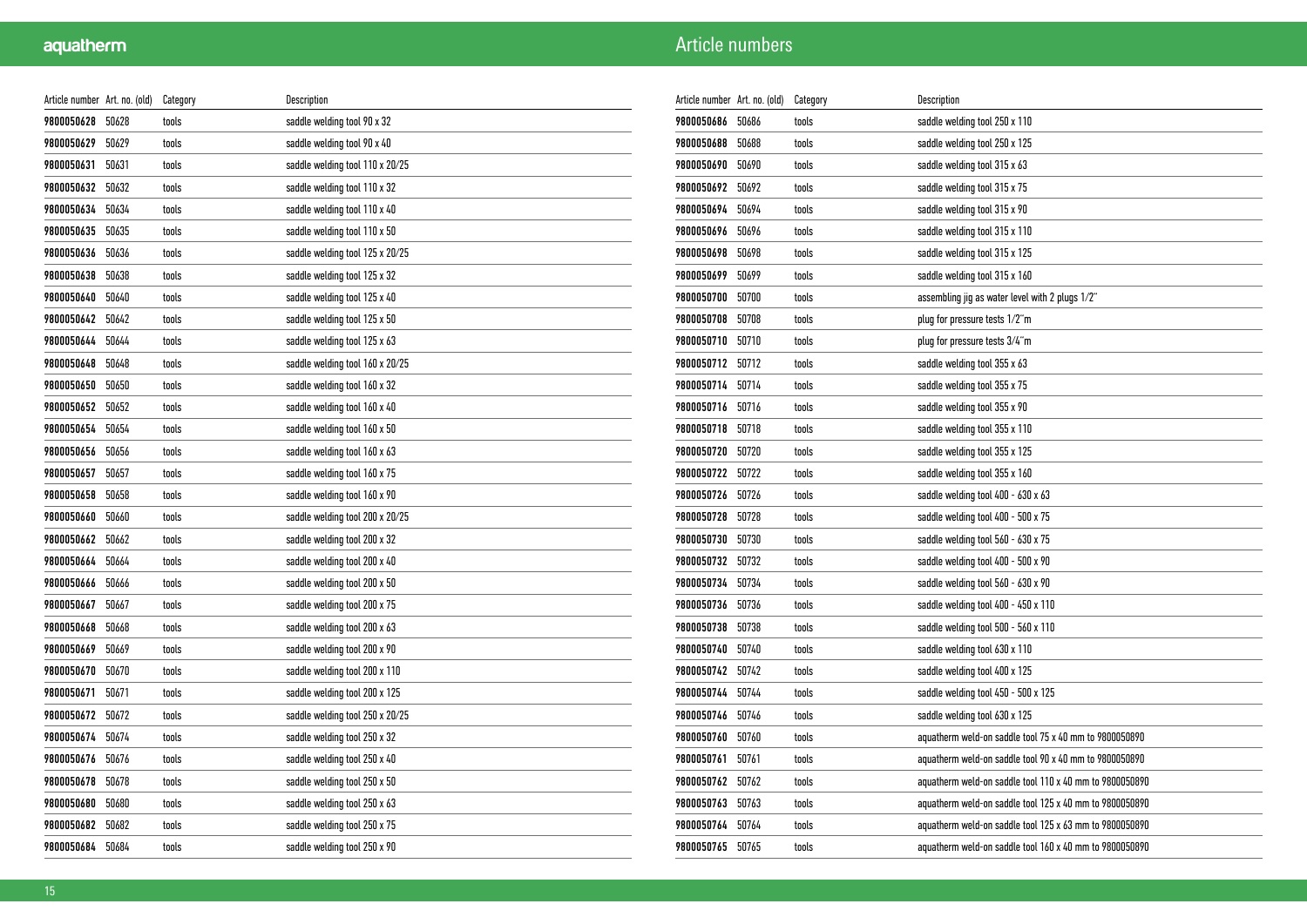| Article number   Art. no. (old) |       | Category | Description                                                               |
|---------------------------------|-------|----------|---------------------------------------------------------------------------|
| 9800050766                      | 50766 | tools    | aquatherm weld-on saddle tool 160 x 63 mm to 9800050890                   |
| 9800050767                      | 50767 | tools    | aquatherm weld-on saddle tool 200 x 40 mm to 9800050890                   |
| 9800050768                      | 50768 | tools    | aquatherm weld-on saddle tool 200 x 63 mm to 9800050890                   |
| 9800050769                      | 50769 | tools    | aquatherm weld-on saddle tool 250 x 40 mm to 9800050890                   |
| 9800050770                      | 50770 | tools    | aquatherm weld-on saddle tool 250 x 63 mm to 9800050890                   |
| 9800050771 50771                |       | tools    | aquatherm weld-on saddle tool 315 x 63 mm to 9800050890                   |
| 9800050772                      | 50772 | tools    | aquatherm weld-on saddle tool 355 x 63 mm to 9800050890                   |
| 9800050773                      | 50773 | tools    | aquatherm weld-on saddle tool 400-630 x 63 mm to 9800050890               |
| 9800050890                      | 50890 | tools    | hot tapping tool for dimension 40 & 63 mm                                 |
| 9800050891                      | 50891 | tools    | adapter for weld-on saddle set with ball valve 40 mm Art.1090040055       |
| 9800050892                      | 50892 | tools    | adapter for weld-on saddle set with ball valve 63 mm Art.1090063057       |
| 9800050893                      | 50893 | tools    | PP-milling cutter for weld-on saddle set to 9800050891                    |
| 9800050894                      | 50894 | tools    | PP-milling cutter for weld-on saddle set to 9800050891                    |
| 9800050921                      | 50921 | tools    | saddle peeling tool for welding saddles 20 & 25 mm                        |
| 9800050922 50922                |       | tools    | saddle peeling tool for welding saddles 32 mm                             |
| 9800050924                      | 50924 | tools    | saddle peeling tool for welding saddles 40 mm                             |
| 9800050926                      | 50926 | tools    | saddle peeling tool for welding saddles 50 mm                             |
| 9800050928                      | 50928 | tools    | saddle peeling tool for welding saddles 63 mm                             |
| 9800050940                      | 50940 | tools    | drills for installation of weld-in saddles 20 & 25 (40-160 mm)            |
| 9800050941                      | 50941 | tools    | drills for installation of weld-in saddles 20 & 25 (63-250 mm)            |
| 9800050942                      | 50942 | tools    | drills for installation of weld-in saddles 32 mm                          |
| 9800050944                      | 50944 | tools    | drills for installation of weld-in saddles 40 mm                          |
| 9800050946                      | 50946 | tools    | drills for installation of weld-in saddles 50 mm                          |
| 9800050948                      | 50948 | tools    | drills for installation of weld-in saddles 63 mm                          |
| 9800050969                      | 50969 | tools    | chuck adapter for Art. no. 9800050971                                     |
| 9800050971                      | 50971 | tools    | keyless chuck clamping range 1,5-13 mm                                    |
| 9800050973                      | 50973 | tools    | quick change adapter for Art. no. 9800050987 & 9800050988                 |
| 9800050974                      | 50974 | tools    | hole saw holder LSA2, 1/2" for DUSS-machines                              |
| 9800050975                      | 50975 | tools    | center drill LSZ1 with capture sleeve for Art. no.9800050989 - 9800050991 |
| 9800050976                      | 50976 | tools    | hole saw holder LSA3, 1/2" for drill chuck 13 mm                          |
| 9800050977                      | 50977 | tools    | drill rig for DUSS-drill                                                  |
| 9800050978                      | 50978 | tools    | drill DUSS dia303                                                         |
| 9800050979                      | 50979 | tools    | welding fixture for drill rig 9800050977                                  |
| 9800050987                      | 50987 | tools    | saddle-hole saw for branch 75 mm                                          |

| Article number Art. no. (old) |       | Category               | Description                                   |
|-------------------------------|-------|------------------------|-----------------------------------------------|
| 9800050988                    | 50988 | tools                  | saddle-hole saw for branch 90 mm              |
| 9800050989                    | 50989 | tools                  | saddle-hole saw for branch 110 mm             |
| 9800050990                    | 50990 | tools                  | saddle-hole saw for branch 125 mm             |
| 9800050991                    | 50991 | tools                  | saddle-hole saw for branch 160 mm             |
| 7050000020                    | 60010 | green pipe / blue pipe | mounting plate 220/150/80 mm                  |
| 7050000001                    | 60110 | green pipe / blue pipe | mounting unit double 80/100/150 mm            |
| 7050000002                    | 60115 | green pipe / blue pipe | mounting unit single                          |
| 7050000003                    | 60150 | green pipe / blue pipe | mounting unit double 2pieces Art 1050020062   |
| 7050000004                    | 60155 | green pipe / blue pipe | mounting unit single 1 piece Art 1050020062   |
| 9600060210                    | 60210 | green pipe / blue pipe | supporting strap for four-port manifold 32 mm |
| 9600060516                    | 60516 | green pipe / blue pipe | pipe clamp for pipe dimension 16 mm           |
| 9600060520                    | 60520 | green pipe / blue pipe | pipe clamp for pipe dimension 20 mm           |
| 9600060525                    | 60525 | green pipe / blue pipe | pipe clamp for pipe dimension 25 mm           |
| 9600060532                    | 60532 | green pipe / blue pipe | pipe clamp for pipe dimension 32 mm           |
| 9600060540                    | 60540 | green pipe / blue pipe | pipe clamp for pipe dimension 40 mm           |
| 9600060550                    | 60550 | green pipe / blue pipe | pipe clamp for pipe dimension 50 mm           |
| 9600060563                    | 60563 | green pipe / blue pipe | pipe clamp for pipe dimension 63 mm           |
| 9600060575                    | 60575 | green pipe / blue pipe | pipe clamp for pipe dimension 75 mm           |
| 9600060590                    | 60590 | green pipe / blue pipe | pipe clamp for pipe dimension 90 mm           |
| 9600060594                    | 60594 | green pipe / blue pipe | pipe clamp for pipe dimension 110 mm          |
| 9600060595                    | 60595 | green pipe / blue pipe | pipe clamp for pipe dimension 125 mm          |
| 9600060597                    | 60597 | green pipe / blue pipe | pipe clamp for pipe dimension 160 mm          |
| 1090000035                    | 60600 | tools                  | repair stick 7/11 mm                          |
| 7020016005                    | 60604 | green pipe / blue pipe | pipe fastening bow, 1-fold-length = 45 mm     |
| 7020016006                    | 60606 | green pipe / blue pipe | pipe fastening bow, 1-fold-length = 75 mm     |
| 7020016007                    | 60608 | green pipe / blue pipe | pipe fastening bow, 2-fold-length = 45 mm     |
| 7020016008                    | 60610 | green pipe / blue pipe | pipe fastening bow, 2-fold-length = 75 mm     |
| 7090016010                    | 60616 | green pipe / blue pipe | plastic pipe clamp for pipe dimension 16 mm   |
| 7090020011                    | 60620 | green pipe / blue pipe | plastic pipe clamp for pipe dimension 20 mm   |
| 7090025012                    | 60625 | green pipe / blue pipe | plastic pipe clamp for pipe dimension 25 mm   |
| 7090032013                    | 60632 | green pipe / blue pipe | plastic pipe clamp for pipe dimension 32 mm   |
| 7040040014                    | 60640 | green pipe / blue pipe | plastic pipe clamp for pipe dimension 40 mm   |
| 9600060650                    | 60650 | green pipe / blue pipe | pipe clamp for pipe dimension 200 mm          |
| 9600060654                    | 60654 | green pipe / blue pipe | pipe clamp for pipe dimension 250 mm          |
|                               |       |                        |                                               |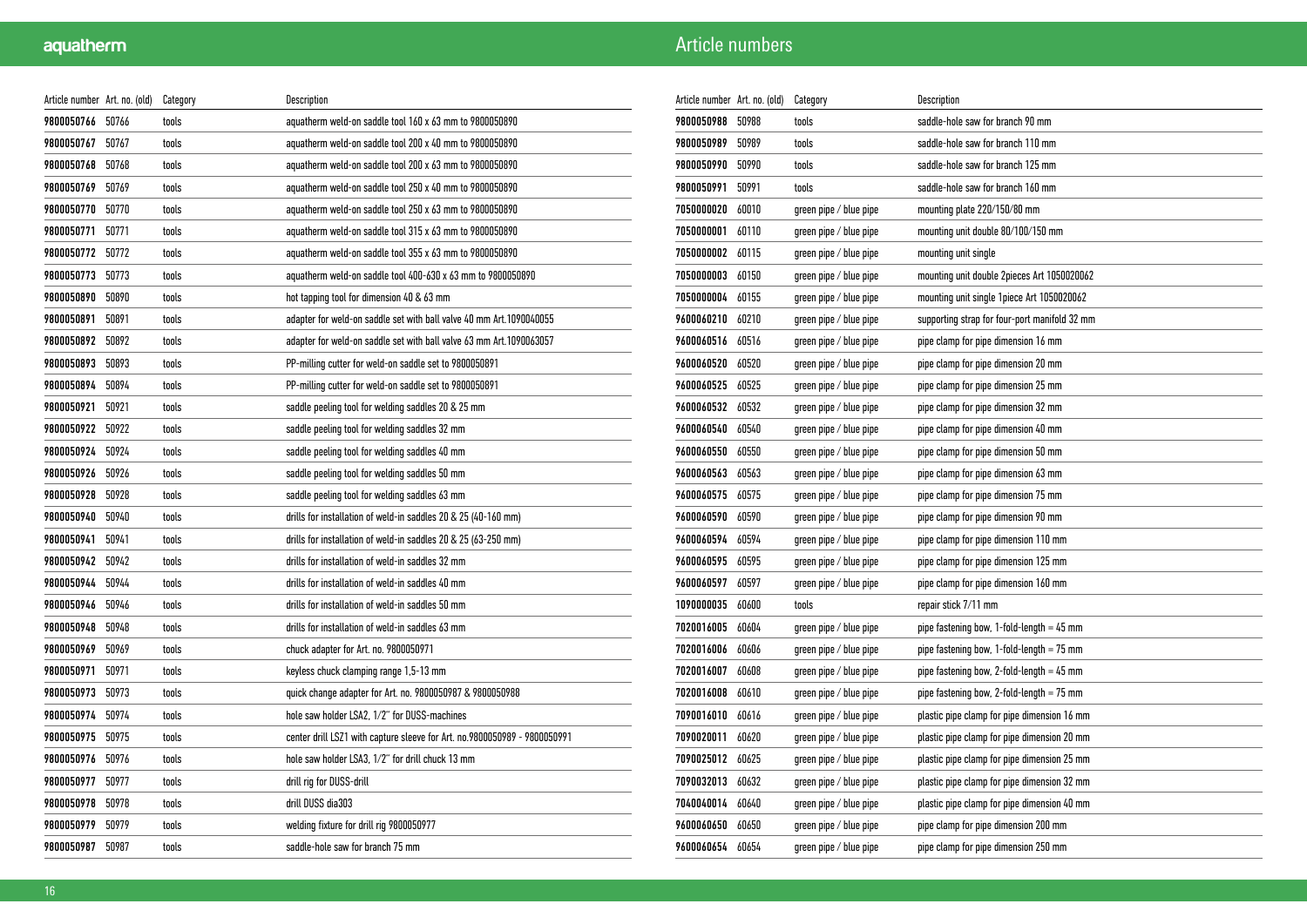| Article number Art. no. (old) |       | Category               | Description                                                    |
|-------------------------------|-------|------------------------|----------------------------------------------------------------|
| 9600060658                    | 60658 | green pipe / blue pipe | pipe clamp for pipe dimension 315 mm                           |
| 9600060660                    | 60660 | green pipe / blue pipe | pipe clamp for pipe dimension 355 mm                           |
| 4090016006                    | 60716 | black system           | plastic pipe clamp for pipe dimension 16 mm                    |
| 4090020008                    | 60720 | black system           | plastic pipe clamp for pipe dimension 20 mm                    |
| 9600060768                    | 60768 | green pipe / blue pipe | pipe clamp for fixed point installation, pipe dimension 160 mm |
| 9600060770                    | 60770 | green pipe / blue pipe | pipe clamp for fixed point installation, pipe dimension 200 mm |
| 9600060774                    | 60774 | green pipe / blue pipe | pipe clamp for fixed point installation, pipe dimension 250 mm |
| 9600060778                    | 60778 | green pipe / blue pipe | pipe clamp for fixed point installation, pipe dimension 315 mm |
| 9600060780                    | 60780 | green pipe / blue pipe | pipe clamp for fixed point installation, pipe dimension 355 mm |
| 9600060782 60782              |       | green pipe / blue pipe | pipe clamp for fixed point installation, pipe dimension 400 mm |
| 9600060784                    | 60784 | green pipe / blue pipe | pipe clamp for fixed point installation, pipe dimension 450 mm |
| 9600060786                    | 60786 | green pipe / blue pipe | pipe clamp for fixed point installation, pipe dimension 500 mm |
| 9600060790                    | 60790 | green pipe / blue pipe | pipe clamp for fixed point installation, pipe dimension 630 mm |
| 1012020506                    | 70708 | green pipe             | pipe SDR 7.4 MF, 20 x 2.8 mm, length 4 m                       |
| 1012025508                    | 70710 | green pipe             | pipe SDR 7.4 MF, 25 x 3.5 mm, length 4 m                       |
| 1012032510 70712              |       | green pipe             | pipe SDR 7.4 MF, 32 x 4.4 mm, length 4 m                       |
| 1012040512 70714              |       | green pipe             | pipe SDR 7.4 MF, 40 x 5.5 mm, length 4 m                       |
| 1012050514                    | 70716 | green pipe             | pipe SDR 7.4 MF, 50 x 6.9 mm, length 4 m                       |
| 1012063516                    | 70718 | green pipe             | pipe SDR 7.4 MF, 63 x 8.6 mm, length 4 m                       |
| 1012075518                    | 70720 | green pipe             | pipe SDR 7.4 MF, 75 x 10.3 mm, length 4 m                      |
| 1012090520                    | 70722 | green pipe             | pipe SDR 7.4 MF, 90 x 12.3 mm, length 4 m                      |
| 1012110522 70724              |       | green pipe             | pipe SDR 7.4 MF, 110 x 15.1 mm, length 4 m                     |
| 1012125524                    | 70726 | green pipe             | pipe SDR 7.4 MF, 125 x 17.1 mm, length 4 m                     |
| 1012160526                    | 70730 | green pipe             | pipe SDR 7.4 MF, 160 x 21.9 mm, length 5.8 m                   |
| 1012200528                    | 70734 | green pipe             | pipe SDR 7.4 MF, 200 x 27.4 mm, length 5.8 m                   |
| 1012250530                    | 70738 | green pipe             | pipe SDR 7.4 MF, 250 x 34.2 mm, length 5.8 m                   |
| 1212020006                    | 70758 | green pipe             | pipe SDR 7.4 MF UV, 20 x 2.8 mm, length 4 m                    |
| 1212025008                    | 70760 | green pipe             | pipe SDR 7.4 MF UV, 25 x 3.5 mm, length 4 m                    |
| 1212032010                    | 70762 | green pipe             | pipe SDR 7.4 MF UV, 32 x 4.4 mm, length 4 m                    |
| 1212040012                    | 70764 | green pipe             | pipe SDR 7.4 MF UV, 40 x 5.5 mm, length 4 m                    |
| 1212050014                    | 70766 | green pipe             | pipe SDR 7.4 MF UV, 50 x 6.9 mm, length 4 m                    |
| 1212063016                    | 70768 | green pipe             | pipe SDR 7.4 MF UV, 63 x 8.6 mm, length 4 m                    |
| 1212075018                    | 70770 | green pipe             | pipe SDR 7.4 MF UV, 75 x 10.3 mm, length 4 m                   |
| 1212090020                    | 70772 | green pipe             | pipe SDR 7.4 MF UV, 90 x 12.3 mm, length 4 m                   |

| Article number Art. no. (old) |       | Category               | Description                                                                                  |
|-------------------------------|-------|------------------------|----------------------------------------------------------------------------------------------|
| 1212110022                    | 70774 | green pipe             | pipe SDR 7.4 MF UV, 110 x 15.1 mm, length 4 m                                                |
| 1212125024 70776              |       | green pipe             | pipe SDR 7.4 MF UV, 125 x 17.1 mm, length 4 m                                                |
| 1212160026                    | 70780 | green pipe             | pipe SDR 7.4 MF UV, 160 x 21.9 mm, length 5.8 m                                              |
| 1212200028                    | 70784 | green pipe             | pipe SDR 7.4 MF UV, 200 x 27.4 mm, length 5.8 m                                              |
| 1212250030                    | 70788 | green pipe             | pipe SDR 7.4 MF UV, 250 x 34.2 mm, length 5.8 m                                              |
| 1050032189                    | 78000 | blue pipe              | ball valve for manifold, 32 mm                                                               |
| 7020000015                    | 79080 | green pipe / grey pipe | sound insulation plate                                                                       |
| 7050000016                    | 79090 | green pipe / blue pipe | mounting plate, 560 mm                                                                       |
| 7050000017                    | 79095 | green pipe / blue pipe | mounting rail, double                                                                        |
| 7050000018                    | 79096 | green pipe / blue pipe | mounting rail, single                                                                        |
| 6090016002                    | 79990 | orange system          | spare sliding sleeve for PB pipes, 16 mm                                                     |
| 6090020003                    | 79992 | orange system          | spare sliding sleeve for PB pipes, 20 mm                                                     |
| 6090025004                    | 79994 | orange system          | spare sliding sleeve for PB pipes, 25 mm                                                     |
| 4110016003                    | 81006 | black system           | PP grid connection pipe, 16 mm                                                               |
| 4110020006                    | 81008 | black system           | PP grid connection pipe, 20 mm                                                               |
| 4110016403                    | 81026 | black system           | PP grid connection pipe, 16 mm, in ring                                                      |
| 4110020306                    | 81028 | black system           | PP grid connection pipe, 20 mm, in ring                                                      |
| 4050016001                    | 81031 | black system           | corrugated connecting pipe, 50 cm 1 x plug elbow $90^{\circ}$ and welding socket 16 mm       |
| 4050016002                    | 81032 | black system           | corrugated connecting pipe, 50 cm with 2 x plug elbow $90^\circ$                             |
| 4050016003                    | 81035 | black system           | corrugated connecting pipe, 150 cm with 2 x plug elbow $90^{\circ}$                          |
| 4050000004                    | 81038 | black system           | corrugated connecting pipe, 100 cm with 2 x plug elbow $90^{\circ}$                          |
| 4010016303                    | 81039 | black system           | corrugated connecting pipe, 16 mm, in ring                                                   |
| 4050016005                    | 81044 | black system           | corrugated connecting pipe, 50 cm with 2 x welding elbow $90^{\circ}$                        |
| 4050000006                    | 81047 | black system           | corrugated connecting pipe, 100 cm with 2 x welding elbow $90^{\circ}$                       |
| 4050000007                    | 81048 | black system           | corrugated connecting pipe, 150 cm with 2 x welding elbow $90^\circ$                         |
| 4050000008                    | 81049 | black system           | corrugated connecting pipe, 50 cm with 1 x welding elbow 90°<br>and 1 x welding socket 16 mm |
| 4040016000                    | 81050 | black system           | socket for heating and cooling grids, 16 mm                                                  |
| 4080016000                    | 81060 | black system           | elbow 90° for heating and cooling grids, 16 mm                                               |
| 4080016001                    | 81065 | black system           | elbow 90° male/female, 16 mm                                                                 |
| 4020016000                    | 81080 | black system           | end cap, 16 mm, black system                                                                 |
| 4090012005                    | 81091 | black system           | sealing plug for wall and ceiling grids, 12 mm                                               |
| 4020016001                    | 81092 | black system           | PPR-male end plug, 16 mm                                                                     |
| 4070016000                    | 81097 | black system           | transition adapter with press connection                                                     |
|                               |       |                        |                                                                                              |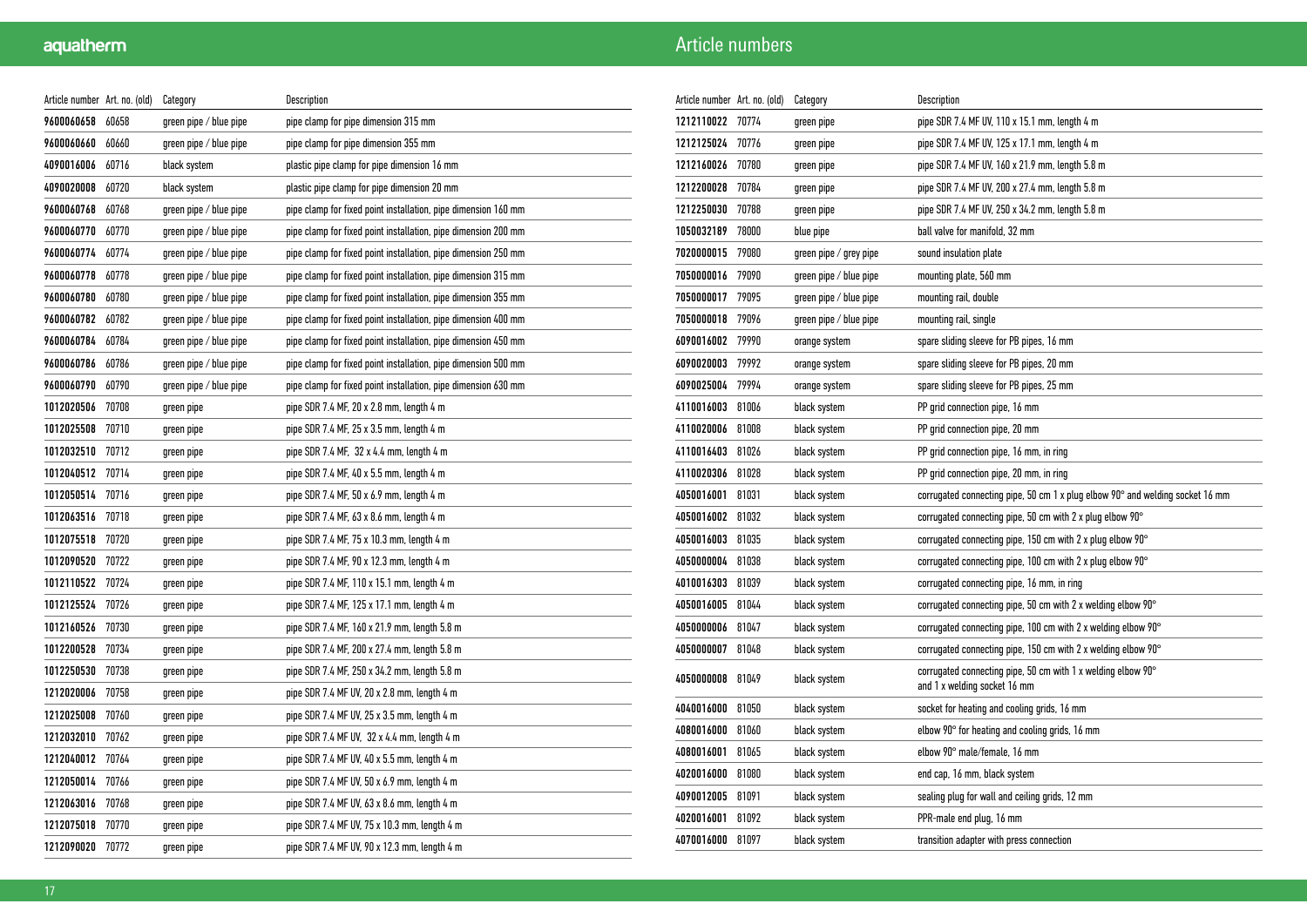| Article numbers |  |  |
|-----------------|--|--|
|                 |  |  |

| Article number Art. no. (old) |       | Category                     | Description                                                       |
|-------------------------------|-------|------------------------------|-------------------------------------------------------------------|
| 9700081286                    | 81286 | black system                 | magnet holder                                                     |
| 4050016009                    | 81288 | black system                 | connector, one-sided pushfit connection/one-sided PP-R 16 mm      |
| 4050016010                    | 81290 | black system                 | 90° elbow adapter, onesided plugable/onesided PP-R 16 mm weldable |
| 4050016011                    | 81291 | black system                 | 45° elbow adapter, onesided plugable/onesided PP-R 16 mm weldable |
| 4050016012                    | 81292 | black system                 | transition adapter                                                |
| 4090000001                    | 81296 | black system                 | wall bracket                                                      |
| 4090000002                    | 81297 | black system                 | fixing rail for dry wall                                          |
| 4050000013                    | 81298 | black system                 | fixing clamp with wall plug                                       |
| 4090000003                    | 81301 | black system                 | connecting plug                                                   |
| 9700081302                    | 81302 | black system                 | magnet clip                                                       |
| 4090000004                    | 81303 | black system                 | distance piece                                                    |
| 9700081304                    | 81304 | black system                 | perforated tape                                                   |
| 4090016007                    | 81506 | black system                 | fixing rail                                                       |
| 4050000014                    | 81800 | black system                 | starter kit shower                                                |
| 5110016303                    | 90026 | orange system                | surface heating and radiator connecting pipe 16 x 2.0 mm          |
| 5110020306                    | 90028 | orange system                | surface heating and radiator connecting pipe 20 x 2.0 mm          |
| 5110025308                    | 90030 | orange system                | surface heating and radiator connecting pipe 25 x 2.3 mm          |
| 5110016403                    | 90036 | orange system                | surface heating and radiator connecting pipe 16 x 2.0 mm          |
| 5110017404                    | 90037 | orange system                | surface heating and radiator connecting pipe 17 x 2.0 mm          |
| 5110020406                    | 90038 | orange system                | surface heating and radiator connecting pipe 20 x 2.0 mm          |
| 5090000000                    | 90504 | orange system                | pipe clamp                                                        |
| 5020020002                    | 90510 | orange system                | pipe guiding rail                                                 |
| 5090020001                    | 90511 | orange system                | end rail                                                          |
| 9700090518                    | 90518 | orange system                | profile rail                                                      |
| 9600092106                    | 92106 | orange system / black system | euroconus connector for 16 x 2.0 mm pipe                          |
| 9600092107                    | 92107 | orange system / black system | euroconus connector for 17 x 2.0 mm pipe                          |
| 9600092108                    | 92108 | orange system / black system | euroconus connector for 20 x 2.0 mm pipe                          |
| 9700094102                    | 94102 | orange system / black system | actutor, 230 V                                                    |
| 9700094103                    | 94103 | orange system / black system | actutor, 24 V                                                     |
| 9700094402                    | 94402 | orange system / black system | heating circuit manifold with 2-flow indicator                    |
| 9700094403                    | 94403 | orange system / black system | heating circuit manifold with 3-flow indicator                    |
| 9700094404                    | 94404 | orange system / black system | heating circuit manifold with 4-flow indicator                    |
| 9700094405                    | 94405 | orange system / black system | heating circuit manifold with 5-flow indicator                    |
| 9700094406                    | 94406 | orange system / black system | heating circuit manifold with 6-flow indicator                    |

| Article number   Art. no. (old) |        | Category                     | Description                                                                    |
|---------------------------------|--------|------------------------------|--------------------------------------------------------------------------------|
| 9700094407                      | 94407  | orange system / black system | heating circuit manifold with 7-flow indicator                                 |
| 9700094408                      | 94408  | orange system / black system | heating circuit manifold with 8-flow indicator                                 |
| 9700094409                      | 94409  | orange system / black system | heating circuit manifold with 9-flow indicator                                 |
| 9700094410                      | 94410  | orange system / black system | heating circuit manifold with 10-flow indicator                                |
| 9700094411                      | 94411  | orange system / black system | heating circuit manifold with 11-flow indicator                                |
| 9700094412                      | 94412  | orange system / black system | heating circuit manifold with 12-flow indicator                                |
| 9600094413                      | 94413  | orange system / black system | ball valve set 1"female thread x 1"female thread                               |
| 9700094417                      | 94417  | orange system / black system | central radio unit                                                             |
| 9700094418                      | 94418  | orange system / black system | radio room thermostat, with glass touchscreen                                  |
| 9700094419                      | 94419  | orange system / black system | radio room thermostat, digital, with LCD-display, programmable                 |
| 9700094420                      | 94420  | orange system / black system | radio room thermostat, digital, with LCD-display, programmable, with hygrostat |
| 9700094421                      | 94421  | orange system / black system | management module for heating an dcooling 230V                                 |
| 9700094422                      | 94422  | orange system / black system | radio control distributor, master, for 6 zones                                 |
| 9700094423                      | 94423  | orange system / black system | radio control distributor, extension, for 4 zones                              |
| 9700094424                      | 94424  | orange system / black system | single radio receiver                                                          |
| 9700094425                      | 94425  | orange system / black system | radio repeater                                                                 |
| 9700094426                      | 94426  | orange system / black system | dewpoint sensor, 3 m cable                                                     |
| 9700098900                      | 98900  | green pipe / blue pipe       | extension for ball valve, for Art.-No. 1090020052                              |
| 9700098901                      | 98901  | green pipe / blue pipe       | extension for ball valve, for Art.-No. 1090025053/1090032054                   |
| 9700098902                      | 98902  | green pipe / blue pipe       | extension for ball valve, for Art.-No. 1090040055/1090050056                   |
| 9700098903                      | 98903  | green pipe / blue pipe       | extension for ball valve, for Art.-No. 1090063057                              |
| 9700099086                      | 99086  | orange system                | cable tie, length: 200 mm                                                      |
| 9700099739                      | 99739  | tools                        | spare blade for manual peeling                                                 |
| 9800099909                      | 99909  | tools                        | spare blade set for Art.-No. 9800050509                                        |
| 1043160122                      | 311174 | green pipe                   | reducing socket 160/110 mm                                                     |
| 1043160123                      | 311176 | green pipe                   | reducing socket 160/125 mm                                                     |
| 1043200124                      | 311182 | green pipe                   | reducing socket 200/125 mm                                                     |
| 1043200125                      | 311184 | green pipe                   | reducing socket 200/160 mm                                                     |
| 1043250126                      | 311188 | green pipe                   | reducing socket 250/160 mm                                                     |
| 1043250127                      | 311190 | green pipe                   | reducing socket 250/200 mm                                                     |
| 1043355129                      | 311196 | green pipe                   | reducing socket 355/250 mm                                                     |
| 1043315128                      | 311194 | green pipe                   | reducing socket 315/250 mm                                                     |
| 1043355130                      | 311198 | green pipe                   | reducing socket 355/315 mm                                                     |
| 1083160070                      | 312130 | green pipe                   | elbow 90° 160 mm                                                               |
|                                 |        |                              |                                                                                |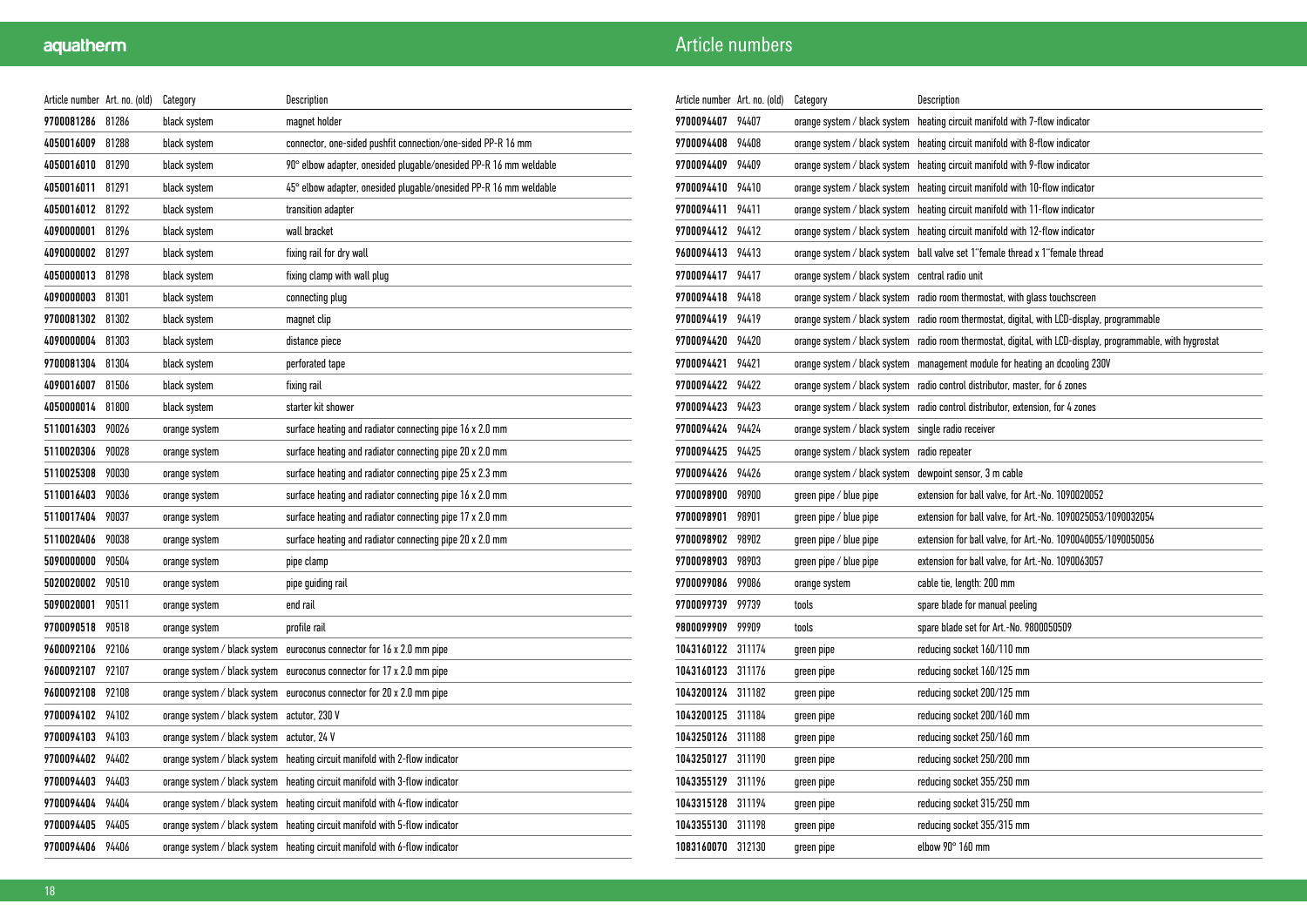| Article number Art. no. (old) |        | Category               | Description                          |
|-------------------------------|--------|------------------------|--------------------------------------|
| 1083200071                    | 312134 | green pipe             | elbow $90^\circ 200$ mm              |
| 1083250072                    | 312138 | green pipe             | elbow $90^\circ 250$ mm              |
| 1083315073                    | 312142 | green pipe             | elbow 90° 315 mm                     |
| 1083160030                    | 312530 | green pipe             | elbow 45° 160 mm                     |
| 1083200031                    | 312534 | green pipe             | elbow 45° 200 mm                     |
| 1083250032                    | 312538 | green pipe             | elbow $45^{\circ}$ 250 mm            |
| 1083315033                    | 312542 | green pipe             | elbow $45^{\circ}$ 315 mm            |
| 1063160019                    | 313130 | green pipe             | T-piece 160 mm                       |
| 1063200020                    | 313134 | green pipe             | T-piece 200 mm                       |
| 1063250021                    | 313138 | green pipe             | T-piece 250 mm                       |
| 1063315022                    | 313142 | green pipe             | T-piece 315 mm                       |
| 1063160120                    | 313600 | green pipe             | red. T-piece 160 x 75 x 160 mm       |
| 1063160121                    | 313602 | green pipe             | red. T-piece 160 x 90 x 160 mm       |
| 1063200122                    | 313608 | green pipe             | red. T-piece 200 x 75 x 200 mm       |
| 1063200123                    | 313610 | green pipe             | red. T-piece 200 x 90 x 200 mm       |
| 1063200124                    | 313612 | green pipe             | red. T-piece 200 x 110 x 200 mm      |
| 1063200125                    | 313614 | green pipe             | red. T-piece 200 x 125 x 200 mm      |
| 1063200126                    | 313618 | green pipe             | red. T-piece 200 x 160 x 200 mm      |
| 1063250127                    | 313624 | green pipe             | red. T-piece 250 x 75 x 250 mm       |
| 1063250128                    | 313626 | green pipe             | red. T-piece 250 x 90 x 250 mm       |
| 1063250129                    | 313628 | green pipe             | red. T-piece 250 x 110 x 250 mm      |
| 1063250130                    | 313630 | green pipe             | red. T-piece 250 x 125 x 250 mm      |
| 1063250131                    | 313634 | green pipe             | red. T-piece 250 x 160 x 250 mm      |
| 1063250132                    | 313640 | green pipe             | red. T-piece 250 x 200 x 250 mm      |
| 1063315133                    | 313904 | green pipe             | red. T-piece 315 x 125 x 315 mm      |
| 1063315134                    | 313906 | green pipe             | red. T-piece 315 x 160 x 315 mm      |
| 1063315135                    | 313908 | green pipe             | red. T-piece 315 x 200 x 315 mm      |
| 1063315136                    | 313910 | green pipe             | red. T-piece 315 x 250 x 315 mm      |
| 1023160022 314130             |        | green pipe             | end cap 160 mm                       |
| 1023200023                    | 314134 | green pipe             | end cap 200 mm                       |
| 1023250024                    | 314138 | green pipe             | end cap 250 mm                       |
| 1023315025                    | 314142 | green pipe             | end cap 315 mm                       |
| 1023355026                    | 314144 | green pipe             | end cap 355 mm                       |
| 1033315073                    | 315265 | green pipe / blue pipe | weld-in saddle for SDR 9, 315/160 mm |

| Article number Art. no. (old) |        | Category               | Description                                              |
|-------------------------------|--------|------------------------|----------------------------------------------------------|
| 1033355074                    | 315271 | green pipe / blue pipe | weld-in saddle for SDR 9, 355/160 mm                     |
| 1023160000                    | 315530 | green pipe             | flange adapter 160 mm                                    |
| 1023200031                    | 315534 | green pipe             | flange adapter 200 mm                                    |
| 1023250032 315538             |        | green pipe             | flange adapter 250 mm                                    |
| 1023315033                    | 315542 | green pipe             | flange adapter 315 mm                                    |
| 1013032010                    | 370712 | green pipe             | pipe SDR 9 MF RP 32 x 3.6 mm straight lengths 4 m        |
| 1013040012                    | 370714 | green pipe             | pipe SDR 9 MF RP 40 x 4.5 mm straight lengths 4 m        |
| 1013050014                    | 370716 | green pipe             | pipe SDR 9 MF RP 50 x 5.6 mm straight lengths 4 m        |
| 1013063016                    | 370718 | green pipe             | pipe SDR 9 MF RP 63 x 7.1 mm straight lengths 4 m        |
| 1013075018                    | 370720 | green pipe             | pipe SDR 9 MF RP 75 x 8.4 mm straight lengths 4 m        |
| 1013090020                    | 370722 | green pipe             | pipe SDR 9 MF RP 90 x 10.1 mm straight lengths 4 m       |
| 1013110022                    | 370724 | green pipe             | pipe SDR 9 MF RP 110 x 12.3 mm straight lengths 4 m      |
| 1013125024                    | 370726 | green pipe             | pipe SDR 9 MF RP 125 x 14.0 mm straight lengths 4 m      |
| 1013160026                    | 370730 | green pipe             | pipe SDR 9 MF RP 160 x 17.9 mm straight lengths 5.8 m    |
| 1013200028                    | 370734 | green pipe             | pipe SDR 9 MF RP 200 x 22.4 mm straight lengths 5.8 m    |
| 1013250030                    | 370738 | green pipe             | pipe SDR 9 MF RP 250 x 27.9 mm straight lengths 5.8 m    |
| 1013315032 370742             |        | green pipe             | pipe SDR 9 MF RP 315 x 35.2 mm straight lengths 5.8 m    |
| 1213032010                    | 370762 | green pipe             | pipe SDR 9 MF RP UV 32 x 3.6 mm straight lengths 4 m     |
| 1213040012                    | 370764 | green pipe             | pipe SDR 9 MF RP UV 40 x 4.5 mm straight lengths 4 m     |
| 1213050014                    | 370766 | green pipe             | pipe SDR 9 MF RP UV 50 x 5.6 mm straight lengths 4 m     |
| 1213063016                    | 370768 | green pipe             | pipe SDR 9 MF RP UV 63 x 7.1 mm straight lengths 4 m     |
| 1213075018                    | 370770 | green pipe             | pipe SDR 9 MF RP UV 75 x 8.4 mm straight lengths 4 m     |
| 1213090020                    | 370772 | green pipe             | pipe SDR 9 MF RP UV 90 x 10.1 mm straight lengths 4 m    |
| 1213110022                    | 370774 | green pipe             | pipe SDR 9 MF RP UV 110 x 12.3 mm straight lengths 4 m   |
| 1213125024                    | 370776 | green pipe             | pipe SDR 9 MF RP UV 125 x 14.0 mm straight lengths 4 m   |
| 1213160026                    | 370780 | green pipe             | pipe SDR 9 MF RP UV 160 x 17.9 mm straight lengths 5.8 m |
| 1213200028                    | 370784 | green pipe             | pipe SDR 9 MF RP UV 200 x 22.4 mm straight length 5.8 m  |
| 1090020070                    | 920108 | green pipe / blue pipe | back plate elbow, 20 mm x 1/2"                           |
| 1090020071                    | 920110 | green pipe / blue pipe | back plate elbow, 20 mm x 3/4"                           |
| 1090025072                    | 920112 | green pipe / blue pipe | back plate elbow, 25 mm x 3/4"                           |
| 1090025073                    | 920113 | green pipe / blue pipe | back plate elbow, 25 mm x 1/2"                           |
| 1090020074                    | 920158 | green pipe / blue pipe | back plate elbow for dry construction, 20 mm x 1/2"      |
| 1070020060                    | 921008 | green pipe / blue pipe | transition piece with female thread, 20 mm x 1/2" round  |
| 1070020061                    | 921010 | green pipe / blue pipe | transition piece with female thread, 20 mm x 3/4" round  |
|                               |        |                        |                                                          |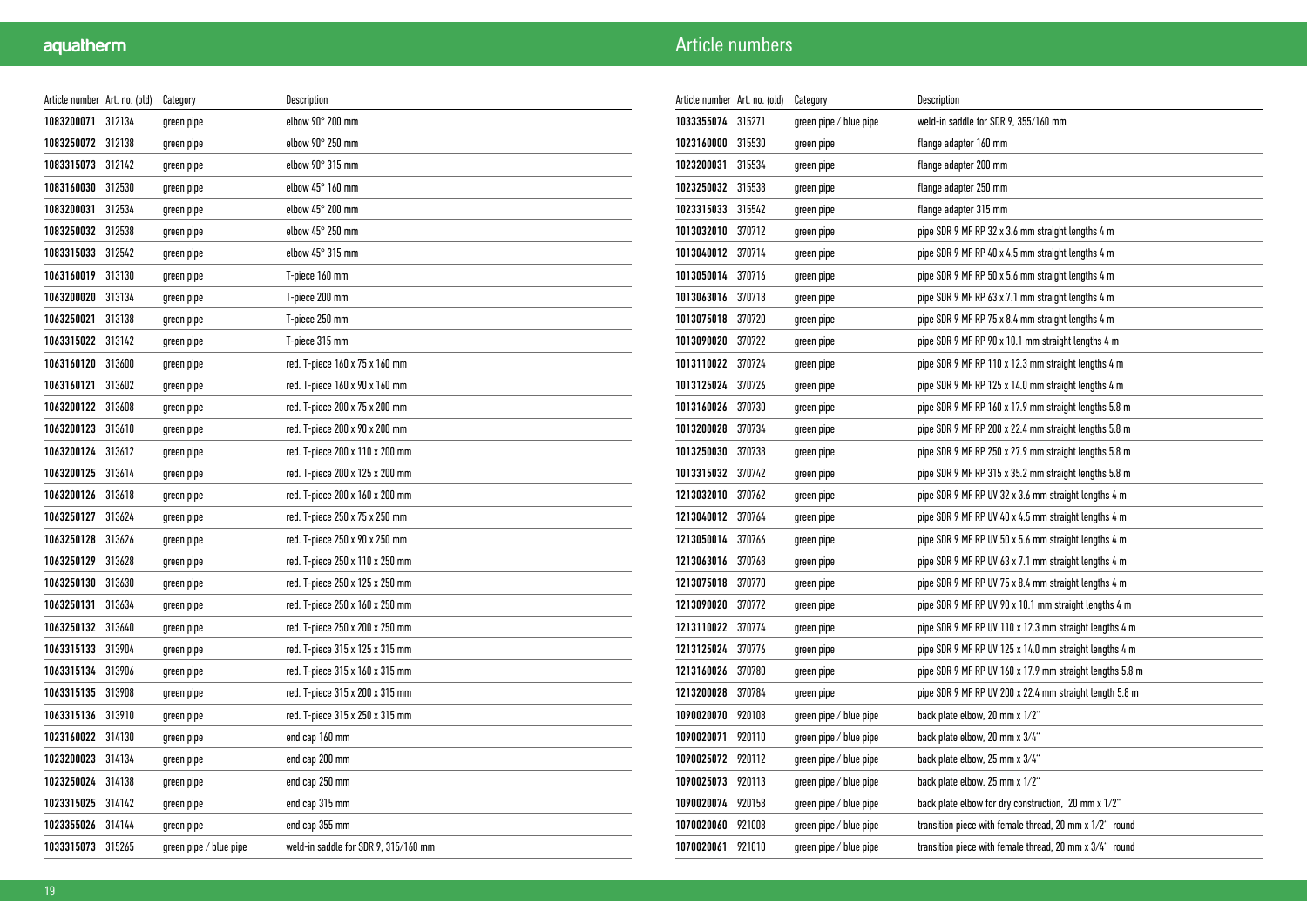| Article number Art. no. (old) |        | Category               | Description                                                                         |
|-------------------------------|--------|------------------------|-------------------------------------------------------------------------------------|
| 1070025062 921011             |        | green pipe / blue pipe | transition piece with female thread, 25 mm x 1/2" round                             |
| 1070025063 921012             |        | green pipe / blue pipe | transition piece with female thread, 25 mm x 3/4" round                             |
| 1070032064                    | 921013 | green pipe / blue pipe | transition piece with female thread, 32 mm x 3/4" round                             |
| 1070032065 921014             |        | green pipe / blue pipe | transition piece with female thread, 32 mm x 1/2" round                             |
| 1070032066                    | 921114 | green pipe / blue pipe | transition piece with female thread, 32 mm x 1"                                     |
| 1070040067                    | 921115 | green pipe / blue pipe | transition piece with female thread, 40 mm x 1"                                     |
| 1070040068 921116             |        | green pipe / blue pipe | transition piece with female thread, 40 mm x 1 1/4"                                 |
| 1070050069                    | 921117 | green pipe / blue pipe | transition piece with female thread, 50 mm x 1 1/4"                                 |
| 1070050070                    | 921118 | green pipe / blue pipe | transition piece with female thread, 50 mm x 1 1/2"                                 |
| 1070063071                    | 921119 | green pipe / blue pipe | transition piece with female thread, 63 mm x 1 1/2"                                 |
| 1070063072                    | 921120 | green pipe / blue pipe | transition piece with female thread, 63 mm x 2"                                     |
| 1070075073                    | 921122 | green pipe / blue pipe | transition piece with female thread, 75 mm x 2"                                     |
| 1070020074                    | 921208 | green pipe / blue pipe | transition piece with male thread, 20 mm x 1/2" round                               |
| 1070020075 921210             |        | green pipe / blue pipe | transition piece with male thread, 20 mm x 3/4" round                               |
| 1070025076 921211             |        | green pipe / blue pipe | transition piece with male thread, 25 mm x 1/2" round                               |
| 1070025077 921212             |        | green pipe / blue pipe | transition piece with male thread, 25 mm x 3/4" round                               |
| 1070032078 921213             |        | green pipe / blue pipe | transition piece with male thread, 32 mm x 3/4" round                               |
| 1070032079                    | 921314 | green pipe / blue pipe | transition piece with male thread, 32 mm x 1", stainless steel                      |
| 1070032080                    | 921316 | green pipe / blue pipe | transition piece with male thread, 32 mm x 1 1/4", stainless steel                  |
| 1070040081                    | 921317 | green pipe / blue pipe | transition piece with male thread, 40 mm x 1", stainless steel                      |
| 1070040082                    | 921318 | green pipe / blue pipe | transition piece with male thread, 40 mm x 1 1/4", stainless steel                  |
| 1070050083                    | 921319 | green pipe / blue pipe | transition piece with male thread, 50 mm x 1 1/4", stainless steel                  |
| 1070050084                    | 921320 | green pipe / blue pipe | transition piece with male thread, 50 mm x 1 1/2", stainless steel                  |
| 1070063085                    | 921321 | green pipe / blue pipe | transition piece with male thread, 63 mm x 1 1/2", stainless steel                  |
| 1070063086                    | 921322 | green pipe / blue pipe | transition piece with male thread, 63 mm x 2", stainless steel                      |
| 1070075087                    | 921323 | green pipe / blue pipe | transition piece with male thread, 75 mm x 2", stainless steel                      |
| 1070020110 923008             |        | green pipe / blue pipe | transition elbow $90^{\circ}$ , 20 mm x $3/4^{\circ}$ , stainless steel             |
| 1070020111                    | 923010 | green pipe / blue pipe | transition elbow $90^{\circ}$ , 20 mm x $3/4^{\circ}$ , stainless steel             |
| 1070025112 923012             |        | green pipe / blue pipe | transition elbow $90^\circ$ , 20 mm x $1/2$ ", stainless steel                      |
| 1070025113 923014             |        | green pipe / blue pipe | transition elbow $90^\circ$ , 25 mm x $3/4$ ", stainless steel                      |
| 1070032114                    | 923015 | green pipe / blue pipe | transition elbow $90^\circ$ , 25 mm x $1/2^\circ$ , stainless steel                 |
| 1070032115                    | 923016 | green pipe / blue pipe | transition elbow $90^{\circ}$ , 32 x $1/2^{\circ}$ , stainless steel                |
| 1070032116 923018             |        | green pipe / blue pipe | transition elbow 90°, 32 mm x 3/4", stainless steel                                 |
| 1070020117                    | 923506 | green pipe / blue pipe | transition elbow $90^\circ$ with male thread, 20 mm x $1/2^\circ$ , stainless steel |

| Article number Art. no. (old) |        | Category               | Description                                                                    |
|-------------------------------|--------|------------------------|--------------------------------------------------------------------------------|
| 1070020118                    | 923508 | green pipe / blue pipe | transition elbow $90^\circ$ with male thread, 20 mm x $3/4$ ", stainless steel |
| 1070025119                    | 923510 | green pipe / blue pipe | transition elbow 90° with male thread, 25 mm x 3/4", stainless steel           |
| 1070032120                    | 923512 | green pipe / blue pipe | transition elbow $90^\circ$ with male thread, 32 mm x $3/4$ ", stainless steel |
| 1060020160                    | 925006 | green pipe / blue pipe | threaded branch tee with female thread, 20 x 1/2", stainless steel             |
| 1060020161                    | 925008 | green pipe / blue pipe | threaded branch tee with female thread, 20 x 3/4", stainless steel             |
| 1060025162 925010             |        | green pipe / blue pipe | threaded branch tee with female thread, 25 x 1/2", stainless steel             |
| 1060025163                    | 925012 | green pipe / blue pipe | threaded branch tee with female thread, 25 x 3/4", stainless steel             |
| 1060032164                    | 925013 | green pipe / blue pipe | threaded branch tee with female thread, 32 x 1/2", stainless steel             |
| 1060032165                    | 925014 | green pipe / blue pipe | threaded branch tee with female thread, 32 x 3/4", stainless steel             |
| 1060032166                    | 925016 | green pipe / blue pipe | threaded branch tee with female thread, 32 x 1", stainless steel               |
| 1030040104                    | 928214 | green pipe / blue pipe | weld-in saddle with female thread, 40 mm x 1/2", round                         |
| 1030050110                    | 928216 | green pipe / blue pipe | weld-in saddle with female thread, 50/25 mm x 1/2", round                      |
| 1030063116                    | 928218 | green pipe / blue pipe | weld-in saddle with female thread, 63/25 mm x 1/2", round                      |
| 1030075123                    | 928220 | green pipe / blue pipe | weld-in saddle with female thread, 75/25 mm x 1/2", round                      |
| 1030090131                    | 928222 | green pipe / blue pipe | weld-in saddle with female thread, 90/25 mm x 1/2", round                      |
| 1030110139                    | 928224 | green pipe / blue pipe | weld-in saddle with female thread, 110/25 mm x 1/2", round                     |
| 1030125147                    | 928226 | green pipe / blue pipe | weld-in saddle with female thread, 125/25 mm x 1/2", round                     |
| 1030160155                    | 928230 | green pipe / blue pipe | weld-in saddle with female thread, 160/25 mm x 1/2", round                     |
| 1030250161                    | 928232 | green pipe / blue pipe | weld-in saddle with female thread, 200-250/25 mm x 1/2", round                 |
| 1030040105                    | 928234 | green pipe / blue pipe | weld-in saddle with female thread, 40/25 mm x 3/4", round                      |
| 1030050111                    | 928236 | green pipe / blue pipe | weld-in saddle with female thread, 50/25 mm x 3/4", round                      |
| 1030063117                    | 928238 | green pipe / blue pipe | weld-in saddle with female thread, 63/25 mm x 3/4", round                      |
| 1030075124                    | 928240 | green pipe / blue pipe | weld-in saddle with female thread, 75 mm x 3/4", round                         |
| 1030090132                    | 928242 | green pipe / blue pipe | weld-in saddle with female thread, 90/25 mm x 3/4", round                      |
| 1030110140                    | 928244 | green pipe / blue pipe | weld-in saddle with female thread, 110/25 mm x 3/4", round                     |
| 1030125148                    | 928246 | green pipe / blue pipe | weld-in saddle with female thread, 125/25 mm x 3/4", round                     |
| 1030160156                    | 928250 | green pipe / blue pipe | weld-in saddle with female thread, 160/25 mm x 3/4", round                     |
| 1030250162 928254             |        | green pipe / blue pipe | weld-in saddle with female thread, 200-250/25 mm x 3/4", round                 |
| 1030075125                    | 928260 | green pipe / blue pipe | weld-in saddle with female thread. 75/32 x 1"                                  |
| 1030090133                    | 928262 | green pipe / blue pipe | weld-in saddle with female thread, 90/32 x 1"                                  |
| 1030110141                    | 928264 | green pipe / blue pipe | weld-in saddle with female thread, 110/32 x 1"                                 |
| 1030125149                    | 928266 | green pipe / blue pipe | weld-in saddle with female thread, 125/32 x 1"                                 |
| 1030160157                    | 928270 | green pipe / blue pipe | weld-in saddle with female thread, 160/32 x 1"                                 |
| 1030250163                    | 928274 | green pipe / blue pipe | weld-in saddle with female thread, 200-250 x 1"                                |
|                               |        |                        |                                                                                |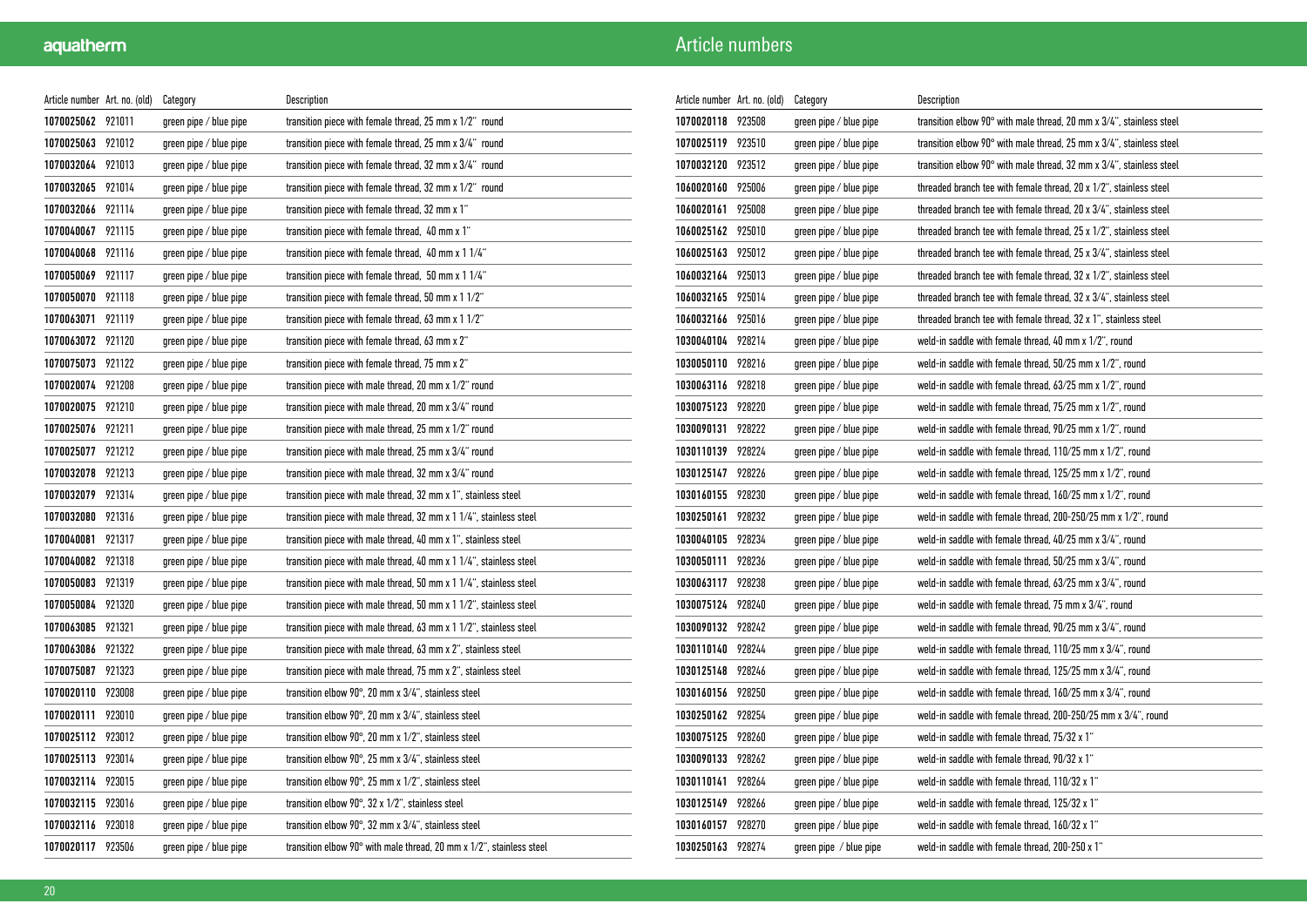| Article number   Art. no. (old) |         | Category                     | Description                         |
|---------------------------------|---------|------------------------------|-------------------------------------|
| 1340040103                      | 1211222 | green pipe ti / blue pipe ti | reducing socket 40/32 mm            |
| 1340050104                      | 1211228 | green pipe ti / blue pipe ti | reducing socket 50/32 mm            |
| 1340050105 1211230              |         | green pipe ti / blue pipe ti | reducing socket 50/40 mm            |
| 1340063106 1211236              |         | green pipe ti / blue pipe ti | reducing socket 63/40 mm            |
| 1340063107                      | 1211238 | green pipe ti / blue pipe ti | reducing socket 63/50 mm            |
| 1340075108                      | 1211240 | green pipe ti / blue pipe ti | reducing socket 75/50 mm            |
| 1340075109                      | 1211242 | green pipe ti / blue pipe ti | reducing socket 75/63 mm            |
| 1340090110                      | 1211252 | green pipe ti / blue pipe ti | reducing socket 90/63 mm            |
| 1340090111                      | 1211253 | green pipe ti / blue pipe ti | reducing socket 90/75 mm            |
| 1340110112 1211257              |         | green pipe ti / blue pipe ti | reducing socket 110/75 mm           |
| 1340110113                      | 1211259 | green pipe ti / blue pipe ti | reducing socket 110/90 mm           |
| 1390125020                      | 1211263 | green pipe ti / blue pipe ti | reducing socket 125/90 mm           |
| 1390125021                      | 1211265 | green pipe ti / blue pipe ti | reducing socket 125/110 mm          |
| 2390032001                      | 1214112 | green pipe ti / blue pipe ti | closing collar, 32 mm MR90          |
| 2390050002 1214114              |         | green pipe ti / blue pipe ti | closing collar, 40-50 mm MR110      |
| 2390075003 1214118              |         | green pipe ti / blue pipe ti | closing collar, 63-75 mm MR125-140  |
| 2390090004                      | 1214122 | green pipe ti / blue pipe ti | closing collar 90 mm MR160          |
| 2390110005                      | 1214124 | green pipe ti / blue pipe ti | closing collar 110 mm MR200         |
| 2390125006                      | 1214126 | green pipe ti / blue pipe ti | closing collar 125 mm MR225         |
| 2390160007                      | 1214130 | green pipe ti / blue pipe ti | closing collar 160 mm MR250         |
| 2390200008                      | 1214134 | green pipe ti / blue pipe ti | closing collar 200 mm MR315         |
| 2390250009                      | 1214138 | green pipe ti / blue pipe ti | closing collar 250 mm MR400         |
| 2390315010                      | 1214142 | green pipe ti / blue pipe ti | closing collar 315/355 mm MR450/500 |
| 9701214212 1214212              |         | green pipe ti / blue pipe ti | compact seal 32 mm MR90             |
| 9701214214                      | 1214214 | green pipe ti / blue pipe ti | compact seal 40-50 mm MR110         |
| 9701214218                      | 1214218 | green pipe ti / blue pipe ti | compact seal 63 mm MR125            |
| 9701214220 1214220              |         | green pipe ti / blue pipe ti | compact seal 75 mm MR140            |
| 9701214222 1214222              |         | green pipe ti / blue pipe ti | compact seal 90 mm MR160            |
| 9701214224 1214224              |         | green pipe ti / blue pipe ti | compact seal110 mm MR200            |
| 9701214226                      | 1214226 | green pipe ti / blue pipe ti | compact seal 125 mm MR225           |
| 9701214230                      | 1214230 | green pipe ti / blue pipe ti | compact seal 160 mm MR250           |
| 9701214234                      | 1214234 | green pipe ti / blue pipe ti | compact seal 200 mm MR315           |
| 9701214238                      | 1214238 | green pipe ti / blue pipe ti | compact seal 250 mm MR400           |
| 9701214242 1214242              |         | green pipe ti / blue pipe ti | compact seal 315 mm MR450           |

| Article number   Art. no. (old) |         | Category                     | Description                              |
|---------------------------------|---------|------------------------------|------------------------------------------|
| 9701214244                      | 1214244 | green pipe ti / blue pipe ti | compact seal 355 mm MR500                |
| 2340160001                      | 1311274 | green pipe ti                | reducing socket 160/110 mm SDR 9         |
| 2340160003                      | 1311276 | green pipe ti                | reducing socket 160/125 mm SDR 9         |
| 2340200005                      | 1311282 | green pipe ti                | reducing socket 200/125 mm SDR 9         |
| 2340200007                      | 1311284 | green pipe ti                | reducing socket 200/160 mm SDR 9         |
| 2340250009                      | 1311288 | green pipe ti                | reducing socket 250/160 mm SDR 9         |
| 2340250011                      | 1311290 | green pipe ti                | reducing socket 250/200 mm SDR 9         |
| 2340315013                      | 1311296 | green pipe ti                | reducing socket 315/200 mm SDR 9         |
| 2340315015                      | 1311298 | green pipe ti                | reducing socket 315/250 mm SDR 9         |
| 1383032020                      | 1312112 | green pipe ti                | elbow 90° SDR 9 TI 32 mm MR 90 SL 1000   |
| 1383040021                      | 1312114 | green pipe ti                | elbow 90° SDR 9 TI 40 mm MR 110 SL 1000  |
| 1383050022                      | 1312116 | green pipe ti                | elbow 90° SDR 9 TI 50 mm MR 110 SL 1000  |
| 1383063023                      | 1312118 | green pipe ti                | elbow 90° SDR 9 TI 63 mm MR 125 SL 1000  |
| 1383075024                      | 1312120 | green pipe ti                | elbow 90° SDR 9 TI 75 mm MR 140 SL 1000  |
| 1383090025                      | 1312122 | green pipe ti                | elbow 90° SDR 9 TI 90 mm MR 160 SL 1000  |
| 1383110026                      | 1312124 | green pipe ti                | elbow 90° SDR 9 TI 110 mm MR 200 SL 1000 |
| 1383125027                      | 1312126 | green pipe ti                | elbow 90° SDR 9 TI 125 mm MR 225 SL 1000 |
| 1383160028                      | 1312130 | green pipe ti                | elbow 90° SDR 9 TI 160 mm MR 250 SL 1000 |
| 1383032040                      | 1312212 | green pipe ti                | elbow 90° SDR 9 TI 32 mm MR 90 SL 500    |
| 1383040041                      | 1312214 | green pipe ti                | elbow 90° SDR 9 TI 40 mm MR 110 SL 500   |
| 1383050042                      | 1312216 | green pipe ti                | elbow 90° SDR 9 TI 50 mm MR 110 SL 500   |
| 1383063043                      | 1312218 | green pipe ti                | elbow 90° SDR 9 TI 63 mm MR 125 SL 500   |
| 1383075044                      | 1312220 | green pipe ti                | elbow 90° SDR 9 TI 75 mm MR 140 SL 500   |
| 1383032001                      | 1312512 | green pipe ti                | elbow 45° SDR 9 TI 32 mm MR 90 SL 500    |
| 1383040002                      | 1312514 | green pipe ti                | elbow 45° SDR 9 TI 40 mm MR 110 SL 500   |
| 1383050003                      | 1312516 | green pipe ti                | elbow 45° SDR 9 TI 50 mm MR 110 SL 500   |
| 1383063004                      | 1312518 | green pipe ti                | elbow 45° SDR 9 TI 63 mm MR 125 SL 500   |
| 1383075005                      | 1312520 | green pipe ti                | elbow 45° SDR 9 TI 75 mm MR 140 SL 500   |
| 1383090006                      | 1312522 | green pipe ti                | elbow 45° SDR 9 TI 90 mm MR 160 SL 500   |
| 1383110007                      | 1312524 | green pipe ti                | elbow 45° SDR 9 TI 110 mm MR 200 SL 500  |
| 1383125008                      | 1312526 | green pipe ti                | elbow 45° SDR 9 TI 125 mm MR 225 SL 500  |
| 1383160009                      | 1312530 | green pipe ti                | elbow 45° SDR 9 TI 160 mm MR 250 SL 500  |
| 1363032001                      | 1313112 | green pipe ti                | branch SDR 9 TI 32 mm MR 90              |
| 1363040002                      | 1313114 | green pipe ti                | branch SDR 9 TI 40 mm MR 110             |
|                                 |         |                              |                                          |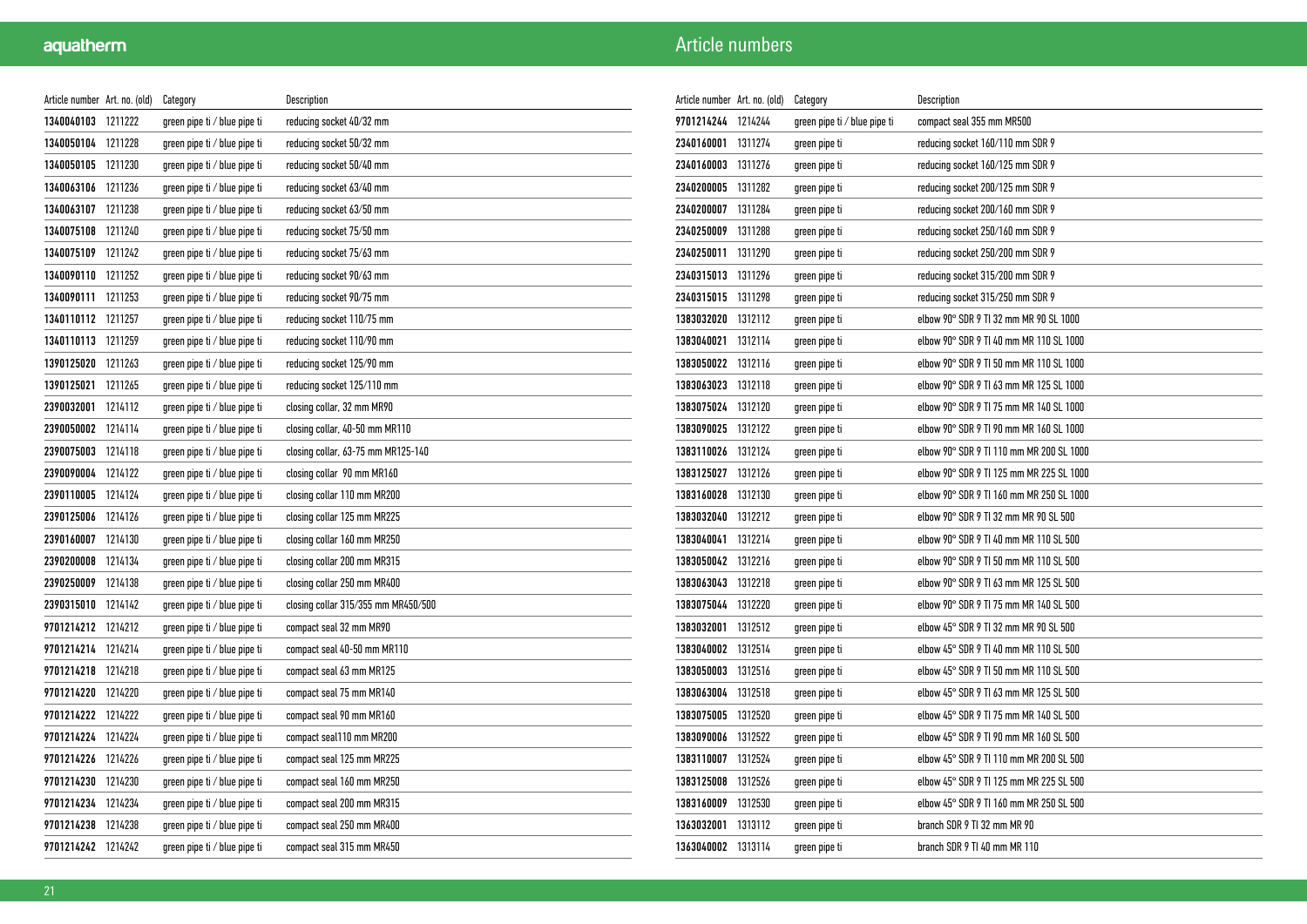| Article number Art. no. (old) |         | Category      | Description                                       |
|-------------------------------|---------|---------------|---------------------------------------------------|
| 1363050003                    | 1313116 | green pipe ti | branch SDR 9 TI 50 mm MR 110                      |
| 1363063004                    | 1313118 | green pipe ti | branch SDR 9 TI 63 mm MR 125                      |
| 1363075005 1313120            |         | green pipe ti | branch SDR 9 TI 75 mm MR 140                      |
| 1363090006                    | 1313122 | green pipe ti | branch SDR 9 TI 90 mm MR 160                      |
| 1363110007                    | 1313124 | green pipe ti | branch SDR 9 TI 110 mm MR 200                     |
| 1363125008                    | 1313126 | green pipe ti | branch SDR 9 TI 125 mm MR 225                     |
| 1363160009                    | 1313130 | green pipe ti | branch SDR 9 TI 160 mm MR 250                     |
| 1313032010                    | 1370711 | green pipe ti | faser composite pipe, 32 mm MR 90 length 5.8 m    |
| 1313032110                    | 1370712 | green pipe ti | faser composite pipe, 32 mm MR 90 length 11.6 m   |
| 1313040012                    | 1370713 | green pipe ti | faser composite pipe, 40 mm MR 110 length 5.8 m   |
| 1313040112 1370714            |         | green pipe ti | faser composite pipe, 40 mm MR 110 length 11.6 m  |
| 1313050014                    | 1370715 | green pipe ti | faser composite pipe, 50 mm MR 110 length 5.8 m   |
| 1313050114                    | 1370716 | green pipe ti | faser composite pipe, 50 mm MR 110 length 11.6 m  |
| 1313063016                    | 1370717 | green pipe ti | faser composite pipe, 63 mm MR 125 length 5.8 m   |
| 1313063116 1370718            |         | green pipe ti | faser composite pipe, 63 mm MR 125 length 11.6 m  |
| 1313075018                    | 1370719 | green pipe ti | faser composite pipe, 75 mm MR 140 length 5.8 m   |
| 1313075118                    | 1370720 | green pipe ti | faser composite pipe, 75 mm MR 140 length 11.6 m  |
| 1313090020                    | 1370721 | green pipe ti | faser composite pipe, 90 mm MR 160 length 5.8 m   |
| 1313090120                    | 1370722 | green pipe ti | faser composite pipe, 90 mm MR 160 length 11.6 m  |
| 1313110022                    | 1370723 | green pipe ti | faser composite pipe, 110 mm MR 200 length 5.8 m  |
| 1313110122                    | 1370724 | green pipe ti | faser composite pipe, 110 mm MR 200length 11.6 m  |
| 1313125024                    | 1370725 | green pipe ti | faser composite pipe, 125 mm MR 225 length 5.8 m  |
| 1313125124                    | 1370726 | green pipe ti | faser composite pipe, 125 mm MR 225 length 11.6 m |
| 1313160026                    | 1370729 | green pipe ti | faser composite pipe, 160 mm MR 250 length 5.8 m  |
| 1313160126                    | 1370730 | green pipe ti | faser composite pipe, 160 mm MR 250 length 11.6 m |
| 2014020006                    | 2010208 | blue pipe     | pipe SDR 11, 20 x 1.9 mm 4 m straight length      |
| 2014025008                    | 2010210 | blue pipe     | pipe SDR 11, 25 x 2.3 mm 4 m straight length      |
| 2014020306                    | 2010308 | blue pipe     | pipe SDR 11, 20 x 1.9 mm 100 m in coil            |
| 2014025308                    | 2010310 | blue pipe     | pipe SDR 11, 25 x 2.3 mm 100 m in coil            |
| 2014032310                    | 2010312 | blue pipe     | pipe SDR 11, 32 x 2.9 mm 50 m in coil             |
| 2084315028                    | 2012143 | blue pipe     | elbow 90° for SDR 11, 315 mm                      |
| 2084355032                    | 2012145 | blue pipe     | elbow 90° for SDR 11, 355 mm                      |
| 2084400036                    | 2012147 | blue pipe     | elbow 90° for SDR 11, 400 mm                      |
| 2084450040                    | 2012149 | blue pipe     | elbow 90° for SDR 11, 450 mm                      |

| Article number Art. no. (old) |         | Category               | Description                                 |
|-------------------------------|---------|------------------------|---------------------------------------------|
| 2084315026                    | 2012543 | blue pipe              | elbow 45° for SDR 11, 315 mm                |
| 2084355030                    | 2012545 | blue pipe              | elbow 45° for SDR 11, 355 mm                |
| 2084400034                    | 2012547 | blue pipe              | elbow 45° for SDR 11, 400 mm                |
| 2084450038                    | 2012549 | blue pipe              | elbow $45^{\circ}$ for SDR 11, 450 mm       |
| 2084063001                    | 2013018 | green pipe / blue pipe | Y-piece for SDR 11, 63 mm                   |
| 2084075002                    | 2013020 | green pipe / blue pipe | Y-piece for SDR 11, 75 mm                   |
| 2084090003                    | 2013022 | green pipe / blue pipe | Y-piece for SDR 11, 90 mm                   |
| 2084110004                    | 2013024 | green pipe / blue pipe | Y-piece for SDR 11, 110 mm                  |
| 2084125005                    | 2013026 | green pipe / blue pipe | Y-piece for SDR 11, 125 mm                  |
| 2084160007                    | 2013031 | green pipe / blue pipe | Y-piece for SDR 11, 160 mm                  |
| 2084200009                    | 2013035 | green pipe / blue pipe | Y-piece for SDR 11, 200 mm                  |
| 2084250011                    | 2013039 | green pipe / blue pipe | Y-piece for SDR 11, 250 mm                  |
| 2064315001                    | 2013143 | blue pipe              | T-piece for SDR 11, 315 mm                  |
| 2064355002                    | 2013145 | blue pipe              | T-piece for SDR 11, 355 mm                  |
| 2064400003                    | 2013147 | blue pipe              | T-piece for SDR 11, 400 mm                  |
| 2064450004                    | 2013149 | blue pipe              | T-piece for SDR 11, 450 mm                  |
| 2064200020                    | 2013609 | blue pipe              | red.-T-piece for SDR 11, 200 x 75 x 200 mm  |
| 2064200021                    | 2013611 | blue pipe              | red.-T-piece for SDR 11, 200 x 90 x 200 mm  |
| 2064200022                    | 2013613 | blue pipe              | red.-T-piece for SDR 11, 200 x 110 x 200 mm |
| 2064200023                    | 2013615 | blue pipe              | red.-T-piece for SDR 11, 200 x 125 x 200 mm |
| 2064200024                    | 2013619 | blue pipe              | red.-T-piece for SDR 11, 200 x 160 x 200 mm |
| 2064250025                    | 2013625 | blue pipe              | red.-T-piece for SDR 11, 250 x 75 x 250 mm  |
| 2064250026                    | 2013627 | blue pipe              | red.-T-piece for SDR 11, 250 x 90 x 250 mm  |
| 2064250027                    | 2013629 | blue pipe              | red.-T-piece for SDR 11, 250 x 110 x 250 mm |
| 2064250028                    | 2013631 | blue pipe              | red.-T-piece for SDR 11, 250 x 125 x 250 mm |
| 2064250029                    | 2013635 | blue pipe              | red.-T-piece for SDR 11, 250 x 160 x 250 mm |
| 2064250030                    | 2013641 | blue pipe              | red.-T-piece for SDR 11, 250 x 200 x 250 mm |
| 2064315031                    | 2013651 | blue pipe              | red.-T-piece for SDR 11, 315 x 125 x 315 mm |
| 2064315032                    | 2013653 | blue pipe              | red.-T-piece for SDR 11, 315 x 160 x 315 mm |
| 2064315033                    | 2013655 | blue pipe              | red.-T-piece for SDR 11, 315 x 200 x 315 mm |
| 2064315034                    | 2013657 | blue pipe              | red.-T-piece for SDR 11, 315 x 250 x 315 mm |
| 2064355035 2013663            |         | blue pipe              | red.-T-piece for SDR 11, 355 x 125 x 355 mm |
| 2064355036                    | 2013665 | blue pipe              | red.-T-piece for SDR 11, 355 x 160 x 355 mm |
| 2064355037                    | 2013667 | blue pipe              | red.-T-piece for SDR 11, 355 x 200 x 355 mm |
|                               |         |                        |                                             |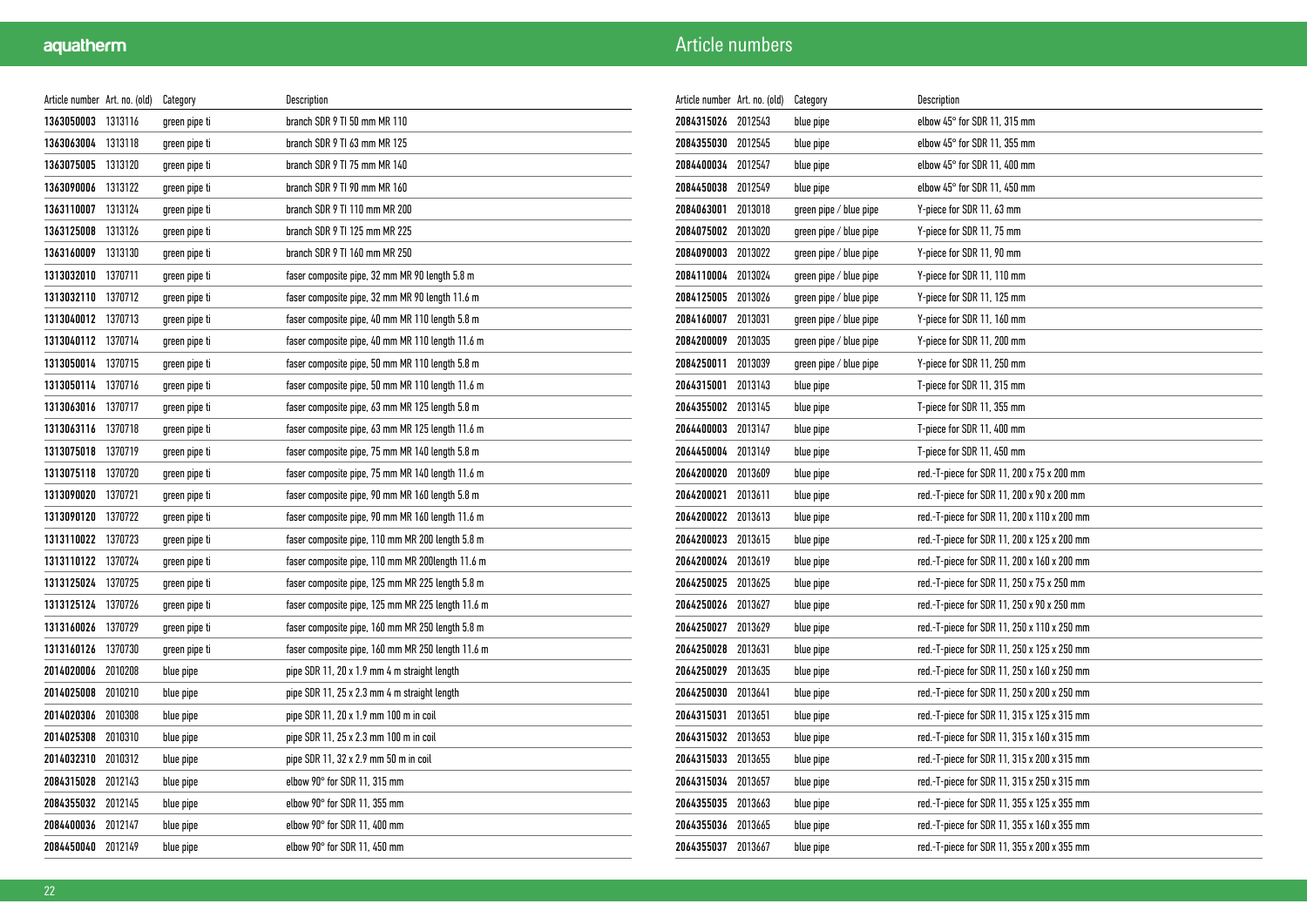| Article number Art. no. (old) |         | Category  | Description                                                |
|-------------------------------|---------|-----------|------------------------------------------------------------|
| 2064355038                    | 2013669 | blue pipe | red.-T-piece for SDR 11, 355 x 250 x 355 mm                |
| 2064355039                    | 2013671 | blue pipe | red.-T-piece for SDR 11, 355 x 315 x 355 mm                |
| 2064400040                    | 2013676 | blue pipe | red.-T-piece for SDR 11, 400 x 125 x 400 mm                |
| 2064400041                    | 2013678 | blue pipe | red.-T-piece for SDR 11, 400 x 160 x 400 mm                |
| 2064400042                    | 2013680 | blue pipe | red.-T-piece for SDR 11, 400 x 200 x 400 mm                |
| 2064400043                    | 2013682 | blue pipe | red.-T-piece for SDR 11, 400 x 250 x 400 mm                |
| 2064400044                    | 2013684 | blue pipe | red.-T-piece for SDR 11, 400 x 315 x 400 mm                |
| 2064400045                    | 2013685 | blue pipe | red.-T-piece for SDR 11, 400 x 355 x 400 mm                |
| 2064450046 2013690            |         | blue pipe | red.-T-piece for SDR 11, 450 x 125 x 450 mm                |
| 2064450047                    | 2013692 | blue pipe | red.-T-piece for SDR 11, 450 x 160 x 450 mm                |
| 2064450048                    | 2013694 | blue pipe | red.-T-piece for SDR 11, 450 x 200 x 450 mm                |
| 2064450049                    | 2013696 | blue pipe | red.-T-piece for SDR 11, 450 x 250 x 450 mm                |
| 2064450050                    | 2013698 | blue pipe | red.-T-piece for SDR 11, 450 x 315 x 450 mm                |
| 2064450051                    | 2013699 | blue pipe | red.-T-piece for SDR 11, 450 x 355 x 450 mm                |
| 2064450052 2013700            |         | blue pipe | red.-T-piece for SDR 11, 450 x 400 x 450 mm                |
| 9702041820 2041820            |         | blue pipe | shut-off valve with lever, 75 mm                           |
| 9702041822                    | 2041822 | blue pipe | shut-off valve with lever, 90 mm                           |
| 9702041824                    | 2041824 | blue pipe | shut-off valve with lever, 110 mm                          |
| 9702041826                    | 2041826 | blue pipe | shut-off valve with lever, 125 mm                          |
| 9702041830                    | 2041830 | blue pipe | shut-off valve with lever, 125 mm, SDR 11                  |
| 9702041834                    | 2041834 | blue pipe | shut-off valve with drive, 200 mm, SDR 11                  |
| 9702041838                    | 2041838 | blue pipe | shut-off valve with drive, 250 mm, SDR 11                  |
| 9702041842                    | 2041842 | blue pipe | shut-off valve with drive, 315 mm, SDR 11                  |
| 2214040012                    | 2070164 | blue pipe | pipe SDR 11 MF RP UV, 40 x 3.7 mm, 4 m straight length     |
| 2214050014                    | 2070166 | blue pipe | pipe SDR 11 MF RP UV, 50 x 4.6 mm, 4 m straight length     |
| 2214063016                    | 2070168 | blue pipe | pipe SDR 11 MF RP UV, 63 x 5.8 mm, 4 m straight length     |
| 2214075018 2070170            |         | blue pipe | pipe SDR 11 MF RP UV, 75 x 6,8 mm, 4 m straight length     |
| 2214090020                    | 2070172 | blue pipe | pipe SDR 11 MF RP UV, 90 x 8.2 mm, 4 m straight length     |
| 2214110022                    | 2070174 | blue pipe | pipe SDR 11 MF RP UV, 110 x 10.0 mm, 4 m straight length   |
| 2214125024                    | 2070176 | blue pipe | pipe SDR 11 MF RP UV, 125 x 11.4 mm, 4 m straight length   |
| 2214160026                    | 2070180 | blue pipe | pipe SDR 11 MF RP UV, 160 x 14.6 mm, 5.8 m straight length |
| 2214200028                    | 2070184 | blue pipe | pipe SDR 11 MF RP UV, 200 x 18.2 mm, 5.8 m straight length |
| 2214250030                    | 2070188 | blue pipe | pipe SDR 11 MF RP UV, 250 x 22.7 mm, 5.8 m straight length |
| 2214315032                    | 2070192 | blue pipe | pipe SDR 11 MF RP UV, 315 x 28.6 mm, 5.8 m straight length |

| Article number Art. no. (old) |         | Category  | Description                                                |
|-------------------------------|---------|-----------|------------------------------------------------------------|
| 2214355034                    | 2070194 | blue pipe | pipe SDR 11 MF RP UV, 355 x 32.2 mm, 5.8 m straight length |
| 2214400036                    | 2070196 | blue pipe | pipe SDR 11 MF RP UV, 400 x 36.3 mm, 5.8 m straight length |
| 2214450038                    | 2070198 | blue pipe | pipe SDR 11 MF RP UV, 450 x 40.9 mm, 5.8 m straight length |
| 2012020006 2070708            |         | blue pipe | pipe SDR 7.4 MF, 20 x 2.8 mm, 4 m straight length          |
| 2012025008 2070710            |         | blue pipe | pipe SDR 7.4 MF, 25 x 3.5 mm, 4 m straight length          |
| 2212020006                    | 2070758 | blue pipe | pipe SDR 7.4 MF, UV 20 x 2.8 mm, 4 m straight length       |
| 2212025008                    | 2070760 | blue pipe | pipe SDR 7.4 MF, UV 25 x 3.5 mm, 4 m straight length       |
| 2013032010                    | 2071112 | blue pipe | pipe SDR 9 MF RP, 32 x 3.6 mm, 4 m straight length         |
| 2014040012                    | 2071114 | blue pipe | pipe SDR 11 MF RP, 40 x 3.7 mm, 4 m straight length        |
| 2014050014                    | 2071116 | blue pipe | pipe SDR 11 MF RP, 50 x 4.6 mm, 4 m straight length        |
| 2014063016 2071118            |         | blue pipe | pipe SDR 11 MF RP, 63 x 5.8 mm, 4 m straight length        |
| 2014075018                    | 2071120 | blue pipe | pipe SDR 11 MF RP, 75 x 6.8 mm, 4 m straight length        |
| 2014090020                    | 2071122 | blue pipe | pipe SDR 11 MF RP, 90 x 8.2 mm, 4 m straight length        |
| 2014110022 2071124            |         | blue pipe | pipe SDR 11 MF RP, 110 x 10.0 mm, 4 m straight length      |
| 2014125024                    | 2071126 | blue pipe | pipe SDR 11 MF RP, 125 x 11.4 mm, 4 m straight length      |
| 2014160026                    | 2071130 | blue pipe | pipe SDR 11 MF RP, 160 x 14.6 mm, straight length 5.8 m    |
| 2014200028 2071134            |         | blue pipe | pipe SDR 11 MF RP, 200 x 18.2 mm, straight length 5.8 m    |
| 2014250030 2071138            |         | blue pipe | pipe SDR 11 MF RP, 250 x 22.7 mm, straight length 5.8 m    |
| 2014315032                    | 2071142 | blue pipe | pipe SDR 11 MF RP, 315 x 28.6 mm, straight length 5.8 m    |
| 2014355034 2071144            |         | blue pipe | pipe SDR 11 MF RP, 355 x 32.2 mm, straight length 5.8 m    |
| 2014400036                    | 2071146 | blue pipe | pipe SDR 11 MF RP, 400 x 36.3 mm, Stange.5.8 m             |
| 2014450038                    | 2071148 | blue pipe | pipe SDR 11 MF RP, 450 x 40.9 mm, straight length 5.8 m    |
| 2213032010                    | 2071162 | blue pipe | pipe SDR 9 MF RP UV, 32 x 3.6 mm, 4 m straight length      |
| 2114040012 2170114            |         | blue pipe | pipe SDR 11 MF RP 0T, 40 x 3.7 mm, 4 m straight length     |
| 2114050014 2170116            |         | blue pipe | pipe SDR 11 MF RP 0T, 50 x 4.6 mm, 4 m straight length     |
| 2114063016                    | 2170118 | blue pipe | pipe SDR 11 MF RP 0T, 63 x 5.8 mm, 4 m straight length     |
| 2114075018 2170120            |         | blue pipe | pipe SDR 11 MF RP 0T, 75 x 6.8 mm, 4 m straight length     |
| 2114090020                    | 2170122 | blue pipe | pipe SDR 11 MF RP 0T, 90 x 8.2 mm, 4 m straight length     |
| 2114110022 2170124            |         | blue pipe | pipe SDR 11 MF RP 0T, 110 x 10.0 mm, 4 m straight length   |
| 2114125024                    | 2170126 | blue pipe | pipe SDR 11 MF RP 0T, 125 x 11.4 mm, 4 m straight length   |
| 2114160026 2170130            |         | blue pipe | pipe SDR 11 MF RP 0T, 160 x 14.6 mm, 5.8 m straight length |
| 2114200028 2170134            |         | blue pipe | pipe SDR 11 MF RP 0T, 200 x 18.2 mm, 5.8 m straight length |
| 2114250030 2170138            |         | blue pipe | pipe SDR 11 MF RP 0T, 250 x 22.7 mm, 5.8 m straight length |
| 2112020006                    | 2170708 | blue pipe | pipe SDR 7.4 MF OT 20 x 2.8 mm, 4 m straight length        |
|                               |         |           |                                                            |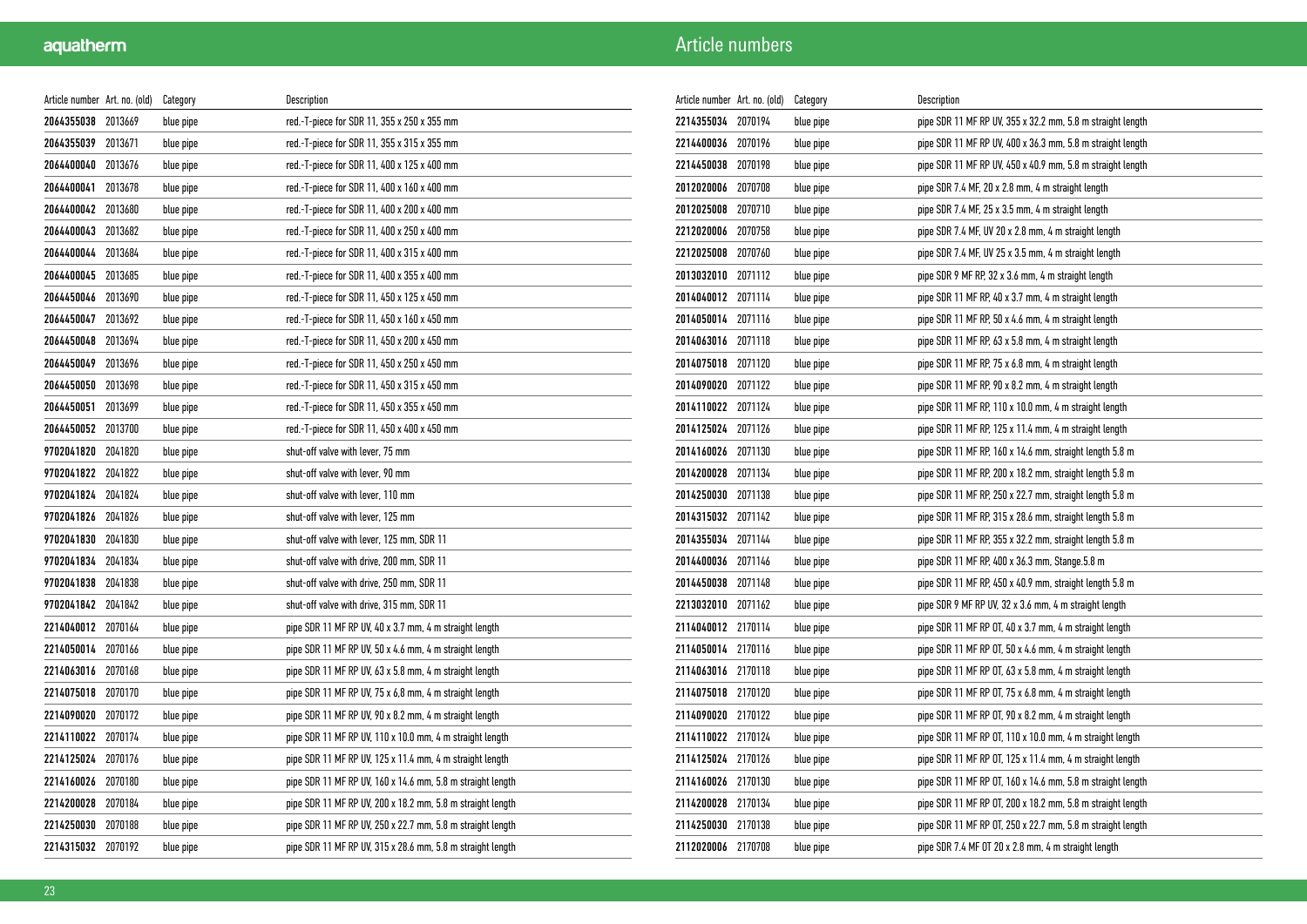| Article number Art. no. (old) |         | Category                     | Description                                            |
|-------------------------------|---------|------------------------------|--------------------------------------------------------|
| 2112025008 2170710            |         | blue pipe                    | pipe SDR 7.4 MF OT 25 x 3.5 mm, 4 m straight length    |
| 2113032010 2171712            |         | blue pipe                    | pipe SDR 7.4 MF RP OT 32 x 3.6 mm, 4 m straight length |
| 1390032022 2211011            |         | green pipe ti / blue pipe ti | socket TI WTD 32 mm MR90                               |
| 1390315044 2211041            |         | green pipe ti / blue pipe ti | socket TI WTD 315 mm MR450                             |
| 1390355045 2211043            |         | green pipe ti / blue pipe ti | socket TI WTD 355 mm MR500                             |
| 1390032046 2211211            |         | green pipe ti / blue pipe ti | electro fusion socket TI WTD 32 mm MR90                |
| 1390040047                    | 2211213 | green pipe ti / blue pipe ti | electro fusion socket TI WTD 40 mm MR110               |
| 1390050048 2211215            |         | green pipe ti / blue pipe ti | electro fusion socket TI WTD 50 mm MR110               |
| 1390063049                    | 2211217 | green pipe ti / blue pipe ti | electro fusion socket TI WTD 63 mm MR125               |
| 1390075050 2211219            |         | green pipe ti / blue pipe ti | electro fusion socket TI WTD 75 mm MR140               |
| 1390090051 2211221            |         | green pipe ti / blue pipe ti | electro fusion socket TI WTD 90 mm MR160               |
| 1390110052 2211223            |         | green pipe ti / blue pipe ti | electro fusion socket TI WTD 110 mm MR200              |
| 1390125053                    | 2211225 | green pipe ti / blue pipe ti | electro fusion socket TI WTD 125 mm MR225              |
| 1390160054 2211229            |         | green pipe ti / blue pipe ti | electro fusion socket TI WTD 160 mm MR250              |
| 1390200055 2211233            |         | green pipe ti / blue pipe ti | electro fusion socket TI WTD 200 mm MR315              |
| 1390250056 2211237            |         | green pipe ti / blue pipe ti | electro fusion socket TI WTD 250 mm MR400              |
| 2340160020 2211275            |         | blue pipe                    | reducing socket, 160/110 mm SDR 11                     |
| 2340160021                    | 2211277 | blue pipe                    | reducing socket, 160/125 mm SDR 11                     |
| 2340200022 2211283            |         | blue pipe                    | reducing socket, 200/125 mm SDR 11                     |
| 2340200023 2211285            |         | blue pipe                    | reducing socket, 200/160 mm SDR 11                     |
| 2340250024 2211289            |         | blue pipe                    | reducing socket, 250/160 mm SDR 11                     |
| 2340250025 2211291            |         | blue pipe                    | reducing socket, 250/200 mm SDR 11                     |
| 2340315026 2211297            |         | blue pipe                    | reducing socket, 315/200 mm SDR 11                     |
| 2340315027                    | 2211299 | blue pipe                    | reducing socket, 315/250 mm SDR 11                     |
| 2380032080                    | 2212112 | blue pipe ti                 | elbow 90° for SDR 11, 32 mm MR90 SL1000                |
| 2380040082 2212114            |         | blue pipe ti                 | elbow 90° for SDR 11, 40 mm MR110 SL1000               |
| 2380050084 2212116            |         | blue pipe ti                 | elbow 90° for SDR 11, 50 mm MR110 SL1000               |
| 2380063086 2212118            |         | blue pipe ti                 | elbow 90° for SDR 11, 63 mm MR125 SL1000               |
| 2380075088 2212120            |         | blue pipe ti                 | elbow 90° for SDR 11, 75 mm MR140 SL1000               |
| 2380090090 2212122            |         | blue pipe ti                 | elbow 90° for SDR 11, 90 mm MR160 SL1000               |
| 2380110091                    | 2212124 | blue pipe ti                 | elbow 90° for SDR 11, 110 mm MR200 SL1000              |
| 2380125092 2212126            |         | blue pipe ti                 | elbow 90° for SDR 11, 125 mm MR225 SL1000              |
| 2384160094 2212131            |         | blue pipe ti                 | elbow 90° for SDR 11, 160 mm MR250 SL1000              |
| 2384200096 2212135            |         | blue pipe ti                 | elbow 90° for SDR 11, 200 mm MR315 SL1000              |

| Article number Art. no. (old) |         | Category     | Description                               |
|-------------------------------|---------|--------------|-------------------------------------------|
| 2384250098                    | 2212139 | blue pipe ti | elbow 90° for SDR 11, 250 mm MR400 SL1000 |
| 2384315100                    | 2212143 | blue pipe ti | elbow 90° for SDR 11, 315 mm MR450 SL1000 |
| 2384355102                    | 2212145 | blue pipe ti | elbow 90° for SDR 11, 355 mm MR500 SL1000 |
| 2384032081                    | 2212212 | blue pipe ti | elbow 90° for SDR 11, 32 mm MR90 SL500    |
| 2384040083                    | 2212214 | blue pipe ti | elbow 90° for SDR 11, 40 mm MR110 SL500   |
| 2384050085                    | 2212216 | blue pipe ti | elbow 90° for SDR 11, 50 mm MR110 SL500   |
| 2384063087                    | 2212218 | blue pipe ti | elbow 90° for SDR 11, 63 mm MR125 SL500   |
| 2384075089                    | 2212220 | blue pipe ti | elbow 90° for SDR 11, 75 mm MR140 SL500   |
| 2384032060                    | 2212512 | blue pipe ti | elbow 45° for SDR 11, 32 mm MR90 SL500    |
| 2384110061                    | 2212514 | blue pipe ti | elbow 45° for SDR 11, 40 mm MR110 SL500   |
| 2384050062 2212516            |         | blue pipe ti | elbow 45° for SDR 11, 50 mm MR110 SL500   |
| 2384063063                    | 2212518 | blue pipe ti | elbow 45° for SDR 11, 63 mm MR125 SL500   |
| 2384075064                    | 2212520 | blue pipe ti | elbow 45° for SDR 11, 75 mm MR140 SL500   |
| 2384090065                    | 2212522 | blue pipe ti | elbow 45° for SDR 11, 90 mm MR160 SL500   |
| 2384110066                    | 2212524 | blue pipe ti | elbow 45° for SDR 11, 110 mm MR200 SL500  |
| 2384125067                    | 2212526 | blue pipe ti | elbow 45° for SDR 11, 125 mm MR225 SL500  |
| 2384160069                    | 2212531 | blue pipe ti | elbow 45° for SDR 11, 160 mm MR250 SL500  |
| 2384200071                    | 2212535 | blue pipe ti | elbow 45° for SDR 11, 200 mm MR315 SL500  |
| 2384250073                    | 2212539 | blue pipe ti | elbow 45° for SDR 11, 250 mm MR400 SL500  |
| 2384315075                    | 2212543 | blue pipe ti | elbow 45° for SDR 11, 315 mm MR450 SL500  |
| 2384355077                    | 2212545 | blue pipe ti | elbow 45° for SDR 11, 355 mm MR500 SL500  |
| 2360032001                    | 2213112 | blue pipe ti | T-piece for SDR 11, 32 mm MR90            |
| 2360040002                    | 2213114 | blue pipe ti | T-piece for SDR 11, 40 mm MR110           |
| 2360050003                    | 2213116 | blue pipe ti | T-piece for SDR 11, 50 mm MR110           |
| 2360063004                    | 2213118 | blue pipe ti | T-piece for SDR 11, 63 mm MR125           |
| 2360075005                    | 2213120 | blue pipe ti | T-piece for SDR 11, 75 mm MR140           |
| 2360090006                    | 2213122 | blue pipe ti | T-piece for SDR 11, 90 mm MR160           |
| 2360110007                    | 2213124 | blue pipe ti | T-piece for SDR 11, 110 mm MR200          |
| 2360125008                    | 2213126 | blue pipe ti | T-piece for SDR 11, 125 mm MR225          |
| 2364160009                    | 2213131 | blue pipe ti | T-piece for SDR 11, 160 mm MR250          |
| 2364200010                    | 2213135 | blue pipe ti | T-piece for SDR 11, 200 mm MR315          |
| 2364250011                    | 2213139 | blue pipe ti | T-piece for SDR 11, 250 mm MR400          |
| 2364315012                    | 2213143 | blue pipe ti | T-piece for SDR 11, 315 mm MR450          |
| 2364355013 2213145            |         | blue pipe ti | T-piece for SDR 11, 355 mm MR500          |
|                               |         |              |                                           |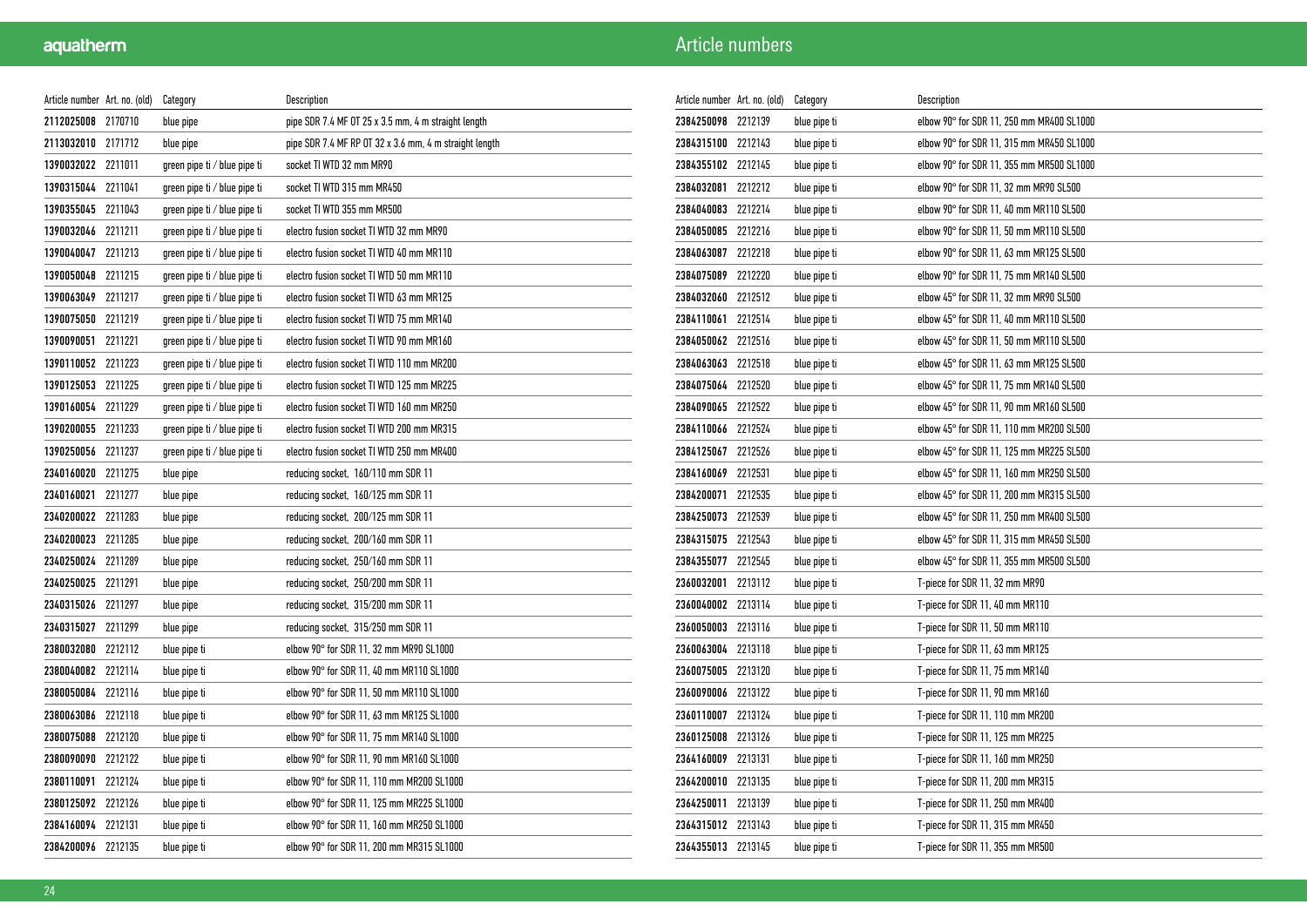| Article number Art. no. (old) |         | Category     | Description                                 |
|-------------------------------|---------|--------------|---------------------------------------------|
| 2360040060                    | 2213202 | blue pipe ti | red.-T-piece for SDR 11, 40 x 32 x 40 mm    |
| 2360050061                    | 2213206 | blue pipe ti | red.-T-piece for SDR 11, 50 x 32 x 50 mm    |
| 2360050062 2213208            |         | blue pipe ti | red.-T-piece for SDR 11, 50 x 40 x 50 mm    |
| 2360063063                    | 2213212 | blue pipe ti | red.-T-piece for SDR 11, 63 x 32 x 63 mm    |
| 2360063064 2213214            |         | blue pipe ti | red.-T-piece for SDR 11, 63 x 40 x 63 mm    |
| 2360063065                    | 2213216 | blue pipe ti | red.-T-piece for SDR 11, 63 x 50 x 63 mm    |
| 2360075066                    | 2213220 | blue pipe ti | red.-T-piece for SDR 11, 75 x 32 x 75 mm    |
| 2360075067                    | 2213222 | blue pipe ti | red.-T-piece for SDR 11, 75 x 40 x 75 mm    |
| 2360075068                    | 2213224 | blue pipe ti | red.-T-piece for SDR 11, 75 x 50 x 75 mm    |
| 2360075069                    | 2213226 | blue pipe ti | red.-T-piece for SDR 11, 75 x 63 x 75 mm    |
| 2360090070                    | 2213230 | blue pipe ti | red.-T-piece for SDR 11, 90 x 32 x 90 mm    |
| 2360090071                    | 2213232 | blue pipe ti | red.-T-piece for SDR 11, 90 x 40 x 90 mm    |
| 2360090072                    | 2213234 | blue pipe ti | red.-T-piece for SDR 11, 90 x 50 x 90 mm    |
| 2360090073 2213236            |         | blue pipe ti | red.-T-piece for SDR 11, 90 x 63 x 90 mm    |
| 2360090074 2213238            |         | blue pipe ti | red.-T-piece for SDR 11, 90 x 75 x 90 mm    |
| 2360110075 2213242            |         | blue pipe ti | red.-T-piece for SDR 11, 110 x 32 x 110 mm  |
| 2360110076 2213244            |         | blue pipe ti | red.-T-piece for SDR 11, 110 x 40 x 110 mm  |
| 2360110077                    | 2213246 | blue pipe ti | red.-T-piece for SDR 11, 110 x 50 x 110 mm  |
| 2360110078                    | 2213248 | blue pipe ti | red.-T-piece for SDR 11, 110 x 63 x 110 mm  |
| 2360110079                    | 2213250 | blue pipe ti | red.-T-piece for SDR 11, 110 x 75 x 110 mm  |
| 2360110080                    | 2213252 | blue pipe ti | red.-T-piece for SDR 11, 110 x 90 x 110 mm  |
| 2360125081                    | 2213256 | blue pipe ti | red.-T-piece for SDR 11, 125 x 32 x 125 mm  |
| 2360125082 2213258            |         | blue pipe ti | red.-T-piece for SDR 11, 125 x 40 x 125 mm  |
| 2360125083                    | 2213260 | blue pipe ti | red.-T-piece for SDR 11, 125 x 50 x 125 mm  |
| 2360125084                    | 2213262 | blue pipe ti | red.-T-piece for SDR 11, 125 x 63 x 125 mm  |
| 2360125085                    | 2213264 | blue pipe ti | red.-T-piece for SDR 11, 125 x 75 x 125 mm  |
| 2360125086 2213266            |         | blue pipe ti | red.-T-piece for SDR 11, 125 x 90 x 125 mm  |
| 2360125087 2213268            |         | blue pipe ti | red.-T-piece for SDR 11, 125 x 110 x 125 mm |
| 2364160088                    | 2213291 | blue pipe ti | red.-T-piece for SDR 11, 160 x 32 x 160 mm  |
| 2364160089                    | 2213293 | blue pipe ti | red.-T-piece for SDR 11, 160 x 40 x 160 mm  |
| 2364160090                    | 2213295 | blue pipe ti | red.-T-piece for SDR 11, 160 x 50 x 160 mm  |
| 2364160091                    | 2213297 | blue pipe ti | red.-T-piece for SDR 11, 160 x 63 x 160 mm  |
| 2360160092 2213299            |         | blue pipe ti | red.-T-piece for SDR 11, 160 x 75 x 160 mm  |
| 2364160093                    | 2213301 | blue pipe ti | red.-T-piece for SDR 11, 160 x 90 x 160 mm  |

| Article number Art. no. (old) | Category     | Description                                 |
|-------------------------------|--------------|---------------------------------------------|
| 2213303                       | blue pipe ti | red.-T-piece for SDR 11, 160 x 110 x 160 mm |
| 2364160095 2213305            | blue pipe ti | red.-T-piece for SDR 11, 160 x 125 x 160 mm |
| 2364200096 2213333            | blue pipe ti | red.-T-piece for SDR 11, 200 x 32 x 200 mm  |
| 2364200097 2213335            | blue pipe ti | red.-T-piece for SDR 11, 200 x 40 x 200 mm  |
| 2213337<br>2364200098         | blue pipe ti | red.-T-piece for SDR 11, 200 x 50 x 200 mm  |
| 2364200099<br>2213339         | blue pipe ti | red.-T-piece for SDR 11, 200 x 63 x 200 mm  |
| 2213341                       | blue pipe ti | red.-T-piece for SDR 11, 200 x 75 x 200 mm  |
| 2213343                       | blue pipe ti | red.-T-piece for SDR 11, 200 x 90 x 200 mm  |
| 2364200102 2213345            | blue pipe ti | red.-T-piece for SDR 11, 200 x 110 x 200 mm |
| 2364200103<br>2213347         | blue pipe ti | red.-T-piece for SDR 11, 200 x 125 x 200 mm |
| 2364200104 2213351            | blue pipe ti | red.-T-piece for SDR 11, 200 x 160 x 200 mm |
| 2364250105 2213383            | blue pipe ti | red.-T-piece for SDR 11, 250 x 32 x 250 mm  |
| 2213385                       | blue pipe ti | red.-T-piece for SDR 11, 250 x 40 x 250 mm  |
| 2213387                       | blue pipe ti | red.-T-piece for SDR 11, 250 x 50 x 250 mm  |
| 2213389                       | blue pipe ti | red.-T-piece for SDR 11, 250 x 63 x 250 mm  |
| 2364250109<br>2213391         | blue pipe ti | red.-T-piece for SDR 11, 250 x 75 x 250 mm  |
| 2364250110 2213393            | blue pipe ti | red.-T-piece for SDR 11, 250 x 90 x 250 mm  |
| 2213395<br>2364250111         | blue pipe ti | red.-T-piece for SDR 11, 250 x 110 x 250 mm |
| 2364250112 2213397            | blue pipe ti | red.-T-piece for SDR 11, 250 x 125 x 250 mm |
| 2213401                       | blue pipe ti | red.-T-piece for SDR 11, 250 x 160 x 250 mm |
| 2364250114 2213403            | blue pipe ti | red.-T-piece for SDR 11, 250 x 200 x 250 mm |
| 2364315115<br>2213407         | blue pipe ti | red.-T-piece for SDR 11, 315 x 32 x 315 mm  |
| 2364315116 2213409            | blue pipe ti | red.-T-piece for SDR 11, 315 x 40 x 315 mm  |
| 2364315117 2213411            | blue pipe ti | red.-T-piece for SDR 11, 315 x 50 x 315 mm  |
| 2213413                       | blue pipe ti | red.-T-piece for SDR 11, 315 x 63 x 315 mm  |
| 2213415<br>2364315119         | blue pipe ti | red.-T-piece for SDR 11, 315 x 75 x 315 mm  |
| 2213417                       | blue pipe ti | red.-T-piece for SDR 11, 315 x 90 x 315 mm  |
| 2364315121<br>2213419         | blue pipe ti | red.-T-piece for SDR 11, 315 x 110 x 315 mm |
| 2364315122 2213421            | blue pipe ti | red.-T-piece for SDR 11, 315 x 125 x 315 mm |
| 2364315123 2213425            | blue pipe ti | red.-T-piece for SDR 11, 315 x 160 x 315 mm |
| 2364315124 2213429            | blue pipe ti | red.-T-piece for SDR 11, 315 x 200 x 315 mm |
| 2364315125 2213433            | blue pipe ti | red.-T-piece for SDR 11, 315 x 250 x 315 mm |
| 2364355126 2213437            | blue pipe ti | red.-T-piece for SDR 11, 355 x 32 x 355 mm  |
| 2364355127<br>2213439         | blue pipe ti | red.-T-piece for SDR 11, 355 x 40 x 355 mm  |
|                               |              |                                             |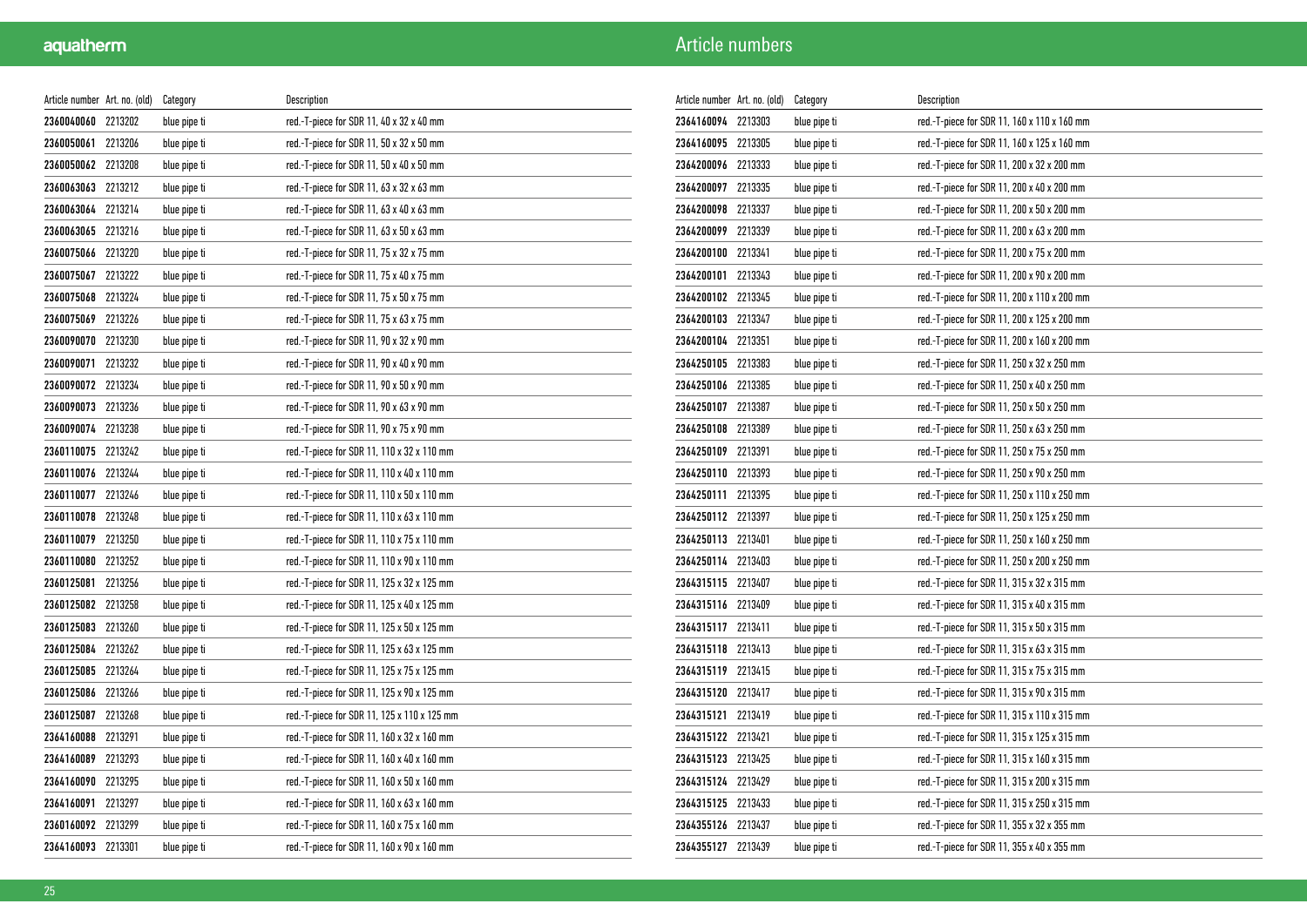| Article number Art. no. (old) |         | Category     | Description                                        |
|-------------------------------|---------|--------------|----------------------------------------------------|
| 2364355128 2213441            |         | blue pipe ti | red.-T-piece for SDR 11, 355 x 50 x 355 mm         |
| 2364355129 2213443            |         | blue pipe ti | red.-T-piece for SDR 11, 355 x 63 x 355 mm         |
| 2364355130 2213445            |         | blue pipe ti | red.-T-piece for SDR 11, 355 x 75 x 355 mm         |
| 2364355131 2213447            |         | blue pipe ti | red.-T-piece for SDR 11, 355 x 90 x 355 mm         |
| 2364355132 2213449            |         | blue pipe ti | red.-T-piece for SDR 11, 355 x 110 x 355 mm        |
| 2364355133 2213451            |         | blue pipe ti | red.-T-piece for SDR 11, 355 x 125 x 355 mm        |
| 2364355134 2213455            |         | blue pipe ti | red.-T-piece for SDR 11, 355 x 160 x 355 mm        |
| 2364355135 2213459            |         | blue pipe ti | red.-T-piece for SDR 11, 355 x 200 x 355 mm        |
| 2364355136 2213463            |         | blue pipe ti | red.-T-piece for SDR 11, 355 x 250 x 355 mm        |
| 2364355137 2213467            |         | blue pipe ti | red.-T-piece for SDR 11, 355 x 315 x 355 mm        |
| 2360032020 2218112            |         | blue pipe ti | cross-over branch for SDR 11, 32 mm MR90           |
| 2360040021                    | 2218114 | blue pipe ti | cross-over branch for SDR 11, 40 mm MR110          |
| 2360050022 2218116            |         | blue pipe ti | cross-over branch for SDR 11, 50 mm MR110          |
| 2360063023 2218118            |         | blue pipe ti | cross-over branch for SDR 11, 63 mm MR125          |
| 2360075024 2218120            |         | blue pipe ti | cross-over branch for SDR 11, 75 mm MR140          |
| 2360090025 2218122            |         | blue pipe ti | cross-over branch for SDR 11, 90 mm MR160          |
| 2360110026 2218124            |         | blue pipe ti | cross-over branch for SDR 11, 110 mm MR200         |
| 2360125027 2218126            |         | blue pipe ti | cross-over branch for SDR 11, 125 mm MR225         |
| 2364160028                    | 2218131 | blue pipe ti | cross-over branch for SDR 11, 160 mm MR250         |
| 2364200029                    | 2218135 | blue pipe ti | cross-over branch for SDR 11, 200 mm MR315         |
| 2364250030 2218139            |         | blue pipe ti | cross-over branch for SDR 11, 250 mm MR400         |
| 2364315031 2218143            |         | blue pipe ti | cross-over branch for SDR 11, 315 mm MR450         |
| 2364355032 2218145            |         | blue pipe ti | cross-over branch for SDR 11, 355 mm MR500         |
| 2360040138 2218202            |         | blue pipe ti | red. cross-over branch for SDR 11, 40 x 32 x 40 mm |
| 2360050139                    | 2218206 | blue pipe ti | red. cross-over branch for SDR 11, 50 x 32 x 50 mm |
| 2360050140                    | 2218208 | blue pipe ti | red. cross-over branch for SDR 11, 50 x 40 x 50 mm |
| 2360063141 2218212            |         | blue pipe ti | red. cross-over branch for SDR 11, 63 x 32 x 63 mm |
| 2360063142 2218214            |         | blue pipe ti | red. cross-over branch for SDR 11, 63 x 40 x 63 mm |
| 2360063143 2218216            |         | blue pipe ti | red. cross-over branch for SDR 11, 63 x 50 x 63 mm |
| 2360075144 2218220            |         | blue pipe ti | red. cross-over branch for SDR 11, 75 x 32 x 75 mm |
| 2360075145 2218222            |         | blue pipe ti | red. cross-over branch for SDR 11, 75 x 40 x 75 mm |
| 2360075146 2218224            |         | blue pipe ti | red. cross-over branch for SDR 11, 75 x 50 x 75 mm |
| 2360075147 2218226            |         | blue pipe ti | red. cross-over branch for SDR 11, 75 x 63 x 75 mm |
| 2360090148 2218230            |         | blue pipe ti | red. cross-over branch for SDR 11, 90 x 32 x 90 mm |

| Article number Art. no. (old) |         | Category     | Description                                           |
|-------------------------------|---------|--------------|-------------------------------------------------------|
| 2360090149                    | 2218232 | blue pipe ti | red. cross-over branch for SDR 11, 90 x 40 x 90 mm    |
| 2360090150                    | 2218234 | blue pipe ti | red. cross-over branch for SDR 11, 90 x 50 x 90 mm    |
| 2360090151                    | 2218236 | blue pipe ti | red. cross-over branch for SDR 11, 90 x 63 x 90 mm    |
| 2360090152 2218238            |         | blue pipe ti | red. cross-over branch for SDR 11, 90 x 75 x 90 mm    |
| 2360110153 2218242            |         | blue pipe ti | red. cross-over branch for SDR 11, 110 x 32 x 110 mm  |
| 2360110154                    | 2218244 | blue pipe ti | red. cross-over branch for SDR 11, 110 x 40 x 110 mm  |
| 2360110155 2218246            |         | blue pipe ti | red. cross-over branch for SDR 11, 110 x 50 x 110 mm  |
| 2360110156                    | 2218248 | blue pipe ti | red. cross-over branch for SDR 11, 110 x 63 x 110 mm  |
| 2360110157                    | 2218250 | blue pipe ti | red. cross-over branch for SDR 11. 110 x 75 x 110 mm  |
| 2360110158                    | 2218252 | blue pipe ti | red. cross-over branch for SDR 11, 110 x 90 x 110 mm  |
| 2360125159 2218256            |         | blue pipe ti | red. cross-over branch for SDR 11, 125 x 32 x 125 mm  |
| 2360125160                    | 2218258 | blue pipe ti | red. cross-over branch for SDR 11, 125 x 40 x 125 mm  |
| 2360125161                    | 2218260 | blue pipe ti | red. cross-over branch for SDR 11, 125 x 50 x 125 mm  |
| 2360125162 2218262            |         | blue pipe ti | red. cross-over branch for SDR 11, 125 x 63 x 125 mm  |
| 2360125163                    | 2218264 | blue pipe ti | red. cross-over branch for SDR 11, 125 x 75 x 125 mm  |
| 2360125164                    | 2218266 | blue pipe ti | red. cross-over branch for SDR 11, 125 x 90 x 125 mm  |
| 2360125165 2218268            |         | blue pipe ti | red. cross-over branch for SDR 11, 125 x 110 x 125 mm |
| 2364160166 2218291            |         | blue pipe ti | red. cross-over branch for SDR 11, 160 x 32 x 160 mm  |
| 2364160167                    | 2218293 | blue pipe ti | red. cross-over branch for SDR 11, 160 x 40 x 160 mm  |
| 2364160168 2218295            |         | blue pipe ti | red. cross-over branch for SDR 11, 160 x 50 x 160 mm  |
| 2364160169                    | 2218297 | blue pipe ti | red. cross-over branch for SDR 11, 160 x 63 x 160 mm  |
| 2364160170                    | 2218299 | blue pipe ti | red. cross-over branch for SDR 11, 160 x 75 x 160 mm  |
| 2364160171                    | 2218301 | blue pipe ti | red. cross-over branch for SDR 11, 160 x 90 x 160 mm  |
| 2364160172 2218303            |         | blue pipe ti | red. cross-over branch for SDR 11, 160 x 110 x 160 mm |
| 2364160173 2218305            |         | blue pipe ti | red. cross-over branch for SDR 11, 160 x 125 x 160 mm |
| 2364200174                    | 2218333 | blue pipe ti | red. cross-over branch for SDR 11, 200 x 32 x 200 mm  |
| 2364200175 2218335            |         | blue pipe ti | red. cross-over branch for SDR 11, 200 x 40 x 200 mm  |
| 2364200176                    | 2218337 | blue pipe ti | red. cross-over branch for SDR 11, 200 x 50 x 200 mm  |
| 2364200177                    | 2218339 | blue pipe ti | red. cross-over branch for SDR 11, 200 x 63 x 200 mm  |
| 2364200178                    | 2218341 | blue pipe ti | red. cross-over branch for SDR 11, 200 x 75 x 200 mm  |
| 2364200179                    | 2218343 | blue pipe ti | red. cross-over branch for SDR 11, 200 x 90 x 200 mm  |
| 2364200180 2218345            |         | blue pipe ti | red. cross-over branch for SDR 11, 200 x 110 x 200 mm |
| 2364200181                    | 2218347 | blue pipe ti | red. cross-over branch for SDR 11, 200 x 125 x 200 mm |
| 2364200182 2218351            |         | blue pipe ti | red. cross-over branch for SDR 11, 200 x 160 x 200 mm |
|                               |         |              |                                                       |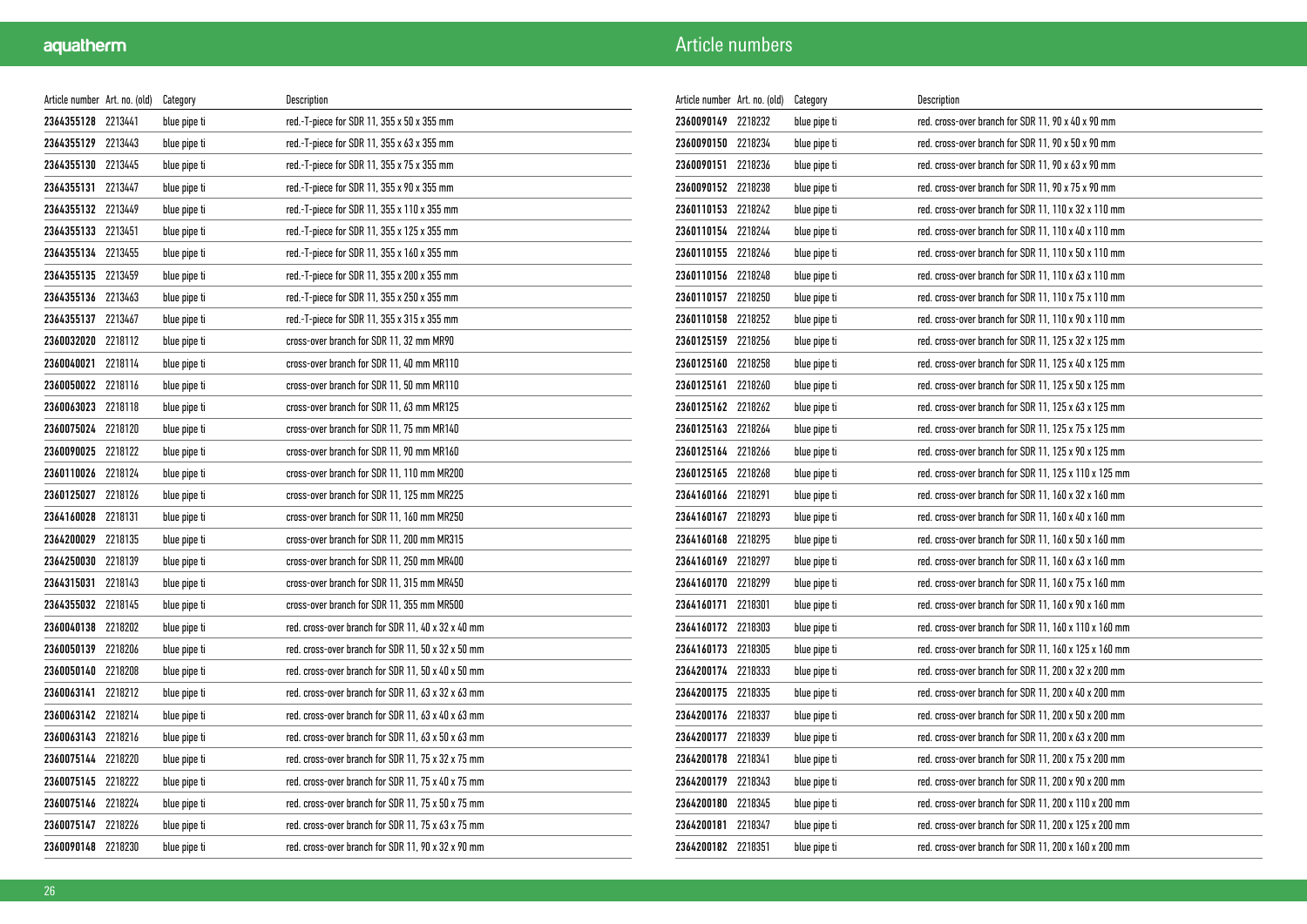| Article number Art. no. (old) |         | Category     | Description                                                        |
|-------------------------------|---------|--------------|--------------------------------------------------------------------|
| 2364250183 2218383            |         | blue pipe ti | red. cross-over branch for SDR 11, 250 x 32 x 250 mm               |
| 2364250184 2218385            |         | blue pipe ti | red. cross-over branch for SDR 11, 250 x 40 x 250 mm               |
| 2364250185 2218387            |         | blue pipe ti | red. cross-over branch for SDR 11, 250 x 50 x 250 mm               |
| 2364250186 2218389            |         | blue pipe ti | red. cross-over branch for SDR 11, 250 x 63 x 250 mm               |
| 2364250187 2218391            |         | blue pipe ti | red. cross-over branch for SDR 11, 250 x 75 x 250 mm               |
| 2364250188                    | 2218393 | blue pipe ti | red. cross-over branch for SDR 11, 250 x 90 x 250 mm               |
| 2364250189                    | 2218395 | blue pipe ti | red. cross-over branch for SDR 11, 250 x 110 x 250 mm              |
| 2364250190                    | 2218397 | blue pipe ti | red. cross-over branch for SDR 11, 250 x 125 x 250 mm              |
| 2364250191                    | 2218401 | blue pipe ti | red. cross-over branch for SDR 11, 250 x 160 x 250 mm              |
| 2364250192 2218403            |         | blue pipe ti | red. cross-over branch for SDR 11, 250 x 200 x 250 mm              |
| 2364315193 2218407            |         | blue pipe ti | red. cross-over branch for SDR 11, 315 x 32 x 315 mm               |
| 2364315194 2218409            |         | blue pipe ti | red. cross-over branch for SDR 11, 315 x 40 x 315 mm               |
| 2364315195 2218411            |         | blue pipe ti | red. cross-over branch for SDR 11, 315 x 50 x 315 mm               |
| 2364315196 2218413            |         | blue pipe ti | red. cross-over branch for SDR 11, 315 x 63 x 315 mm               |
| 2364315197 2218415            |         | blue pipe ti | red. cross-over branch for SDR 11, 315 x 75 x 315 mm               |
| 2364315198 2218417            |         | blue pipe ti | red. cross-over branch for SDR 11, 315 x 90 x 315 mm               |
| 2364315199 2218419            |         | blue pipe ti | red. cross-over branch for SDR 11, 315 x 110 x 315 mm              |
| 2364315200 2218421            |         | blue pipe ti | red. cross-over branch for SDR 11, 315 x 125 x 315 mm              |
| 2364315201                    | 2218425 | blue pipe ti | red. cross-over branch for SDR 11, 315 x 160 x 315 mm              |
| 2364315202 2218429            |         | blue pipe ti | red. cross-over branch for SDR 11, 315 x 200 x 315 mm              |
| 2364315203 2218433            |         | blue pipe ti | red. cross-over branch for SDR 11, 315 x 250 x 315 mm              |
| 2364355204 2218437            |         | blue pipe ti | red. cross-over branch for SDR 11, 355 x 32 x 355 mm               |
| 2364355205                    | 2218439 | blue pipe ti | red. cross-over branch for SDR 11, 355 x 40 x 355 mm               |
| 2364355206 2218441            |         | blue pipe ti | red. cross-over branch for SDR 11, 355 x 50 x 355 mm               |
| 2364355207                    | 2218443 | blue pipe ti | red. cross-over branch for SDR 11, 355 x 63 x 355 mm               |
| 2364355208                    | 2218445 | blue pipe ti | red. cross-over branch for SDR 11, 355 x 75 x 355 mm               |
| 2364355209 2218447            |         | blue pipe ti | red. cross-over branch for SDR 11, 355 x 90 x 355 mm               |
| 2364355210 2218449            |         | blue pipe ti | red. cross-over branch for SDR 11, 355 x 110 x 355 mm              |
| 2364355211 2218451            |         | blue pipe ti | red. cross-over branch for SDR 11, 355 x 125 x 355 mm              |
| 2364355212 2218455            |         | blue pipe ti | red. cross-over branch for SDR 11, 355 x 160 x 355 mm              |
| 2364355213 2218459            |         | blue pipe ti | red. cross-over branch for SDR 11, 355 x 200 x 355 mm              |
| 2364355214 2218463            |         | blue pipe ti | red. cross-over branch for SDR 11, 355 x 250 x 355 mm              |
| 2364355215 2218467            |         | blue pipe ti | red. cross-over branch for SDR 11, 355 x 315 x 355 mm              |
| 2314032010 2270111            |         | blue pipe ti | faser composite pipe SDR 9 MF RP, 32 mm MR90 straight length 5.8 m |

| Article number Art. no. (old) |         | Category                     | Description                                                            |
|-------------------------------|---------|------------------------------|------------------------------------------------------------------------|
| 2314032110 2270112            |         | blue pipe ti                 | faser composite pipe SDR 9 MF RP, 32 mm MR90 straight length 11.6 m    |
| 2314040012                    | 2270113 | blue pipe ti                 | faser composite pipe SDR 11 MF RP, 40 mm MR110 5.8 m straight length   |
| 2314040112 2270114            |         | blue pipe ti                 | faser composite pipe SDR 11 MF RP, 40 mm MR110 11.6 m straight length  |
| 2314050014 2270115            |         | blue pipe ti                 | faser composite pipe SDR 11 MF RP, 50 mm MR110 5.8 m straight length   |
| 2314050114 2270116            |         | blue pipe ti                 | faser composite pipe SDR 11 MF RP, 50 mm MR110 11.6 m straight length  |
| 2314063016                    | 2270117 | blue pipe ti                 | faser composite pipe SDR 11 MF RP, 63 mm MR125 5.8 m straight length   |
| 2314063116 2270118            |         | blue pipe ti                 | faser composite pipe SDR 11 MF RP, 63 mm MR125 11.6 m straight length  |
| 2314075018                    | 2270119 | blue pipe ti                 | faser composite pipe SDR 11 MF RP, 75 mm MR140 5.8 m straight length   |
| 2314075118                    | 2270120 | blue pipe ti                 | faser composite pipe SDR 11 MF RP, 75 mm MR140 11.6 m straight length  |
| 2314090020                    | 2270121 | blue pipe ti                 | faser composite pipe SDR 11 MF RP, 90 mm MR160 5.8 m straight length   |
| 2314090120                    | 2270122 | blue pipe ti                 | faser composite pipe SDR 11 MF RP, 90 mm MR160 11.6 m straight length  |
| 2314110022 2270123            |         | blue pipe ti                 | faser composite pipe SDR 11 MF RP, 110 mm MR200 5.8 m straight length  |
| 2314110122 2270124            |         | blue pipe ti                 | faser composite pipe SDR 11 MF RP, 110 mm MR200 11.6 m straight length |
| 2314125024                    | 2270125 | blue pipe ti                 | faser composite pipe SDR 11 MF RP, 125 mm MR225 5.8 m straight length  |
| 2314125124                    | 2270126 | blue pipe ti                 | faser composite pipe SDR 11 MF RP, 125 mm MR225 11.6 m straight length |
| 2314160026                    | 2270129 | blue pipe ti                 | faser composite pipe SDR 11 MF RP, 160 mm MR250 5.8 m straight length  |
| 2314160126 2270130            |         | blue pipe ti                 | faser composite pipe SDR 11 MF RP, 160 mm MR250 11.6 m straight length |
| 2314200028                    | 2270133 | blue pipe ti                 | faser composite pipe SDR 11 MF RP, 200 mm MR315 5.8 m straight length  |
| 2314200128 2270134            |         | blue pipe ti                 | faser composite pipe SDR 11 MF RP, 200 mm MR315 11.6 m straight length |
| 2314250030                    | 2270137 | blue pipe ti                 | faser composite pipe SDR 11 MF RP, 250 mm MR400 5.8 m straight length  |
| 2314250130                    | 2270138 | blue pipe ti                 | faser composite pipe SDR 11 MF RP, 250 mm MR400 11.6 m straight length |
| 2314315032                    | 2270141 | blue pipe ti                 | faser composite pipe SDR 11 MF RP, 315 mm MR450 5.8 m straight length  |
| 2314315132                    | 2270142 | blue pipe ti                 | faser composite pipe SDR 11 MF RP, 315 mm MR450 11.6 m straight length |
| 2314355034                    | 2270143 | blue pipe ti                 | faser composite pipe SDR 11 MF RP, 355 mm MR500 5.8 m straight length  |
| 2314355134                    | 2270144 | blue pipe ti                 | faser composite pipe SDR 11 MF RP, 355 mm MR500 11.6 m straight length |
| 9702411000                    | 2411000 | green pipe ti / blue pipe ti | mono top 40 insulation tape, 50 mm, length 15 m                        |
| 9702411001                    | 2411001 | green pipe ti ∕blue pipe ti  | mono top 40 insulation tape, 100 mm, length 15 m                       |
| 9702411002                    | 2411002 | green pipe ti / blue pipe ti | primer                                                                 |
| 1340032114                    | 2411012 | green pipe ti / blue pipe ti | insulation socket set 32 mm MR90                                       |
| 1340040115                    | 2411014 | green pipe ti / blue pipe ti | insulation socket set 40 mm MR110                                      |
| 1340050116                    | 2411016 | green pipe ti∕ blue pipe ti  | insulation socket set 50 mm MR110                                      |
| 1340063117                    | 2411018 | green pipe ti / blue pipe ti | insulation socket set 63 mm MR125                                      |
| 1340075118                    | 2411020 | green pipe ti / blue pipe ti | insulation socket set 75 mm MR140                                      |
| 1340090119                    | 2411022 | green pipe ti∕ blue pipe ti  | insulation socket set 90 mm MR160                                      |
|                               |         |                              |                                                                        |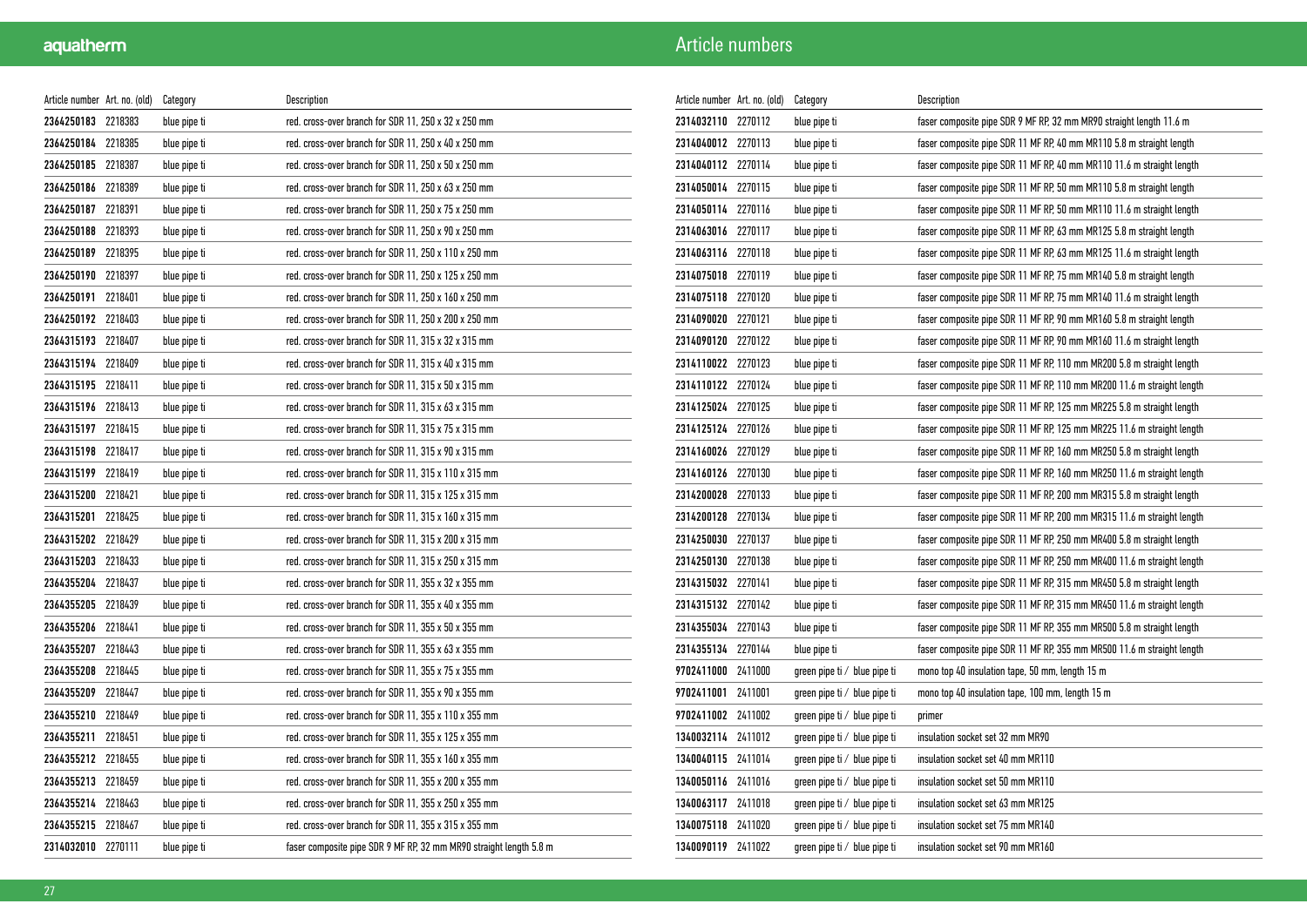| Article number   Art. no. (old) |         | Category                            | Description                               |
|---------------------------------|---------|-------------------------------------|-------------------------------------------|
| 1340110120                      | 2411024 | green pipe ti $\prime$ blue pipe ti | insulation socket set 110 mm MR200        |
| 1340125121                      | 2411026 | green pipe ti ∕blue pipe ti         | insulation socket set 125 mm MR225        |
| 1340160122 2411030              |         | green pipe ti / blue pipe ti        | insulation socket set 160 mm MR250        |
| 1340200123                      | 2411034 | green pipe ti ∕ blue pipe ti        | insulation socket set 200 mm MR315        |
| 1340250124 2411038              |         | green pipe ti / blue pipe ti        | insulation socket set 250 mm MR400        |
| 1340315125 2411042              |         | green pipe ti / blue pipe ti        | insulation socket set 315 mm MR450        |
| 1347355126                      | 2411044 | green pipe ti ∕ blue pipe ti        | insulation socket set 355 mm MR500        |
| 2340040030                      | 2411222 | green pipe ti / blue pipe ti        | insulation reducing socket set 40/32 mm   |
| 2340050031                      | 2411228 | green pipe ti $\prime$ blue pipe ti | insulation reducing socket set 50/32 mm   |
| 2340050032                      | 2411230 | green pipe ti / blue pipe ti        | insulation reducing socket set 50/40 mm   |
| 2340063033                      | 2411236 | green pipe ti ∕blue pipe ti         | insulation reducing socket set 63/40 mm   |
| 2340063034                      | 2411238 | green pipe ti / blue pipe ti        | insulation reducing socket set 63/50 mm   |
| 2340075035                      | 2411240 | green pipe ti / blue pipe ti        | insulation reducing socket set 70/50 mm   |
| 2340075036                      | 2411242 | green pipe ti ∕ blue pipe ti        | insulation reducing socket set 75/63 mm   |
| 2340090037                      | 2411252 | green pipe ti / blue pipe ti        | insulation reducing socket set 90/63 mm   |
| 2340090038                      | 2411253 | green pipe ti / blue pipe ti        | insulation reducing socket set 90/75 mm   |
| 2340110039                      | 2411257 | green pipe ti ∕ blue pipe ti        | insulation reducing socket set 110/75 mm  |
| 2340110040                      | 2411259 | green pipe ti / blue pipe ti        | insulation reducing socket set 110/90 mm  |
| 2340125041                      | 2411263 | green pipe ti / blue pipe ti        | insulation reducing socket set 125/90 mm  |
| 2340125042                      | 2411265 | green pipe ti / blue pipe ti        | insulation reducing socket set 125/110 mm |
| 2344160050                      | 2411275 | blue pipe ti                        | insulation reducing socket set 160/110 mm |
| 2344160051                      | 2411277 | blue pipe ti                        | insulation reducing socket set 160/125 mm |
| 2344200052                      | 2411283 | blue pipe ti                        | insulation reducing socket set 200/125 mm |
| 2344200053                      | 2411285 | blue pipe ti                        | insulation reducing socket set 200/160 mm |
| 2344250054                      | 2411289 | blue pipe ti                        | insulation reducing socket set 250/160 mm |
| 2344250055                      | 2411291 | blue pipe ti                        | insulation reducing socket set 250/200 mm |
| 2344315056 2411297              |         | blue pipe ti                        | insulation reducing socket set 315/200 mm |
| 2344315057 2411299              |         | blue pipe ti                        | insulation reducing socket set 315/250 mm |
| 2344355058                      | 2411305 | blue pipe ti                        | insulation reducing socket set 355/250 mm |
| 2344355059                      | 2411307 | blue pipe ti                        | insulation reducing socket set 355/315 mm |
| 2480032020                      | 2412112 | blue pipe ti                        | elbow 90° for SDR11 32 mm MR90 SL1000     |
| 2480040022                      | 2412114 | blue pipe ti                        | elbow 90° for SDR11 40 mm MR110 SL1000    |
| 2480050024                      | 2412116 | blue pipe ti                        | elbow 90° for SDR11 50 mm MR110 SL1000    |
| 2480063026                      | 2412118 | blue pipe ti                        | elbow 90° for SDR11 63 mm MR125 SL1000    |

| Article number Art. no. (old) |         | Category     | Description                             |
|-------------------------------|---------|--------------|-----------------------------------------|
| 2480075028                    | 2412120 | blue pipe ti | elbow 90° for SDR11 75 mm MR140 SL1000  |
| 2480090030                    | 2412122 | blue pipe ti | elbow 90° for SDR11 90 mm MR160 SL1000  |
| 2480110031                    | 2412124 | blue pipe ti | elbow 90° for SDR11 110 mm MR200 SL1000 |
| 2480125032                    | 2412126 | blue pipe ti | elbow 90° for SDR11 125 mm MR225 SL1000 |
| 2484160033                    | 2412131 | blue pipe ti | elbow 90° for SDR11 160 mm MR250 SL1000 |
| 2484200034                    | 2412135 | blue pipe ti | elbow 90° for SDR11 200 mm MR315 SL1000 |
| 2484250035                    | 2412139 | blue pipe ti | elbow 90° for SDR11 250 mm MR400 SL1000 |
| 2480032021                    | 2412212 | blue pipe ti | elbow 90° for SDR11 32 mm MR90 SL500    |
| 2480040023                    | 2412214 | blue pipe ti | elbow 90° for SDR11 40 mm MR110 SL500   |
| 2480050025                    | 2412216 | blue pipe ti | elbow 90° for SDR11 50 mm MR110 SL500   |
| 2480063027                    | 2412218 | blue pipe ti | elbow 90° for SDR11 63 mm MR125 SL500   |
| 2480075029                    | 2412220 | blue pipe ti | elbow 90° for SDR 11 75 mm MR140 SL500  |
| 2480032001                    | 2412512 | blue pipe ti | elbow 45° for SDR11 32 mm MR90 SL500    |
| 2480040002                    | 2412514 | blue pipe ti | elbow 45° for SDR11 40 mm MR110 SL500   |
| 2480050003                    | 2412516 | blue pipe ti | elbow 45° for SDR11 50 mm MR110 SL500   |
| 2480063004                    | 2412518 | blue pipe ti | elbow 45° for SDR11 63 mm MR125 SL500   |
| 2480075005                    | 2412520 | blue pipe ti | elbow 45° for SDR11 75 mm MR140 SL500   |
| 2480090006                    | 2412522 | blue pipe ti | elbow 45° for SDR11 90 mm MR160 SL500   |
| 2480110007                    | 2412524 | blue pipe ti | elbow 45° for SDR11 110 mm MR200 SL500  |
| 2480125008                    | 2412526 | blue pipe ti | elbow 45° for SDR11 125 mm MR225 SL500  |
| 2484160009                    | 2412531 | blue pipe ti | elbow 45° for SDR11 160 mm MR250 SL500  |
| 2484200010                    | 2412535 | blue pipe ti | elbow 45° for SDR11 200 mm MR315 SL500  |
| 2484250011                    | 2412539 | blue pipe ti | elbow 45° for SDR11 250 mm MR400 SL500  |
| 2460032001                    | 2413112 | blue pipe ti | branch for SDR11 32 mm MR90             |
| 2460040002                    | 2413114 | blue pipe ti | branch for SDR11 40 mm MR110            |
| 2460050003                    | 2413116 | blue pipe ti | branch for SDR11 50 mm MR110            |
| 2460063004                    | 2413118 | blue pipe ti | branch for SDR11 63 mm MR125            |
| 2460075005                    | 2413120 | blue pipe ti | branch for SDR11 75 mm MR140            |
| 2460090006                    | 2413122 | blue pipe ti | branch for SDR11 90 mm MR160            |
| 2460110007                    | 2413124 | blue pipe ti | branch for SDR11 110 mm MR200           |
| 2460125008                    | 2413126 | blue pipe ti | branch for SDR11 125 mm MR225           |
| 2464160009                    | 2413131 | blue pipe ti | branch for SDR11 160 mm MR250           |
| 2464200010                    | 2413135 | blue pipe ti | branch for SDR11 200 mm MR315           |
| 2464250011                    | 2413139 | blue pipe ti | branch for SDR11 250 mm MR400           |
|                               |         |              |                                         |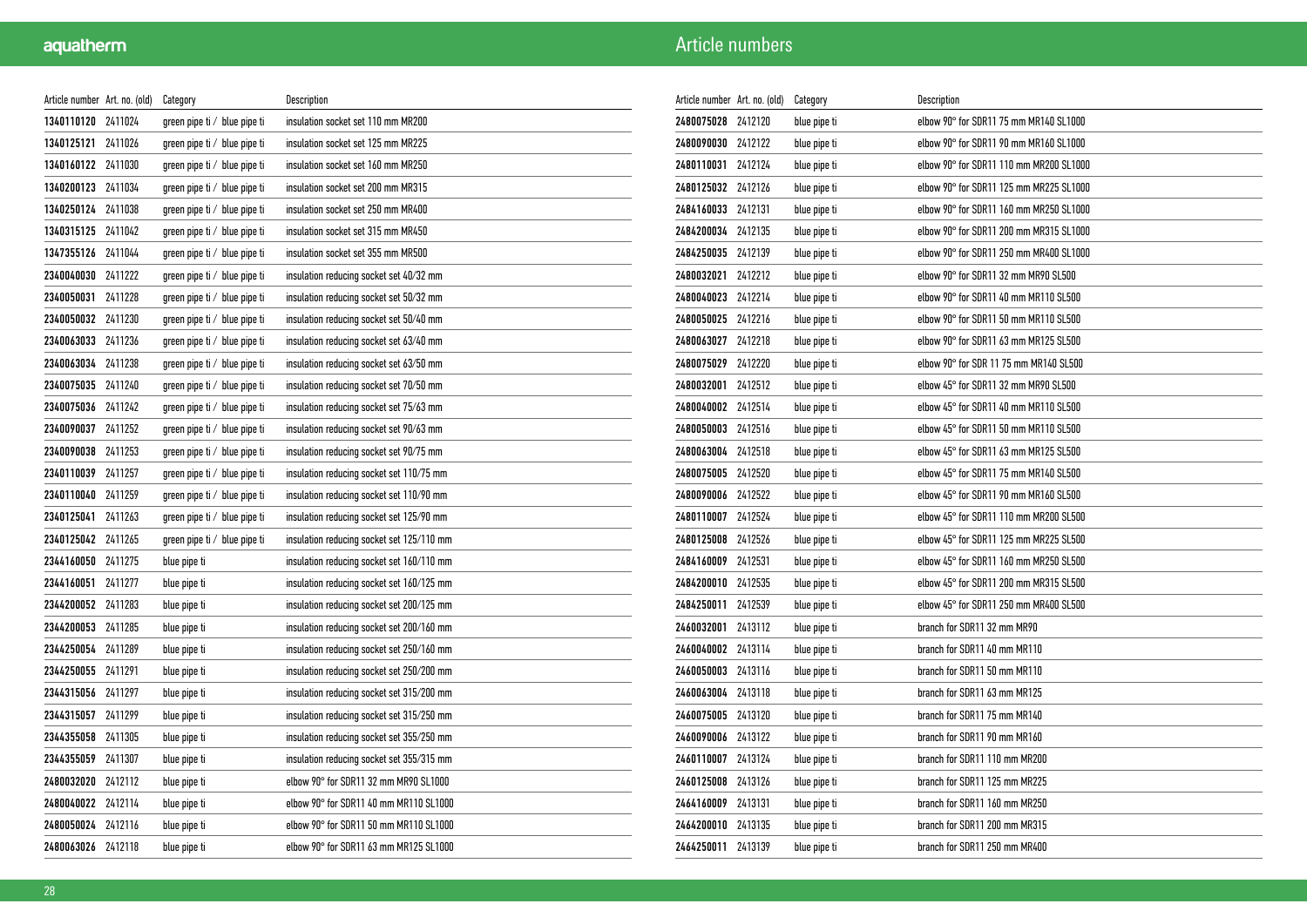| Article number Art. no. (old) |         | Category     | Description                               |
|-------------------------------|---------|--------------|-------------------------------------------|
| 2460040220 2413202            |         | blue pipe ti | red. branch for SDR11 40 x 32 x 40 mm     |
| 2460050221 2413206            |         | blue pipe ti | red. branch for SDR11 50 x 32 x 50 mm     |
| 2460050222 2413208            |         | blue pipe ti | red. branch for SDR11 50 x 40 x 50 mm     |
| 2460063223 2413212            |         | blue pipe ti | red. branch for SDR11 63 x 32 x 63 mm     |
| 2460063224 2413214            |         | blue pipe ti | red. branch for SDR11 63 x 40 x 63 mm     |
| 2460063225 2413216            |         | blue pipe ti | red. branch for SDR11 63 x 50 x 63 mm     |
| 2460075226                    | 2413220 | blue pipe ti | red. branch for SDR11 75 x 32 x 75 mm     |
| 2460075227 2413222            |         | blue pipe ti | red. branch for SDR11 75 x 40 x 75 mm     |
| 2460075228 2413224            |         | blue pipe ti | red. branch for SDR11 75 x 50 x 75 mm     |
| 2460075229                    | 2413226 | blue pipe ti | red. branch for SDR11 75 x 63 x 75 mm     |
| 2460090230                    | 2413230 | blue pipe ti | red. branch for SDR11 90 x 32 x 90 mm     |
| 2460090231                    | 2413232 | blue pipe ti | red. branch for SDR11 90 x 40 x 90 mm     |
| 2460090232                    | 2413234 | blue pipe ti | red. branch for SDR11 90 x 50 x 90 mm     |
| 2460090233 2413236            |         | blue pipe ti | red. branch for SDR11 90 x 63 x 90 mm     |
| 2460090234 2413238            |         | blue pipe ti | red. branch for SDR11 90 x 75 x 90 mm     |
| 2460110235 2413242            |         | blue pipe ti | red. branch for SDR11 110 x 32 x 110 mm   |
| 2460110236 2413244            |         | blue pipe ti | red. branch for SDR11 110 x 40 x 110 mm   |
| 2460110237                    | 2413246 | blue pipe ti | red. branch for SDR 11 110 x 50 x 110 mm  |
| 2460110238                    | 2413248 | blue pipe ti | red. branch for SDR 11 110 x 63 x 110 mm  |
| 2460110239                    | 2413250 | blue pipe ti | red. branch for SDR 11 110 x 75 x 110 mm  |
| 2460110240 2413252            |         | blue pipe ti | red. branch for SDR 11 110 x 90 x 110 mm  |
| 2460125241 2413256            |         | blue pipe ti | red. branch for SDR 11 125 x 32 x 125 mm  |
| 2460125242 2413258            |         | blue pipe ti | red. branch for SDR 11 125 x 40 x 125 mm  |
| 2460125243 2413260            |         | blue pipe ti | red. branch for SDR 11 125 x 50 x 125 mm  |
| 2460125244                    | 2413262 | blue pipe ti | red. branch for SDR 11 125 x 63 x 125 mm  |
| 2460125245                    | 2413264 | blue pipe ti | red. branch for SDR 11 125 x 75 x 125 mm  |
| 2460125246 2413266            |         | blue pipe ti | red. branch for SDR 11 125 x 90 x 125 mm  |
| 2460125247 2413268            |         | blue pipe ti | red. branch for SDR 11 125 x 110 x 125 mm |
| 2464160248 2413291            |         | blue pipe ti | red. branch for SDR 11 160 x 32 x 160 mm  |
| 2464160249                    | 2413293 | blue pipe ti | red. branch for SDR 11 160 x 40 x 160 mm  |
| 2464160250                    | 2413295 | blue pipe ti | red. branch for SDR 11 160 x 50 x 160 mm  |
| 2464160251                    | 2413297 | blue pipe ti | red. branch for SDR 11 160 x 63 x 160 mm  |
| 2464160252 2413299            |         | blue pipe ti | red. branch for SDR 11 160 x 75 x 160 mm  |
| 2464160253                    | 2413301 | blue pipe ti | red. branch for SDR 11 160 x 90 x 160 mm  |

| Article number Art. no. (old) |         | Category     | Description                                       |
|-------------------------------|---------|--------------|---------------------------------------------------|
| 2464160254                    | 2413303 | blue pipe ti | red. branch for SDR 11 160 x 110 x 160 mm         |
| 2464160255                    | 2413305 | blue pipe ti | red. branch for SDR 11 160 x 125 x 160 mm         |
| 2464200256                    | 2413333 | blue pipe ti | red. branch for SDR 11 200 x 32 x 200 mm          |
| 2464200257                    | 2413335 | blue pipe ti | red. branch for SDR 11 200 x 40 x 200 mm          |
| 2464200258 2413337            |         | blue pipe ti | red. branch for SDR 11 200 x 50 x 200 mm          |
| 2464200259                    | 2413339 | blue pipe ti | red. branch for SDR 11 200 x 63 x 200 mm          |
| 2464200260                    | 2413341 | blue pipe ti | red. branch for SDR 11 200 x 75 x 200 mm          |
| 2464200261                    | 2413343 | blue pipe ti | red. branch for SDR 11 200 x 90 x 200 mm          |
| 2464200262                    | 2413345 | blue pipe ti | red. branch for SDR 11 200 x 110 x 200 mm         |
| 2464200263                    | 2413347 | blue pipe ti | red. branch for SDR 11 200 x 125 x 200 mm         |
| 2464200264                    | 2413351 | blue pipe ti | red. branch for SDR 11 200 x 160 x 200 mm         |
| 2464250265                    | 2413383 | blue pipe ti | red. branch for SDR 11 250 x 32 x 250 mm          |
| 2464250266                    | 2413385 | blue pipe ti | red. branch for SDR 11 250 x 40 x 250 mm          |
| 2464250267                    | 2413387 | blue pipe ti | red. branch for SDR 11 250 x 50 x 250 mm          |
| 2464250268                    | 2413389 | blue pipe ti | red. branch for SDR 11 250 x 63 x 250 mm          |
| 2464250269                    | 2413391 | blue pipe ti | red. branch for SDR 11 250 x 75 x 250 mm          |
| 2464250270                    | 2413393 | blue pipe ti | red. branch for SDR 11 250 x 90 x 250 mm          |
| 2464250271                    | 2413395 | blue pipe ti | red. branch for SDR 11 250 x 110 x 250 mm         |
| 2464250272                    | 2413397 | blue pipe ti | red. branch for SDR 11 250 x 125 x 250 mm         |
| 2464250273 2413401            |         | blue pipe ti | red. branch for SDR 11 250 x 160 x 250 mm         |
| 2464250274                    | 2413403 | blue pipe ti | red. branch for SDR 11 250 x 200 x 250 mm         |
| 2460032020                    | 2418112 | blue pipe ti | cross-over branch for SDR 11 32 mm MR90           |
| 2460040021                    | 2418114 | blue pipe ti | cross-over branch for SDR 11 40 mm MR110          |
| 2460050022                    | 2418116 | blue pipe ti | cross-over branch for SDR 11 50 mm MR110          |
| 2460063023                    | 2418118 | blue pipe ti | cross-over branch for SDR 11 63 mm MR125          |
| 2460075024                    | 2418120 | blue pipe ti | cross-over branch for SDR 1175 mm MR140           |
| 2460090025 2418122            |         | blue pipe ti | cross-over branch for SDR 11 90 mm MR160          |
| 2460110026                    | 2418124 | blue pipe ti | cross-over branch for SDR 11 110 mm MR200         |
| 2460125027                    | 2418126 | blue pipe ti | cross-over branch for SDR 11 125 mm MR225         |
| 2464160028                    | 2418131 | blue pipe ti | cross-over branch for SDR 11 160 mm MR250         |
| 2464200029                    | 2418135 | blue pipe ti | cross-over branch for SDR 11 200 mm MR315         |
| 2464250030                    | 2418139 | blue pipe ti | cross-over branch for SDR 11 250 mm MR400         |
| 2460040280                    | 2418202 | blue pipe ti | red. cross-over branch for SDR 11 40 x 32 x 40 mm |
| 2460050281                    | 2418206 | blue pipe ti | red. cross-over branch for SDR 11 50 x 32 x 50 mm |
|                               |         |              |                                                   |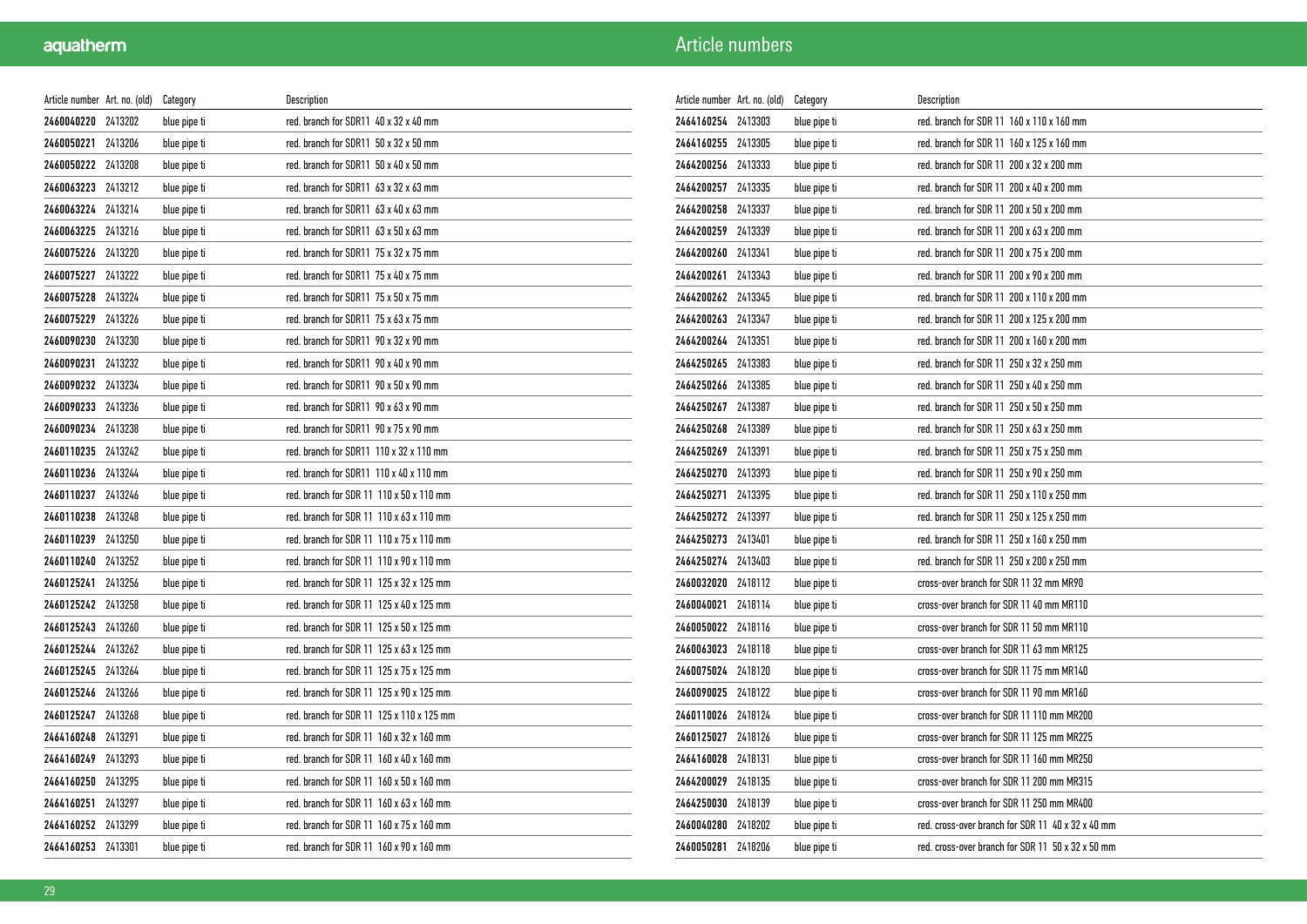| Article number Art. no. (old) |         | Category     | Description                                          |
|-------------------------------|---------|--------------|------------------------------------------------------|
| 2460050282 2418208            |         | blue pipe ti | red. cross-over branch for SDR 11 50 x 40 x 50 mm    |
| 2460063283                    | 2418212 | blue pipe ti | red. cross-over branch for SDR 11 63 x 32 x 63 mm    |
| 2460063284 2418214            |         | blue pipe ti | red. cross-over branch for SDR 11 63 x 40 x 63 mm    |
| 2460063285 2418216            |         | blue pipe ti | red. cross-over branch for SDR 11 63 x 50 x 63 mm    |
| 2460075286 2418220            |         | blue pipe ti | red. cross-over branch for SDR 11 75 x 32 x 75 mm    |
| 2460075287                    | 2418222 | blue pipe ti | red. cross-over branch for SDR 11 75 x 40 x 75 mm    |
| 2460075288                    | 2418224 | blue pipe ti | red. cross-over branch for SDR 11 75 x 50 x 75 mm    |
| 2460075289                    | 2418226 | blue pipe ti | red. cross-over branch for SDR 11 75 x 63 x 75 mm    |
| 2460090290 2418230            |         | blue pipe ti | red. cross-over branch for SDR 11 90 x 32 x 90 mm    |
| 2460090291 2418232            |         | blue pipe ti | red. cross-over branch for SDR 11 90 x 40 x 90 mm    |
| 2460090292 2418234            |         | blue pipe ti | red. cross-over branch for SDR 11 90 x 50 x 90 mm    |
| 2460090293 2418236            |         | blue pipe ti | red. cross-over branch for SDR 11 90 x 63 x 90 mm    |
| 2460090294                    | 2418238 | blue pipe ti | red. cross-over branch for SDR 11 90 x 75 x 90 mm    |
| 2460110295                    | 2418242 | blue pipe ti | red. cross-over branch for SDR 11 110 x 32 x 110 mm  |
| 2460110296 2418244            |         | blue pipe ti | red. cross-over branch for SDR 11 110 x 40 x 110 mm  |
| 2460110297 2418246            |         | blue pipe ti | red. cross-over branch for SDR 11 110 x 50 x 110 mm  |
| 2460110298 2418248            |         | blue pipe ti | red. cross-over branch for SDR 11 110 x 63 x 110 mm  |
| 2460110299 2418250            |         | blue pipe ti | red. cross-over branch for SDR 11 110 x 75 x 110 mm  |
| 2460110300                    | 2418252 | blue pipe ti | red. cross-over branch for SDR 11 110 x 90 x 110 mm  |
| 2460125301                    | 2418256 | blue pipe ti | red. cross-over branch for SDR 11 125 x 32 x 125 mm  |
| 2460125302 2418258            |         | blue pipe ti | red. cross-over branch for SDR 11 125 x 40 x 125 mm  |
| 2460125303 2418260            |         | blue pipe ti | red. cross-over branch for SDR 11 125 x 50 x 125 mm  |
| 2460125304                    | 2418262 | blue pipe ti | red. cross-over branch for SDR 11 125 x 63 x 125 mm  |
| 2460125305 2418264            |         | blue pipe ti | red. cross-over branch for SDR 11 125 x 75 x 125 mm  |
| 2460125306                    | 2418266 | blue pipe ti | red. cross-over branch for SDR 11 125 x 90 x 125 mm  |
| 2460125307                    | 2418268 | blue pipe ti | red. cross-over branch for SDR 11 125 x 110 x 125 mm |
| 2464160308 2418291            |         | blue pipe ti | red. cross-over branch for SDR 11 160 x 32 x 160 mm  |
| 2464160309                    | 2418293 | blue pipe ti | red. cross-over branch for SDR 11 160 x 40 x 160 mm  |
| 2464160310 2418295            |         | blue pipe ti | red. cross-over branch for SDR 11 160 x 50 x 160 mm  |
| 2464160311 2418297            |         | blue pipe ti | red. cross-over branch for SDR 11 160 x 63 x 160 mm  |
| 2464160312 2418299            |         | blue pipe ti | red. cross-over branch for SDR 11 160 x 75 x 160 mm  |
| 2464160313                    | 2418301 | blue pipe ti | red. cross-over branch for SDR 11 160 x 90 x 160 mm  |
| 2464160314 2418303            |         | blue pipe ti | red. cross-over branch for SDR 11 160 x 110 x 160 mm |
| 2464160315 2418305            |         | blue pipe ti | red. cross-over branch for SDR 11 160 x 125 x 160 mm |

| Article number Art. no. (old) |         | Category     | Description                                                            |
|-------------------------------|---------|--------------|------------------------------------------------------------------------|
| 2464200316                    | 2418333 | blue pipe ti | red. cross-over branch for SDR 11 200 x 32 x 200 mm                    |
| 2464200317                    | 2418335 | blue pipe ti | red. cross-over branch for SDR 11 200 x 40 x 200 mm                    |
| 2464200318 2418337            |         | blue pipe ti | red. cross-over branch for SDR 11 200 x 50 x 200 mm                    |
| 2464200319 2418339            |         | blue pipe ti | red. cross-over branch for SDR 11 200 x 63 x 200 mm                    |
| 2464200320 2418341            |         | blue pipe ti | red. cross-over branch for SDR 11 200 x 75 x 200 mm                    |
| 2464200321                    | 2418343 | blue pipe ti | red. cross-over branch for SDR 11 200 x 90 x 200 mm                    |
| 2464200322 2418345            |         | blue pipe ti | red. cross-over branch for SDR 11 200 x 110 x 200 mm                   |
| 2464200323                    | 2418347 | blue pipe ti | red. cross-over branch for SDR 11 200 x 125 x 200 mm                   |
| 2464200324                    | 2418351 | blue pipe ti | red. cross-over branch for SDR 11 200 x 160 x 200 mm                   |
| 2464250325 2418383            |         | blue pipe ti | red. cross-over branch for SDR 11 250 x 32 x 250 mm                    |
| 2464250326 2418385            |         | blue pipe ti | red. cross-over branch for SDR 11 250 x 40 x 250 mm                    |
| 2464250327                    | 2418387 | blue pipe ti | red. cross-over branch for SDR 11 250 x 50 x 250 mm                    |
| 2464250328                    | 2418389 | blue pipe ti | red. cross-over branch for SDR 11 250 x 63 x 250 mm                    |
| 2464250329                    | 2418391 | blue pipe ti | red. cross-over branch for SDR 11 250 x 75 x 250 mm                    |
| 2464250330                    | 2418393 | blue pipe ti | red. cross-over branch for SDR 11 250 x 90 x 250 mm                    |
| 2464250331                    | 2418395 | blue pipe ti | red. cross-over branch for SDR 11 250 x 110 x 250 mm                   |
| 2464250332 2418397            |         | blue pipe ti | red. cross-over branch for SDR 11 250 x 125 x 250 mm                   |
| 2464250333 2418401            |         | blue pipe ti | red. cross-over branch for SDR 11 250 x 160 x 250 mm                   |
| 2464250334 2418403            |         | blue pipe ti | red. cross-over branch for SDR 11 250 x 200 x 250 mm                   |
| 2414040012 2470113            |         | blue pipe ti | faser composite pipe SDR 11 MF, MR110, 5.8 m straight length           |
| 2414040112 2470114            |         | blue pipe ti | faser composite pipe SDR 11 MF OT, 40 mm MR110 11.6 m straight length  |
| 2414050014                    | 2470115 | blue pipe ti | faser composite pipe SDR 11 MF 0T, 50 mm MR110 5.8 m straight length   |
| 2414050114                    | 2470116 | blue pipe ti | faser composite pipe SDR 11 MF 0T, 50 mm MR110 11.6 m straight length  |
| 2414063016 2470117            |         | blue pipe ti | faser composite pipe SDR 11 MF 0T, 63 mm MR125 5.8 m straight length   |
| 2414063116 2470118            |         | blue pipe ti | faser composite pipe SDR 11 MF OT, 63 mm MR125 11.6 m straight length  |
| 2414075018                    | 2470119 | blue pipe ti | faser composite pipe SDR 11 MF 0T, 75 mm MR140 5.8 m straight length   |
| 2414075118 2470120            |         | blue pipe ti | faser composite pipe SDR 11 MF OT, 75 mm MR140 11.6 m straight length  |
| 2414090020                    | 2470121 | blue pipe ti | faser composite pipe SDR 11 MF 0T, 90 mm MR160 5.8 m straight length   |
| 2414090120                    | 2470122 | blue pipe ti | faser composite pipe SDR 11 MF OT, 90 mm MR160 11.6 m straight length  |
| 2414110022 2470123            |         | blue pipe ti | faser composite pipe SDR 11 MF 0T, 110 mm MR200 5.8 m straight length  |
| 2414110122 2470124            |         | blue pipe ti | faser composite pipe SDR 11 MF 0T, 110 mm MR200 11.6 m straight length |
| 2414125024 2470125            |         | blue pipe ti | faser composite pipe SDR 11 MF OT, 125 mm MR225 5.8 m straight length  |
| 2414125124 2470126            |         | blue pipe ti | faser composite pipe SDR 11 MF 0T, 125 mm MR225 11.6 m straight length |
| 2414160026 2470129            |         | blue pipe ti | faser composite pipe SDR 11 MF OT, 160 mm MR250 5.8 m straight length  |
|                               |         |              |                                                                        |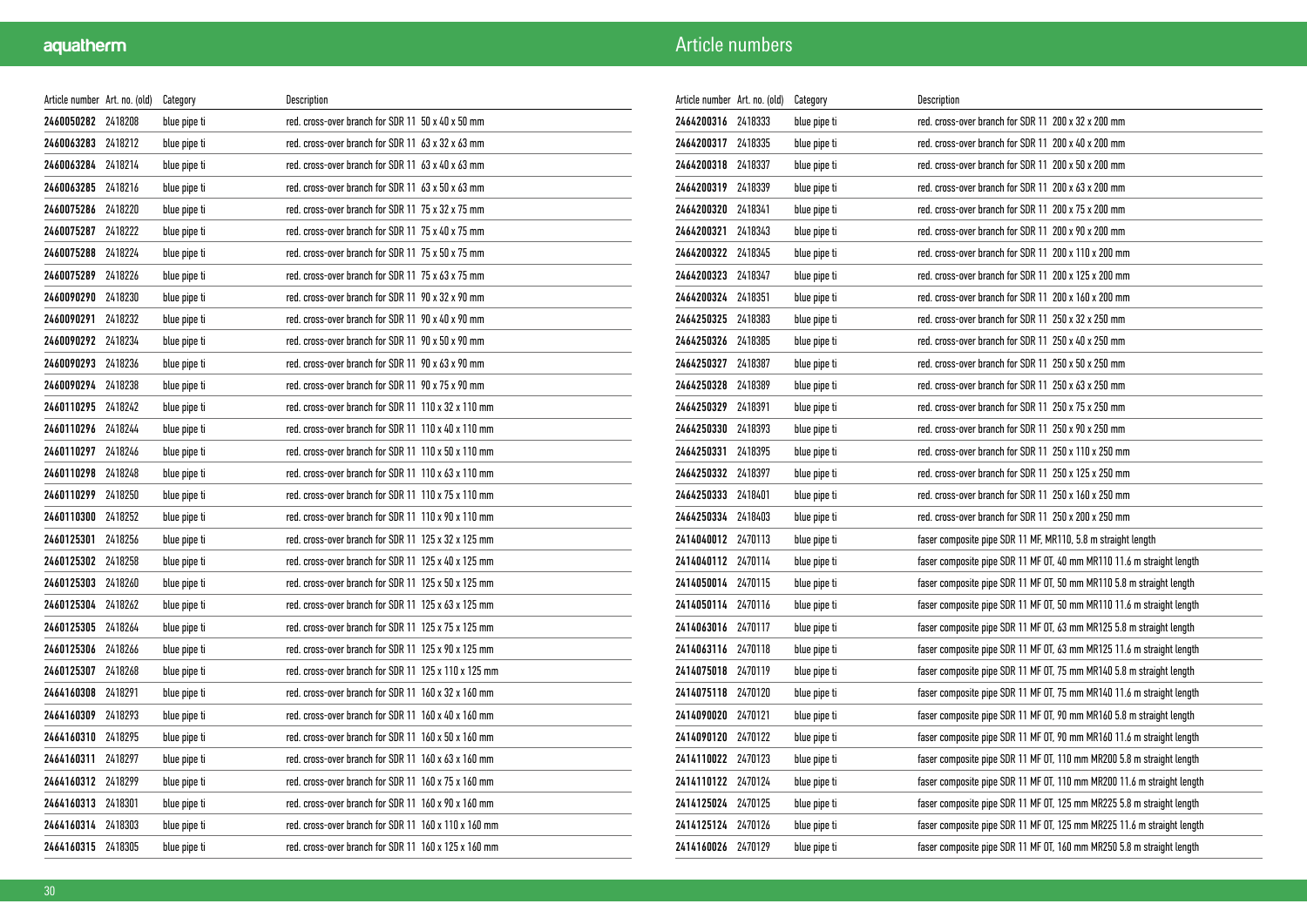| Article number   Art. no. (old) |         | Category     | Description                                                            |
|---------------------------------|---------|--------------|------------------------------------------------------------------------|
| 2414160126                      | 2470130 | blue pipe ti | faser composite pipe SDR 11 MF 0T, 160 mm MR250 11.6 m straight length |
| 2414200028                      | 2470133 | blue pipe ti | faser composite pipe SDR 11 MF OT, 200 mm MR315 5.8 m straight length  |
| 2414200128                      | 2470134 | blue pipe ti | faser composite pipe SDR 11 MF 0T, 200 mm MR315 11.6 m straight length |
| 2414250030                      | 2470137 | blue pipe ti | faser composite pipe SDR 11 MF OT, 250 mm MR400 5.8 m straight length  |
| 2414250130                      | 2470138 | blue pipe ti | faser composite pipe SDR 11 MF 0T, 250 mm MR400 11.6 m straight length |
| 2414032010                      | 2470711 | blue pipe ti | faser composite pipe MF RP OT, 32 mm MR90 5.8 m straight length        |
| 2414032110                      | 2470712 | blue pipe ti | faser composite pipe MF RP 0T, 32 mm MR90 11.6 m straight length       |
| 2047160001                      | 2511174 | blue pipe    | reducing socket for SDR 17,6, 160/110 mm                               |
| 2047160002                      | 2511176 | blue pipe    | reducing socket for SDR 17,6, 160/125 mm                               |
| 2047200003                      | 2511182 | blue pipe    | reducing socket for SDR 17,6, 200/125 mm                               |
| 2047200004                      | 2511184 | blue pipe    | reducing socket for SDR 17,6, 200/160 mm                               |
| 2047250005                      | 2511188 | blue pipe    | reducing socket for SDR 17,6, 250/160 mm                               |
| 2047250006                      | 2511190 | blue pipe    | reducing socket for SDR 17,6, 250/200 mm                               |
| 2047315008                      | 2511194 | blue pipe    | reducing socket for SDR 17,6, 315/200 mm                               |
| 2047315009                      | 2511195 | blue pipe    | reducing socket for SDR 17,6, 315/250 mm                               |
| 2047355010                      | 2511197 | blue pipe    | reducing socket for SDR 17,6, 355/250 mm                               |
| 2047355011                      | 2511199 | blue pipe    | reducing socket for SDR 17,6, 355/315 mm                               |
| 2047400012                      | 2511201 | blue pipe    | reducing socket for SDR 17,6, 400/250 mm                               |
| 9102511203                      | 2511203 | blue pipe    | reducing socket for SDR 17,6, 400/315 mm                               |
| 9102511204                      | 2511204 | blue pipe    | reducing socket for SDR 17,6, 400/355 mm                               |
| 2047450015 2511206              |         | blue pipe    | reducing socket for SDR 17,6, 450/315 mm                               |
| 9102511207                      | 2511207 | blue pipe    | reducing socket for SDR 17,6, 450/355 mm                               |
| 9102511208                      | 2511208 | blue pipe    | reducing socket for SDR 17,6, 450/400 mm                               |
| 2047500018                      | 2511209 | blue pipe    | reducing socket for SDR 17,6, 500/315 mm                               |
| 9102511210                      | 2511210 | blue pipe    | reducing socket for SDR 17,6, 500/355 mm                               |
| 9102511211                      | 2511211 | blue pipe    | reducing socket for SDR 17,6, 500/400 mm                               |
| 9102511212 2511212              |         | blue pipe    | reducing socket for SDR 17,6, 500/450 mm                               |
| 9102511216 2511216              |         | blue pipe    | reducing socket for SDR 17,6, 630/400 mm                               |
| 9102511217 2511217              |         | blue pipe    | reducing socket for SDR 17,6, 630/450 mm                               |
| 9102511218                      | 2511218 | blue pipe    | reducing socket for SDR 17,6, 630/500 mm                               |
| 2087160021                      | 2512130 | blue pipe    | elbow 90° for SDR 17,6, 160 mm                                         |
| 2087200023                      | 2512134 | blue pipe    | elbow $90^\circ$ for SDR 17,6, 200 mm                                  |
| 2087250025                      | 2512138 | blue pipe    | elbow $90^\circ$ for SDR 17,6, 250 mm                                  |
| 2087315029                      | 2512142 | blue pipe    | elbow $90^\circ$ for SDR 17,6, 315 mm                                  |

| Article number Art. no. (old) |         | Category  | Description                                                   |
|-------------------------------|---------|-----------|---------------------------------------------------------------|
| 2087355033                    | 2512144 | blue pipe | elbow $90^\circ$ for SDR 17,6, 355 mm                         |
| 2087400037                    | 2512146 | blue pipe | elbow 90° for SDR 17,6, 400 mm                                |
| 2087450041                    | 2512148 | blue pipe | elbow $90^\circ$ for SDR 17,6, 450 mm                         |
| 2087500043                    | 2512150 | blue pipe | elbow 90° for SDR 17,6, 500 mm                                |
| 2087630045                    | 2512154 | blue pipe | elbow 90° for SDR 17,6, 630 mm                                |
| 2057160090                    | 2512230 | blue pipe | elbow 90° with push-fit adaptor for SDR 17,6 160 mm           |
| 2057200091                    | 2512234 | blue pipe | elbow 90° with push-fit adaptor for SDR 17,6 200 mm           |
| 2057250092                    | 2512238 | blue pipe | elbow 90° with push-fit adaptor for SDR 17,6 250 mm           |
| 2057315093                    | 2512242 | blue pipe | elbow 90° with push-fit adaptor for SDR 17,6 315 mm           |
| 2057355094                    | 2512244 | blue pipe | elbow 90° with push-fit adaptor for SDR 17,6 355 mm           |
| 2057400095                    | 2512246 | blue pipe | elbow 90° with push-fit adaptor for SDR 17,6 400 mm           |
| 2057450096                    | 2512248 | blue pipe | elbow 90° with push-fit adaptor for SDR 17,6 450 mm           |
| 2087160020                    | 2512530 | blue pipe | elbow 45° for SDR 17,6, 160 mm                                |
| 2087200022                    | 2512534 | blue pipe | elbow 45° for SDR 17,6, 200 mm                                |
| 2087250024                    | 2512538 | blue pipe | elbow $45^{\circ}$ for SDR 17,6, 250 mm                       |
| 2087315027                    | 2512542 | blue pipe | elbow 45° for SDR 17,6, 315 mm                                |
| 2087355031                    | 2512544 | blue pipe | elbow 45° for SDR 17,6, 355 mm                                |
| 2087400035                    | 2512546 | blue pipe | elbow 45° for SDR 17,6, 400 mm                                |
| 2087450039                    | 2512548 | blue pipe | elbow 45° for SDR 17,6, 450 mm                                |
| 2087500042                    | 2512550 | blue pipe | elbow 45° for SDR 17,6, 500 mm                                |
| 2087630044                    | 2512554 | blue pipe | elbow 45° for SDR 17,6, 630 mm                                |
| 2057160080                    | 2512630 | blue pipe | elbow 45° with push-fit adapter for SDR 17,6, 160 mm          |
| 2057200081                    | 2512634 | blue pipe | elbow 45° with push-fit adapter for SDR 17,6, 200 mm          |
| 2057250082                    | 2512638 | blue pipe | elbow $45^{\circ}$ with push-fit adapter for SDR 17,6, 250 mm |
| 2057315083                    | 2512642 | blue pipe | elbow 45° with push-fit adapter for SDR 17,6, 315 mm          |
| 2057355084                    | 2512644 | blue pipe | elbow 45° with push-fit adapter for SDR 17,6, 355 mm          |
| 2057400085                    | 2512646 | blue pipe | elbow 45° with push-fit adapter for SDR 17,6, 400 mm          |
| 2057450086                    | 2512648 | blue pipe | elbow 45° with push-fit adapter for SDR 17,6, 450 mm          |
| 2087125006                    | 2513026 | blue pipe | Y-piece for SDR 17,6, 125 mm                                  |
| 2087160008                    | 2513030 | blue pipe | Y-piece for SDR 17,6, 160 mm                                  |
| 2087200010                    | 2513034 | blue pipe | Y-piece for SDR 17,6, 200 mm                                  |
| 2087250012                    | 2513038 | blue pipe | Y-piece for SDR 17,6, 250 mm                                  |
| 2067160010                    | 2513130 | blue pipe | T-piece for SDR 17,6 160 mm                                   |
| 2067200011                    | 2513134 | blue pipe | T-piece for SDR 17,6 200 mm                                   |
|                               |         |           |                                                               |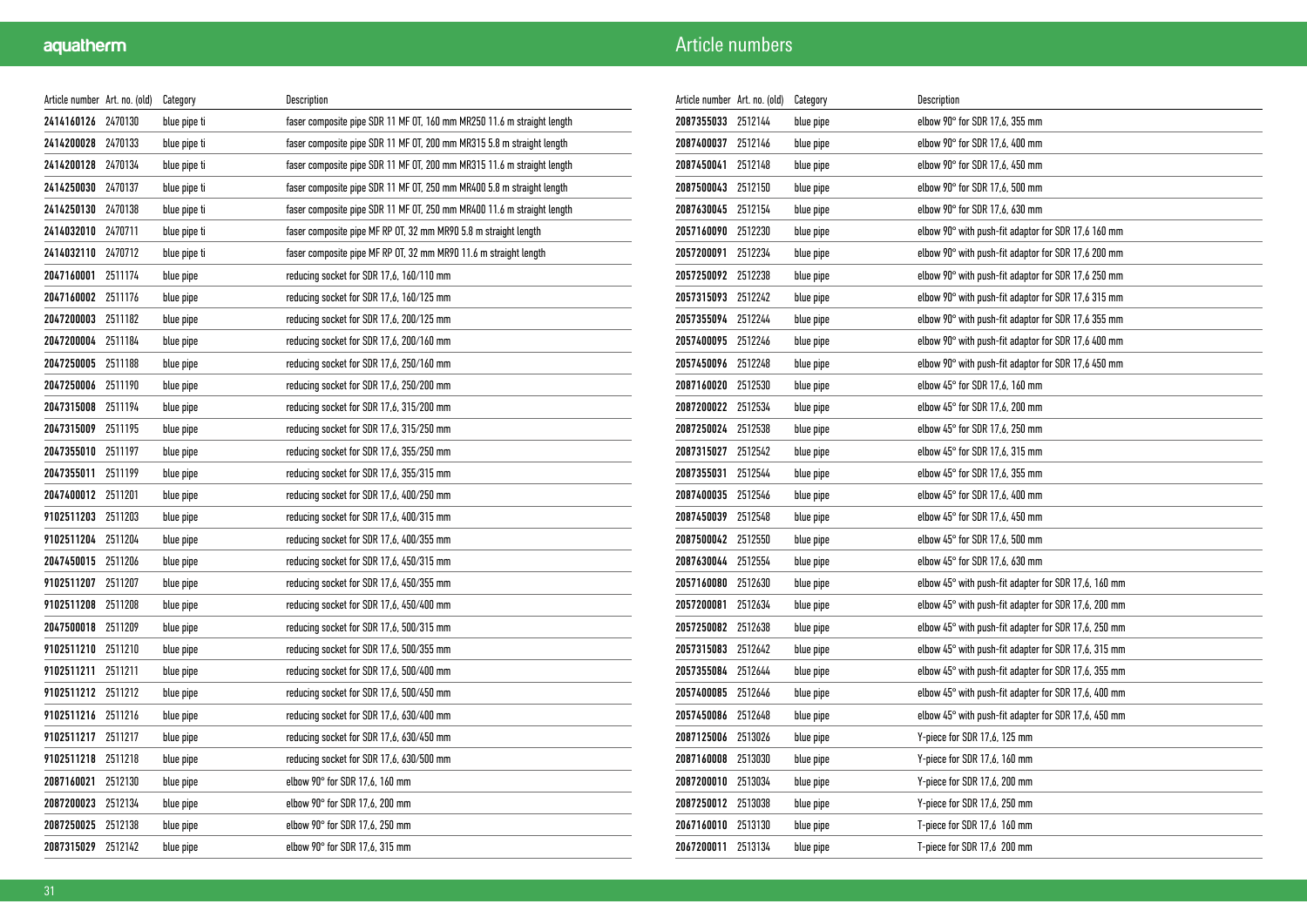| Article number Art. no. (old) |         | Category  | Description                                        |
|-------------------------------|---------|-----------|----------------------------------------------------|
| 2067250012 2513138            |         | blue pipe | T-piece for SDR 17,6 250 mm                        |
| 2067315013                    | 2513142 | blue pipe | T-piece for SDR 17,6  315 mm                       |
| 2067355014                    | 2513144 | blue pipe | T-piece for SDR 17,6 355 mm                        |
| 2067400015                    | 2513146 | blue pipe | T-piece for SDR 17,6 400 mm                        |
| 2067450016                    | 2513148 | blue pipe | T-piece for SDR 17,6 450 mm                        |
| 2067500017                    | 2513150 | blue pipe | T-piece for SDR 17,6 500 mm                        |
| 2067630018                    | 2513154 | blue pipe | T-piece for SDR 17,6 630 mm                        |
| 2057160060                    | 2513230 | blue pipe | T-piece with push-fit adapter for SDR 17,6, 160 mm |
| 2057200061                    | 2513234 | blue pipe | T-piece with push-fit adapter for SDR 17,6, 200 mm |
| 2057250062                    | 2513238 | blue pipe | T-piece with push-fit adapter for SDR 17,6, 250 mm |
| 2057315063                    | 2513242 | blue pipe | T-piece with push-fit adapter for SDR 17,6, 315 mm |
| 2057355064                    | 2513244 | blue pipe | T-piece with push-fit adapter for SDR 17,6, 355 mm |
| 2057400065                    | 2513246 | blue pipe | T-piece with push-fit adapter for SDR 17,6, 400 mm |
| 2057450066                    | 2513248 | blue pipe | T-piece with push-fit adapter for SDR 17,6, 450 mm |
| 2067160060                    | 2513600 | blue pipe | red.-T-piece for SDR 17,6, 160 x 75 x 160 mm       |
| 2067160061                    | 2513602 | blue pipe | red.-T-piece for SDR 17,6, 160 x 90 x 160 mm       |
| 2067160062                    | 2513606 | blue pipe | red.-T-piece for SDR 17,6, 160 x 125 x 160 mm      |
| 2067200063                    | 2513608 | blue pipe | red.-T-piece for SDR 17,6, 200 x 75 x 200 mm       |
| 2067200064                    | 2513610 | blue pipe | red.-T-piece for SDR 17,6, 200 x 90 x 200 mm       |
| 2067200065                    | 2513612 | blue pipe | red.-T-piece for SDR 17,6, 200 x 110 x 200 mm      |
| 2067200066 2513614            |         | blue pipe | red.-T-piece for SDR 17,6, 200 x 125 x 200 mm      |
| 2067200067                    | 2513618 | blue pipe | red.-T-piece for SDR 17,6, 200 x 160 x 200 mm      |
| 2067250068                    | 2513624 | blue pipe | red.-T-piece for SDR 17,6, 250 x 75 x 250 mm       |
| 2067250069                    | 2513626 | blue pipe | red.-T-piece for SDR 17,6, 250 x 90 x 250 mm       |
| 2067250070                    | 2513628 | blue pipe | red.-T-piece for SDR 17,6, 250 x 110 x 250 mm      |
| 2067250071                    | 2513630 | blue pipe | red.-T-piece for SDR 17,6, 250 x 125 x 250 mm      |
| 2067250072                    | 2513634 | blue pipe | red.-T-piece for SDR 17,6, 250 x 160 x 250 mm      |
| 2067250073                    | 2513640 | blue pipe | red.-T-piece for SDR 17,6, 250 x 200 x 250 mm      |
| 2067315074                    | 2513651 | blue pipe | red.-T-piece for SDR 17,6, 315 x 125 x 315 mm      |
| 2067315075                    | 2513653 | blue pipe | red.-T-piece for SDR 17,6, 315 x 160 x 315 mm      |
| 2067315076                    | 2513655 | blue pipe | red.-T-piece for SDR 17,6, 315 x 200 x 315 mm      |
| 2067315077                    | 2513657 | blue pipe | red.-T-piece for SDR 17,6, 315 x 250 x 315 mm      |
| 2067355078                    | 2513663 | blue pipe | red.-T-piece for SDR 17,6, 355 x 125 x 355 mm      |
| 2067355079                    | 2513665 | blue pipe | red.-T-piece for SDR 17,6, 355 x 160 x 355 mm      |

| Article number Art. no. (old) |         | Category  | Description                                   |
|-------------------------------|---------|-----------|-----------------------------------------------|
| 2067355080                    | 2513667 | blue pipe | red.-T-piece for SDR 17,6, 355 x 200 x 355 mm |
| 2067355081                    | 2513669 | blue pipe | red.-T-piece for SDR 17,6, 355 x 250 x 355 mm |
| 2067355082                    | 2513671 | blue pipe | red.-T-piece for SDR 17,6, 355 x 315 x 355 mm |
| 2067400083                    | 2513676 | blue pipe | red.-T-piece for SDR 17,6, 400 x 125 x 400 mm |
| 2067400084                    | 2513678 | blue pipe | red.-T-piece for SDR 17,6, 400 x 160 x 400 mm |
| 2067400085                    | 2513680 | blue pipe | red.-T-piece for SDR 17,6, 400 x 200 x 400 mm |
| 2067400086                    | 2513682 | blue pipe | red.-T-piece for SDR 17,6, 400 x 250 x 400 mm |
| 2067400087                    | 2513684 | blue pipe | red.-T-piece for SDR 17,6, 400 x 315 x 400 mm |
| 2067400088                    | 2513685 | blue pipe | red.-T-piece for SDR 17,6, 400 x 355 x 400 mm |
| 2067450089                    | 2513690 | blue pipe | red.-T-piece for SDR 17,6, 450 x 125 x 450 mm |
| 2067450090                    | 2513692 | blue pipe | red.-T-piece for SDR 17,6, 450 x 160 x 450 mm |
| 2067450091                    | 2513694 | blue pipe | red.-T-piece for SDR 17,6, 450 x 200 x 450 mm |
| 2067450092                    | 2513696 | blue pipe | red.-T-piece for SDR 17,6, 450 x 250 x 450 mm |
| 2067450093                    | 2513698 | blue pipe | red.-T-piece for SDR 17,6, 450 x 315 x 450 mm |
| 2067450094                    | 2513699 | blue pipe | red.-T-piece for SDR 17,6, 450 x 355 x 450 mm |
| 2067450095 2513700            |         | blue pipe | red.-T-piece for SDR 17,6, 450 x 400 x 450 mm |
| 2067500096                    | 2513804 | blue pipe | red.-T-piece for SDR 17,6, 500 x 125 x 500 mm |
| 2067500097                    | 2513806 | blue pipe | red.-T-piece for SDR 17,6, 500 x 160 x 500 mm |
| 2067500098                    | 2513808 | blue pipe | red.-T-piece for SDR 17,6, 500 x 200 x 500 mm |
| 2067500099                    | 2513810 | blue pipe | red.-T-piece for SDR 17,6, 500 x 250 x 500 mm |
| 2067500100                    | 2513812 | blue pipe | red.-T-piece for SDR 17,6, 500 x 315 x 500 mm |
| 2067500101                    | 2513813 | blue pipe | red.-T-piece for SDR 17,6, 500 x 355 x 500 mm |
| 2067500102 2513814            |         | blue pipe | red.-T-piece for SDR 17,6, 500 x 400 x 500 mm |
| 2067500103                    | 2513815 | blue pipe | red.-T-piece for SDR 17,6, 500 x 450 x 500 mm |
| 2067630104                    | 2513839 | blue pipe | red.-T-piece for SDR 17,6, 630 x 125 x 630 mm |
| 2067630105                    | 2513841 | blue pipe | red.-T-piece for SDR 17,6, 630 x 160 x 630 mm |
| 2067630106                    | 2513843 | blue pipe | red.-T-piece for SDR 17,6, 630 x 200 x 630 mm |
| 2067630107                    | 2513845 | blue pipe | red.-T-piece for SDR 17,6, 630 x 250 x 630 mm |
| 2067630108                    | 2513847 | blue pipe | red.-T-piece for SDR 17,6, 630 x 315 x 630 mm |
| 2067630109                    | 2513849 | blue pipe | red.-T-piece for SDR 17,6, 630 x 400 x 630 mm |
| 2067630110                    | 2513850 | blue pipe | red.-T-piece for SDR 17,6, 630 x 450 x 630 mm |
| 2067630111                    | 2513851 | blue pipe | red.-T-piece for SDR 17,6, 630 x 500 x 630 mm |
| 2027160001                    | 2514130 | blue pipe | end cap for SDR 17,6, 160 mm                  |
| 2027200002                    | 2514134 | blue pipe | end cap for SDR 17,6, 200 mm                  |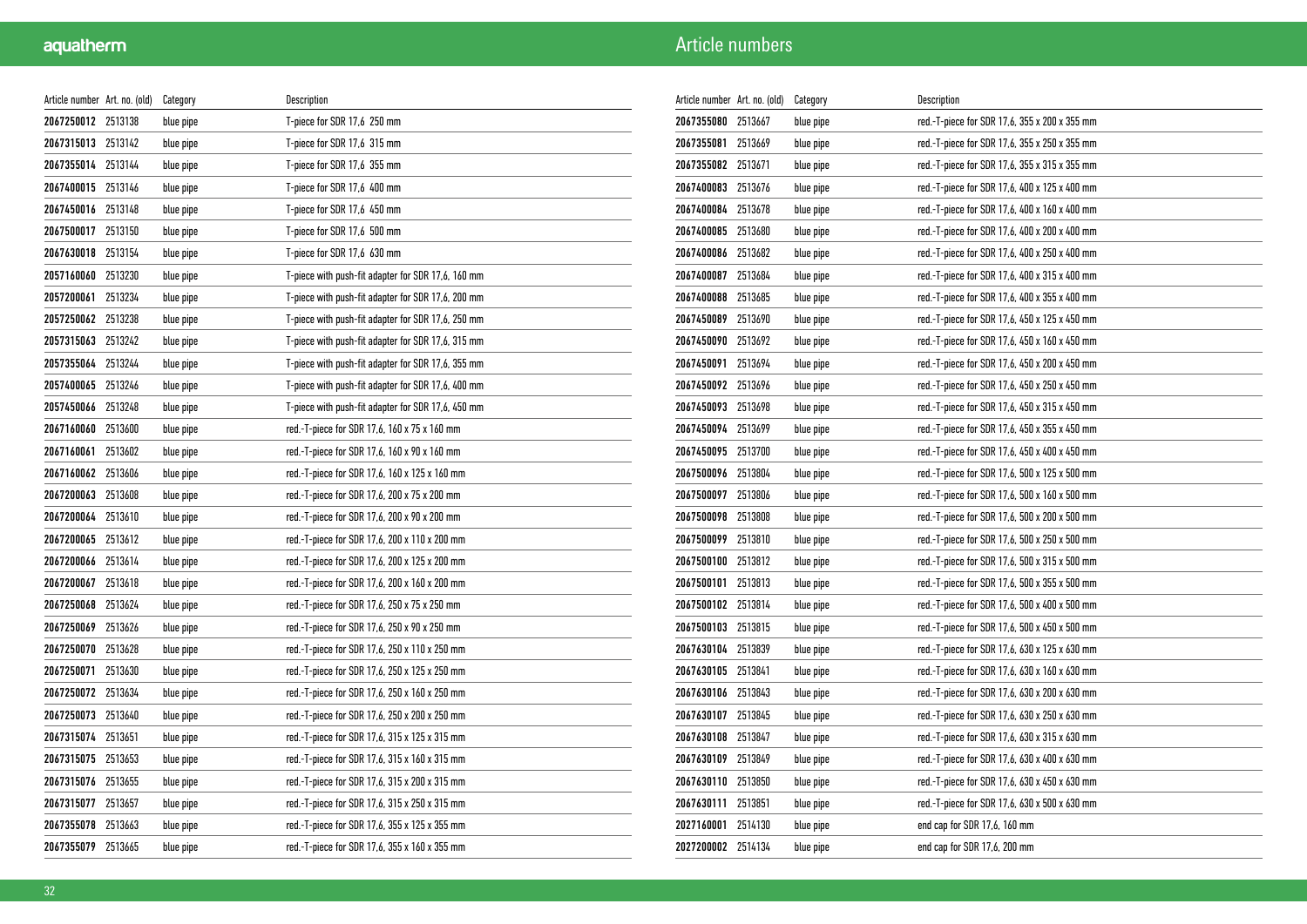| Article number Art. no. (old) |         | Category  | Description                                                 |
|-------------------------------|---------|-----------|-------------------------------------------------------------|
| 2027250003                    | 2514138 | blue pipe | end cap for SDR 17,6, 250 mm                                |
| 2027315004                    | 2514142 | blue pipe | end cap for SDR 17,6, 315 mm                                |
| 2027355005                    | 2514144 | blue pipe | end cap for SDR 17,6, 355 mm                                |
| 2027400006                    | 2514146 | blue pipe | end cap for SDR 17,6, 400 mm                                |
| 2027450007                    | 2514148 | blue pipe | end cap for SDR 17,6, 450 mm                                |
| 2027500008                    | 2514150 | blue pipe | end cap for SDR 17,6, 500 mm                                |
| 2027630009                    | 2514154 | blue pipe | end cap for SDR 17,6, 630 mm                                |
| 2057160040                    | 2514230 | blue pipe | end cap with push-fit adapter for SDR 17,6, 160 mm          |
| 2057200041                    | 2514234 | blue pipe | end cap with push-fit adapter for SDR 17,6, 200 mm          |
| 2057250042                    | 2514238 | blue pipe | end cap with push-fit adapter for SDR 17,6, 250 mm          |
| 2057315043                    | 2514242 | blue pipe | end cap with push-fit adapter for SDR 17,6, 315 mm          |
| 2057355044                    | 2514244 | blue pipe | end cap with push-fit adapter for SDR 17,6, 355 mm          |
| 2057400045                    | 2514246 | blue pipe | end cap with push-fit adapter for SDR 17,6, 400 mm          |
| 2057450046                    | 2514248 | blue pipe | end cap with push-fit adapter for SDR 17,6, 450 mm          |
| 2057160100                    | 2515530 | blue pipe | flange adapter 160 mm                                       |
| 2057200101                    | 2515534 | blue pipe | flange adapter 200 mm                                       |
| 2057250102                    | 2515538 | blue pipe | flange adapter 250 mm                                       |
| 2057315103                    | 2515542 | blue pipe | flange adapter 315 mm                                       |
| 2057355104                    | 2515544 | blue pipe | flange adapter 355 mm                                       |
| 2057400105                    | 2515546 | blue pipe | flange adapter 400 mm                                       |
| 2057450106                    | 2515548 | blue pipe | flange adapter 450 mm                                       |
| 2057500107                    | 2515550 | blue pipe | flange adapter 500 mm                                       |
| 2057630108                    | 2515554 | blue pipe | flange adapter 630 mm                                       |
| 9702541830                    | 2541830 | blue pipe | shut-off valve with lever for SDR 17,6, 160 mm              |
| 9702541834                    | 2541834 | blue pipe | shut off valve with drive for SDR 17,6, 200 mm              |
| 9702541838                    | 2541838 | blue pipe | shut off valve with drive for SDR 17,6, 250 mm              |
| 9702541842 2541842            |         | blue pipe | shut off valve with drive for SDR 17,6, 315 mm              |
| 2217160026                    | 2570180 | blue pipe | pipe SDR 17,6 MF RP UV, 160 x 9,1 mm 5.8 m straight length  |
| 2217200028                    | 2570184 | blue pipe | pipe SDR 17,6 MF RP UV, 200 x 11,4 mm 5.8 m straight length |
| 2217250030                    | 2570188 | blue pipe | pipe SDR 17,6 MF RP UV, 250 x 14,2 mm 5.8 m straight length |
| 2217315032                    | 2570192 | blue pipe | pipe SDR 17,6 MF RP UV, 315 x 17,9 mm 5.8 m straight length |
| 2217355034                    | 2570194 | blue pipe | pipe SDR 17,6 MF RP UV, 355 x 20,1 mm 5.8 m straight length |
| 2217400036                    | 2570196 | blue pipe | pipe SDR 17,6 MF RP UV, 400 x 22,7 mm 5.8 m straight length |
| 2217450038                    | 2570198 | blue pipe | pipe SDR 17,6 MF RP UV, 450 x 25,5 mm 5.8 m straight length |

| Article number Art. no. (old) |         | Category     | Description                                                 |
|-------------------------------|---------|--------------|-------------------------------------------------------------|
| 2217500040                    | 2570200 | blue pipe    | pipe SDR 17,6 MF RP UV, 500 x 28,4 mm 5.8 m straight length |
| 2217630042                    | 2570204 | blue pipe    | pipe SDR 17,6 MF RP UV, 630 x 35,7 mm 5.8 m straight length |
| 2347160060                    | 2711274 | blue pipe ti | reducing socket for SDR 17,6 160/110 mm                     |
| 2347160061                    | 2711275 | blue pipe ti | insulation reducing socket set for SDR 17,6 160/110 mm      |
| 2347160062 2711276            |         | blue pipe ti | reducing socket for SDR 17,6 160/125 mm                     |
| 2347160063                    | 2711277 | blue pipe ti | insulation reducing socket set for SDR 17,6 160/125 mm      |
| 2347200064                    | 2711282 | blue pipe ti | reducing socket for SDR 17,6 200/125 mm                     |
| 2347200065                    | 2711283 | blue pipe ti | insulation reducing socket set for SDR 17,6 200/125 mm      |
| 2347200066                    | 2711284 | blue pipe ti | reducing socket for SDR 17,6 200/160 mm                     |
| 2347200067                    | 2711285 | blue pipe ti | insulation reducing socket set for SDR 17,6 200/160 mm      |
| 2347250068                    | 2711288 | blue pipe ti | reducing socket for SDR 17,6 250/160 mm                     |
| 2347250069                    | 2711289 | blue pipe ti | insulation reducing socket set for SDR 17,6 250/160 mm      |
| 2347250070                    | 2711290 | blue pipe ti | reducing socket for SDR 17,6 250/200 mm                     |
| 2347250071                    | 2711291 | blue pipe ti | insulation reducing socket set for SDR 17,6 250/200 mm      |
| 2347315072 2711296            |         | blue pipe ti | reducing socket for SDR 17,6 315/200 mm                     |
| 2347315073                    | 2711297 | blue pipe ti | insulation reducing socket set for SDR 17,6 315/200 mm      |
| 2347315074                    | 2711298 | blue pipe ti | reducing socket for SDR 17,6 315/250 mm                     |
| 2347315075 2711299            |         | blue pipe ti | insulation reducing socket set for SDR 17,6 315/250 mm      |
| 2347355077                    | 2711305 | blue pipe ti | insulation reducing socket set for SDR 17,6 355/250 mm      |
| 2347355079                    | 2711307 | blue pipe ti | insulation reducing socket set for SDR 17,6 355/315 mm      |
| 2387125093 2712126            |         | blue pipe ti | elbow 90° for SDR 17.6 MF RP 125 mm MR225 SL1000            |
| 2387160095                    | 2712130 | blue pipe ti | elbow 90° for SDR 17.6 MF RP 160 mm MR250 SL1000            |
| 2387200097                    | 2712134 | blue pipe ti | elbow 90° for SDR 17.6 MF RP 200 mm MR315 SL1000            |
| 2387250099                    | 2712138 | blue pipe ti | elbow 90° for SDR 17.6 MF RP 250 mm MR400 SL1000            |
| 2387315101                    | 2712142 | blue pipe ti | elbow 90° for SDR 17.6 MF RP 315 mm MR450 SL1000            |
| 2387355103                    | 2712144 | blue pipe ti | elbow 90° for SDR 17.6 MF RP 355 mm MR500 SL1000            |
| 2387125068                    | 2712526 | blue pipe ti | elbow 90° for SDR 17.6 MF RP 125 mm MR225 SL500             |
| 2387160070                    | 2712530 | blue pipe ti | elbow 90° for SDR 17.6 MF RP 160 mm MR250 SL500             |
| 2387200072                    | 2712534 | blue pipe ti | elbow 90° for SDR 17.6 MF RP 200 mm MR315 SL500             |
| 2387250074                    | 2712538 | blue pipe ti | elbow 90° for SDR 17.6 MF RP 250 mm MR400 SL500             |
| 2387315076                    | 2712542 | blue pipe ti | elbow 90° for SDR 17.6 MF RP 315 mm MR450 SL500             |
| 2387355078 2712544            |         | blue pipe ti | elbow 90° for SDR 17.6 MF RP 355 mm MR500 SL500             |
| 2367125040                    | 2713126 | blue pipe ti | branch for SDR 17.6 MF RP 17.6 TI 125 mm MR225              |
| 2367160041 2713130            |         | blue pipe ti | branch for SDR 17.6 MF RP 17.6 TI 160 mm MR250              |
|                               |         |              |                                                             |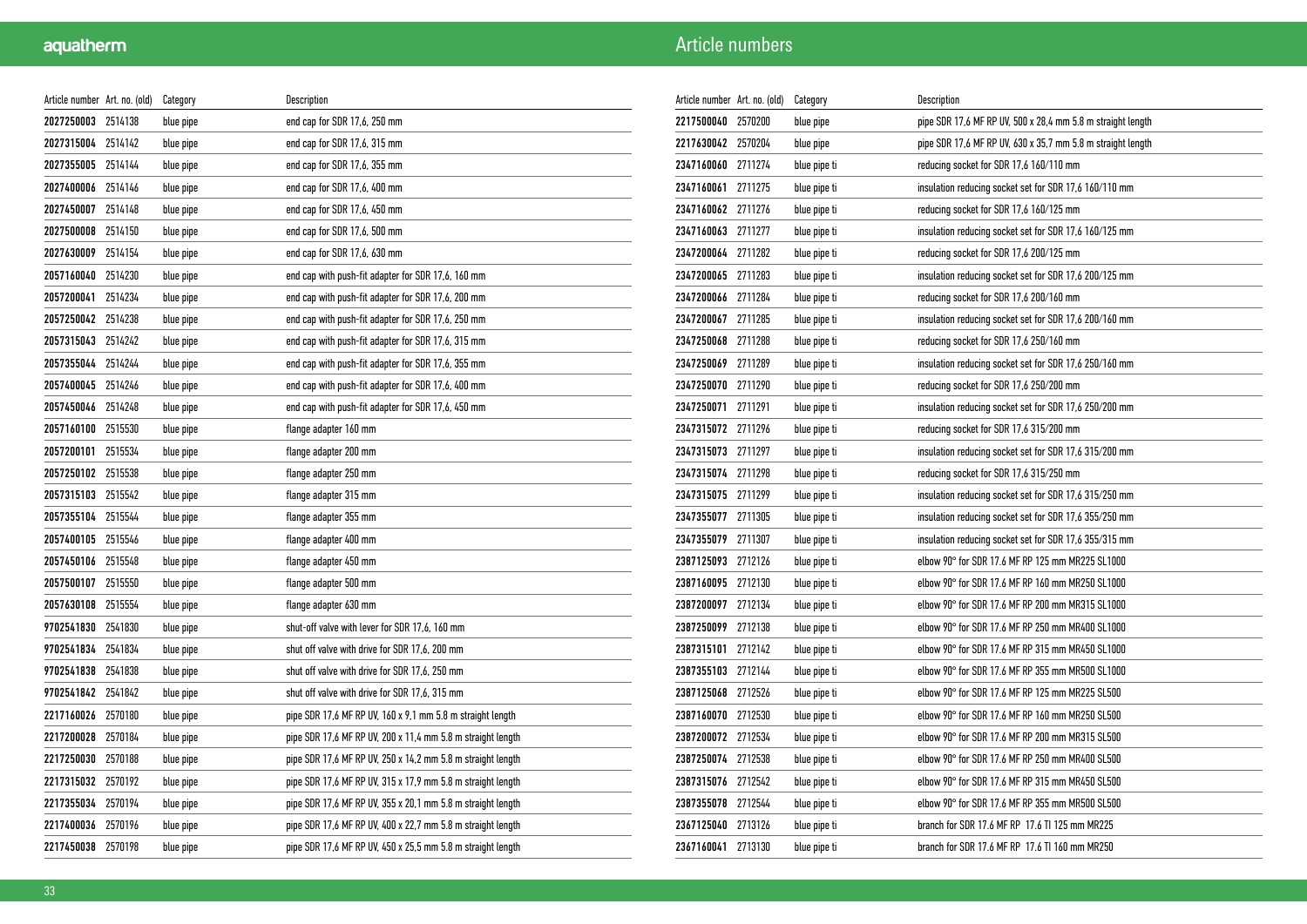| Article number Art. no. (old) |         | Category     | Description                                               |
|-------------------------------|---------|--------------|-----------------------------------------------------------|
| 2367200042 2713134            |         | blue pipe ti | branch for SDR 17.6 MF RP 17.6 TI 200 mm MR315            |
| 2367250043 2713138            |         | blue pipe ti | branch for SDR 17.6 MF RP 17.6 TI 250 mm MR400            |
| 2367315044 2713142            |         | blue pipe ti | branch for SDR 17.6 MF RP 17.6 TI 315 mm MR450            |
| 2367355045 2713144            |         | blue pipe ti | branch for SDR 17.6 MF RP 17.6 TI 355 mm MR500            |
| 2367125335 2713256            |         | blue pipe ti | red. branch for SDR 17.6 MF RP 17.6 TI 125 x 32 x 125 mm  |
| 2367125336 2713258            |         | blue pipe ti | red. branch for SDR 17.6 MF RP 17.6 TI 125 x 40 x 125 mm  |
| 2367125337                    | 2713260 | blue pipe ti | red. branch for SDR 17.6 MF RP 17.6 TI 125 x 50 x 125 mm  |
| 2367125338 2713262            |         | blue pipe ti | red. branch for SDR 17.6 MF RP 17.6 TI 125 x 63 x 125 mm  |
| 2360125339 2713264            |         | blue pipe ti | red. branch for SDR 17.6 MF RP 17.6 TI 125 x 75 x 125 mm  |
| 2367125340 2713266            |         | blue pipe ti | red. branch for SDR 17.6 MF RP 17.6 TI 125 x 90 x 125 mm  |
| 2360125341 2713268            |         | blue pipe ti | red. branch for SDR 17.6 MF RP 17.6 TI 125 x 110 x 125 mm |
| 2367160342 2713290            |         | blue pipe ti | red. branch for SDR 17.6 MF RP 17.6 TI 160 x 32 x 160 mm  |
| 2367160343                    | 2713292 | blue pipe ti | red. branch for SDR 17.6 MF RP 17.6 TI 160 x 40 x 160 mm  |
| 2367160344 2713294            |         | blue pipe ti | red. branch for SDR 17.6 MF RP 17.6 TI 160 x 50 x 160 mm  |
| 2367160345 2713296            |         | blue pipe ti | red. branch for SDR 17.6 MF RP 17.6 TI 160 x 63 x 160 mm  |
| 2367160346 2713298            |         | blue pipe ti | red. branch for SDR 17.6 MF RP 17.6 TI 160 x 75 x 160 mm  |
| 2367160347 2713300            |         | blue pipe ti | red. branch for SDR 17.6 MF RP 17.6 TI 160 x 90 x 160 mm  |
| 2367160348 2713302            |         | blue pipe ti | red. branch for SDR 17.6 MF RP 17.6 TI 160 x 110 x 160 mm |
| 2367160349                    | 2713304 | blue pipe ti | red. branch for SDR 17.6 MF RP 17.6 TI 160 x 125 x 160 mm |
| 2367200350 2713332            |         | blue pipe ti | red. branch for SDR 17.6 MF RP 17.6 TI 200 x 32 x 200 mm  |
| 2367200351 2713334            |         | blue pipe ti | red. branch for SDR 17.6 MF RP 17.6 TI 200 x 40 x 200 mm  |
| 2367200352 2713336            |         | blue pipe ti | red. branch for SDR 17.6 MF RP 17.6 TI 200 x 50 x 200 mm  |
| 2367200353 2713338            |         | blue pipe ti | red. branch for SDR 17.6 MF RP 17.6 TI 200 x 63 x 200 mm  |
| 2367200354 2713340            |         | blue pipe ti | red. branch for SDR 17.6 MF RP 17.6 TI 200 x 75 x 200 mm  |
| 2367200355 2713342            |         | blue pipe ti | red. branch for SDR 17.6 MF RP 17.6 TI 200 x 90 x 200 mm  |
| 2367200356 2713344            |         | blue pipe ti | red. branch for SDR 17.6 MF RP 17.6 TI 200 x 110 x 200 mm |
| 2367200357 2713346            |         | blue pipe ti | red. branch for SDR 17.6 MF RP 17.6 TI 200 x 125 x 200 mm |
| 2367200358 2713350            |         | blue pipe ti | red. branch for SDR 17.6 MF RP 17.6 TI 200 x 160 x 200 mm |
| 2367250359 2713382            |         | blue pipe ti | red. branch for SDR 17.6 MF RP 17.6 TI 250 x 32 x 250 mm  |
| 2367250360 2713384            |         | blue pipe ti | red. branch for SDR 17.6 MF RP 17.6 TI 250 x 40 x 250 mm  |
| 2367250361                    | 2713386 | blue pipe ti | red. branch for SDR 17.6 MF RP 17.6 TI 250 x 50 x 250 mm  |
| 2367250362 2713388            |         | blue pipe ti | red. branch for SDR 17.6 MF RP 17.6 TI 250 x 63 x 250 mm  |
| 2367250363 2713390            |         | blue pipe ti | red. branch for SDR 17.6 MF RP 17.6 TI 250 x 75 x 250 mm  |
| 2367250364 2713392            |         | blue pipe ti | red. branch for SDR 17.6 MF RP 17.6 TI 250 x 90 x 250 mm  |

| Article number Art. no. (old) |         | Category     | Description                                                         |
|-------------------------------|---------|--------------|---------------------------------------------------------------------|
| 2367250365 2713394            |         | blue pipe ti | red. branch for SDR 17.6 MF RP 17.6 TI 250 x 110 x 250 mm           |
| 2367250366                    | 2713396 | blue pipe ti | red. branch for SDR 17.6 MF RP 17.6 TI 250 x 125 x 250 mm           |
| 2367250367 2713400            |         | blue pipe ti | red. branch for SDR 17.6 MF RP 17.6 TI 250 x 160 x 250 mm           |
| 2367250368 2713402            |         | blue pipe ti | red. branch for SDR 17.6 MF RP 17.6 TI 250 x 200 x 250 mm           |
| 2367315369 2713406            |         | blue pipe ti | red. branch for SDR 17.6 MF RP 17.6 TI 315 x 32 x 315 mm            |
| 2367315370 2713408            |         | blue pipe ti | red. branch for SDR 17.6 MF RP 17.6 TI 315 x 40 x 315 mm            |
| 2367315371 2713410            |         | blue pipe ti | red. branch for SDR 17.6 MF RP 17.6 TI 315 x 50 x 315 mm            |
| 2367315372 2713412            |         | blue pipe ti | red. branch for SDR 17.6 MF RP 17.6 TI 315 x 63 x 315 mm            |
| 2367315373                    | 2713414 | blue pipe ti | red. branch for SDR 17.6 MF RP 17.6 TI 315 x 75 x 315 mm            |
| 2367315374 2713416            |         | blue pipe ti | red. branch for SDR 17.6 MF RP 17.6 TI 315 x 90 x 315 mm            |
| 2367315375 2713418            |         | blue pipe ti | red. branch for SDR 17.6 MF RP 17.6 TI 315 x 110 x 315 mm           |
| 2367315376 2713420            |         | blue pipe ti | red. branch for SDR 17.6 MF RP 17.6 TI 315 x 125 x 315 mm           |
| 2367315377 2713424            |         | blue pipe ti | red. branch for SDR 17.6 MF RP 17.6 TI 315 x 160 x 315 mm           |
| 2367315378                    | 2713428 | blue pipe ti | red. branch for SDR 17.6 MF RP 17.6 TI 315 x 200 x 315 mm           |
| 2367315379                    | 2713432 | blue pipe ti | red. branch for SDR 17.6 MF RP 17.6 TI 315 x 250 x 315 mm           |
| 2367355380                    | 2713436 | blue pipe ti | red. branch for SDR 17.6 MF RP 17.6 TI 355 x 32 x 355 mm            |
| 2367355381 2713438            |         | blue pipe ti | red. branch for SDR 17.6 MF RP 17.6 TI 355 x 40 x 355 mm            |
| 2367355382 2713440            |         | blue pipe ti | red. branch for SDR 17.6 MF RP 17.6 TI 355 x 50 x 355 mm            |
| 2367355383                    | 2713442 | blue pipe ti | red. branch for SDR 17.6 MF RP 17.6 TI 355 x 63 x 355 mm            |
| 2367355384 2713444            |         | blue pipe ti | red. branch for SDR 17.6 MF RP 17.6 TI 355 x 75 x 355 mm            |
| 2367355385 2713446            |         | blue pipe ti | red. branch for SDR 17.6 MF RP 17.6 TI 355 x 90 x 355 mm            |
| 2367355386 2713448            |         | blue pipe ti | red. branch for SDR 17.6 MF RP 17.6 TI 355 x 110 x 355 mm           |
| 2367355387                    | 2713450 | blue pipe ti | red. branch for SDR 17.6 MF RP 17.6 TI 355 x 125 x 355 mm           |
| 2367355388                    | 2713454 | blue pipe ti | red. branch for SDR 17.6 MF RP 17.6 TI 355 x 160 x 355 mm           |
| 2367355389                    | 2713458 | blue pipe ti | red. branch for SDR 17.6 MF RP 17.6 TI 355 x 200 x 355 mm           |
| 2367355390                    | 2713462 | blue pipe ti | red. branch for SDR 17.6 MF RP 17.6 TI 355 x 250 x 355 mm           |
| 2367355391 2713466            |         | blue pipe ti | red. branch for SDR 17.6 MF RP 17.6 TI 355 x 315 x 355 mm           |
| 2367125050                    | 2718126 | blue pipe ti | cross-over branch for SDR 17.6 MF RP 17.6 TI 125 mm MR225           |
| 2367160051                    | 2718130 | blue pipe ti | cross-over branch for SDR 17.6 MF RP 17.6 TI 160 mm MR250           |
| 2367200052 2718134            |         | blue pipe ti | cross-over branch for SDR 17.6 MF RP 17.6 TI 200 mm MR315           |
| 2367250053 2718138            |         | blue pipe ti | cross-over branch for SDR 17.6 MF RP 17.6 TI 250 mm MR400           |
| 2367315054 2718142            |         | blue pipe ti | cross-over branch for SDR 17.6 MF RP 17.6 TI 315 mm MR450           |
| 2367355055 2718144            |         | blue pipe ti | cross-over branch for SDR 17.6 MF RP 17.6 TI 355 mm MR500           |
| 2367125400 2718256            |         | blue pipe ti | red. cross-over branch for SDR 17.6 MF RP 17.6 TI 125 x 32 x 125 mm |
|                               |         |              |                                                                     |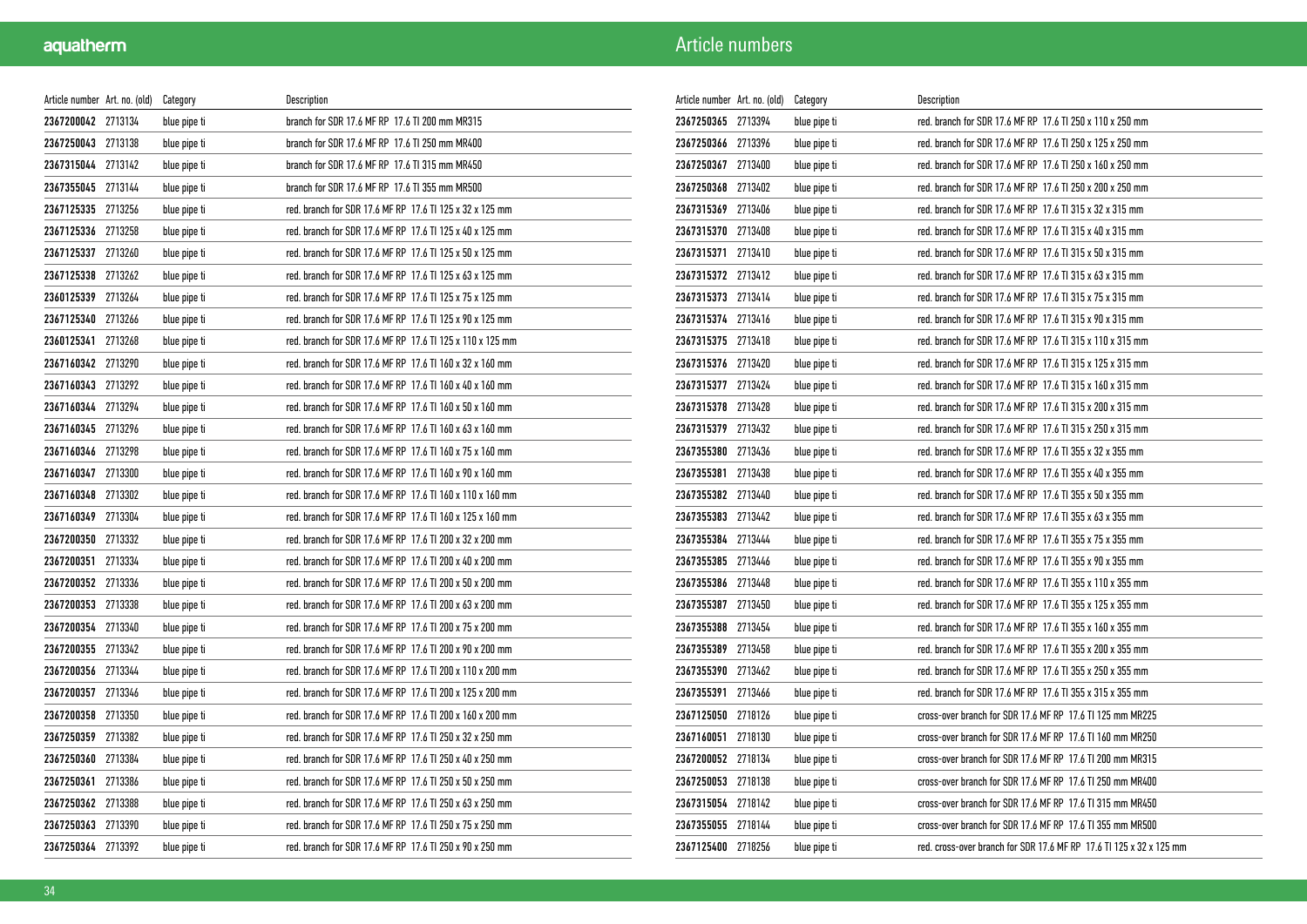| Article number Art. no. (old) |         | Category     | Description                                                          |
|-------------------------------|---------|--------------|----------------------------------------------------------------------|
| 2367125401 2718258            |         | blue pipe ti | red. cross-over branch for SDR 17.6 MF RP 17.6 TI 125 x 40 x 125 mm  |
| 2367125402 2718260            |         | blue pipe ti | red. cross-over branch for SDR 17.6 MF RP 17.6 TI 125 x 50 x 125 mm  |
| 2360125403 2718262            |         | blue pipe ti | red. cross-over branch for SDR 17.6 MF RP 17.6 TI 125 x 63 x 125 mm  |
| 2360125404 2718264            |         | blue pipe ti | red. cross-over branch for SDR 17.6 MF RP 17.6 TI 125 x 75 x 125 mm  |
| 2360125405 2718266            |         | blue pipe ti | red. cross-over branch for SDR 17.6 MF RP 17.6 TI 125 x 90 x 125 mm  |
| 2360125406 2718268            |         | blue pipe ti | red. cross-over branch for SDR 17.6 MF RP 17.6 TI 125 x 110 x 125 mm |
| 2367160407 2718290            |         | blue pipe ti | red. cross-over branch for SDR 17.6 MF RP 17.6 TI 160 x 32 x 160 mm  |
| 2367160408 2718292            |         | blue pipe ti | red. cross-over branch for SDR 17.6 MF RP 17.6 TI 160 x 40 x 160 mm  |
| 2367160409 2718294            |         | blue pipe ti | red. cross-over branch for SDR 17.6 MF RP 17.6 TI 160 x 50 x 160 mm  |
| 2367160410 2718296            |         | blue pipe ti | red. cross-over branch for SDR 17.6 MF RP 17.6 TI 160 x 63 x 160 mm  |
| 2367160411 2718298            |         | blue pipe ti | red. cross-over branch for SDR 17.6 MF RP 17.6 TI 160 x 75 x 160 mm  |
| 2367160412 2718300            |         | blue pipe ti | red. cross-over branch for SDR 17.6 MF RP 17.6 TI 160 x 90 x 160 mm  |
| 2367160413 2718302            |         | blue pipe ti | red. cross-over branch for SDR 17.6 MF RP 17.6 TI 160 x 110 x 160 mm |
| 2367160414 2718304            |         | blue pipe ti | red. cross-over branch for SDR 17.6 MF RP 17.6 TI 160 x 125 x 160 mm |
| 2367200415 2718332            |         | blue pipe ti | red. cross-over branch for SDR 17.6 MF RP 17.6 TI 200 x 32 x 200 mm  |
| 2367200416 2718334            |         | blue pipe ti | red. cross-over branch for SDR 17.6 MF RP 17.6 TI 200 x 40 x 200 mm  |
| 2367200417 2718336            |         | blue pipe ti | red. cross-over branch for SDR 17.6 MF RP 17.6 TI 200 x 50 x 200 mm  |
| 2367200418 2718338            |         | blue pipe ti | red. cross-over branch for SDR 17.6 MF RP 17.6 TI 200 x 63 x 200 mm  |
| 2367200419                    | 2718340 | blue pipe ti | red. cross-over branch for SDR 17.6 MF RP 17.6 TI 200 x 75 x 200 mm  |
| 2367200420 2718342            |         | blue pipe ti | red. cross-over branch for SDR 17.6 MF RP 17.6 TI 200 x 90 x 200 mm  |
| 2367200421 2718344            |         | blue pipe ti | red. cross-over branch for SDR 17.6 MF RP 17.6 TI 200 x 110 x 200 mm |
| 2367200422 2718346            |         | blue pipe ti | red. cross-over branch for SDR 17.6 MF RP 17.6 TI 200 x 125 x 200 mm |
| 2367200423 2718350            |         | blue pipe ti | red. cross-over branch for SDR 17.6 MF RP 17.6 TI 200 x 160 x 200 mm |
| 2367250424 2718382            |         | blue pipe ti | red. cross-over branch for SDR 17.6 MF RP 17.6 TI 250 x 32 x 250 mm  |
| 2367250425 2718384            |         | blue pipe ti | red. cross-over branch for SDR 17.6 MF RP 17.6 TI 250 x 40 x 250 mm  |
| 2367250426 2718386            |         | blue pipe ti | red. cross-over branch for SDR 17.6 MF RP 17.6 TI 250 x 50 x 250 mm  |
| 2367250427 2718388            |         | blue pipe ti | red. cross-over branch for SDR 17.6 MF RP 17.6 TI 250 x 63 x 250 mm  |
| 2367250428 2718390            |         | blue pipe ti | red. cross-over branch for SDR 17.6 MF RP 17.6 TI 250 x 75 x 250 mm  |
| 2367250429 2718392            |         | blue pipe ti | red. cross-over branch for SDR 17.6 MF RP 17.6 TI 250 x 90 x 250 mm  |
| 2367250430 2718394            |         | blue pipe ti | red. cross-over branch for SDR 17.6 MF RP 17.6 TI 250 x 110 x 250 mm |
| 2367250431 2718396            |         | blue pipe ti | red. cross-over branch for SDR 17.6 MF RP 17.6 TI 250 x 125 x 250 mm |
| 2367250432 2718400            |         | blue pipe ti | red. cross-over branch for SDR 17.6 MF RP 17.6 TI 250 x 160 x 250 mm |
| 2367250433 2718402            |         | blue pipe ti | red. cross-over branch for SDR 17.6 MF RP 17.6 TI 250 x 200 x 250 mm |
| 2367315434 2718406            |         | blue pipe ti | red. cross-over branch for SDR 17.6 MF RP 17.6 TI 315 x 32 x 315 mm  |

| Article number Art. no. (old) |         | Category     | Description                                                             |
|-------------------------------|---------|--------------|-------------------------------------------------------------------------|
| 2367315435 2718408            |         | blue pipe ti | red. cross-over branch for SDR 17.6 MF RP 17.6 TI 315 x 40 x 315 mm     |
| 2367315436 2718410            |         | blue pipe ti | red. cross-over branch for SDR 17.6 MF RP 17.6 TI 315 x 50 x 315 mm     |
| 2367315437 2718412            |         | blue pipe ti | red. cross-over branch for SDR 17.6 MF RP 17.6 TI 315 x 63 x 315 mm     |
| 2367315438 2718414            |         | blue pipe ti | red. cross-over branch for SDR 17.6 MF RP 17.6 TI 315 x 75 x 315 mm     |
| 2367315439 2718416            |         | blue pipe ti | red. cross-over branch for SDR 17.6 MF RP 17.6 TI 315 x 90 x 315 mm     |
| 2367315440 2718418            |         | blue pipe ti | red. cross-over branch for SDR 17.6 MF RP 17.6 TI 315 x 110 x 315 mm    |
| 2367315441 2718420            |         | blue pipe ti | red. cross-over branch for SDR 17.6 MF RP 17.6 TI 315 x 125 x 315 mm    |
| 2367315442 2718424            |         | blue pipe ti | red. cross-over branch for SDR 17.6 MF RP 17.6 TI 315 x 160 x 315 mm    |
| 2367315443 2718428            |         | blue pipe ti | red. cross-over branch for SDR 17.6 MF RP 17.6 TI 315 x 200 x 315 mm    |
| 2367315444 2718432            |         | blue pipe ti | red. cross-over branch for SDR 17.6 MF RP 17.6 TI 315 x 250 x 315 mm    |
| 2367355445 2718436            |         | blue pipe ti | red. cross-over branch for SDR 17.6 MF RP 17.6 TI 355 x 32 x 355 mm     |
| 2367355446 2718438            |         | blue pipe ti | red. cross-over branch for SDR 17.6 MF RP 17.6 TI 355 x 40 x 355 mm     |
| 2367355447 2718440            |         | blue pipe ti | red. cross-over branch for SDR 17.6 MF RP 17.6 TI 355 x 50 x 355 mm     |
| 2367355448 2718442            |         | blue pipe ti | red. cross-over branch for SDR 17.6 MF RP 17.6 TI 355 x 63 x 355 mm     |
| 2367355449 2718444            |         | blue pipe ti | red. cross-over branch for SDR 17.6 MF RP 17.6 TI 355 x 75 x 355 mm     |
| 2367355450 2718446            |         | blue pipe ti | red. cross-over branch for SDR 17.6 MF RP 17.6 TI 355 x 90 x 355 mm     |
| 2367355451 2718448            |         | blue pipe ti | red. cross-over branch for SDR 17.6 MF RP 17.6 TI 355 x 110 x 355 mm    |
| 2367355452 2718450            |         | blue pipe ti | red. cross-over branch for SDR 17.6 MF RP 17.6 TI 355 x 125 x 355 mm    |
| 2367355453 2718454            |         | blue pipe ti | red. cross-over branch for SDR 17.6 MF RP 17.6 TI 355 x 160 x 355 mm    |
| 2367355454 2718458            |         | blue pipe ti | red. cross-over branch for SDR 17.6 MF RP 17.6 TI 355 x 200 x 355 mm    |
| 2367355455 2718462            |         | blue pipe ti | red. cross-over branch for SDR 17.6 MF RP 17.6 TI 355 x 250 x 355 mm    |
| 2367355456                    | 2718466 | blue pipe ti | red. cross-over branch for SDR 17.6 MF RP 17.6 TI 355 x 315 x 355 mm    |
| 2317125024 2770125            |         | blue pipe    | faser composite pipe SDR 17.6 MF RP 125 mm MR225 5.8 m straight length  |
| 2317125124 2770126            |         | blue pipe    | faser composite pipe SDR 17.6 MF RP 125 mm MR225 11.6 m straight length |
| 2317160026 2770129            |         | blue pipe    | faser composite pipe SDR 17.6 MF RP 160 mm MR250 5.8 m straight length  |
| 2317160126 2770130            |         | blue pipe    | faser composite pipe SDR 17.6 MF RP 160 mm MR250 11.6 m straight length |
| 2317200028 2770133            |         | blue pipe    | faser composite pipe SDR 17.6 MF RP 200 mm MR315 5.8 m straight length  |
| 2317200128 2770134            |         | blue pipe    | faser composite pipe SDR 17.6 MF RP 200 mm MR315 11.6 m straight length |
| 2317250030                    | 2770137 | blue pipe    | faser composite pipe SDR 17.6 MF RP 250 mm MR400 5.8 m straight length  |
| 2317250130 2770138            |         | blue pipe    | faser composite pipe SDR 17.6 MF RP 250 mm MR400 11.6 m straight length |
| 2317315032 2770141            |         | blue pipe    | faser composite pipe SDR 17.6 MF RP 315 mm MR450 5.8 m straight length  |
| 2317315132 2770142            |         | blue pipe    | faser composite pipe SDR 17.6 MF RP 315 mm MR450 11.6 m straight length |
| 2317355034 2770143            |         | blue pipe    | faser composite pipe SDR 17.6 MF RP 355 mm MR500 5.8 m straight length  |
| 2317355134 2770144            |         | blue pipe    | faser composite pipe SDR 17.6 MF RP 355 mm MR500 11.6 m straight length |
|                               |         |              |                                                                         |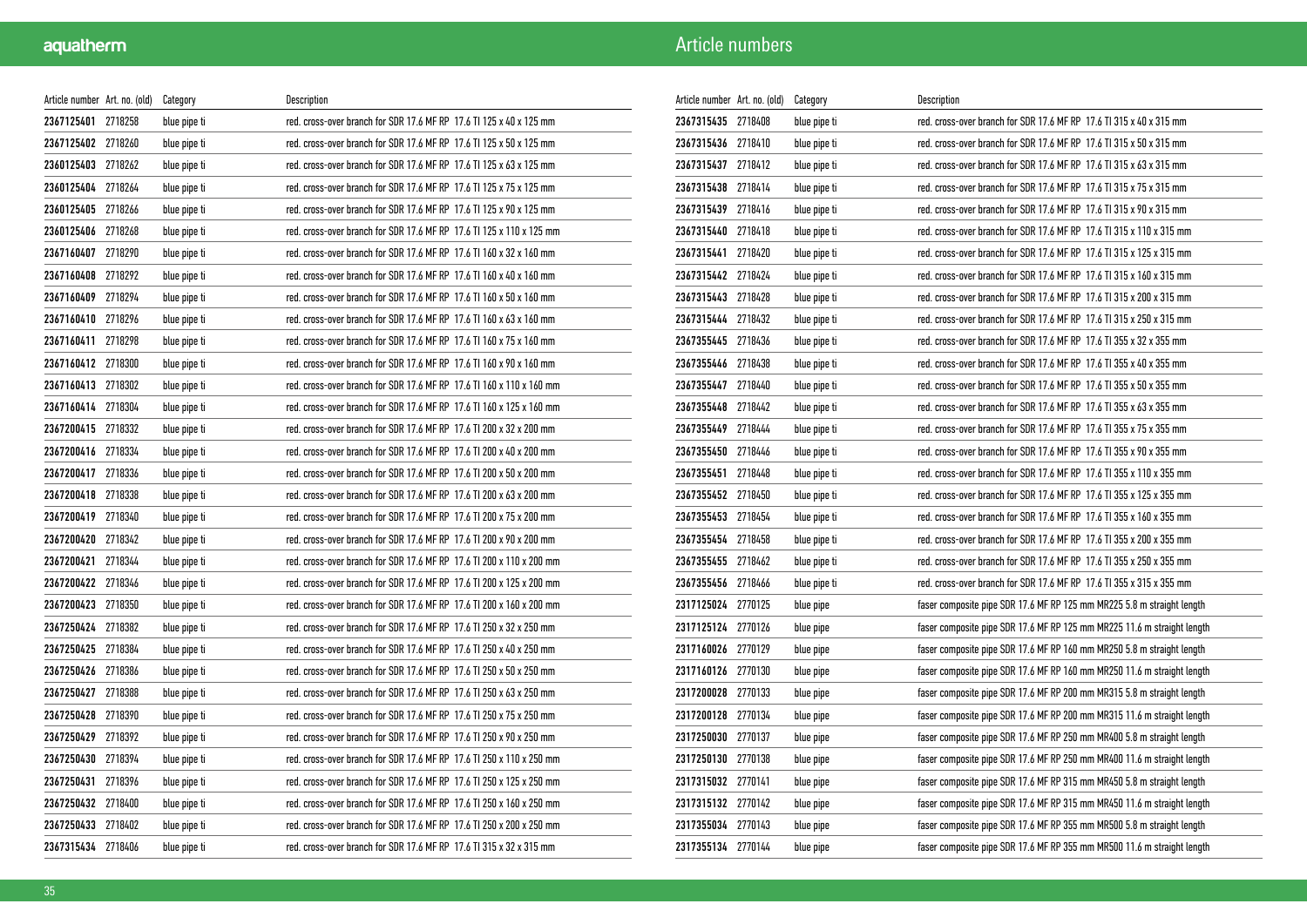| Article number Art. no. (old) |         | Category  | Description                                   |
|-------------------------------|---------|-----------|-----------------------------------------------|
| 2017125224 3570125            |         | blue pipe | pipe SDR17.6 MF RP 125 x 7.1 mm length 4 m    |
| 2017160026                    | 3570130 | blue pipe | pipe SDR17.6 MF RP 160 x 9.1 mm length 5.8 m  |
| 2017200028                    | 3570134 | blue pipe | pipe SDR17.6 MF RP 200 x 11.4 mm length 5.8 m |
| 2017250030                    | 3570138 | blue pipe | pipe SDR17.6 MF RP 250 x 14.2 mm length 5.8 m |
| 2017315032                    | 3570142 | blue pipe | pipe SDR17.6 MF RP 315 x 17.9 mm length 5.8 m |
| 2017355034                    | 3570144 | blue pipe | pipe SDR17.6 MF RP 355 x 20.1 mm length 5.8 m |
| 2017400036                    | 3570146 | blue pipe | pipe SDR17.6 MF RP 400 x 22.7 mm length 5.8 m |
| 2017450038                    | 3570148 | blue pipe | pipe SDR17.6 MF RP 450 x 25.5 mm length 5.8 m |
| 2017500040                    | 3570150 | blue pipe | pipe SDR17.6 MF RP 500 x 28.4 mm length 5.8 m |
| 2017630042                    | 3570154 | blue pipe | pipe SDR17.6 MF RP 630 x 35.7 mm length 5.8 m |
| 3040025020 4111010            |         | red pipe  | socket / B1 25 mm                             |
| 3040032021                    | 4111012 | red pipe  | socket / B1 32 mm                             |
| 3040040022 4111014            |         | red pipe  | socket / B1 40 mm                             |
| 3040050023 4111016            |         | red pipe  | socket / B1 50 mm                             |
| 3040063024 4111018            |         | red pipe  | socket / B1 63 mm                             |
| 3040075025 4111020            |         | red pipe  | socket / B1 75 mm                             |
| 3040090026 4111022            |         | red pipe  | socket / B1 90 mm                             |
| 3040110027                    | 4111024 | red pipe  | socket / B1 110 mm                            |
| 3040125028                    | 4111026 | red pipe  | socket / B1 125 mm                            |
| 3040032030 4111116            |         | red pipe  | reducer / B1 32/25 mm                         |
| 3040040031 4111122            |         | red pipe  | reducer / B1 40/32 mm                         |
| 3040050032 4111128            |         | red pipe  | reducer / B1 50/32 mm                         |
| 3040050033 4111130            |         | red pipe  | reducer / B1 50/40 mm                         |
| 3040063034                    | 4111138 | red pipe  | reducer / B1 63/50 mm                         |
| 3040075035                    | 4111140 | red pipe  | reducer / B1 75/50 mm                         |
| 3040075036 4111142            |         | red pipe  | reducer / B1 75/63 mm                         |
| 3040090037                    | 4111152 | red pipe  | reducer / B1 90/63 mm                         |
| 3040090038 4111153            |         | red pipe  | reducer / B1 90/75 mm                         |
| 3040110039 4111155            |         | red pipe  | reducer / B1 110/63 mm                        |
| 3040110040                    | 4111159 | red pipe  | reducer / B1 110/90 mm                        |
| 3040125041                    | 4111163 | red pipe  | reducer / B1 125/90 mm                        |
| 3040125042                    | 4111165 | red pipe  | reducer / B1 125/110 mm                       |
| 3040063005 4111238            |         | red pipe  | reducing socket / B1 63/50 mm                 |
| 3040075006 4111242            |         | red pipe  | reducing socket / B1 75/63 mm                 |

| Article number   Art. no. (old) |         | Category | Description                    |
|---------------------------------|---------|----------|--------------------------------|
| 3040090007                      | 4111253 | red pipe | reducing socket / B1 90/75 mm  |
| 3080025001                      | 4112110 | red pipe | elbow 90° 25 mm                |
| 3080032002                      | 4112112 | red pipe | elbow 90° 32 mm                |
| 3080040003                      | 4112114 | red pipe | elbow 90° 40 mm                |
| 3080050004                      | 4112116 | red pipe | elbow 90° 50 mm                |
| 3080063005                      | 4112118 | red pipe | elbow 90° 63 mm                |
| 3080075006                      | 4112120 | red pipe | elbow 90° 75 mm                |
| 3080090007                      | 4112122 | red pipe | elbow 90° 90 mm                |
| 3080110008                      | 4112124 | red pipe | elbow 90° 110 mm               |
| 3080125009                      | 4112126 | red pipe | elbow 90° 125 mm               |
| 3080032010                      | 4112312 | red pipe | elbow 90° 32 mm i/a            |
| 3080040011                      | 4112314 | red pipe | elbow 90° 40 mm i/a            |
| 3080025020                      | 4112510 | red pipe | elbow 45° 25 mm                |
| 3080032021                      | 4112512 | red pipe | elbow 45° 32 mm                |
| 3080040022                      | 4112514 | red pipe | elbow 45° 40 mm                |
| 3080050023                      | 4112516 | red pipe | elbow 45° 50 mm                |
| 3080063024                      | 4112518 | red pipe | elbow 45° 63 mm                |
| 3080075025                      | 4112520 | red pipe | elbow $45^{\circ}$ 75 mm       |
| 3080090026                      | 4112522 | red pipe | elbow 45° 90 mm                |
| 3080110027                      | 4112524 | red pipe | elbow $45^{\circ}$ 110 mm      |
| 3080125028                      | 4112526 | red pipe | elbow 45° 125 mm               |
| 3080032029                      | 4112712 | red pipe | elbow $45^{\circ}$ 32 mm $i/a$ |
| 3080040030                      | 4112714 | red pipe | elbow 45° 40 mm i/a            |
| 3060025012                      | 4113110 | red pipe | T-piece 25 mm                  |
| 3060032013                      | 4113112 | red pipe | T-piece 32 mm                  |
| 3060040014                      | 4113114 | red pipe | T-piece 40 mm                  |
| 3060050004                      | 4113116 | red pipe | T-piece 50 mm                  |
| 3060063005                      | 4113118 | red pipe | T-piece 63 mm                  |
| 3060075006                      | 4113120 | red pipe | T-piece 75 mm                  |
| 3060090007                      | 4113122 | red pipe | T-piece 90 mm                  |
| 3060110008                      | 4113124 | red pipe | T-piece 110 mm                 |
| 3060125009                      | 4113126 | red pipe | T-piece 125 mm                 |
| 3060040010                      | 4113546 | red pipe | red.-T-piece 40 x 32 x 40 mm   |
| 3060050011                      | 4113550 | red pipe | red.-T-piece 50 x 32 x 50 mm   |
|                                 |         |          |                                |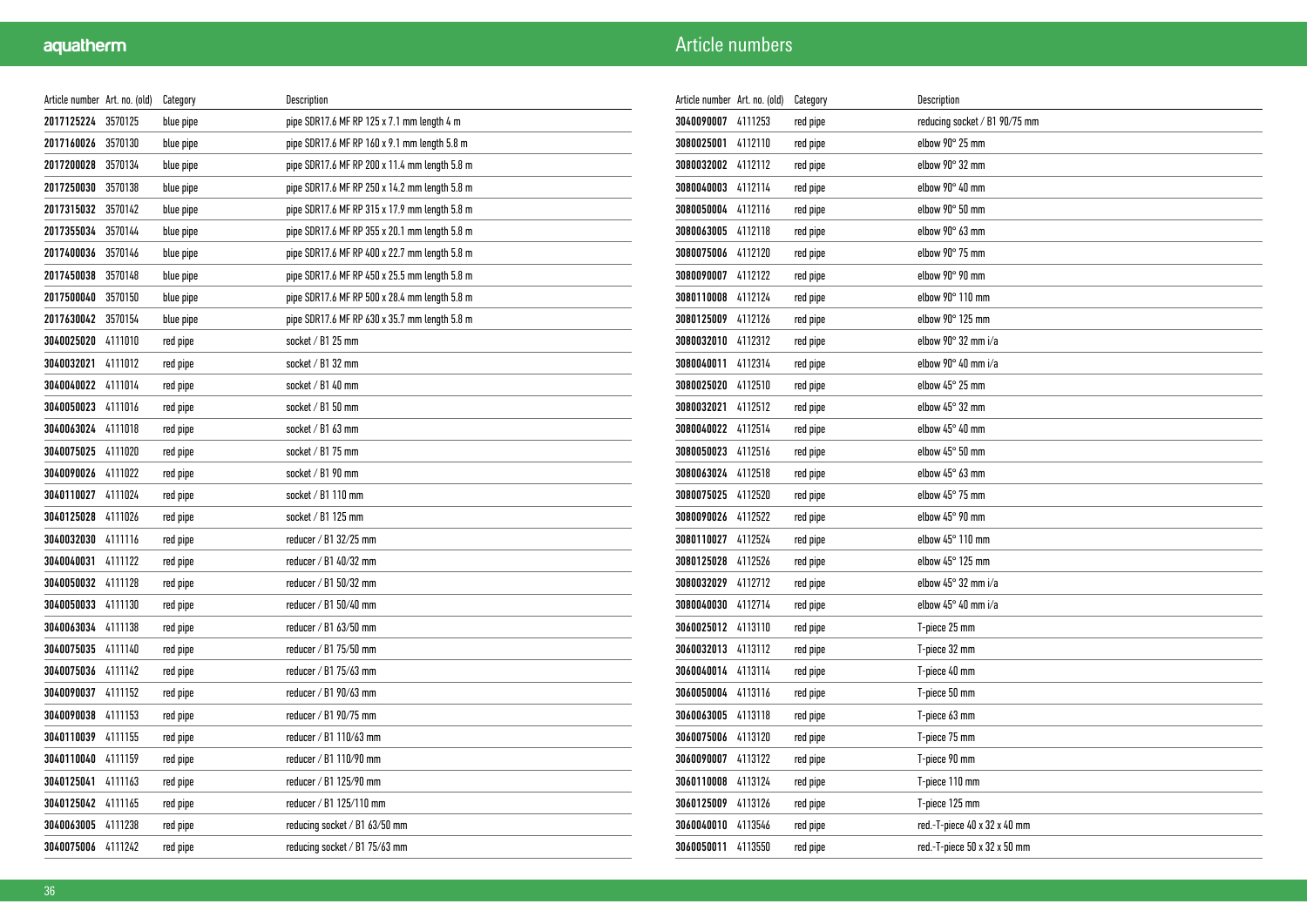| Article number Art. no. (old) |         | Category | Description                     |
|-------------------------------|---------|----------|---------------------------------|
| 3060050012                    | 4113551 | red pipe | red.-T-piece 50 x 40 x 50 mm    |
| 3060063013                    | 4113556 | red pipe | red.-T-piece 63 x 32 x 63 mm    |
| 3060063014                    | 4113558 | red pipe | red.-T-piece 63 x 40 x 63 mm    |
| 3060063015                    | 4113560 | red pipe | red.-T-piece 63 x 50 x 63 mm    |
| 3060075016                    | 4113566 | red pipe | red.-T-piece 75 x 40 x 75 mm    |
| 3060075017                    | 4113568 | red pipe | red.-T-piece 75 x 50 x 75 mm    |
| 3060075018                    | 4113570 | red pipe | red.-T-piece 75 x 63 x 75 mm    |
| 3060090019                    | 4113578 | red pipe | red.-T-piece 90 x 40 x 90 mm    |
| 3060090020                    | 4113580 | red pipe | red.-T-piece 90 x 50 x 90 mm    |
| 3060090021                    | 4113582 | red pipe | red.-T-piece 90 x 63 x 90 mm    |
| 3060090022                    | 4113584 | red pipe | red.-T-piece 90 x 75 x 90 mm    |
| 3060110023                    | 4113586 | red pipe | red.-T-piece 110 x 63 x 110 mm  |
| 3060110024                    | 4113588 | red pipe | red.-T-piece 110 x 75 x 110 mm  |
| 3060110025                    | 4113590 | red pipe | red.-T-piece 110 x 90 x 110 mm  |
| 3060125026                    | 4113592 | red pipe | red.-T-piece 125 x 75 x 125 mm  |
| 3060125027                    | 4113594 | red pipe | red.-T-piece 125 x 90 x 125 mm  |
| 3060125028                    | 4113596 | red pipe | red.-T-piece 125 x 110 x 125 mm |
| 3040032000                    | 4113712 | red pipe | cross 32 mm                     |
| 3040040001                    | 4113714 | red pipe | cross 40 mm                     |
| 3040050010                    | 4113750 | red pipe | red. cross 50/32 mm             |
| 3040063011                    | 4113756 | red pipe | red. cross 63/32 mm             |
| 3040063012                    | 4113758 | red pipe | red. cross 63/40 mm             |
| 3040075013                    | 4113764 | red pipe | red. cross 75/32 mm             |
| 3040075014                    | 4113766 | red pipe | red. cross 75/40 mm             |
| 3040075015                    | 4113768 | red pipe | red. cross 75/50 mm             |
| 3040090016                    | 4113776 | red pipe | red. cross 90/50 mm             |
| 3020025008                    | 4114110 | red pipe | end cap 25 mm                   |
| 3020032010                    | 4114112 | red pipe | end cap 32 mm                   |
| 3020040012                    | 4114114 | red pipe | end cap 40 mm                   |
| 3020050014                    | 4114116 | red pipe | end cap 50 mm                   |
| 3020063016                    | 4114118 | red pipe | end cap 63 mm                   |
| 3020075018                    | 4114120 | red pipe | end cap 75 mm                   |
| 3020090020                    | 4114122 | red pipe | end cap 90 mm                   |
| 3020110022                    | 4114124 | red pipe | end cap 110 mm                  |

| Article number Art. no. (old) |         | Category | Description                                                |
|-------------------------------|---------|----------|------------------------------------------------------------|
| 3020125024                    | 4114126 | red pipe | end cap 125 mm                                             |
| 9704114178                    | 4114178 | red pipe | temporary plug for plaster for Art.-No. 3090000002, 03, 04 |
| 9704114179                    | 4114179 | red pipe | temporary plug for plaster for Art.-No. 3090000006, 07, 08 |
| 3090000001                    | 4114180 | red pipe | base part for sprinkler outlet                             |
| 3090000002                    | 4114181 | red pipe | upper part for sprinkler outlet 1/2"                       |
| 3090000003                    | 4114182 | red pipe | upper part for sprinkler outlet 3/4"                       |
| 3090000004                    | 4114183 | red pipe | upper part for sprinkler outlet 1"                         |
| 3050000010                    | 4114185 | red pipe | plug for sprinkler outlet 1/2"                             |
| 3050000011                    | 4114186 | red pipe | plug part for sprinkler outlet 3/4"                        |
| 3050000013                    | 4114187 | red pipe | plug part for sprinkler outlet 1"                          |
| 3090000005                    | 4114190 | red pipe | base part for sprinkler outlet                             |
| 3090000006                    | 4114191 | red pipe | upper part for sprinkler outlet 1/2"                       |
| 3090000007                    | 4114192 | red pipe | upper part for sprinkler outlet 3/4"                       |
| 3090000008                    | 4114193 | red pipe | upper part for sprinkler outlet 1"                         |
| 3090000009                    | 4114200 | red pipe | sprinkler outlet 1 1/4"                                    |
| 3090000010                    | 4114201 | red pipe | sprinkler outlet 1 1/2"                                    |
| 3090000011                    | 4114202 | red pipe | sprinkler outlet 2"                                        |
| 3050000015                    | 4114206 | red pipe | plug for sprinkler outlet 1/2"                             |
| 3050000016                    | 4114207 | red pipe | plug for sprinkler outlet 1 1/2"                           |
| 3050000017                    | 4114208 | red pipe | plug for sprinkler outlet 2"                               |
| 3050000020                    | 4114212 | red pipe | temporary plug for plaster works 1/2"                      |
| 3050000021                    | 4114213 | red pipe | temporary plug for plaster works 3/4"                      |
| 3050000022                    | 4114214 | red pipe | temporary plug for plaster works 1"                        |
| 3050000023                    | 4114220 | red pipe | plug for sprinkler outlet 1/2"                             |
| 9604114230                    | 4114230 | red pipe | compensationg joint 3/4"mx3/8"f                            |
| 9604114232                    | 4114232 | red pipe | compensationg joint 3/4"mx1/2"f                            |
| 9604114234                    | 4114234 | red pipe | compensationg joint 1"mx1"f                                |
| 9604114236                    | 4114236 | red pipe | compensationg joint 1"mx1/2"f                              |
| 3030063001                    | 4115168 | red pipe | weld-in saddle 63/32 mm                                    |
| 3030075002                    | 4115174 | red pipe | weld-in saddle 75/32 mm                                    |
| 3030075003                    | 4115175 | red pipe | weld-in saddle 75/40 mm                                    |
| 3030090004                    | 4115180 | red pipe | weld-in saddle 90/32 mm                                    |
| 3030090005                    | 4115181 | red pipe | weld-in saddle 90/40 mm                                    |
| 3030110006                    | 4115186 | red pipe | weld-in saddle 110/32 mm                                   |
|                               |         |          |                                                            |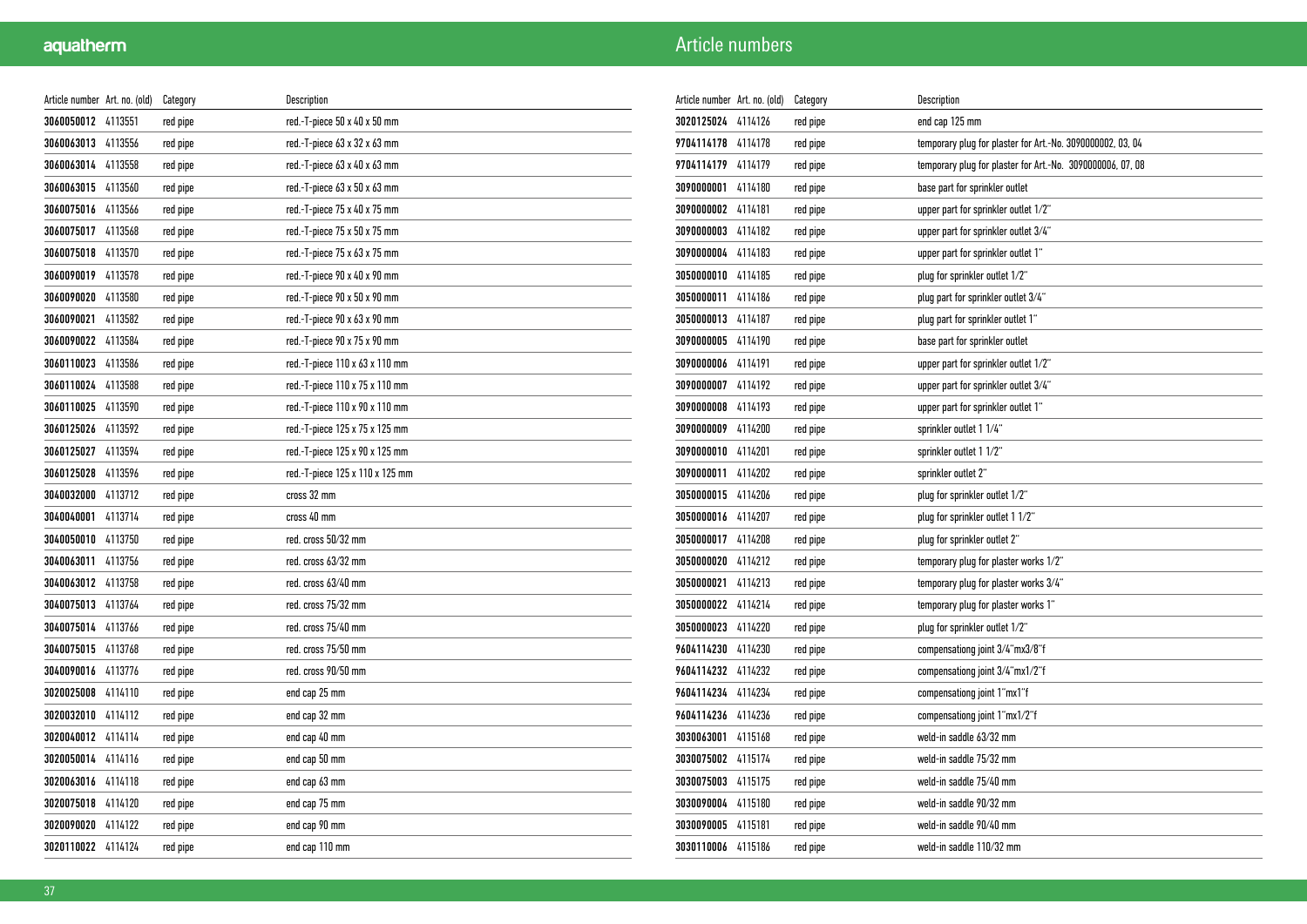| Article number Art. no. (old) |         | Category | Description                          |
|-------------------------------|---------|----------|--------------------------------------|
| 3030110007                    | 4115188 | red pipe | weld-in saddle 110/40 mm             |
| 3030110008                    | 4115189 | red pipe | weld-in saddle 110/50 mm             |
| 3030125009                    | 4115194 | red pipe | weld-in saddle 125/32 mm             |
| 3030125010                    | 4115196 | red pipe | weld-in saddle 125/40 mm             |
| 3030125011                    | 4115197 | red pipe | weld-in saddle 125/50 mm             |
| 3030125012                    | 4115198 | red pipe | weld-in saddle 125/63 mm             |
| 3050032001                    | 4115512 | red pipe | weldable flange adapter / B1, 32 mm  |
| 3050040002                    | 4115514 | red pipe | weldable flange adapter / B1, 40 mm  |
| 3050050003                    | 4115516 | red pipe | weldable flange adapter / B1, 50 mm  |
| 3050063004                    | 4115518 | red pipe | weldable flange adapter / B1, 63 mm  |
| 3050075005                    | 4115520 | red pipe | weldable flange adapter / B1, 75 mm  |
| 3050090006                    | 4115522 | red pipe | weldable flange adapter / B1, 90 mm  |
| 3050110007                    | 4115524 | red pipe | weldable flange adapter / B1, 110 mm |
| 3050125008                    | 4115527 | red pipe | weldable flange adapter / B1, 125 mm |
| 9604114200                    | 4115712 | red pipe | flange for Art 3050032001            |
| 9604114201                    | 4115714 | red pipe | flange for Art 3050040002            |
| 9604114202                    | 4115716 | red pipe | flange for Art 3050050003            |
| 9604114206                    | 4115718 | red pipe | flange for Art 3050063004            |
| 9604114207                    | 4115720 | red pipe | flange for Art 3050075005            |
| 9604114208                    | 4115722 | red pipe | flange for Art 3050090006            |
| 9604114212                    | 4115724 | red pipe | flange for Art 3050110007            |
| 9604114213 4115726            |         | red pipe | flange for Art 3050125008 - 125 mm   |
| 3070025020                    | 4121011 | red pipe | transition piece B1/25 mm x 1/2"     |
| 3070025021                    | 4121012 | red pipe | transition piece B1/25 mm x 3/4"     |
| 3070032022                    | 4121013 | red pipe | transition piece 32 mm x 3/4"        |
| 3070032023                    | 4121014 | red pipe | transition piece 32 mm x 1/2"        |
| 3070040024                    | 4121016 | red pipe | transition piece 40 mm x 1/2"        |
| 3070040025                    | 4121017 | red pipe | transition piece 40 mm x 3/4"        |
| 3070032026                    | 4121113 | red pipe | transition piece 32 mm x 3/4"        |
| 3070032027                    | 4121114 | red pipe | transition piece 32 mm x 1"          |
| 3070040028                    | 4121115 | red pipe | transition piece 40 mm x 1"          |
| 3070040029                    | 4121116 | red pipe | transition piece 40 mm x 1 1/4"      |
| 3070050030                    | 4121117 | red pipe | transition piece 50 mm x 1 1/4"      |
| 3070050031                    | 4121118 | red pipe | transition piece 50 mm x 1 1/2"      |

| Article number   Art. no. (old) |         | Category | Description                                                            |
|---------------------------------|---------|----------|------------------------------------------------------------------------|
| 3070063032                      | 4121119 | red pipe | transition piece 63 mm x 1 1/2"                                        |
| 3070063033                      | 4121120 | red pipe | transition piece 63 mm x 2"                                            |
| 3070075034                      | 4121122 | red pipe | transition piece 75 mm x 2"                                            |
| 3070032035                      | 4121153 | red pipe | transition piece 32 mm x 1/2"                                          |
| 3070040036                      | 4121154 | red pipe | transition piece 40 mm x 1/2"                                          |
| 3070032037                      | 4121313 | red pipe | transition piece 32 mm x 3/4"                                          |
| 3070032038                      | 4121314 | red pipe | transition piece 32 mm x 1"                                            |
| 3070032039                      | 4121316 | red pipe | transition piece 32 mm x 1 1/4"                                        |
| 3070040040                      | 4121317 | red pipe | transition piece 40 mm x 1"                                            |
| 3070040041                      | 4121318 | red pipe | transition piece 40 mm x 1 1/4"                                        |
| 3070050042                      | 4121319 | red pipe | transition piece 50 mm x 1 1/4"                                        |
| 3070050043                      | 4121320 | red pipe | transition piece 50 mm x 1 1/2"                                        |
| 3070063044                      | 4121321 | red pipe | transition piece $63$ mm x $11/2$ "                                    |
| 3070063045                      | 4121322 | red pipe | transition piece 63 mm x 2"                                            |
| 3070075046                      | 4121323 | red pipe | transition piece 75 mm x 2"                                            |
| 3070075047                      | 4121324 | red pipe | transition piece 75 mm x 2 1/2"                                        |
| 3070090048                      | 4121325 | red pipe | transition piece 90 mm x 3"                                            |
| 3070110049                      | 4121327 | red pipe | transition piece 110 mm x 4"                                           |
| 3070032001                      | 4123015 | red pipe | transition elbow 32 mm x 1/2"                                          |
| 3070032003                      | 4123016 | red pipe | transition elbow 32 mm x 3/4"                                          |
| 3070032004                      | 4123018 | red pipe | transition elbow 32 mm x 1"                                            |
| 3070040004                      | 4123020 | red pipe | transition elbow 40 mm x 1/2"                                          |
| 3070040005                      | 4123022 | red pipe | transition elbow 40 mm x 1"                                            |
| 3060025030                      | 4125010 | red pipe | transition elbow 25 x 1/2" x transition elbow 25 mm                    |
| 3060032031                      | 4125013 | red pipe | transition elbow 32 x 1/2" x transition elbow 32 mm                    |
| 3060032032                      | 4125014 | red pipe | transition elbow 32 x 3/4" x transition elbow 32 mm                    |
| 3060032033                      | 4125016 | red pipe | transition elbow 32 x 1"x transition elbow 32 mm                       |
| 3060040034                      | 4125018 | red pipe | transition elbow 40 x 1/2" x transition elbow 40 mm                    |
| 3060040035                      | 4125019 | red pipe | transition elbow 40 x 3/4" x transition elbow 40 mm                    |
| 3060040036                      | 4125020 | red pipe | transition elbow 40 x 1" x transition elbow 40 mm                      |
| 3060050037                      | 4125022 | red pipe | transition elbow 50 x 1" x transition elbow 50 mm                      |
| 3060050038                      | 4125024 | red pipe | transition elbow $50 \times 11/4$ " x transition elbow $50 \text{ mm}$ |
| 3060050040                      | 4125030 | red pipe | threaded branch tee $/$ B1, 50 x 1/2" x t 50 mm                        |
| 3060050041                      | 4125031 | red pipe | threaded branch tee $\sqrt{B1}$ , 50 x 3/4" x 50 mm                    |
|                                 |         |          |                                                                        |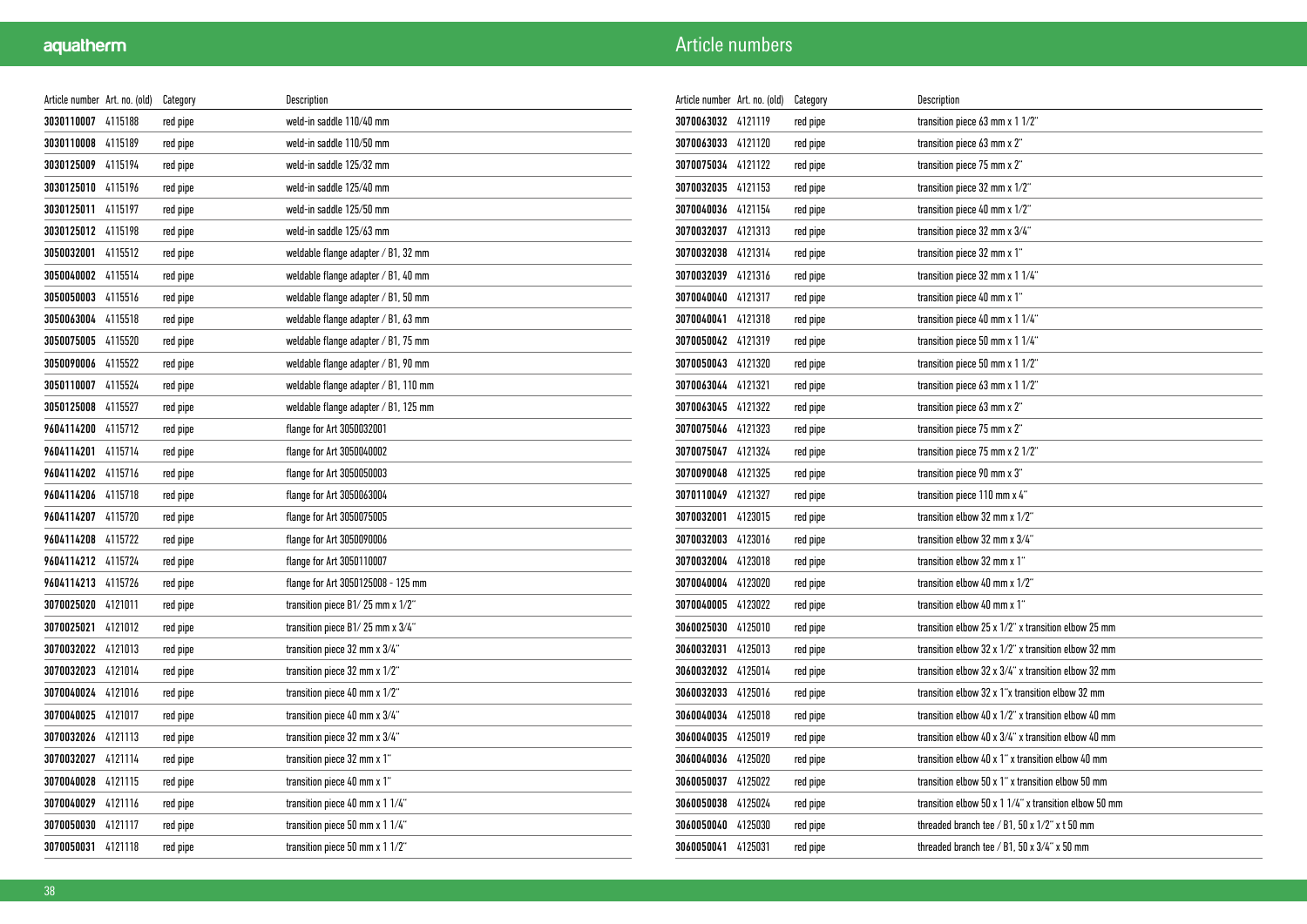| Article number Art. no. (old) |         | Category     | Description                                                            |
|-------------------------------|---------|--------------|------------------------------------------------------------------------|
| 3070040010                    | 4127054 | red pipe     | transition piece for grove connection / B1, 40 mm / 1"                 |
| 3070050011                    | 4127056 | red pipe     | transition piece for grove connection $/$ B1, 50 mm $/$ 1 1/4"         |
| 3070063012 4127058            |         | red pipe     | transition piece for grove connection $/$ B1, 63 mm $/$ 1 1/2"         |
| 3070075013                    | 4127060 | red pipe     | transition piece for grove connection $\sqrt{B1}$ , 75 mm $\sqrt{2}$ " |
| 3070090014 4127062            |         | red pipe     | transition piece for grove connection $/$ B1, 90 mm $/$ 3"             |
| 3070110015                    | 4127064 | red pipe     | transition piece for grove connection $/$ B1, 110 mm $/$ 4"            |
| 3070125016                    | 4127066 | red pipe     | transition piece for grove connection $/$ B1, 125 mm $/$ 5"            |
| 3030040021                    | 4128214 | red pipe     | weld-in saddle with female thread 40/25 mm x 1/2"f 6K                  |
| 3030050022                    | 4128216 | red pipe     | weld-in saddle with female thread 50/25 mm x 1/2"f 6K                  |
| 3030075023                    | 4128260 | red pipe     | weld-in saddle with female thread 75/32 mm x 1"f 6K                    |
| 3030090024                    | 4128262 | red pipe     | weld-in saddle with female thread 90/32 mm x 1"f 6K                    |
| 3030110025                    | 4128264 | red pipe     | weld-in saddle with female thread 110/32 mm x 1"f 6K                   |
| 3030125026                    | 4128266 | red pipe     | weld-in saddle with female thread 125/32 mm x 1"f 6K                   |
| 3050050018                    | 4141316 | red pipe     | balve valve 50 mm                                                      |
| 3012025008                    | 4170710 | red pipe     | pipe SDR 7.4, 25 x 3.5 mm                                              |
| 3012032010                    | 4170712 | red pipe     | pipe SDR 7.4, 32 x 4.4 mm                                              |
| 3012040012 4170714            |         | red pipe     | pipe SDR 7.4, 40 x 5.5 mm                                              |
| 3012050014 4170716            |         | red pipe     | pipe SDR 7.4, 50 x 6.9 mm                                              |
| 3012063016                    | 4170718 | red pipe     | pipe SDR 7.4, 63 x 8.6 mm                                              |
| 3012075018                    | 4170720 | red pipe     | pipe SDR 7.4, 75 x 10.3 mm                                             |
| 3012090020                    | 4170722 | red pipe     | pipe SDR 7.4, 90 x 12.3 mm                                             |
| 3012110022                    | 4170724 | red pipe     | pipe SDR 7.4, 110 x 15.1 mm                                            |
| 3012125024                    | 4170726 | red pipe     | pipe SDR 7.4, 125 x 17.1 mm                                            |
| 4211000400                    | 5200040 | black system | heating and cooling grids $100*50$ cm = 0.4 m <sup>2</sup>             |
| 4211000500                    | 5200050 | black system | heating and cooling grids $100*50$ cm = 0.5 m <sup>2</sup>             |
| 4211000600                    | 5200060 | black system | heating and cooling grids $100*60$ cm = 0.6 m <sup>2</sup>             |
| 4211000700                    | 5200070 | black system | heating and cooling grids $100*70$ cm = 0.7 m <sup>2</sup>             |
| 4211000800                    | 5200080 | black system | heating and cooling grids $100*80$ cm = 0.8 m <sup>2</sup>             |
| 4211000900                    | 5200090 | black system | heating and cooling grids $100*90$ cm = 0.9 m <sup>2</sup>             |
| 4211001000                    | 5200100 | black system | heating and cooling grids $100*100$ cm = 1.0 m <sup>2</sup>            |
| 4211001200                    | 5200120 | black system | heating and cooling grids $100*120$ cm = 1.2 m <sup>2</sup>            |
| 4211001400                    | 5200140 | black system | heating and cooling grids $100*140$ cm = 1.4 m <sup>2</sup>            |
| 4211001600                    | 5200160 | black system | heating and cooling grids $100*160$ cm = 1.6 m <sup>2</sup>            |
| 4211001800                    | 5200180 | black system | heating and cooling grids $100*180$ cm = 1.8 m <sup>2</sup>            |

| Article number Art. no. (old) |         | Category     | Description                                                 |
|-------------------------------|---------|--------------|-------------------------------------------------------------|
| 4211002000                    | 5200200 | black system | heating and cooling grids $100*200$ cm = 2.0 m <sup>2</sup> |
| 4211002250                    | 5200225 | black system | heating and cooling grids $100*225$ cm = 2.3 m <sup>2</sup> |
| 4211002500                    | 5200250 | black system | heating and cooling grids $100*250$ cm = 2.5 m <sup>2</sup> |
| 4210240400                    | 5224040 | black system | heating and cooling grids $24*40$ cm = 0.1 m <sup>2</sup>   |
| 4210240500                    | 5224050 | black system | heating and cooling grids $24*50$ cm = 0.2 m <sup>2</sup>   |
| 4210240600                    | 5224060 | black system | heating and cooling grids $24*60$ cm = 0.2 m <sup>2</sup>   |
| 4210240700                    | 5224070 | black system | heating and cooling grids $24*70$ cm = 0.2 m <sup>2</sup>   |
| 4210240800                    | 5224080 | black system | heating and cooling grids $24*80$ cm = 0.2 m <sup>2</sup>   |
| 4210240900                    | 5224090 | black system | heating and cooling grids $24*90$ cm = 0.3 m <sup>2</sup>   |
| 4210241000                    | 5224100 | black system | heating and cooling grids $24*100$ cm = 0.3 m <sup>2</sup>  |
| 4210241200                    | 5224120 | black system | heating and cooling grids $24*120$ cm = 0.3 m <sup>2</sup>  |
| 4210241400                    | 5224140 | black system | heating and cooling grids $24*140$ cm = 0.4 m <sup>2</sup>  |
| 4210241600                    | 5224160 | black system | heating and cooling grids $24*160$ cm = 0.4 m <sup>2</sup>  |
| 4210241800                    | 5224180 | black system | heating and cooling grids $24*180$ cm = 0.5 m <sup>2</sup>  |
| 4210242000                    | 5224200 | black system | heating and cooling grids $24*200$ cm = 0.5 m <sup>2</sup>  |
| 4210242250                    | 5224225 | black system | heating and cooling grids $24*225$ cm = 0.6 m <sup>2</sup>  |
| 4210242500                    | 5224250 | black system | heating and cooling grids $24*250$ cm = 0.6 m <sup>2</sup>  |
| 4210280400                    | 5228040 | black system | heating and cooling grids $28*40$ cm = 0.2 m <sup>2</sup>   |
| 4210280500                    | 5228050 | black system | heating and cooling grids $28*50$ cm = 0.2 m <sup>2</sup>   |
| 4210280600                    | 5228060 | black system | heating and cooling grids $28*60$ cm = 0.2 m <sup>2</sup>   |
| 4210280700                    | 5228070 | black system | heating and cooling grids $28*70$ cm = 0.2 m <sup>2</sup>   |
| 4210280800                    | 5228080 | black system | heating and cooling grids $28*80$ cm = 0.3 m <sup>2</sup>   |
| 4210280900                    | 5228090 | black system | heating and cooling grids $28*90$ cm = 0.3 m <sup>2</sup>   |
| 4210281000                    | 5228100 | black system | heating and cooling grids $28*100$ cm = 0.3 m <sup>2</sup>  |
| 4210281200                    | 5228120 | black system | heating and cooling grids $28*120$ cm = 0.4 m <sup>2</sup>  |
| 4210281400                    | 5228140 | black system | heating and cooling grids $28*140$ cm = 0.4 m <sup>2</sup>  |
| 4210281600                    | 5228160 | black system | heating and cooling grids $28*160$ cm = 0.5 m <sup>2</sup>  |
| 4210281800                    | 5228180 | black system | heating and cooling grids $28*180$ cm = 0.5 m <sup>2</sup>  |
| 4210282000                    | 5228200 | black system | heating and cooling grids $28*200$ cm = 0.6 m <sup>2</sup>  |
| 4210282250                    | 5228225 | black system | heating and cooling grids $28*225$ cm = 0.7 m <sup>2</sup>  |
| 4210282500                    | 5228250 | black system | heating and cooling grids $28*250$ cm = 0.7 m <sup>2</sup>  |
| 4210320400                    | 5232040 | black system | heating and cooling grids $32*40$ cm = 0.2 m <sup>2</sup>   |
| 4210320500                    | 5232050 | black system | heating and cooling grids $32*50$ cm = 0.2 m <sup>2</sup>   |
| 4210320600                    | 5232060 | black system | heating and cooling grids $32*60$ cm = 0.2 m <sup>2</sup>   |
|                               |         |              |                                                             |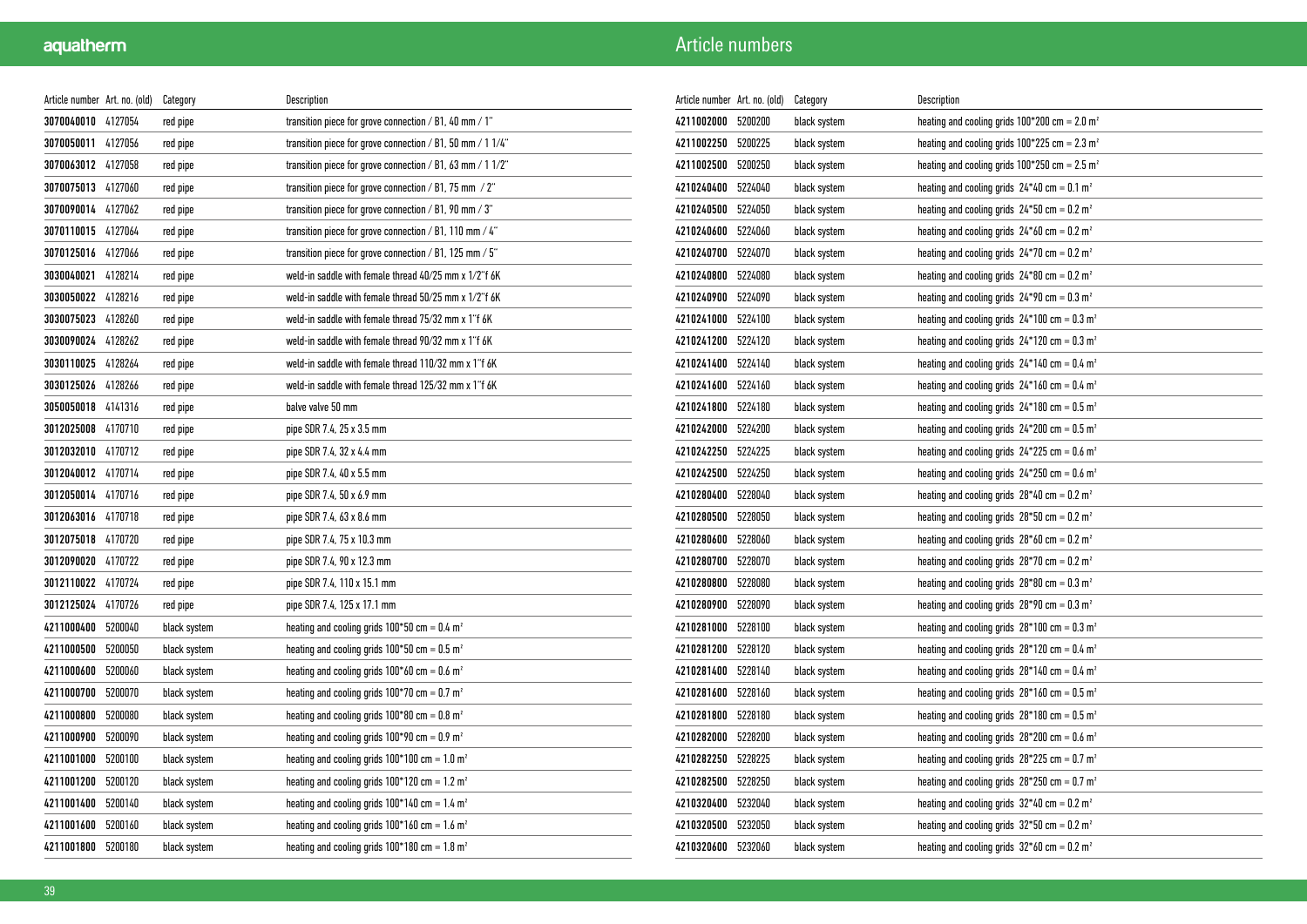| Article number   Art. no. (old) |         | Category     | Description                                                |
|---------------------------------|---------|--------------|------------------------------------------------------------|
| 4210320700                      | 5232070 | black system | heating and cooling grids $32*70$ cm = 0.3 m <sup>2</sup>  |
| 4210320800                      | 5232080 | black system | heating and cooling grids $32*80$ cm = 0.3 m <sup>2</sup>  |
| 4210320900                      | 5232090 | black system | heating and cooling grids $32*90$ cm = 0.3 m <sup>2</sup>  |
| 4210321000                      | 5232100 | black system | heating and cooling grids $32*100$ cm = 0.4 m <sup>2</sup> |
| 4210321200                      | 5232120 | black system | heating and cooling grids $32*120$ cm = 0.4 m <sup>2</sup> |
| 4210321400                      | 5232140 | black system | heating and cooling grids $32*140$ cm = 0.5 m <sup>2</sup> |
| 4210321600                      | 5232160 | black system | heating and cooling grids $32*160$ cm = 0.6 m <sup>2</sup> |
| 4210321800                      | 5232180 | black system | heating and cooling grids $32*180$ cm = 0.6 m <sup>2</sup> |
| 4210322000                      | 5232200 | black system | heating and cooling grids $32*200$ cm = 0.7 m <sup>2</sup> |
| 4210322250                      | 5232225 | black system | heating and cooling grids $32*225$ cm = 0.8 m <sup>2</sup> |
| 4210322500                      | 5232250 | black system | heating and cooling grids $32*250$ cm = 0.8 m <sup>2</sup> |
| 4210360400                      | 5236040 | black system | heating and cooling grids $36*40$ cm = 0.2 m <sup>2</sup>  |
| 4210360500                      | 5236050 | black system | heating and cooling grids $36*50$ cm = 0.2 m <sup>2</sup>  |
| 4210360600                      | 5236060 | black system | heating and cooling grids $36*60$ cm = 0.3 m <sup>2</sup>  |
| 4210360700                      | 5236070 | black system | heating and cooling grids $36*70$ cm = 0.3 m <sup>2</sup>  |
| 4210360800                      | 5236080 | black system | heating and cooling grids $36*80$ cm = 0.3 m <sup>2</sup>  |
| 4210360900                      | 5236090 | black system | heating and cooling grids $36*90$ cm = 0.4 m <sup>2</sup>  |
| 4210361000                      | 5236100 | black system | heating and cooling grids $36*100$ cm = 0.4 m <sup>2</sup> |
| 4210361200                      | 5236120 | black system | heating and cooling grids $36*120$ cm = 0.5 m <sup>2</sup> |
| 4210361400                      | 5236140 | black system | heating and cooling grids $36*140$ cm = 0.5 m <sup>2</sup> |
| 4210361600                      | 5236160 | black system | heating and cooling grids $36*160$ cm = 0.6 m <sup>2</sup> |
| 4210361800                      | 5236180 | black system | heating and cooling grids $36*180$ cm = 0.7 m <sup>2</sup> |
| 4210362000                      | 5236200 | black system | heating and cooling grids $36*200$ cm = 0.8 m <sup>2</sup> |
| 4210362250                      | 5236225 | black system | heating and cooling grids $36*225$ cm = 0.9 m <sup>2</sup> |
| 4210362500                      | 5236250 | black system | heating and cooling grids $36*250$ cm = 0.9 m <sup>2</sup> |
| 4210400400                      | 5240040 | black system | heating and cooling grids $40*40$ cm = 0.2 m <sup>2</sup>  |
| 4210400500                      | 5240050 | black system | heating and cooling grids $40*50$ cm = 0.2 m <sup>2</sup>  |
| 4210400600                      | 5240060 | black system | heating and cooling grids $40*60$ cm = 0.3 m <sup>2</sup>  |
| 4210400700                      | 5240070 | black system | heating and cooling grids $40*70$ cm = 0.3 m <sup>2</sup>  |
| 4210400800                      | 5240080 | black system | heating and cooling grids $40*80$ cm = 0.4 m <sup>2</sup>  |
| 4210400900                      | 5240090 | black system | heating and cooling grids $40*90$ cm = 0.4 m <sup>2</sup>  |
| 4210401000                      | 5240100 | black system | heating and cooling grids $40*100$ cm = 0.4 m <sup>2</sup> |
| 4210401200                      | 5240120 | black system | heating and cooling grids $40*120$ cm = 0.5 m <sup>2</sup> |
| 4210401400                      | 5240140 | black system | heating and cooling grids $40*140$ cm = 0.6 m <sup>2</sup> |

| Article number Art. no. (old) |         | Category     | Description                                                |
|-------------------------------|---------|--------------|------------------------------------------------------------|
| 4210401600                    | 5240160 | black system | heating and cooling grids $40*160$ cm = 0.7 m <sup>2</sup> |
| 4210401800                    | 5240180 | black system | heating and cooling grids $40*180$ cm = 0.8 m <sup>2</sup> |
| 4210402000                    | 5240200 | black system | heating and cooling grids $40*200$ cm = 0.8 m <sup>2</sup> |
| 4210402250                    | 5240225 | black system | heating and cooling grids $40*225$ cm = 0.9 m <sup>2</sup> |
| 4210402500                    | 5240250 | black system | heating and cooling grids $40*250$ cm = 1.0 m <sup>2</sup> |
| 4210480400                    | 5248040 | black system | heating and cooling grids $48*40$ cm = 0.2 m <sup>2</sup>  |
| 4210480500                    | 5248050 | black system | heating and cooling grids $48*50$ cm = 0.3 m <sup>2</sup>  |
| 4210480600                    | 5248060 | black system | heating and cooling grids $48*60$ cm = 0.3 m <sup>2</sup>  |
| 4210480700                    | 5248070 | black system | heating and cooling grids $48*70$ cm = 0.4 m <sup>2</sup>  |
| 4210480800                    | 5248080 | black system | heating and cooling grids $48*80$ cm = 0.4 m <sup>2</sup>  |
| 4210480900                    | 5248090 | black system | heating and cooling grids $48*90$ cm = 0.5 m <sup>2</sup>  |
| 4210481000                    | 5248100 | black system | heating and cooling grids $48*100$ cm = 0.5 m <sup>2</sup> |
| 4210481200                    | 5248120 | black system | heating and cooling grids $48*120$ cm = 0.6 m <sup>2</sup> |
| 4210481400                    | 5248140 | black system | heating and cooling grids $48*140$ cm = 0.7 m <sup>2</sup> |
| 4210481600                    | 5248160 | black system | heating and cooling grids $48*160$ cm = 0.8 m <sup>2</sup> |
| 4210481800                    | 5248180 | black system | heating and cooling grids $48*180$ cm = 0.9 m <sup>2</sup> |
| 4210482000                    | 5248200 | black system | heating and cooling grids $48*200$ cm = 1.0 m <sup>2</sup> |
| 4210482250                    | 5248225 | black system | heating and cooling grids $48*225$ cm = 1.1 m <sup>2</sup> |
| 4210482500                    | 5248250 | black system | heating and cooling grids $48*250$ cm = 1.2 m <sup>2</sup> |
| 4210520400                    | 5252040 | black system | heating and cooling grids $52*40$ cm = 0.3 m <sup>2</sup>  |
| 4210520500                    | 5252050 | black system | heating and cooling grids $52*50$ cm = 0.3 m <sup>2</sup>  |
| 4210520600                    | 5252060 | black system | heating and cooling grids $52*60$ cm = 0.4 m <sup>2</sup>  |
| 4210520700                    | 5252070 | black system | heating and cooling grids $52*70$ cm = 0.4 m <sup>2</sup>  |
| 4210520800                    | 5252080 | black system | heating and cooling grids $52*80$ cm = 0.5 m <sup>2</sup>  |
| 4210520900                    | 5252090 | black system | heating and cooling grids $52*90$ cm = 0.5 m <sup>2</sup>  |
| 4210521000                    | 5252100 | black system | heating and cooling grids $52*100$ cm = 0.6 m <sup>2</sup> |
| 4210521200                    | 5252120 | black system | heating and cooling grids $52*120$ cm = 0.7 m <sup>2</sup> |
| 4210521400                    | 5252140 | black system | heating and cooling grids $52*140$ cm = 0.8 m <sup>2</sup> |
| 4210521600                    | 5252160 | black system | heating and cooling grids $52*160$ cm = 0.9 m <sup>2</sup> |
| 4210521800                    | 5252180 | black system | heating and cooling grids $52*180$ cm = 1.0 m <sup>2</sup> |
| 4210522000                    | 5252200 | black system | heating and cooling grids $52*200$ cm = 1.1 m <sup>2</sup> |
| 4210522250                    | 5252225 | black system | heating and cooling grids $52*225$ cm = 1.2 m <sup>2</sup> |
| 4210522500                    | 5252250 | black system | heating and cooling grids $52*250$ cm = 1.3 m <sup>2</sup> |
| 4210560400                    | 5256040 | black system | heating and cooling grids $56*40$ cm = 0.3 m <sup>2</sup>  |
|                               |         |              |                                                            |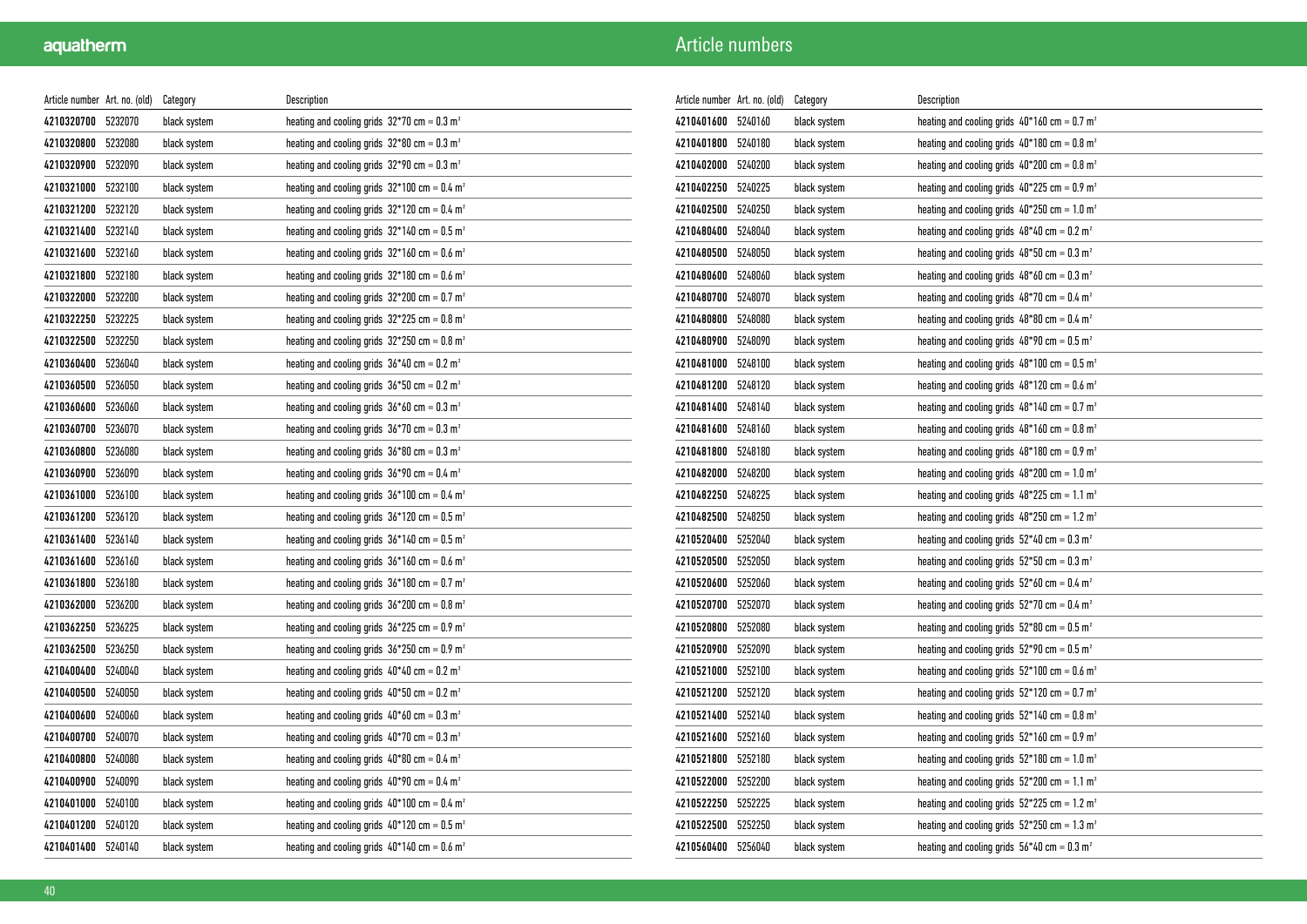| Article number   Art. no. (old) |         | Category     | Description                                                |
|---------------------------------|---------|--------------|------------------------------------------------------------|
| 4210560500                      | 5256050 | black system | heating and cooling grids $56*50$ cm = 0.3 m <sup>2</sup>  |
| 4210560600                      | 5256060 | black system | heating and cooling grids $56*60$ cm = 0.4 m <sup>2</sup>  |
| 4210560700                      | 5256070 | black system | heating and cooling grids $56*70$ cm = 0.4 m <sup>2</sup>  |
| 4210560800                      | 5256080 | black system | heating and cooling grids $56*80$ cm = 0.5 m <sup>2</sup>  |
| 4210560900                      | 5256090 | black system | heating and cooling grids $56*90$ cm = 0.5 m <sup>2</sup>  |
| 4210561000                      | 5256100 | black system | heating and cooling grids $56*100$ cm = 0.6 m <sup>2</sup> |
| 4210561200                      | 5256120 | black system | heating and cooling grids $56*120$ cm = 0.7 m <sup>2</sup> |
| 4210561400                      | 5256140 | black system | heating and cooling grids $56*140$ cm = 0.8 m <sup>2</sup> |
| 4210561600                      | 5256160 | black system | heating and cooling grids $56*160$ cm = 0.9 m <sup>2</sup> |
| 4210561800                      | 5256180 | black system | heating and cooling grids $56*180$ cm = 1.1 m <sup>2</sup> |
| 4210562000                      | 5256200 | black system | heating and cooling grids $56*200$ cm = 1.2 m <sup>2</sup> |
| 4210562250                      | 5256225 | black system | heating and cooling grids $56*225$ cm = 1.3 m <sup>2</sup> |
| 4210562500                      | 5256250 | black system | heating and cooling grids $56*250$ cm = 1.4 m <sup>2</sup> |
| 4210600400                      | 5260040 | black system | heating and cooling grids $60*40$ cm = 0.3 m <sup>2</sup>  |
| 4210600500                      | 5260050 | black system | heating and cooling grids $60*50$ cm = 0.3 m <sup>2</sup>  |
| 4210600600                      | 5260060 | black system | heating and cooling grids $60*60$ cm = 0.4 m <sup>2</sup>  |
| 4210600700                      | 5260070 | black system | heating and cooling grids $60*70$ cm = 0.5 m <sup>2</sup>  |
| 4210600800                      | 5260080 | black system | heating and cooling grids $60*80$ cm = 0.5 m <sup>2</sup>  |
| 4210600900                      | 5260090 | black system | heating and cooling grids $60*90$ cm = 0.6 m <sup>2</sup>  |
| 4210601000                      | 5260100 | black system | heating and cooling grids $60*100$ cm = 0.6 m <sup>2</sup> |
| 4210601200                      | 5260120 | black system | heating and cooling grids $60*120$ cm = 0.8 m <sup>2</sup> |
| 4210601400                      | 5260140 | black system | heating and cooling grids $60*140$ cm = 0.9 m <sup>2</sup> |
| 4210601600                      | 5260160 | black system | heating and cooling grids $60*160$ cm = 1.0 m <sup>2</sup> |
| 4210601800                      | 5260180 | black system | heating and cooling grids $60*180$ cm = 1.1 m <sup>2</sup> |
| 4210602000                      | 5260200 | black system | heating and cooling grids $60*200$ cm = 1.2 m <sup>2</sup> |
| 4210602250                      | 5260225 | black system | heating and cooling grids $60*225$ cm = 1.4 m <sup>2</sup> |
| 4210602500                      | 5260250 | black system | heating and cooling grids $60*250$ cm = 1.5 m <sup>2</sup> |
| 4210680400                      | 5268040 | black system | heating and cooling grids $68*40$ cm = 0.3 m <sup>2</sup>  |
| 4210680500                      | 5268050 | black system | heating and cooling grids $68*50$ cm = 0.4 m <sup>2</sup>  |
| 4210680600                      | 5268060 | black system | heating and cooling grids $68*60$ cm = 0.5 m <sup>2</sup>  |
| 4210680700                      | 5268070 | black system | heating and cooling grids $68*70$ cm = 0.5 m <sup>2</sup>  |
| 4210680800                      | 5268080 | black system | heating and cooling grids $68*80$ cm = 0.6 m <sup>2</sup>  |
| 4210680900                      | 5268090 | black system | heating and cooling grids $68*90$ cm = 0.7 m <sup>2</sup>  |
| 4210681000                      | 5268100 | black system | heating and cooling grids $68*100$ cm = 0.7 m <sup>2</sup> |

| Article number Art. no. (old) |         | Category     | Description                                                 |
|-------------------------------|---------|--------------|-------------------------------------------------------------|
| 4210681200                    | 5268120 | black system | heating and cooling grids $68*120$ cm = 0.9 m <sup>2</sup>  |
| 4210681400                    | 5268140 | black system | heating and cooling grids $68*140$ cm = 1.0 m <sup>2</sup>  |
| 4210681600                    | 5268160 | black system | heating and cooling grids $68*160$ cm = 1.1 m <sup>2</sup>  |
| 4210681800                    | 5268180 | black system | heating and cooling grids $68*180$ cm = 1.3 m <sup>2</sup>  |
| 4210682000                    | 5268200 | black system | heating and cooling grids $68*200$ cm = 1.4 m <sup>2</sup>  |
| 4210682250                    | 5268225 | black system | heating and cooling grids $68*225$ cm = 1.6 m <sup>2</sup>  |
| 4210682500                    | 5268250 | black system | heating and cooling grids $68*250$ cm = 1.7 m <sup>2</sup>  |
| 4210800400                    | 5280040 | black system | heating and cooling grids $80*40$ cm = 0.4 m <sup>2</sup>   |
| 4210800500                    | 5280050 | black system | heating and cooling grids $80*50$ cm = 0.4 m <sup>2</sup>   |
| 4210800600                    | 5280060 | black system | heating and cooling grids $80*60$ cm = 0.5 m <sup>2</sup>   |
| 4210800700                    | 5280070 | black system | heating and cooling grids $80*70$ cm = 0.6 m <sup>2</sup>   |
| 4210800800                    | 5280080 | black system | heating and cooling grids $80*80$ cm = 0.7 m <sup>2</sup>   |
| 4210800900                    | 5280090 | black system | heating and cooling grids $80*90$ cm = 0.8 m <sup>2</sup>   |
| 4210801000                    | 5280100 | black system | heating and cooling grids $80*100$ cm = 0.8 m <sup>2</sup>  |
| 4210801200                    | 5280120 | black system | heating and cooling grids $80*120$ cm = 1.0 m <sup>2</sup>  |
| 4210801400                    | 5280140 | black system | heating and cooling grids $80*140$ cm = 1.2 m <sup>2</sup>  |
| 4210801600                    | 5280160 | black system | heating and cooling grids $80*160$ cm = 1.3 m <sup>2</sup>  |
| 4210801800                    | 5280180 | black system | heating and cooling grids $80*180$ cm = 1.5 m <sup>2</sup>  |
| 4210802000                    | 5280200 | black system | heating and cooling grids $80^*200$ cm = 1.6 m <sup>2</sup> |
| 4210802250                    | 5280225 | black system | heating and cooling grids $80*225$ cm = 1.8 m <sup>2</sup>  |
| 4210802500                    | 5280250 | black system | heating and cooling grids $80^*250$ cm = 2.0 m <sup>2</sup> |
| 4111000400                    | 6200040 | black system | heating and cooling grids $100*40$ cm = 0.4 m <sup>2</sup>  |
| 4111000500                    | 6200050 | black system | heating and cooling grids $100*50$ cm = 0.5 m <sup>2</sup>  |
| 4111000600                    | 6200060 | black system | heating and cooling grids $100*60$ cm = 0.6 m <sup>2</sup>  |
| 4111000700                    | 6200070 | black system | heating and cooling grids $100*70$ cm = 0.7 m <sup>2</sup>  |
| 4111000800                    | 6200080 | black system | heating and cooling grids $100*80$ cm = 0.8 m <sup>2</sup>  |
| 4111000900                    | 6200090 | black system | heating and cooling grids $100*90$ cm = 0.9 m <sup>2</sup>  |
| 4111001000                    | 6200100 | black system | heating and cooling grids $100*100$ cm = 1.0 m <sup>2</sup> |
| 4111001200                    | 6200120 | black system | heating and cooling grids $100*120$ cm = 1.2 m <sup>2</sup> |
| 4111001400                    | 6200140 | black system | heating and cooling grids $100*140$ cm = 1.4 m <sup>2</sup> |
| 4111001600                    | 6200160 | black system | heating and cooling grids $100*160$ cm = 1.6 m <sup>2</sup> |
| 4111001800                    | 6200180 | black system | heating and cooling grids $100*180$ cm = 1.8 m <sup>2</sup> |
| 4111002000                    | 6200200 | black system | heating and cooling grids $100*200$ cm = 2.0 m <sup>2</sup> |
| 4111002250                    | 6200225 | black system | heating and cooling grids $100*225$ cm = 2.3 m <sup>2</sup> |
|                               |         |              |                                                             |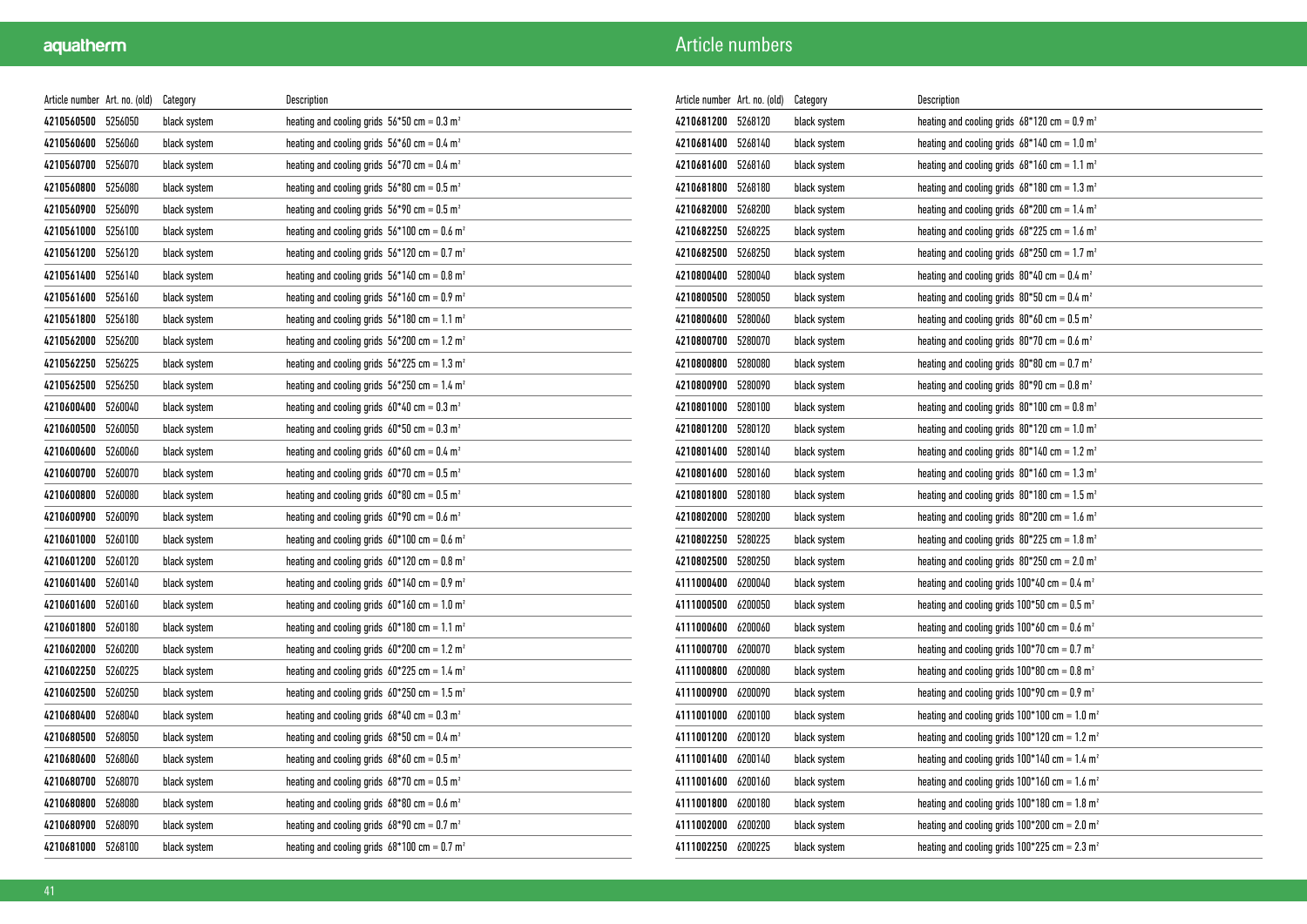| Article number   Art. no. (old) |         | Category     | Description                                                 |
|---------------------------------|---------|--------------|-------------------------------------------------------------|
| 4111002500                      | 6200250 | black system | heating and cooling grids $100*250$ cm = 2.5 m <sup>2</sup> |
| 4110240400                      | 6224040 | black system | heating and cooling grids $24*40$ cm = 0.1 m <sup>2</sup>   |
| 4110240500                      | 6224050 | black system | heating and cooling grids $24*50$ cm = 0.2 m <sup>2</sup>   |
| 4110240600                      | 6224060 | black system | heating and cooling grids $24*60$ cm = 0.2 m <sup>2</sup>   |
| 4110240700                      | 6224070 | black system | heating and cooling grids $24*70$ cm = 0.2 m <sup>2</sup>   |
| 4110240800                      | 6224080 | black system | heating and cooling grids $24*80$ cm = 0.2 m <sup>2</sup>   |
| 4110240900                      | 6224090 | black system | heating and cooling grids $24*90$ cm = 0.3 m <sup>2</sup>   |
| 4110241000                      | 6224100 | black system | heating and cooling grids $24*100$ cm = 0.3 m <sup>2</sup>  |
| 4110241200                      | 6224120 | black system | heating and cooling grids $24*120$ cm = 0.3 m <sup>2</sup>  |
| 4110241400                      | 6224140 | black system | heating and cooling grids $24*140$ cm = 0.4 m <sup>2</sup>  |
| 4110241600                      | 6224160 | black system | heating and cooling grids $24*160$ cm = 0.4 m <sup>2</sup>  |
| 4110241800                      | 6224180 | black system | heating and cooling grids $24*180$ cm = 0.5 m <sup>2</sup>  |
| 4110242000                      | 6224200 | black system | heating and cooling grids $24*200$ cm = 0.5 m <sup>2</sup>  |
| 4110242250                      | 6224225 | black system | heating and cooling grids $24*225$ cm = 0.6 m <sup>2</sup>  |
| 4110242500                      | 6224250 | black system | heating and cooling grids $24*250$ cm = 0.6 m <sup>2</sup>  |
| 4110280400                      | 6228040 | black system | heating and cooling grids $28*40$ cm = 0.2 m <sup>2</sup>   |
| 4110280500                      | 6228050 | black system | heating and cooling grids $28*50$ cm = 0.2 m <sup>2</sup>   |
| 4110280600                      | 6228060 | black system | heating and cooling grids $28*60$ cm = 0.2 m <sup>2</sup>   |
| 4110280700                      | 6228070 | black system | heating and cooling grids $28*70$ cm = 0.2 m <sup>2</sup>   |
| 4110280800                      | 6228080 | black system | heating and cooling grids $28*80$ cm = 0.3 m <sup>2</sup>   |
| 4110280900                      | 6228090 | black system | heating and cooling grids $28*90$ cm = 0.3 m <sup>2</sup>   |
| 4110281000                      | 6228100 | black system | heating and cooling grids $28*100$ cm = 0.3 m <sup>2</sup>  |
| 4110281200                      | 6228120 | black system | heating and cooling grids $28*120$ cm = 0.4 m <sup>2</sup>  |
| 4110281400                      | 6228140 | black system | heating and cooling grids $28*140$ cm = 0.4 m <sup>2</sup>  |
| 4110281600                      | 6228160 | black system | heating and cooling grids $28*160$ cm = 0.5 m <sup>2</sup>  |
| 4110281800                      | 6228180 | black system | heating and cooling grids $28*180$ cm = 0.5 m <sup>2</sup>  |
| 4110282000                      | 6228200 | black system | heating and cooling grids $28*200$ cm = 0.6 m <sup>2</sup>  |
| 4110282250                      | 6228225 | black system | heating and cooling grids $28*225$ cm = 0.7 m <sup>2</sup>  |
| 4110282500                      | 6228250 | black system | heating and cooling grids $28*250$ cm = 0.7 m <sup>2</sup>  |
| 4110320400                      | 6232040 | black system | heating and cooling grids $32*40$ cm = 0.2 m <sup>2</sup>   |
| 4110320500                      | 6232050 | black system | heating and cooling grids $32*50$ cm = 0.2 m <sup>2</sup>   |
| 4110320600                      | 6232060 | black system | heating and cooling grids $32*60$ cm = 0.2 m <sup>2</sup>   |
| 4110320700                      | 6232070 | black system | heating and cooling grids $32*70$ cm = 0.3 m <sup>2</sup>   |
| 4110320800                      | 6232080 | black system | heating and cooling grids $32*80$ cm = 0.3 m <sup>2</sup>   |

| Article number Art. no. (old) |         | Category     | Description                                                |
|-------------------------------|---------|--------------|------------------------------------------------------------|
| 4110320900                    | 6232090 | black system | heating and cooling grids $32*90$ cm = 0.3 m <sup>2</sup>  |
| 4110321000                    | 6232100 | black system | heating and cooling grids $32*100$ cm = 0.4 m <sup>2</sup> |
| 4110321200                    | 6232120 | black system | heating and cooling grids $32*120$ cm = 0.4 m <sup>2</sup> |
| 4110321400                    | 6232140 | black system | heating and cooling grids $32*140$ cm = 0.5 m <sup>2</sup> |
| 4110321600                    | 6232160 | black system | heating and cooling grids $32*160$ cm = 0.6 m <sup>2</sup> |
| 4110321800                    | 6232180 | black system | heating and cooling grids $32*180$ cm = 0.6 m <sup>2</sup> |
| 4110322000                    | 6232200 | black system | heating and cooling grids $32*200$ cm = 0.7 m <sup>2</sup> |
| 4110322250                    | 6232225 | black system | heating and cooling grids $32*225$ cm = 0.8 m <sup>2</sup> |
| 4110322500                    | 6232250 | black system | heating and cooling grids $32*250$ cm = 0.8 m <sup>2</sup> |
| 4110360400                    | 6236040 | black system | heating and cooling grids $36*40$ cm = 0.2 m <sup>2</sup>  |
| 4110360500                    | 6236050 | black system | heating and cooling grids $36*50$ cm = 0.2 m <sup>2</sup>  |
| 4110360600                    | 6236060 | black system | heating and cooling grids $36*60$ cm = 0.3 m <sup>2</sup>  |
| 4110360700                    | 6236070 | black system | heating and cooling grids $36*70$ cm = 0.3 m <sup>2</sup>  |
| 4110360800                    | 6236080 | black system | heating and cooling grids $36*80$ cm = 0.3 m <sup>2</sup>  |
| 4110360900                    | 6236090 | black system | heating and cooling grids $36*90$ cm = 0.4 m <sup>2</sup>  |
| 4110361000                    | 6236100 | black system | heating and cooling grids $36*100$ cm = 0.4 m <sup>2</sup> |
| 4110361200                    | 6236120 | black system | heating and cooling grids $36*120$ cm = 0.5 m <sup>2</sup> |
| 4110361400                    | 6236140 | black system | heating and cooling grids $36*140$ cm = 0.5 m <sup>2</sup> |
| 4110361600                    | 6236160 | black system | heating and cooling grids $36*160$ cm = 0.6 m <sup>2</sup> |
| 4110361800                    | 6236180 | black system | heating and cooling grids $36*180$ cm = 0.7 m <sup>2</sup> |
| 4110362000                    | 6236200 | black system | heating and cooling grids $36*200$ cm = 0.8 m <sup>2</sup> |
| 4110362250                    | 6236225 | black system | heating and cooling grids $36*225$ cm = 0.9 m <sup>2</sup> |
| 4110362500                    | 6236250 | black system | heating and cooling grids $36*250$ cm = 0.9 m <sup>2</sup> |
| 4110400400                    | 6240040 | black system | heating and cooling grids $40*40$ cm = 0.2 m <sup>2</sup>  |
| 4110400500                    | 6240050 | black system | heating and cooling grids $40*50$ cm = 0.2 m <sup>2</sup>  |
| 4110400600                    | 6240060 | black system | heating and cooling grids $40*60$ cm = 0.3 m <sup>2</sup>  |
| 4110400700                    | 6240070 | black system | heating and cooling grids $40*70$ cm = 0.3 m <sup>2</sup>  |
| 4110400800                    | 6240080 | black system | heating and cooling grids $40*80$ cm = 0.4 m <sup>2</sup>  |
| 4110400900                    | 6240090 | black system | heating and cooling grids $40*90$ cm = 0.4 m <sup>2</sup>  |
| 4110401000                    | 6240100 | black system | heating and cooling grids $40*100$ cm = 0.4 m <sup>2</sup> |
| 4110401200                    | 6240120 | black system | heating and cooling grids $40*120$ cm = 0.5 m <sup>2</sup> |
| 4110401400                    | 6240140 | black system | heating and cooling grids $40*140$ cm = 0.6 m <sup>2</sup> |
| 4110401600                    | 6240160 | black system | heating and cooling grids $40*160$ cm = 0.7 m <sup>2</sup> |
| 4110401800                    | 6240180 | black system | heating and cooling grids $40*180$ cm = 0.8 m <sup>2</sup> |
|                               |         |              |                                                            |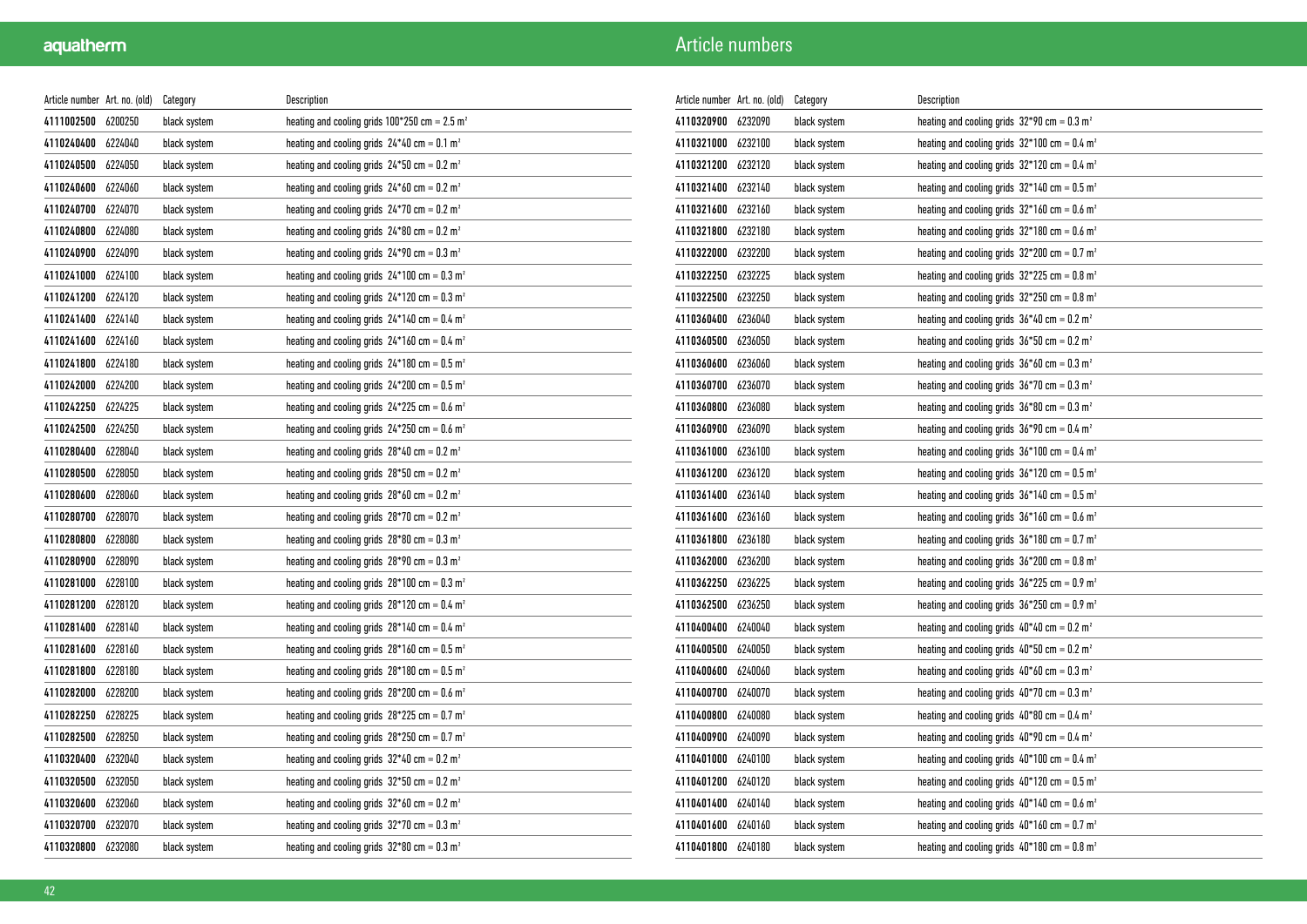| Article number   Art. no. (old) |         | Category     | Description                                                 |
|---------------------------------|---------|--------------|-------------------------------------------------------------|
| 4110402000                      | 6240200 | black system | heating and cooling grids $40*200$ cm = 0.8 m <sup>2</sup>  |
| 4110402250                      | 6240225 | black system | heating and cooling grids $40*225$ cm = 0.9 m <sup>2</sup>  |
| 4110402500                      | 6240250 | black system | heating and cooling grids $40*250$ cm = 1.0 m <sup>2</sup>  |
| 4110480400                      | 6248040 | black system | heating and cooling grids $48*40$ cm = 0.2 m <sup>2</sup>   |
| 4110480500                      | 6248050 | black system | heating and cooling grids $48*50$ cm = 0.3 m <sup>2</sup>   |
| 4110480600                      | 6248060 | black system | heating and cooling grids $48*60$ cm = 0.3 m <sup>2</sup>   |
| 4110480700                      | 6248070 | black system | heating and cooling grids $48*70$ cm = 0.4 m <sup>2</sup>   |
| 4110480800                      | 6248080 | black system | heating and cooling grids $48*80$ cm = 0.4 m <sup>2</sup>   |
| 4110480900                      | 6248090 | black system | heating and cooling grids $48*90$ cm = 0.5 m <sup>2</sup>   |
| 4110481000                      | 6248100 | black system | heating and cooling grids $48*100$ cm = 0.5 m <sup>2</sup>  |
| 4110481200                      | 6248120 | black system | heating and cooling grids $48*120$ cm = 0.6 m <sup>2</sup>  |
| 4110481400                      | 6248140 | black system | heating and cooling grids $48*140$ cm = 0.7 m <sup>2</sup>  |
| 4110481600                      | 6248160 | black system | heating and cooling grids $48*160$ cm = 0.8 m <sup>2</sup>  |
| 4110481800                      | 6248180 | black system | heating and cooling grids $48*180$ cm = 0.9 m <sup>2</sup>  |
| 4110482000                      | 6248200 | black system | heating and cooling grids $48*200$ cm = 1.0 m <sup>2</sup>  |
| 4110482250                      | 6248225 | black system | heating and cooling grids $48*225$ cm = 1.1 m <sup>2</sup>  |
| 4110482500                      | 6248250 | black system | heating and cooling grids $48*250$ cm = 1.2 m <sup>2</sup>  |
| 4110520400                      | 6252040 | black system | heating and cooling grids $52*40$ cm = 0.3 m <sup>2</sup>   |
| 4110520500                      | 6252050 | black system | heating and cooling grids $52*50$ cm = 0.3 m <sup>2</sup>   |
| 4110520600                      | 6252060 | black system | heating and cooling grids $52*60$ cm = 0.4 m <sup>2</sup>   |
| 4110520700                      | 6252070 | black system | heating and cooling grids $52*70$ cm = 0.4 m <sup>2</sup>   |
| 4110520800                      | 6252080 | black system | heating and cooling grids $52*80$ cm = 0.5 m <sup>2</sup>   |
| 4110520900                      | 6252090 | black system | heating and cooling grids $52*90$ cm = 0.5 m <sup>2</sup>   |
| 4110521000                      | 6252100 | black system | heating and cooling grids $52*100$ cm = 0.6 m <sup>2</sup>  |
| 4110521200                      | 6252120 | black system | heating and cooling grids $52*120$ cm = 0.7 m <sup>2</sup>  |
| 4110521400                      | 6252140 | black system | heating and cooling grids $52*140$ cm = 0.8 m <sup>2</sup>  |
| 4110521600                      | 6252160 | black system | heating and cooling grids $52*160$ cm = 0.9 m <sup>2</sup>  |
| 4110521800                      | 6252180 | black system | heating and cooling grids $52*180$ cm = 1.0 m <sup>2</sup>  |
| 4110522000                      | 6252200 | black system | heating and cooling grids $52*200$ cm = 1.1 m <sup>2</sup>  |
| 4110522250                      | 6252225 | black system | heating and cooling grids $52*225$ cm = 1.2 m <sup>2</sup>  |
| 4110522500                      | 6252250 | black system | heating and cooling grids $52*250$ cm = 1.3 m <sup>2</sup>  |
| 4110560400                      | 6256040 | black system | heating and cooling grids $56*40$ cm = 0.3 m <sup>2</sup>   |
| 4110560500                      | 6256050 | black system | heating and cooling grids $56*50$ cm = 0.3 m <sup>2</sup>   |
| 4110560600                      | 6256060 | black system | heating and cooling grids 56 x 60 cm = $0.4$ m <sup>2</sup> |

| Article number Art. no. (old) |         | Category     | Description                                                       |
|-------------------------------|---------|--------------|-------------------------------------------------------------------|
| 4110560700                    | 6256070 | black system | heating and cooling grids $56*70$ cm = 0.4 m <sup>2</sup>         |
| 4110560800                    | 6256080 | black system | heating and cooling grids $56*80$ cm = 0.5 m <sup>2</sup>         |
| 4110560900                    | 6256090 | black system | heating and cooling grids $56*90$ cm = 0.5 m <sup>2</sup>         |
| 4110561000                    | 6256100 | black system | heating and cooling grids $56*100$ cm = 0.6 m <sup>2</sup>        |
| 4110561180                    | 6256118 | black system | heating and cooling grids $56 \times 118$ cm = 0.7 m <sup>2</sup> |
| 4110561200                    | 6256120 | black system | heating and cooling grids $56*120$ cm = 0.7 m <sup>2</sup>        |
| 4110561400                    | 6256140 | black system | heating and cooling grids $56*140$ cm = 0.8 m <sup>2</sup>        |
| 4110561600                    | 6256160 | black system | heating and cooling grids $56*160$ cm = 0.9 m <sup>2</sup>        |
| 4110561800                    | 6256180 | black system | heating and cooling grids $56*180$ cm = 1.1 m <sup>2</sup>        |
| 4110562000                    | 6256200 | black system | heating and cooling grids $56*200$ cm = 1.2 m <sup>2</sup>        |
| 4110562250                    | 6256225 | black system | heating and cooling grids $56*225$ cm = 1.3 m <sup>2</sup>        |
| 4110562500                    | 6256250 | black system | heating and cooling grids $56*250$ cm = 1.4 m <sup>2</sup>        |
| 4110600400                    | 6260040 | black system | heating and cooling grids $60*40$ cm = 0.3 m <sup>2</sup>         |
| 4110600500                    | 6260050 | black system | heating and cooling grids $60*50$ cm = 0.3 m <sup>2</sup>         |
| 4110600600                    | 6260060 | black system | heating and cooling grids $60*60$ cm = 0.4 m <sup>2</sup>         |
| 4110600700                    | 6260070 | black system | heating and cooling grids $60*70$ cm = 0.5 m <sup>2</sup>         |
| 4110600800                    | 6260080 | black system | heating and cooling grids $60*80$ cm = 0.5 m <sup>2</sup>         |
| 4110600900                    | 6260090 | black system | heating and cooling grids $60*90$ cm = 0.6 m <sup>2</sup>         |
| 4110601000                    | 6260100 | black system | heating and cooling grids $60*100$ cm = 0.6 m <sup>2</sup>        |
| 4110601200                    | 6260120 | black system | heating and cooling grids $60*120$ cm = 0.8 m <sup>2</sup>        |
| 4110601400                    | 6260140 | black system | heating and cooling grids $60*140$ cm = 0.9 m <sup>2</sup>        |
| 4110601600                    | 6260160 | black system | heating and cooling grids $60*160$ cm = 1.0 m <sup>2</sup>        |
| 4110601800                    | 6260180 | black system | heating and cooling grids $60*180$ cm = 1.1 m <sup>2</sup>        |
| 4110602000                    | 6260200 | black system | heating and cooling grids $60*200$ cm = 1.2 m <sup>2</sup>        |
| 4110602250                    | 6260225 | black system | heating and cooling grids $60^*225$ cm = 1.4 m <sup>2</sup>       |
| 4110602500                    | 6260250 | black system | heating and cooling grids $60^*250$ cm = 1.5 m <sup>2</sup>       |
| 4110680400                    | 6268040 | black system | heating and cooling grids $68*40$ cm = 0.3 m <sup>2</sup>         |
| 4110680500                    | 6268050 | black system | heating and cooling grids $68*50$ cm = 0.4 m <sup>2</sup>         |
| 4110680600                    | 6268060 | black system | heating and cooling grids $68*60$ cm = 0.5 m <sup>2</sup>         |
| 4110680700                    | 6268070 | black system | heating and cooling grids $68*70$ cm = 0.5 m <sup>2</sup>         |
| 4110680800                    | 6268080 | black system | heating and cooling grids $68*80$ cm = 0.6 m <sup>2</sup>         |
| 4110680900                    | 6268090 | black system | heating and cooling grids $68*90$ cm = 0.7 m <sup>2</sup>         |
| 4110681000                    | 6268100 | black system | heating and cooling grids $68*100$ cm = 0.7 m <sup>2</sup>        |
| 4110681200                    | 6268120 | black system | heating and cooling grids $68*120$ cm = 0.9 m <sup>2</sup>        |
|                               |         |              |                                                                   |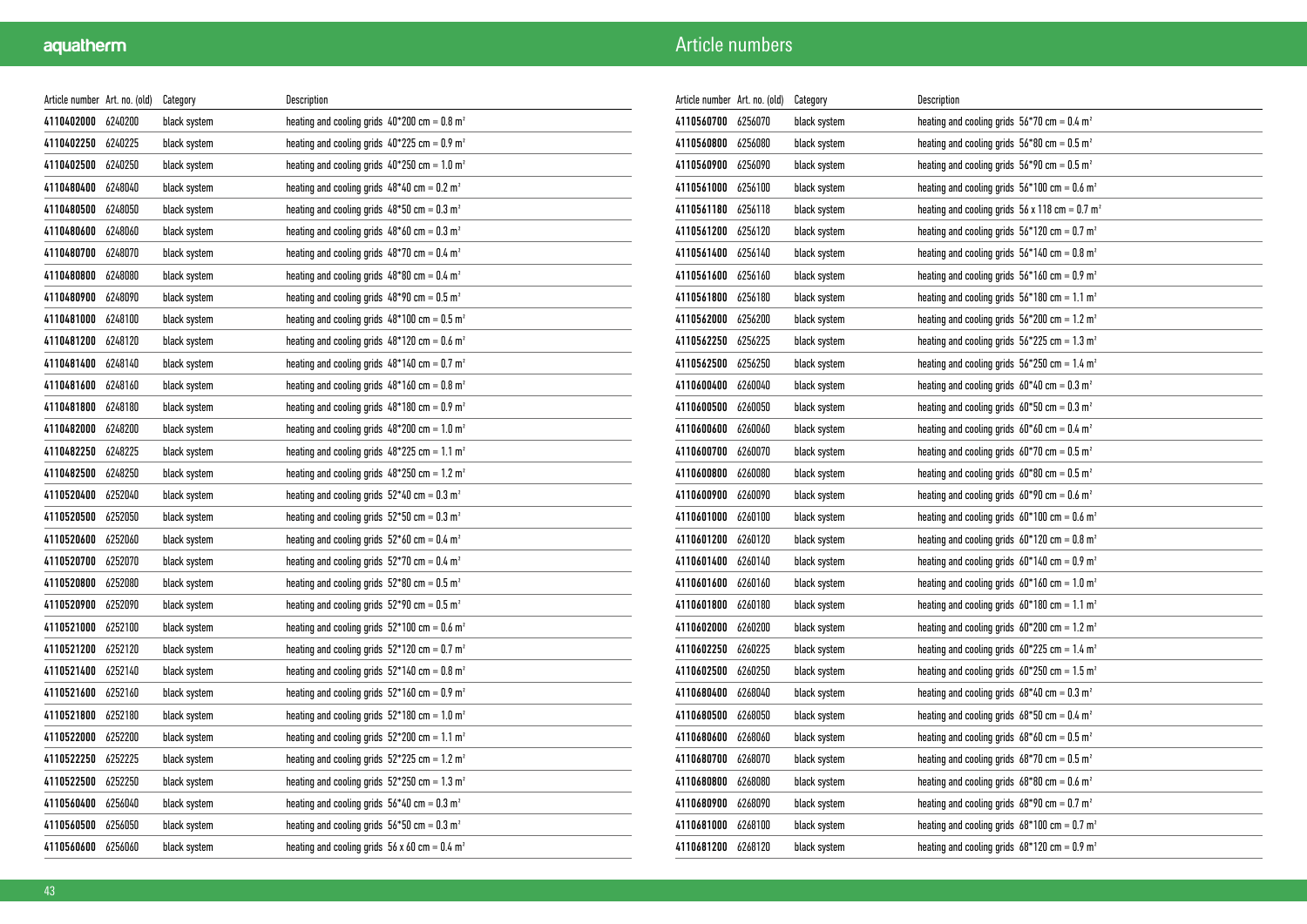| Article number Art. no. (old) |         | Category     | Description                                                       |
|-------------------------------|---------|--------------|-------------------------------------------------------------------|
| 4110681400                    | 6268140 | black system | heating and cooling grids $68*140$ cm = 1.0 m <sup>2</sup>        |
| 4110681600                    | 6268160 | black system | heating and cooling grids $68*160$ cm = 1.1 m <sup>2</sup>        |
| 4110681800                    | 6268180 | black system | heating and cooling grids $68*180$ cm = 1.3 m <sup>2</sup>        |
| 4110682000                    | 6268200 | black system | heating and cooling grids $68 \times 200$ cm = 1.4 m <sup>2</sup> |
| 4110682250                    | 6268225 | black system | heating and cooling grids $68*225$ cm = 1.6 m <sup>2</sup>        |
| 4110682500                    | 6268250 | black system | heating and cooling grids $68*250$ cm = 1.7 m <sup>2</sup>        |
| 4110800400                    | 6280040 | black system | heating and cooling grids $80*40$ cm = 0.4 m <sup>2</sup>         |
| 4110800500                    | 6280050 | black system | heating and cooling grids $80*50$ cm = 0.4 m <sup>2</sup>         |
| 4110800600                    | 6280060 | black system | heating and cooling grids $80*60$ cm = 0.5 m <sup>2</sup>         |
| 4110800700                    | 6280070 | black system | heating and cooling grids $80*70$ cm = 0.6 m <sup>2</sup>         |
| 4110800800                    | 6280080 | black system | heating and cooling grids $80*80$ cm = 0.7 m <sup>2</sup>         |
| 4110800900                    | 6280090 | black system | heating and cooling grids $80*90$ cm = 0.8 m <sup>2</sup>         |
| 4110801000                    | 6280100 | black system | heating and cooling grids $80*100$ cm = 0.8 m <sup>2</sup>        |
| 4110801200                    | 6280120 | black system | heating and cooling grids $80*120$ cm = 1.0 m <sup>2</sup>        |
| 4110801400                    | 6280140 | black system | heating and cooling grids $80*140$ cm = 1.2 m <sup>2</sup>        |
| 4110801600                    | 6280160 | black system | heating and cooling grids $80*160$ cm = 1.3 m <sup>2</sup>        |
| 4110801800                    | 6280180 | black system | heating and cooling grids $80*180$ cm = 1.5 m <sup>2</sup>        |
| 4110802000                    | 6280200 | black system | heating and cooling grids $80*200$ cm = 1.6 m <sup>2</sup>        |
| 4110802250                    | 6280225 | black system | heating and cooling grids $80*225$ cm = 1.8 m <sup>2</sup>        |
| 4110802500                    | 6280250 | black system | heating and cooling grids $80*250$ cm = 2.0 m <sup>2</sup>        |
| 4511000400                    | 6400040 | black system | heating and cooling grids $100*40$ cm = 0.4 m <sup>2</sup>        |
| 4511000500                    | 6400050 | black system | heating and cooling grids $100*50$ cm = 0.5 m <sup>2</sup>        |
| 4511000600                    | 6400060 | black system | heating and cooling grids $100*60$ cm = 0.6 m <sup>2</sup>        |
| 4511000700                    | 6400070 | black system | heating and cooling grids $100*70$ cm = 0.7 m <sup>2</sup>        |
| 4511000800                    | 6400080 | black system | heating and cooling grids $100*80$ cm = 0.8 m <sup>2</sup>        |
| 4511000900                    | 6400090 | black system | heating and cooling grids $100*90$ cm = 0.9 m <sup>2</sup>        |
| 4511001000                    | 6400100 | black system | heating and cooling grids $100*100$ cm = 1.0 m <sup>2</sup>       |
| 4511001200                    | 6400120 | black system | heating and cooling grids $100*120$ cm = 1.2 m <sup>2</sup>       |
| 4511001400                    | 6400140 | black system | heating and cooling grids $100*140$ cm = 1.4 m <sup>2</sup>       |
| 4511001600                    | 6400160 | black system | heating and cooling grids $100*160$ cm = 1.6 m <sup>2</sup>       |
| 4511001800                    | 6400180 | black system | heating and cooling grids $100*180$ cm = 1.8 m <sup>2</sup>       |
| 4511002000                    | 6400200 | black system | heating and cooling grids $100*200$ cm = 2.0 m <sup>2</sup>       |
| 4511002250                    | 6400225 | black system | heating and cooling grids $100^*225$ cm = 2.3 m <sup>2</sup>      |
| 4511002500                    | 6400250 | black system | heating and cooling grids $100*250$ cm = 2.5 m <sup>2</sup>       |

| Article number Art. no. (old) |         | Category     | Description                                                  |
|-------------------------------|---------|--------------|--------------------------------------------------------------|
| 4510240400                    | 6424040 | black system | heating and cooling grids $24*40$ cm = 0.1 m <sup>2</sup>    |
| 4510240600                    | 6424060 | black system | heating and cooling grids $24*60$ cm = 0.2 m <sup>2</sup>    |
| 4510240700                    | 6424070 | black system | heating and cooling grids $24*70$ cm = 0.2 m <sup>2</sup>    |
| 4510240800                    | 6424080 | black system | heating and cooling grids $24*80$ cm = 0.2 m <sup>2</sup>    |
| 4510240900                    | 6424090 | black system | heating and cooling grids $24*90$ cm = 0.3 m <sup>2</sup>    |
| 4510241000                    | 6424100 | black system | heating and cooling grids $24*100$ cm = 0.3 m <sup>2</sup>   |
| 4510241200                    | 6424120 | black system | heating and cooling grids $24*120$ cm = 0.3 m <sup>2</sup>   |
| 4510241400                    | 6424140 | black system | heating and cooling grids $24*140$ cm = 0.4 m <sup>2</sup>   |
| 4510241600                    | 6424160 | black system | heating and cooling grids $24*160$ cm = 0.4 m <sup>2</sup>   |
| 4510241800                    | 6424180 | black system | heating and cooling grids $24*180$ cm = 0.5 m <sup>2</sup>   |
| 4510242000                    | 6424200 | black system | heating and cooling grids $24*200$ cm = 0.5 m <sup>2</sup>   |
| 4510242250                    | 6424225 | black system | heating and cooling grids $24*225$ cm = 0.6 m <sup>2</sup>   |
| 4510242500                    | 6424250 | black system | heating and cooling grids $24*250$ cm = 0.6 m <sup>2</sup>   |
| 4510280400                    | 6428040 | black system | heating and cooling grids $28*40$ cm = 0.2 m <sup>2</sup>    |
| 4510280500                    | 6428050 | black system | heating and cooling grids $28*50$ cm = 0.2 m <sup>2</sup>    |
| 4510280600                    | 6428060 | black system | heating and cooling grids $28*60$ cm = 0.2 m <sup>2</sup>    |
| 4510280700                    | 6428070 | black system | heating and cooling grids $28*70$ cm = 0.2 m <sup>2</sup>    |
| 4510280800                    | 6428080 | black system | heating and cooling grids $28*80$ cm = 0.3 m <sup>2</sup>    |
| 4510280900                    | 6428090 | black system | heating and cooling grids $28*90$ cm = 0.3 m <sup>2</sup>    |
| 4510281000                    | 6428100 | black system | heating and cooling grids $28*100$ cm = 0.3 m <sup>2</sup>   |
| 4510281200                    | 6428120 | black system | heating and cooling grids 28 x 120 cm = $0.4$ m <sup>2</sup> |
| 4510281400                    | 6428140 | black system | heating and cooling grids $28*140$ cm = 0.4 m <sup>2</sup>   |
| 4510281600                    | 6428160 | black system | heating and cooling grids $28*160$ cm = 0.5 m <sup>2</sup>   |
| 4510281800                    | 6428180 | black system | heating and cooling grids $28*180$ cm = 0.5 m <sup>2</sup>   |
| 4510282000                    | 6428200 | black system | heating and cooling grids 28 x 200 cm = $0.6$ m <sup>2</sup> |
| 4510282250                    | 6428225 | black system | heating and cooling grids $28*225$ cm = 0.7 m <sup>2</sup>   |
| 4510282500                    | 6428250 | black system | heating and cooling grids $28*250$ cm = 0.7 m <sup>2</sup>   |
| 4510320400                    | 6432040 | black system | heating and cooling grids $32*40$ cm = 0.2 m <sup>2</sup>    |
| 4510320500                    | 6432050 | black system | heating and cooling grids $32*50$ cm = 0.2 m <sup>2</sup>    |
| 4510320600                    | 6432060 | black system | heating and cooling grids $32*60$ cm = 0.2 m <sup>2</sup>    |
| 4510320700                    | 6432070 | black system | heating and cooling grids $32*70$ cm = 0.3 m <sup>2</sup>    |
| 4510320800                    | 6432080 | black system | heating and cooling grids $32*80$ cm = 0.3 m <sup>2</sup>    |
| 4510320900                    | 6432090 | black system | heating and cooling grids $32*90$ cm = 0.3 m <sup>2</sup>    |
| 4510321000                    | 6432100 | black system | heating and cooling grids $32*100$ cm = 0.4 m <sup>2</sup>   |
|                               |         |              |                                                              |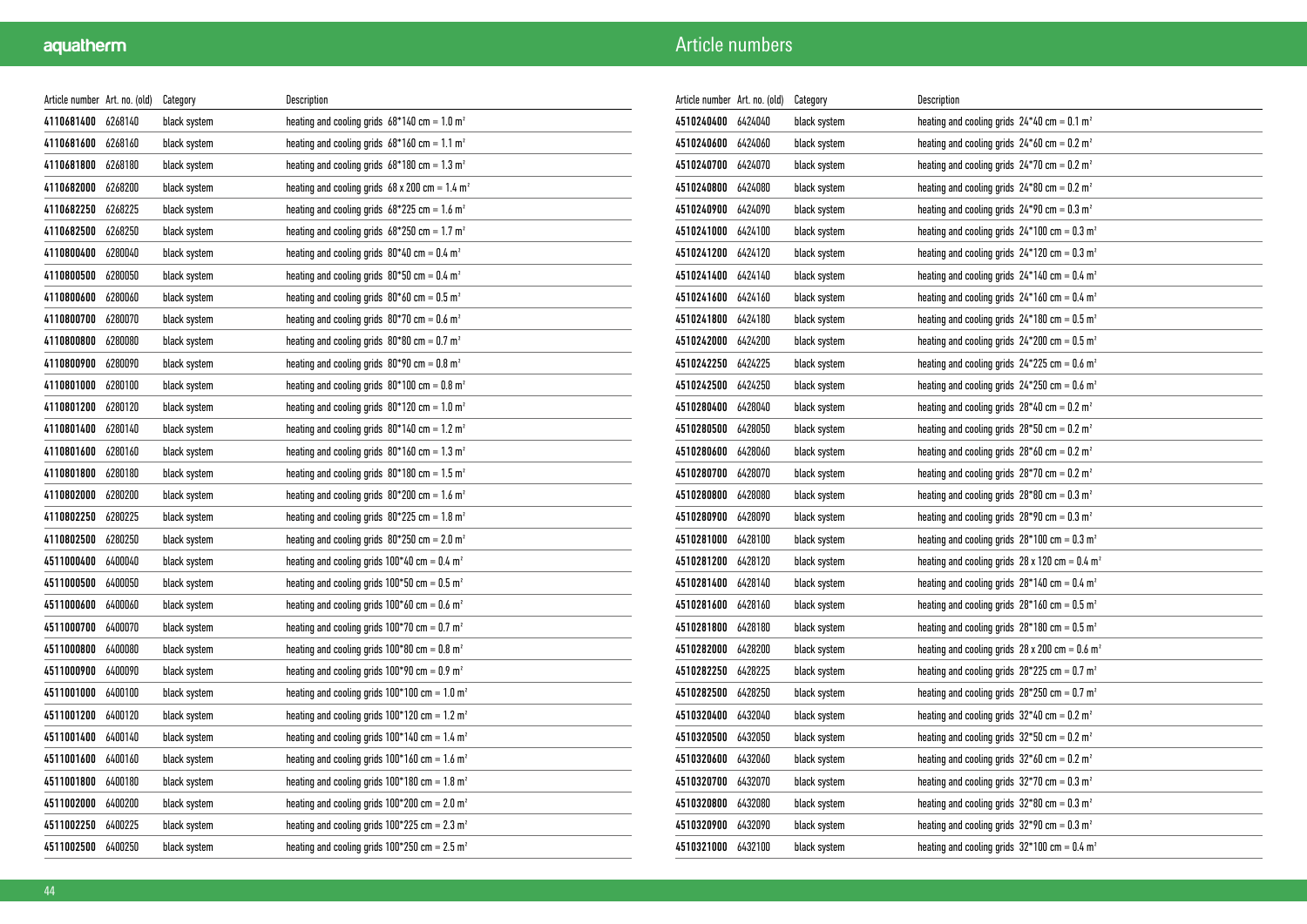| Article number   Art. no. (old) |         | Category     | Description                                                       |
|---------------------------------|---------|--------------|-------------------------------------------------------------------|
| 4510321200                      | 6432120 | black system | heating and cooling grids $32*120$ cm = 0.4 m <sup>2</sup>        |
| 4510321400 6432140              |         | black system | heating and cooling grids $32*140$ cm = 0.5 m <sup>2</sup>        |
| 4510321600                      | 6432160 | black system | heating and cooling grids $32*160$ cm = 0.6 m <sup>2</sup>        |
| 4510321800                      | 6432180 | black system | heating and cooling grids $32*180$ cm = 0.6 m <sup>2</sup>        |
| 4510322000                      | 6432200 | black system | heating and cooling grids $32*200$ cm = 0.7 m <sup>2</sup>        |
| 4510322250                      | 6432225 | black system | heating and cooling grids $32*225$ cm = 0.8 m <sup>2</sup>        |
| 4510322500                      | 6432250 | black system | heating and cooling grids $32*250$ cm = 0.8 m <sup>2</sup>        |
| 4510360400                      | 6436040 | black system | heating and cooling grids $36*40$ cm = 0.2 m <sup>2</sup>         |
| 4510360500                      | 6436050 | black system | heating and cooling grids $36*50$ cm = 0.2 m <sup>2</sup>         |
| 4510360600                      | 6436060 | black system | heating and cooling grids $36*60$ cm = 0.3 m <sup>2</sup>         |
| 4510360700                      | 6436070 | black system | heating and cooling grids $36*70$ cm = 0.3 m <sup>2</sup>         |
| 4510360800                      | 6436080 | black system | heating and cooling grids $36*80$ cm = 0.3 m <sup>2</sup>         |
| 4510360900                      | 6436090 | black system | heating and cooling grids $36*90$ cm = 0.4 m <sup>2</sup>         |
| 4510361000                      | 6436100 | black system | heating and cooling grids $36*100$ cm = 0.4 m <sup>2</sup>        |
| 4510361200                      | 6436120 | black system | heating and cooling grids $36*120$ cm = 0.5 m <sup>2</sup>        |
| 4510361400                      | 6436140 | black system | heating and cooling grids $36*140$ cm = 0.5 m <sup>2</sup>        |
| 4510361600                      | 6436160 | black system | heating and cooling grids $36*160$ cm = 0.6 m <sup>2</sup>        |
| 4510361800                      | 6436180 | black system | heating and cooling grids $36*180$ cm = 0.7 m <sup>2</sup>        |
| 4510362000                      | 6436200 | black system | heating and cooling grids $36*200$ cm = 0.8 m <sup>2</sup>        |
| 4510362250                      | 6436225 | black system | heating and cooling grids $36*225$ cm = 0.9 m <sup>2</sup>        |
| 4510362500                      | 6436250 | black system | heating and cooling grids $36*250$ cm = 0.9 m <sup>2</sup>        |
| 4510400400                      | 6440040 | black system | heating and cooling grids $40*40$ cm = 0.2 m <sup>2</sup>         |
| 4510400500                      | 6440050 | black system | heating and cooling grids $40*50$ cm = 0.2 m <sup>2</sup>         |
| 4510400600                      | 6440060 | black system | heating and cooling grids $40*60$ cm = 0.3 m <sup>2</sup>         |
| 4510400700                      | 6440070 | black system | heating and cooling grids $40*70$ cm = 0.3 m <sup>2</sup>         |
| 4510400800                      | 6440080 | black system | heating and cooling grids $40*80$ cm = 0.4 m <sup>2</sup>         |
| 4510400900                      | 6440090 | black system | heating and cooling grids $40*90$ cm = 0.4 m <sup>2</sup>         |
| 4510401000                      | 6440100 | black system | heating and cooling grids $40*100$ cm = 0.4 m <sup>2</sup>        |
| 4510401200                      | 6440120 | black system | heating and cooling grids $40*120$ cm = 0.5 m <sup>2</sup>        |
| 4510401400                      | 6440140 | black system | heating and cooling grids $40*140$ cm = 0.6 m <sup>2</sup>        |
| 4510401600                      | 6440160 | black system | heating and cooling grids $40*160$ cm = 0.7 m <sup>2</sup>        |
| 4510401800                      | 6440180 | black system | heating and cooling grids $40*180$ cm = 0.8 m <sup>2</sup>        |
| 4510402000                      | 6440200 | black system | heating and cooling grids $40*200$ cm = 0.8 m <sup>2</sup>        |
| 4510402250                      | 6440225 | black system | heating and cooling grids $40 \times 225$ cm = 0.9 m <sup>2</sup> |

| Article number Art. no. (old) |         | Category     | Description                                                       |
|-------------------------------|---------|--------------|-------------------------------------------------------------------|
| 4510402500                    | 6440250 | black system | heating and cooling grids $40*250$ cm = 1.0 m <sup>2</sup>        |
| 4510480400                    | 6448040 | black system | heating and cooling grids $48*40$ cm = 0.2 m <sup>2</sup>         |
| 4510480500                    | 6448050 | black system | heating and cooling grids $48*50$ cm = 0.3 m <sup>2</sup>         |
| 4510480600                    | 6448060 | black system | heating and cooling grids $48*60$ cm = 0.3 m <sup>2</sup>         |
| 4510480700                    | 6448070 | black system | heating and cooling grids $48*70$ cm = 0.4 m <sup>2</sup>         |
| 4510480800                    | 6448080 | black system | heating and cooling grids $48*80$ cm = 0.4 m <sup>2</sup>         |
| 4510480900                    | 6448090 | black system | heating and cooling grids $48*90$ cm = 0.5 m <sup>2</sup>         |
| 4510481000                    | 6448100 | black system | heating and cooling grids $48*100$ cm = 0.5 m <sup>2</sup>        |
| 4510481200                    | 6448120 | black system | heating and cooling grids $48*120$ cm = 0.6 m <sup>2</sup>        |
| 4510481400                    | 6448140 | black system | heating and cooling grids $48 \times 140$ cm = 0.7 m <sup>2</sup> |
| 4510481600                    | 6448160 | black system | heating and cooling grids $48 \times 160$ cm = 0.8 m <sup>2</sup> |
| 4510481800                    | 6448180 | black system | heating and cooling grids $48*180$ cm = 0.9 m <sup>2</sup>        |
| 4510482000                    | 6448200 | black system | heating and cooling grids $48 \times 200$ cm = 1.0 m <sup>2</sup> |
| 4510482250                    | 6448225 | black system | heating and cooling grids $48*225$ cm = 1.1 m <sup>2</sup>        |
| 4510482500                    | 6448250 | black system | heating and cooling grids $48*250$ cm = 1.2 m <sup>2</sup>        |
| 4510520400                    | 6452040 | black system | heating and cooling grids $52*40$ cm = 0.3 m <sup>2</sup>         |
| 4510520500                    | 6452050 | black system | heating and cooling grids $52*50$ cm = 0.3 m <sup>2</sup>         |
| 4510520600                    | 6452060 | black system | heating and cooling grids $52*60$ cm = 0.4 m <sup>2</sup>         |
| 4510520700                    | 6452070 | black system | heating and cooling grids $52*70$ cm = 0.4 m <sup>2</sup>         |
| 4510520800                    | 6452080 | black system | heating and cooling grids $52*80$ cm = 0.5 m <sup>2</sup>         |
| 4510520900                    | 6452090 | black system | heating and cooling grids $52 \times 90$ cm = 0.5 m <sup>2</sup>  |
| 4510521000                    | 6452100 | black system | heating and cooling grids $52*100$ cm = 0.6 m <sup>2</sup>        |
| 4510521200                    | 6452120 | black system | heating and cooling grids $52*120$ cm = 0.7 m <sup>2</sup>        |
| 4510521400                    | 6452140 | black system | heating and cooling grids $52*140$ cm = 0.8 m <sup>2</sup>        |
| 4510521600                    | 6452160 | black system | heating and cooling grids $52*160$ cm = 0.9 m <sup>2</sup>        |
| 4510521800                    | 6452180 | black system | heating and cooling grids $52*180$ cm = 1.0 m <sup>2</sup>        |
| 4510522000                    | 6452200 | black system | heating and cooling grids $52*200$ cm = 1.1 m <sup>2</sup>        |
| 4510522250                    | 6452225 | black system | heating and cooling grids $52*225$ cm = 1.2 m <sup>2</sup>        |
| 4510522500                    | 6452250 | black system | heating and cooling grids $52*250$ cm = 1.3 m <sup>2</sup>        |
| 4510560400                    | 6456040 | black system | heating and cooling grids $56*40$ cm = 0.3 m <sup>2</sup>         |
| 4510560500                    | 6456050 | black system | heating and cooling grids $56*50$ cm = 0.3 m <sup>2</sup>         |
| 4510560600                    | 6456060 | black system | heating and cooling grids $56*60$ cm = 0.4 m <sup>2</sup>         |
| 4510560700                    | 6456070 | black system | heating and cooling grids $56*70$ cm = 0.4 m <sup>2</sup>         |
| 4510560800                    | 6456080 | black system | heating and cooling grids $56*80$ cm = 0.5 m <sup>2</sup>         |
|                               |         |              |                                                                   |